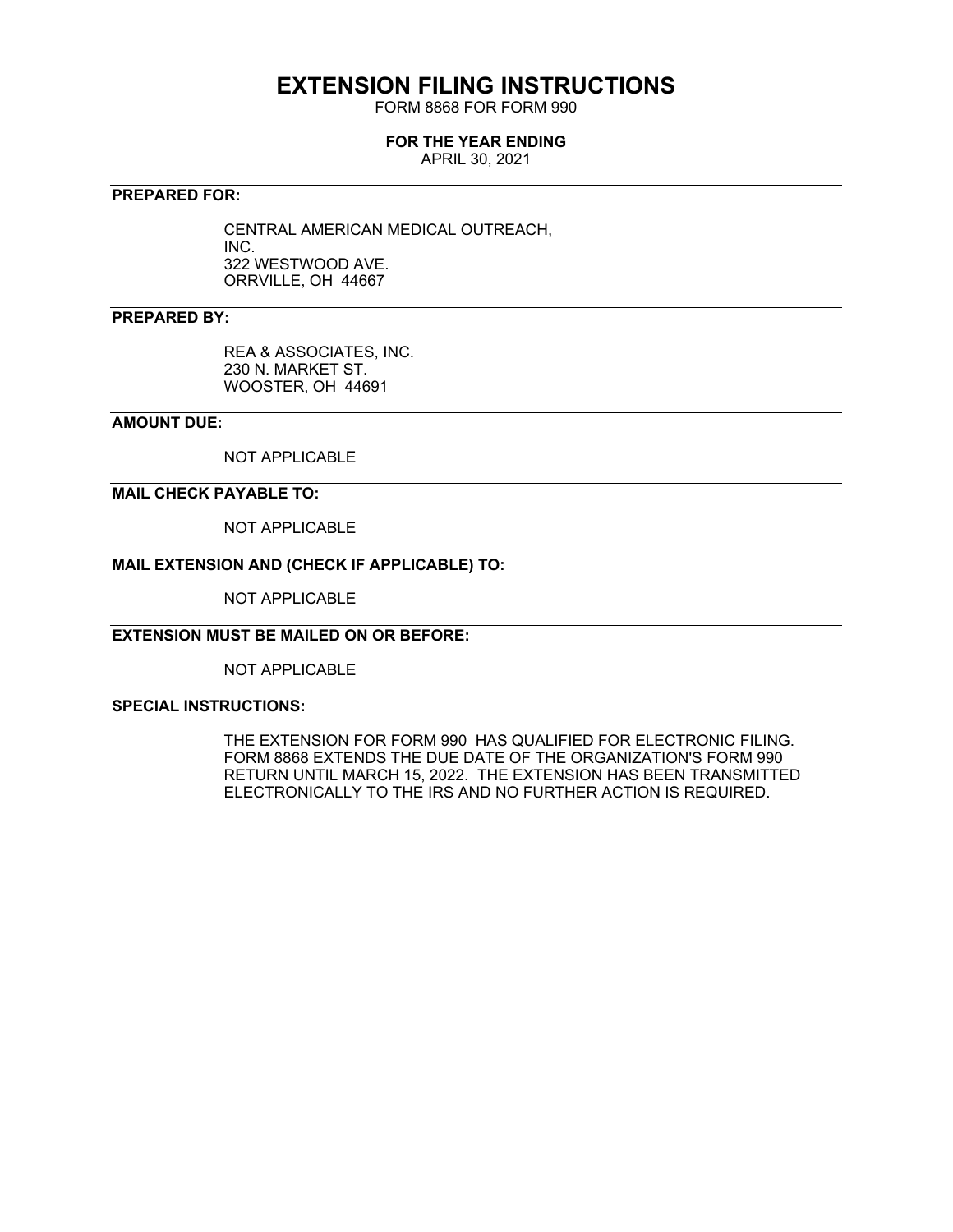| Form 8879-EO                                                                     |                                                                              | <b>IRS e-file Signature Authorization</b><br>for an Exempt Organization                                                                                                                                                                                                                                                                                                                                                                                                                                                                                                                                                                                                                                 |                                     | OMB No. 1545-0047                                 |
|----------------------------------------------------------------------------------|------------------------------------------------------------------------------|---------------------------------------------------------------------------------------------------------------------------------------------------------------------------------------------------------------------------------------------------------------------------------------------------------------------------------------------------------------------------------------------------------------------------------------------------------------------------------------------------------------------------------------------------------------------------------------------------------------------------------------------------------------------------------------------------------|-------------------------------------|---------------------------------------------------|
|                                                                                  |                                                                              | For calendar year 2020, or fiscal year beginning $\text{ MAX } 1$ , 2020, and ending $\text{ APR } 30$ , 20 21                                                                                                                                                                                                                                                                                                                                                                                                                                                                                                                                                                                          |                                     | 2020                                              |
| Department of the Treasury                                                       |                                                                              | Do not send to the IRS. Keep for your records.                                                                                                                                                                                                                                                                                                                                                                                                                                                                                                                                                                                                                                                          |                                     |                                                   |
| Internal Revenue Service<br>Name of exempt organization or person subject to tax |                                                                              | Go to www.irs.gov/Form8879EO for the latest information.                                                                                                                                                                                                                                                                                                                                                                                                                                                                                                                                                                                                                                                |                                     | Taxpayer identification number                    |
|                                                                                  | CENTRAL AMERICAN MEDICAL OUTREACH,                                           |                                                                                                                                                                                                                                                                                                                                                                                                                                                                                                                                                                                                                                                                                                         |                                     |                                                   |
| INC.                                                                             |                                                                              |                                                                                                                                                                                                                                                                                                                                                                                                                                                                                                                                                                                                                                                                                                         | 34-1740695                          |                                                   |
| Name and title of officer or person subject to tax                               |                                                                              |                                                                                                                                                                                                                                                                                                                                                                                                                                                                                                                                                                                                                                                                                                         |                                     |                                                   |
| MORGAN DURST                                                                     |                                                                              |                                                                                                                                                                                                                                                                                                                                                                                                                                                                                                                                                                                                                                                                                                         |                                     |                                                   |
| <b>TREASURER</b>                                                                 |                                                                              |                                                                                                                                                                                                                                                                                                                                                                                                                                                                                                                                                                                                                                                                                                         |                                     |                                                   |
| Part I                                                                           |                                                                              | Type of Return and Return Information (Whole Dollars Only)                                                                                                                                                                                                                                                                                                                                                                                                                                                                                                                                                                                                                                              |                                     |                                                   |
|                                                                                  |                                                                              | Check the box for the return for which you are using this Form 8879-EO and enter the applicable amount, if any, from the return. If you<br>check the box on line 1a, 2a, 3a, 4a, 5a, 6a, or 7a below, and the amount on that line for the return being filed with this form was<br>blank, then leave line 1b, 2b, 3b, 4b, 5b, 6b, or 7b, whichever is applicable, blank (do not enter -0-). But, if you entered -0- on the<br>return, then enter -0- on the applicable line below. Do not complete more than one line in Part I.                                                                                                                                                                        |                                     |                                                   |
| 1a Form 990 check here $\blacktriangleright \lceil \overline{X} \rceil$          |                                                                              | <b>b</b> Total revenue, if any (Form 990, Part VIII, column (A), line 12) $\ldots$ 1b $\phantom{0}$ $\phantom{0}4$ , 190, 352.                                                                                                                                                                                                                                                                                                                                                                                                                                                                                                                                                                          |                                     |                                                   |
| 2a Form 990-EZ check here $\blacktriangleright$                                  |                                                                              |                                                                                                                                                                                                                                                                                                                                                                                                                                                                                                                                                                                                                                                                                                         |                                     |                                                   |
| 3a Form 1120-POL check here                                                      | $\sim$                                                                       |                                                                                                                                                                                                                                                                                                                                                                                                                                                                                                                                                                                                                                                                                                         |                                     |                                                   |
| 4a Form 990-PF check here                                                        |                                                                              |                                                                                                                                                                                                                                                                                                                                                                                                                                                                                                                                                                                                                                                                                                         |                                     |                                                   |
| 5a Form 8868 check here<br>6a Form 990-T check here                              | ▶                                                                            |                                                                                                                                                                                                                                                                                                                                                                                                                                                                                                                                                                                                                                                                                                         |                                     |                                                   |
| 7a Form 4720 check here                                                          |                                                                              |                                                                                                                                                                                                                                                                                                                                                                                                                                                                                                                                                                                                                                                                                                         |                                     |                                                   |
| <b>Part II</b>                                                                   |                                                                              | Declaration and Signature Authorization of Officer or Person Subject to Tax                                                                                                                                                                                                                                                                                                                                                                                                                                                                                                                                                                                                                             |                                     |                                                   |
|                                                                                  |                                                                              | Under penalties of perjury, I declare that $\boxed{\mathbf{X}}$ I am an officer of the above organization or $\boxed{\phantom{\mathbf{X}}}$ I am a person subject to tax with respect to                                                                                                                                                                                                                                                                                                                                                                                                                                                                                                                |                                     |                                                   |
|                                                                                  |                                                                              | (name of organization) <b>contract and that I have examined a copy</b> (name of organization) and that I have examined a copy<br>of the 2020 electronic return and accompanying schedules and statements, and, to the best of my knowledge and belief, they are                                                                                                                                                                                                                                                                                                                                                                                                                                         |                                     |                                                   |
| PIN: check one box only                                                          |                                                                              | a payment, I must contact the U.S. Treasury Financial Agent at 1-888-353-4537 no later than 2 business days prior to the payment<br>(settlement) date. I also authorize the financial institutions involved in the processing of the electronic payment of taxes to receive<br>confidential information necessary to answer inquiries and resolve issues related to the payment. I have selected a personal<br>identification number (PIN) as my signature for the electronic return and, if applicable, the consent to electronic funds withdrawal.                                                                                                                                                    |                                     |                                                   |
|                                                                                  | $\boxed{X}$   authorize REA & ASSOCIATES, INC.                               | and to enter my PIN                                                                                                                                                                                                                                                                                                                                                                                                                                                                                                                                                                                                                                                                                     |                                     | 40695                                             |
|                                                                                  |                                                                              | <b>ERO</b> firm name                                                                                                                                                                                                                                                                                                                                                                                                                                                                                                                                                                                                                                                                                    |                                     | Enter five numbers, but<br>do not enter all zeros |
|                                                                                  | PIN on the return's disclosure consent screen.                               | as my signature on the tax year 2020 electronically filed return. If I have indicated within this return that a copy of the return is being filed with<br>a state agency(ies) regulating charities as part of the IRS Fed/State program, I also authorize the aforementioned ERO to enter my<br>As an officer or person subject to tax with respect to the organization, I will enter my PIN as my signature on the tax year 2020<br>electronically filed return. If I have indicated within this return that a copy of the return is being filed with a state agency(ies)<br>regulating charities as part of the IRS Fed/State program, I will enter my PIN on the return's disclosure consent screen. |                                     |                                                   |
| Signature of officer or person subject to tax<br><b>Part III</b>                 | <b>Certification and Authentication</b>                                      |                                                                                                                                                                                                                                                                                                                                                                                                                                                                                                                                                                                                                                                                                                         | Date $\blacktriangleright$          |                                                   |
|                                                                                  | <b>ERO's EFIN/PIN.</b> Enter your six-digit electronic filing identification |                                                                                                                                                                                                                                                                                                                                                                                                                                                                                                                                                                                                                                                                                                         |                                     |                                                   |
|                                                                                  | number (EFIN) followed by your five-digit self-selected PIN.                 | 34539107721<br>Do not enter all zeros                                                                                                                                                                                                                                                                                                                                                                                                                                                                                                                                                                                                                                                                   |                                     |                                                   |
| IRS e-file Providers for Business Returns.                                       |                                                                              | I certify that the above numeric entry is my PIN, which is my signature on the 2020 electronically filed return indicated above. I confirm<br>that I am submitting this return in accordance with the requirements of Pub. 4163, Modernized e-File (MeF) Information for Authorized                                                                                                                                                                                                                                                                                                                                                                                                                     |                                     |                                                   |
|                                                                                  | ERO's signature REA & ASSOCIATES, INC.                                       |                                                                                                                                                                                                                                                                                                                                                                                                                                                                                                                                                                                                                                                                                                         | Date $\blacktriangleright$ 11/30/21 |                                                   |
|                                                                                  |                                                                              | <b>ERO Must Retain This Form - See Instructions</b><br>Do Not Submit This Form to the IRS Unless Requested To Do So                                                                                                                                                                                                                                                                                                                                                                                                                                                                                                                                                                                     |                                     |                                                   |
|                                                                                  |                                                                              |                                                                                                                                                                                                                                                                                                                                                                                                                                                                                                                                                                                                                                                                                                         |                                     |                                                   |
|                                                                                  | LHA For Paperwork Reduction Act Notice, see instructions.                    |                                                                                                                                                                                                                                                                                                                                                                                                                                                                                                                                                                                                                                                                                                         |                                     | Form 8879-EO (2020)                               |
| 023051 11-03-20                                                                  |                                                                              |                                                                                                                                                                                                                                                                                                                                                                                                                                                                                                                                                                                                                                                                                                         |                                     |                                                   |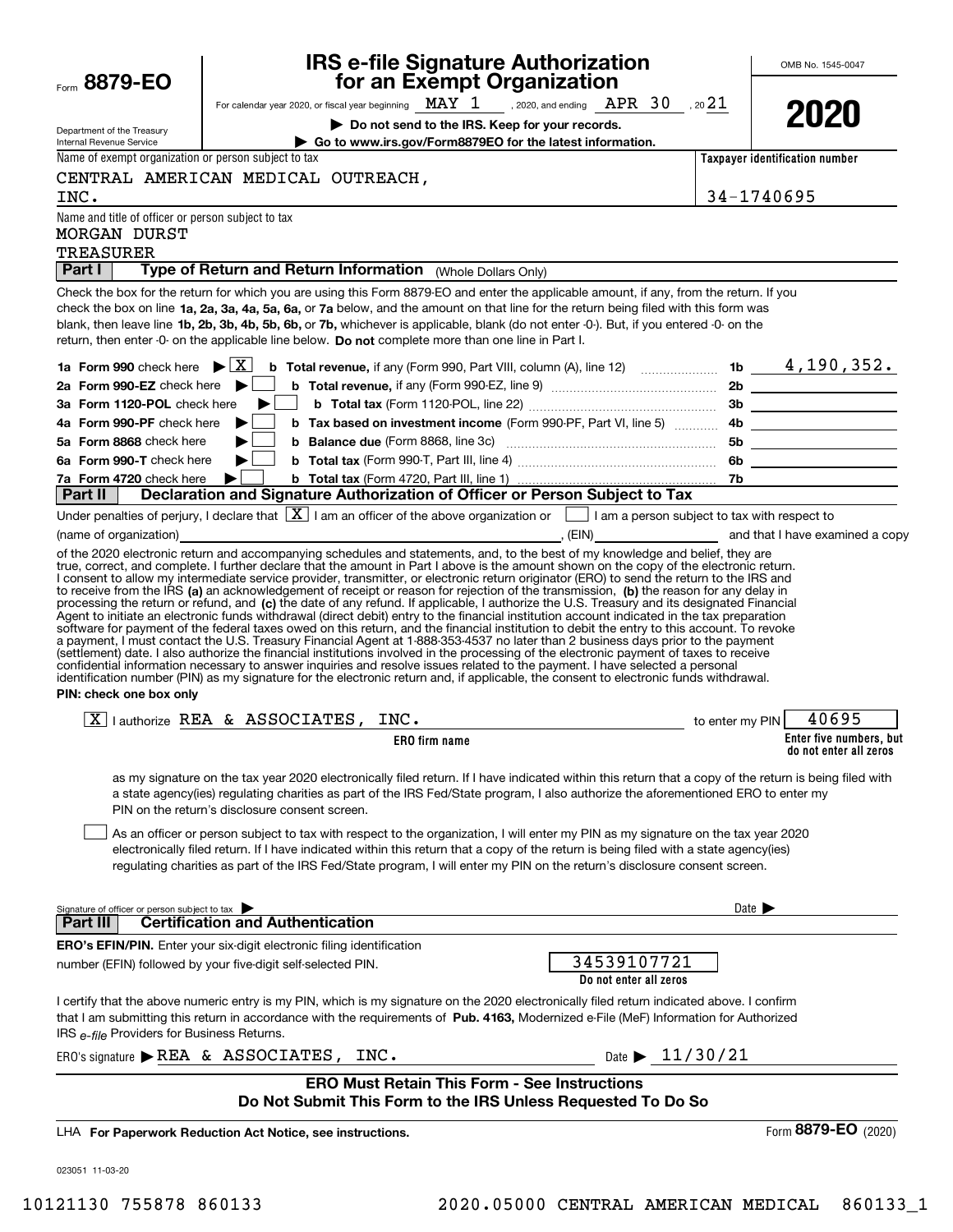(Rev. January 2020)

### **Application for Automatic Extension of Time To File an Exempt Organization Return**

OMB No. 1545-0047

Department of the Treasury Internal Revenue Service

**| File a separate application for each return.**

**| Go to www.irs.gov/Form8868 for the latest information.**

**Electronic filing (e-file).**  You can electronically file Form 8868 to request a 6-month automatic extension of time to file any of the filing of this form, visit www.irs.gov/e-file-providers/e-file-for-charities-and-non-profits. forms listed below with the exception of Form 8870, Information Return for Transfers Associated With Certain Personal Benefit Contracts, for which an extension request must be sent to the IRS in paper format (see instructions). For more details on the electronic

#### **Automatic 6-Month Extension of Time.** Only submit original (no copies needed).

All corporations required to file an income tax return other than Form 990-T (including 1120-C filers), partnerships, REMICs, and trusts must use Form 7004 to request an extension of time to file income tax returns.

| Type or<br>print                                          | Name of exempt organization or other filer, see instructions.<br>CENTRAL AMERICAN MEDICAL OUTREACH,                                                |        |                                                                                | Taxpayer identification number (TIN) |                                              |
|-----------------------------------------------------------|----------------------------------------------------------------------------------------------------------------------------------------------------|--------|--------------------------------------------------------------------------------|--------------------------------------|----------------------------------------------|
|                                                           | INC.                                                                                                                                               |        |                                                                                |                                      | 34-1740695                                   |
| File by the<br>due date for<br>filing your<br>return. See | Number, street, and room or suite no. If a P.O. box, see instructions.<br>322 WESTWOOD AVE.                                                        |        |                                                                                |                                      |                                              |
| instructions.                                             | City, town or post office, state, and ZIP code. For a foreign address, see instructions.<br>44667<br>ORRVILLE, OH                                  |        |                                                                                |                                      |                                              |
|                                                           | Enter the Return Code for the return that this application is for (file a separate application for each return)                                    |        |                                                                                |                                      | $\mathbf{0}$<br>1                            |
| <b>Application</b>                                        |                                                                                                                                                    | Return | Application                                                                    |                                      | Return                                       |
| Is For                                                    |                                                                                                                                                    | Code   | Is For                                                                         |                                      | Code                                         |
|                                                           | Form 990 or Form 990-EZ                                                                                                                            | 01     | Form 990-T (corporation)                                                       |                                      | 07                                           |
| Form 990-BL                                               |                                                                                                                                                    | 02     | Form 1041-A                                                                    |                                      | 08                                           |
|                                                           | Form 4720 (individual)                                                                                                                             | 03     | Form 4720 (other than individual)                                              |                                      | 09                                           |
| Form 990-PF                                               |                                                                                                                                                    | 04     | Form 5227                                                                      |                                      | 10                                           |
|                                                           | Form 990-T (sec. 401(a) or 408(a) trust)                                                                                                           | 05     | Form 6069                                                                      |                                      | 11                                           |
|                                                           | Form 990-T (trust other than above)                                                                                                                | 06     | Form 8870                                                                      |                                      | 12                                           |
|                                                           | KATHRYN TSCHIEGG RN, BBA                                                                                                                           |        |                                                                                |                                      |                                              |
|                                                           | $\bullet$ The books are in the care of $\blacktriangleright$ 322 WESTWOOD AVENUE - ORRVILLE, OH 44667                                              |        |                                                                                |                                      |                                              |
|                                                           | Telephone No. $\triangleright$ 330-683-5956                                                                                                        |        | Fax No.                                                                        |                                      |                                              |
|                                                           |                                                                                                                                                    |        |                                                                                |                                      |                                              |
|                                                           | If this is for a Group Return, enter the organization's four digit Group Exemption Number (GEN) [f this is for the whole group, check this         |        |                                                                                |                                      |                                              |
| $box \triangleright$                                      | . If it is for part of the group, check this box $\blacktriangleright$                                                                             |        | and attach a list with the names and TINs of all members the extension is for. |                                      |                                              |
|                                                           |                                                                                                                                                    |        |                                                                                |                                      |                                              |
| 1                                                         | I request an automatic 6-month extension of time until                                                                                             |        | MARCH 15, 2022                                                                 |                                      | , to file the exempt organization return for |
|                                                           | the organization named above. The extension is for the organization's return for:                                                                  |        |                                                                                |                                      |                                              |
|                                                           | calendar year ________ or                                                                                                                          |        |                                                                                |                                      |                                              |
|                                                           | $\blacktriangleright$ $\lfloor$ X $\rfloor$ tax year beginning $\lfloor$ MAY 1, 2020                                                               |        | , and ending $APR$ 30, 2021                                                    |                                      |                                              |
|                                                           |                                                                                                                                                    |        |                                                                                |                                      |                                              |
| 2                                                         | If the tax year entered in line 1 is for less than 12 months, check reason:                                                                        |        | Initial return                                                                 | Final return                         |                                              |
|                                                           | Change in accounting period                                                                                                                        |        |                                                                                |                                      |                                              |
|                                                           |                                                                                                                                                    |        |                                                                                |                                      |                                              |
| За                                                        | If this application is for Forms 990-BL, 990-PF, 990-T, 4720, or 6069, enter the tentative tax, less                                               |        |                                                                                |                                      |                                              |
|                                                           | any nonrefundable credits. See instructions.                                                                                                       |        |                                                                                | За                                   | \$<br>0.                                     |
| b                                                         | If this application is for Forms 990-PF, 990-T, 4720, or 6069, enter any refundable credits and                                                    |        |                                                                                |                                      |                                              |
|                                                           | estimated tax payments made. Include any prior year overpayment allowed as a credit.                                                               |        |                                                                                | 3b                                   | \$<br>$0$ .                                  |
| c                                                         | <b>Balance due.</b> Subtract line 3b from line 3a. Include your payment with this form, if required, by                                            |        |                                                                                |                                      |                                              |
|                                                           | using EFTPS (Electronic Federal Tax Payment System). See instructions.                                                                             |        |                                                                                | 3 <sub>c</sub>                       | \$<br>0.                                     |
| instructions.                                             | Caution: If you are going to make an electronic funds withdrawal (direct debit) with this Form 8868, see Form 8453-EO and Form 8879-EO for payment |        |                                                                                |                                      |                                              |
| LHA                                                       | For Privacy Act and Paperwork Reduction Act Notice, see instructions.                                                                              |        |                                                                                |                                      | Form 8868 (Rev. 1-2020)                      |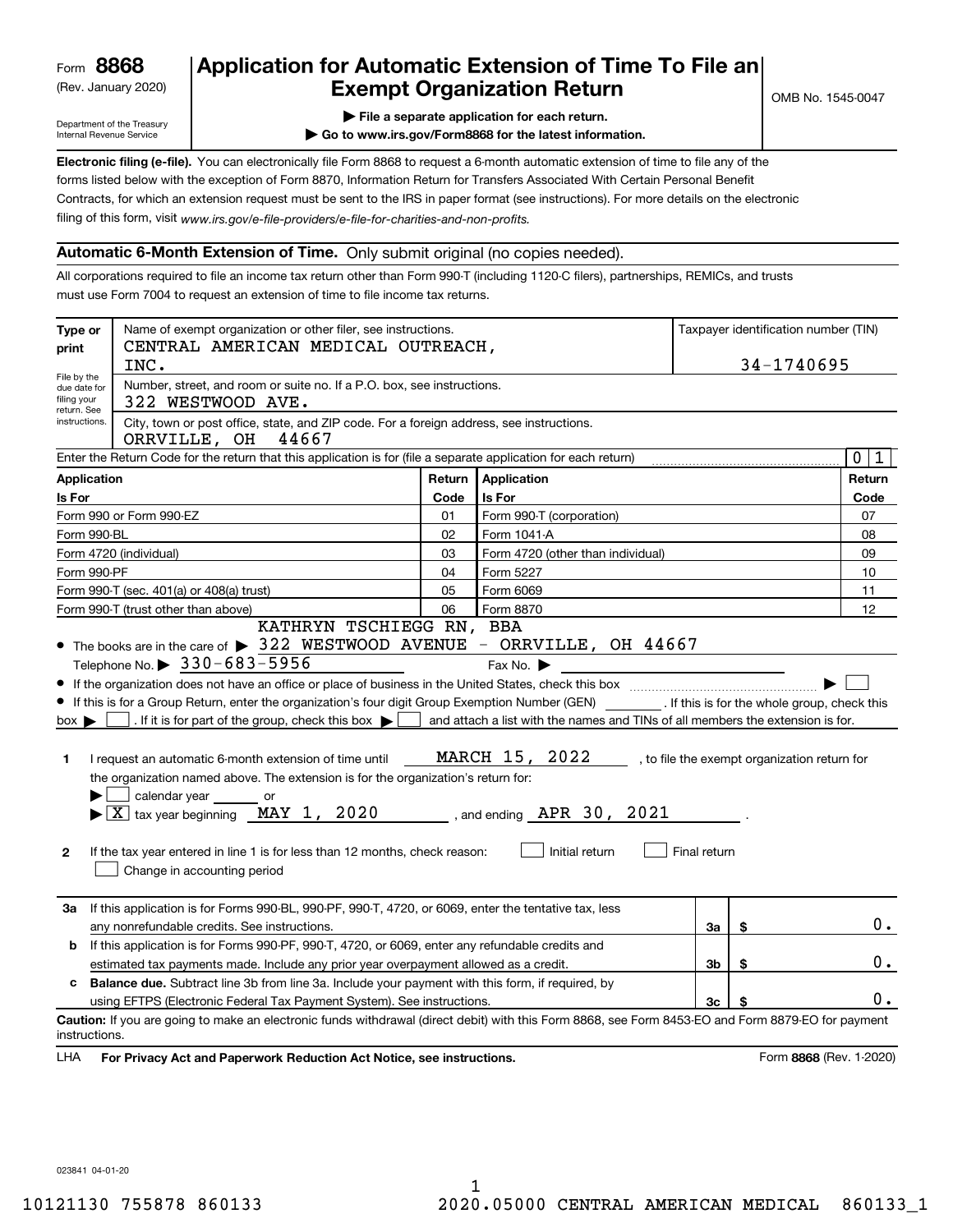| Do not enter social security numbers on this form as it may be made public.<br>Department of the Treasury<br>Go to www.irs.gov/Form990 for instructions and the latest information.<br>Internal Revenue Service<br>and ending APR 30, 2021<br>MAY 1, 2020<br>A For the 2020 calendar year, or tax year beginning<br>C Name of organization<br>D Employer identification number<br><b>B</b> Check if<br>applicable:<br>CENTRAL AMERICAN MEDICAL OUTREACH,<br>Address<br>INC.<br>change<br>Name<br>34-1740695<br>Doing business as<br>change<br>Initial<br>Number and street (or P.O. box if mail is not delivered to street address)<br>E Telephone number<br>Room/suite<br>return<br> Final<br>$330 - 683 - 5956$<br>322 WESTWOOD AVE.<br>return/<br>termin-<br>City or town, state or province, country, and ZIP or foreign postal code<br>G Gross receipts \$<br>ated<br>Amended<br>44667<br>ORRVILLE, OH<br>H(a) Is this a group return<br>∣return<br>Applica-<br>F Name and address of principal officer: KATHRYN TSCHIEGG RN, BBA<br>for subordinates?<br>tion<br>pending<br>14821 BURKHART RD, ORRVILLE, OH<br>44667<br>$H(b)$ Are all subordinates included? $\Box$ Yes<br>Tax-exempt status: $\boxed{\mathbf{X}}$ 501(c)(3)<br>$501(c)$ (<br>$\leq$ (insert no.)<br>4947(a)(1) or<br>527<br>If "No," attach a list. See instructions<br>J Website: WWW.CAMO.ORG<br>$H(c)$ Group exemption number $\blacktriangleright$<br>K Form of organization: $\boxed{\mathbf{X}}$ Corporation<br>L Year of formation: $1993$ M State of legal domicile: OH<br>Other $\blacktriangleright$<br>Trust<br>Association<br>Part I Summary<br>Briefly describe the organization's mission or most significant activities: CAMO'S MISSION IS TO IMPROVE THE<br>1.<br>Activities & Governance<br>QUALITY OF LIFE OF PEOPLE IN CENTRAL AMERICA BY STRENGTHENING HEALTH<br>Check this box $\blacktriangleright$ $\blacksquare$ if the organization discontinued its operations or disposed of more than 25% of its net assets.<br>2<br>3<br>Number of voting members of the governing body (Part VI, line 1a)<br>З<br>$\overline{\mathbf{4}}$<br>4<br>5<br>5<br>6<br>  7a<br>7b<br><b>Prior Year</b><br>1,513,300.<br>Contributions and grants (Part VIII, line 1h)<br>8<br>Revenue<br>$0$ .<br>Program service revenue (Part VIII, line 2g)<br>9<br>$-1,770.$<br>10<br>102,026.<br>Other revenue (Part VIII, column (A), lines 5, 6d, 8c, 9c, 10c, and 11e)<br>11<br>1,613,556.<br>Total revenue - add lines 8 through 11 (must equal Part VIII, column (A), line 12)<br>12<br>10,071.<br>13<br>Grants and similar amounts paid (Part IX, column (A), lines 1-3)<br>0.<br>14<br>268,989.<br>15 Salaries, other compensation, employee benefits (Part IX, column (A), lines 5-10)<br>Expenses<br>0.<br>46,373.<br><b>b</b> Total fundraising expenses (Part IX, column (D), line 25)<br>1,399,031.<br>17<br>1,678,091.<br>Total expenses. Add lines 13-17 (must equal Part IX, column (A), line 25)<br>18<br>$-64,535.$<br>19<br>t Assets or<br>d Balances<br><b>Beginning of Current Year</b><br>1,132,604.<br>Total assets (Part X, line 16)<br>20<br>315,796.<br>Total liabilities (Part X, line 26)<br>21<br>혏<br>816,808.<br>22<br>Part II<br><b>Signature Block</b> | <b>Return of Organization Exempt From Income Tax</b><br>Form <b>990</b><br>Under section 501(c), 527, or 4947(a)(1) of the Internal Revenue Code (except private foundations) |  | OMB No. 1545-0047                                                                                                             |
|-------------------------------------------------------------------------------------------------------------------------------------------------------------------------------------------------------------------------------------------------------------------------------------------------------------------------------------------------------------------------------------------------------------------------------------------------------------------------------------------------------------------------------------------------------------------------------------------------------------------------------------------------------------------------------------------------------------------------------------------------------------------------------------------------------------------------------------------------------------------------------------------------------------------------------------------------------------------------------------------------------------------------------------------------------------------------------------------------------------------------------------------------------------------------------------------------------------------------------------------------------------------------------------------------------------------------------------------------------------------------------------------------------------------------------------------------------------------------------------------------------------------------------------------------------------------------------------------------------------------------------------------------------------------------------------------------------------------------------------------------------------------------------------------------------------------------------------------------------------------------------------------------------------------------------------------------------------------------------------------------------------------------------------------------------------------------------------------------------------------------------------------------------------------------------------------------------------------------------------------------------------------------------------------------------------------------------------------------------------------------------------------------------------------------------------------------------------------------------------------------------------------------------------------------------------------------------------------------------------------------------------------------------------------------------------------------------------------------------------------------------------------------------------------------------------------------------------------------------------------------------------------------------------------------------------------------------------------------------------------------------------------------------------------------------------------------------------------------------------------------------------------------------------------------------------------------------------------------------------------------------------|-------------------------------------------------------------------------------------------------------------------------------------------------------------------------------|--|-------------------------------------------------------------------------------------------------------------------------------|
|                                                                                                                                                                                                                                                                                                                                                                                                                                                                                                                                                                                                                                                                                                                                                                                                                                                                                                                                                                                                                                                                                                                                                                                                                                                                                                                                                                                                                                                                                                                                                                                                                                                                                                                                                                                                                                                                                                                                                                                                                                                                                                                                                                                                                                                                                                                                                                                                                                                                                                                                                                                                                                                                                                                                                                                                                                                                                                                                                                                                                                                                                                                                                                                                                                                             |                                                                                                                                                                               |  | <b>Open to Public</b>                                                                                                         |
|                                                                                                                                                                                                                                                                                                                                                                                                                                                                                                                                                                                                                                                                                                                                                                                                                                                                                                                                                                                                                                                                                                                                                                                                                                                                                                                                                                                                                                                                                                                                                                                                                                                                                                                                                                                                                                                                                                                                                                                                                                                                                                                                                                                                                                                                                                                                                                                                                                                                                                                                                                                                                                                                                                                                                                                                                                                                                                                                                                                                                                                                                                                                                                                                                                                             |                                                                                                                                                                               |  | <b>Inspection</b>                                                                                                             |
|                                                                                                                                                                                                                                                                                                                                                                                                                                                                                                                                                                                                                                                                                                                                                                                                                                                                                                                                                                                                                                                                                                                                                                                                                                                                                                                                                                                                                                                                                                                                                                                                                                                                                                                                                                                                                                                                                                                                                                                                                                                                                                                                                                                                                                                                                                                                                                                                                                                                                                                                                                                                                                                                                                                                                                                                                                                                                                                                                                                                                                                                                                                                                                                                                                                             |                                                                                                                                                                               |  |                                                                                                                               |
|                                                                                                                                                                                                                                                                                                                                                                                                                                                                                                                                                                                                                                                                                                                                                                                                                                                                                                                                                                                                                                                                                                                                                                                                                                                                                                                                                                                                                                                                                                                                                                                                                                                                                                                                                                                                                                                                                                                                                                                                                                                                                                                                                                                                                                                                                                                                                                                                                                                                                                                                                                                                                                                                                                                                                                                                                                                                                                                                                                                                                                                                                                                                                                                                                                                             |                                                                                                                                                                               |  |                                                                                                                               |
|                                                                                                                                                                                                                                                                                                                                                                                                                                                                                                                                                                                                                                                                                                                                                                                                                                                                                                                                                                                                                                                                                                                                                                                                                                                                                                                                                                                                                                                                                                                                                                                                                                                                                                                                                                                                                                                                                                                                                                                                                                                                                                                                                                                                                                                                                                                                                                                                                                                                                                                                                                                                                                                                                                                                                                                                                                                                                                                                                                                                                                                                                                                                                                                                                                                             |                                                                                                                                                                               |  |                                                                                                                               |
|                                                                                                                                                                                                                                                                                                                                                                                                                                                                                                                                                                                                                                                                                                                                                                                                                                                                                                                                                                                                                                                                                                                                                                                                                                                                                                                                                                                                                                                                                                                                                                                                                                                                                                                                                                                                                                                                                                                                                                                                                                                                                                                                                                                                                                                                                                                                                                                                                                                                                                                                                                                                                                                                                                                                                                                                                                                                                                                                                                                                                                                                                                                                                                                                                                                             |                                                                                                                                                                               |  |                                                                                                                               |
|                                                                                                                                                                                                                                                                                                                                                                                                                                                                                                                                                                                                                                                                                                                                                                                                                                                                                                                                                                                                                                                                                                                                                                                                                                                                                                                                                                                                                                                                                                                                                                                                                                                                                                                                                                                                                                                                                                                                                                                                                                                                                                                                                                                                                                                                                                                                                                                                                                                                                                                                                                                                                                                                                                                                                                                                                                                                                                                                                                                                                                                                                                                                                                                                                                                             |                                                                                                                                                                               |  |                                                                                                                               |
|                                                                                                                                                                                                                                                                                                                                                                                                                                                                                                                                                                                                                                                                                                                                                                                                                                                                                                                                                                                                                                                                                                                                                                                                                                                                                                                                                                                                                                                                                                                                                                                                                                                                                                                                                                                                                                                                                                                                                                                                                                                                                                                                                                                                                                                                                                                                                                                                                                                                                                                                                                                                                                                                                                                                                                                                                                                                                                                                                                                                                                                                                                                                                                                                                                                             |                                                                                                                                                                               |  | 4,197,842.                                                                                                                    |
|                                                                                                                                                                                                                                                                                                                                                                                                                                                                                                                                                                                                                                                                                                                                                                                                                                                                                                                                                                                                                                                                                                                                                                                                                                                                                                                                                                                                                                                                                                                                                                                                                                                                                                                                                                                                                                                                                                                                                                                                                                                                                                                                                                                                                                                                                                                                                                                                                                                                                                                                                                                                                                                                                                                                                                                                                                                                                                                                                                                                                                                                                                                                                                                                                                                             |                                                                                                                                                                               |  |                                                                                                                               |
|                                                                                                                                                                                                                                                                                                                                                                                                                                                                                                                                                                                                                                                                                                                                                                                                                                                                                                                                                                                                                                                                                                                                                                                                                                                                                                                                                                                                                                                                                                                                                                                                                                                                                                                                                                                                                                                                                                                                                                                                                                                                                                                                                                                                                                                                                                                                                                                                                                                                                                                                                                                                                                                                                                                                                                                                                                                                                                                                                                                                                                                                                                                                                                                                                                                             |                                                                                                                                                                               |  | $ {\mathsf Y}{\mathsf e}{\mathsf s} \: \mid \! \underline{{\mathsf X}} \:  $ No                                               |
|                                                                                                                                                                                                                                                                                                                                                                                                                                                                                                                                                                                                                                                                                                                                                                                                                                                                                                                                                                                                                                                                                                                                                                                                                                                                                                                                                                                                                                                                                                                                                                                                                                                                                                                                                                                                                                                                                                                                                                                                                                                                                                                                                                                                                                                                                                                                                                                                                                                                                                                                                                                                                                                                                                                                                                                                                                                                                                                                                                                                                                                                                                                                                                                                                                                             |                                                                                                                                                                               |  | No                                                                                                                            |
|                                                                                                                                                                                                                                                                                                                                                                                                                                                                                                                                                                                                                                                                                                                                                                                                                                                                                                                                                                                                                                                                                                                                                                                                                                                                                                                                                                                                                                                                                                                                                                                                                                                                                                                                                                                                                                                                                                                                                                                                                                                                                                                                                                                                                                                                                                                                                                                                                                                                                                                                                                                                                                                                                                                                                                                                                                                                                                                                                                                                                                                                                                                                                                                                                                                             |                                                                                                                                                                               |  |                                                                                                                               |
|                                                                                                                                                                                                                                                                                                                                                                                                                                                                                                                                                                                                                                                                                                                                                                                                                                                                                                                                                                                                                                                                                                                                                                                                                                                                                                                                                                                                                                                                                                                                                                                                                                                                                                                                                                                                                                                                                                                                                                                                                                                                                                                                                                                                                                                                                                                                                                                                                                                                                                                                                                                                                                                                                                                                                                                                                                                                                                                                                                                                                                                                                                                                                                                                                                                             |                                                                                                                                                                               |  |                                                                                                                               |
|                                                                                                                                                                                                                                                                                                                                                                                                                                                                                                                                                                                                                                                                                                                                                                                                                                                                                                                                                                                                                                                                                                                                                                                                                                                                                                                                                                                                                                                                                                                                                                                                                                                                                                                                                                                                                                                                                                                                                                                                                                                                                                                                                                                                                                                                                                                                                                                                                                                                                                                                                                                                                                                                                                                                                                                                                                                                                                                                                                                                                                                                                                                                                                                                                                                             |                                                                                                                                                                               |  |                                                                                                                               |
|                                                                                                                                                                                                                                                                                                                                                                                                                                                                                                                                                                                                                                                                                                                                                                                                                                                                                                                                                                                                                                                                                                                                                                                                                                                                                                                                                                                                                                                                                                                                                                                                                                                                                                                                                                                                                                                                                                                                                                                                                                                                                                                                                                                                                                                                                                                                                                                                                                                                                                                                                                                                                                                                                                                                                                                                                                                                                                                                                                                                                                                                                                                                                                                                                                                             |                                                                                                                                                                               |  |                                                                                                                               |
|                                                                                                                                                                                                                                                                                                                                                                                                                                                                                                                                                                                                                                                                                                                                                                                                                                                                                                                                                                                                                                                                                                                                                                                                                                                                                                                                                                                                                                                                                                                                                                                                                                                                                                                                                                                                                                                                                                                                                                                                                                                                                                                                                                                                                                                                                                                                                                                                                                                                                                                                                                                                                                                                                                                                                                                                                                                                                                                                                                                                                                                                                                                                                                                                                                                             |                                                                                                                                                                               |  |                                                                                                                               |
|                                                                                                                                                                                                                                                                                                                                                                                                                                                                                                                                                                                                                                                                                                                                                                                                                                                                                                                                                                                                                                                                                                                                                                                                                                                                                                                                                                                                                                                                                                                                                                                                                                                                                                                                                                                                                                                                                                                                                                                                                                                                                                                                                                                                                                                                                                                                                                                                                                                                                                                                                                                                                                                                                                                                                                                                                                                                                                                                                                                                                                                                                                                                                                                                                                                             |                                                                                                                                                                               |  |                                                                                                                               |
|                                                                                                                                                                                                                                                                                                                                                                                                                                                                                                                                                                                                                                                                                                                                                                                                                                                                                                                                                                                                                                                                                                                                                                                                                                                                                                                                                                                                                                                                                                                                                                                                                                                                                                                                                                                                                                                                                                                                                                                                                                                                                                                                                                                                                                                                                                                                                                                                                                                                                                                                                                                                                                                                                                                                                                                                                                                                                                                                                                                                                                                                                                                                                                                                                                                             |                                                                                                                                                                               |  |                                                                                                                               |
|                                                                                                                                                                                                                                                                                                                                                                                                                                                                                                                                                                                                                                                                                                                                                                                                                                                                                                                                                                                                                                                                                                                                                                                                                                                                                                                                                                                                                                                                                                                                                                                                                                                                                                                                                                                                                                                                                                                                                                                                                                                                                                                                                                                                                                                                                                                                                                                                                                                                                                                                                                                                                                                                                                                                                                                                                                                                                                                                                                                                                                                                                                                                                                                                                                                             |                                                                                                                                                                               |  |                                                                                                                               |
|                                                                                                                                                                                                                                                                                                                                                                                                                                                                                                                                                                                                                                                                                                                                                                                                                                                                                                                                                                                                                                                                                                                                                                                                                                                                                                                                                                                                                                                                                                                                                                                                                                                                                                                                                                                                                                                                                                                                                                                                                                                                                                                                                                                                                                                                                                                                                                                                                                                                                                                                                                                                                                                                                                                                                                                                                                                                                                                                                                                                                                                                                                                                                                                                                                                             |                                                                                                                                                                               |  |                                                                                                                               |
|                                                                                                                                                                                                                                                                                                                                                                                                                                                                                                                                                                                                                                                                                                                                                                                                                                                                                                                                                                                                                                                                                                                                                                                                                                                                                                                                                                                                                                                                                                                                                                                                                                                                                                                                                                                                                                                                                                                                                                                                                                                                                                                                                                                                                                                                                                                                                                                                                                                                                                                                                                                                                                                                                                                                                                                                                                                                                                                                                                                                                                                                                                                                                                                                                                                             |                                                                                                                                                                               |  |                                                                                                                               |
|                                                                                                                                                                                                                                                                                                                                                                                                                                                                                                                                                                                                                                                                                                                                                                                                                                                                                                                                                                                                                                                                                                                                                                                                                                                                                                                                                                                                                                                                                                                                                                                                                                                                                                                                                                                                                                                                                                                                                                                                                                                                                                                                                                                                                                                                                                                                                                                                                                                                                                                                                                                                                                                                                                                                                                                                                                                                                                                                                                                                                                                                                                                                                                                                                                                             |                                                                                                                                                                               |  |                                                                                                                               |
|                                                                                                                                                                                                                                                                                                                                                                                                                                                                                                                                                                                                                                                                                                                                                                                                                                                                                                                                                                                                                                                                                                                                                                                                                                                                                                                                                                                                                                                                                                                                                                                                                                                                                                                                                                                                                                                                                                                                                                                                                                                                                                                                                                                                                                                                                                                                                                                                                                                                                                                                                                                                                                                                                                                                                                                                                                                                                                                                                                                                                                                                                                                                                                                                                                                             |                                                                                                                                                                               |  | 205                                                                                                                           |
|                                                                                                                                                                                                                                                                                                                                                                                                                                                                                                                                                                                                                                                                                                                                                                                                                                                                                                                                                                                                                                                                                                                                                                                                                                                                                                                                                                                                                                                                                                                                                                                                                                                                                                                                                                                                                                                                                                                                                                                                                                                                                                                                                                                                                                                                                                                                                                                                                                                                                                                                                                                                                                                                                                                                                                                                                                                                                                                                                                                                                                                                                                                                                                                                                                                             |                                                                                                                                                                               |  |                                                                                                                               |
|                                                                                                                                                                                                                                                                                                                                                                                                                                                                                                                                                                                                                                                                                                                                                                                                                                                                                                                                                                                                                                                                                                                                                                                                                                                                                                                                                                                                                                                                                                                                                                                                                                                                                                                                                                                                                                                                                                                                                                                                                                                                                                                                                                                                                                                                                                                                                                                                                                                                                                                                                                                                                                                                                                                                                                                                                                                                                                                                                                                                                                                                                                                                                                                                                                                             |                                                                                                                                                                               |  |                                                                                                                               |
|                                                                                                                                                                                                                                                                                                                                                                                                                                                                                                                                                                                                                                                                                                                                                                                                                                                                                                                                                                                                                                                                                                                                                                                                                                                                                                                                                                                                                                                                                                                                                                                                                                                                                                                                                                                                                                                                                                                                                                                                                                                                                                                                                                                                                                                                                                                                                                                                                                                                                                                                                                                                                                                                                                                                                                                                                                                                                                                                                                                                                                                                                                                                                                                                                                                             |                                                                                                                                                                               |  | <b>Current Year</b>                                                                                                           |
|                                                                                                                                                                                                                                                                                                                                                                                                                                                                                                                                                                                                                                                                                                                                                                                                                                                                                                                                                                                                                                                                                                                                                                                                                                                                                                                                                                                                                                                                                                                                                                                                                                                                                                                                                                                                                                                                                                                                                                                                                                                                                                                                                                                                                                                                                                                                                                                                                                                                                                                                                                                                                                                                                                                                                                                                                                                                                                                                                                                                                                                                                                                                                                                                                                                             |                                                                                                                                                                               |  |                                                                                                                               |
|                                                                                                                                                                                                                                                                                                                                                                                                                                                                                                                                                                                                                                                                                                                                                                                                                                                                                                                                                                                                                                                                                                                                                                                                                                                                                                                                                                                                                                                                                                                                                                                                                                                                                                                                                                                                                                                                                                                                                                                                                                                                                                                                                                                                                                                                                                                                                                                                                                                                                                                                                                                                                                                                                                                                                                                                                                                                                                                                                                                                                                                                                                                                                                                                                                                             |                                                                                                                                                                               |  |                                                                                                                               |
|                                                                                                                                                                                                                                                                                                                                                                                                                                                                                                                                                                                                                                                                                                                                                                                                                                                                                                                                                                                                                                                                                                                                                                                                                                                                                                                                                                                                                                                                                                                                                                                                                                                                                                                                                                                                                                                                                                                                                                                                                                                                                                                                                                                                                                                                                                                                                                                                                                                                                                                                                                                                                                                                                                                                                                                                                                                                                                                                                                                                                                                                                                                                                                                                                                                             |                                                                                                                                                                               |  |                                                                                                                               |
|                                                                                                                                                                                                                                                                                                                                                                                                                                                                                                                                                                                                                                                                                                                                                                                                                                                                                                                                                                                                                                                                                                                                                                                                                                                                                                                                                                                                                                                                                                                                                                                                                                                                                                                                                                                                                                                                                                                                                                                                                                                                                                                                                                                                                                                                                                                                                                                                                                                                                                                                                                                                                                                                                                                                                                                                                                                                                                                                                                                                                                                                                                                                                                                                                                                             |                                                                                                                                                                               |  |                                                                                                                               |
|                                                                                                                                                                                                                                                                                                                                                                                                                                                                                                                                                                                                                                                                                                                                                                                                                                                                                                                                                                                                                                                                                                                                                                                                                                                                                                                                                                                                                                                                                                                                                                                                                                                                                                                                                                                                                                                                                                                                                                                                                                                                                                                                                                                                                                                                                                                                                                                                                                                                                                                                                                                                                                                                                                                                                                                                                                                                                                                                                                                                                                                                                                                                                                                                                                                             |                                                                                                                                                                               |  |                                                                                                                               |
|                                                                                                                                                                                                                                                                                                                                                                                                                                                                                                                                                                                                                                                                                                                                                                                                                                                                                                                                                                                                                                                                                                                                                                                                                                                                                                                                                                                                                                                                                                                                                                                                                                                                                                                                                                                                                                                                                                                                                                                                                                                                                                                                                                                                                                                                                                                                                                                                                                                                                                                                                                                                                                                                                                                                                                                                                                                                                                                                                                                                                                                                                                                                                                                                                                                             |                                                                                                                                                                               |  |                                                                                                                               |
|                                                                                                                                                                                                                                                                                                                                                                                                                                                                                                                                                                                                                                                                                                                                                                                                                                                                                                                                                                                                                                                                                                                                                                                                                                                                                                                                                                                                                                                                                                                                                                                                                                                                                                                                                                                                                                                                                                                                                                                                                                                                                                                                                                                                                                                                                                                                                                                                                                                                                                                                                                                                                                                                                                                                                                                                                                                                                                                                                                                                                                                                                                                                                                                                                                                             |                                                                                                                                                                               |  |                                                                                                                               |
|                                                                                                                                                                                                                                                                                                                                                                                                                                                                                                                                                                                                                                                                                                                                                                                                                                                                                                                                                                                                                                                                                                                                                                                                                                                                                                                                                                                                                                                                                                                                                                                                                                                                                                                                                                                                                                                                                                                                                                                                                                                                                                                                                                                                                                                                                                                                                                                                                                                                                                                                                                                                                                                                                                                                                                                                                                                                                                                                                                                                                                                                                                                                                                                                                                                             |                                                                                                                                                                               |  | 0.<br>0.<br>4,047,362.<br>$\overline{0}$ .<br>3,005.<br>139,985.<br>4, 190, 352.<br>$\overline{593,819}$ .<br>0.<br>220, 255. |
|                                                                                                                                                                                                                                                                                                                                                                                                                                                                                                                                                                                                                                                                                                                                                                                                                                                                                                                                                                                                                                                                                                                                                                                                                                                                                                                                                                                                                                                                                                                                                                                                                                                                                                                                                                                                                                                                                                                                                                                                                                                                                                                                                                                                                                                                                                                                                                                                                                                                                                                                                                                                                                                                                                                                                                                                                                                                                                                                                                                                                                                                                                                                                                                                                                                             |                                                                                                                                                                               |  |                                                                                                                               |
|                                                                                                                                                                                                                                                                                                                                                                                                                                                                                                                                                                                                                                                                                                                                                                                                                                                                                                                                                                                                                                                                                                                                                                                                                                                                                                                                                                                                                                                                                                                                                                                                                                                                                                                                                                                                                                                                                                                                                                                                                                                                                                                                                                                                                                                                                                                                                                                                                                                                                                                                                                                                                                                                                                                                                                                                                                                                                                                                                                                                                                                                                                                                                                                                                                                             |                                                                                                                                                                               |  | 0.                                                                                                                            |
|                                                                                                                                                                                                                                                                                                                                                                                                                                                                                                                                                                                                                                                                                                                                                                                                                                                                                                                                                                                                                                                                                                                                                                                                                                                                                                                                                                                                                                                                                                                                                                                                                                                                                                                                                                                                                                                                                                                                                                                                                                                                                                                                                                                                                                                                                                                                                                                                                                                                                                                                                                                                                                                                                                                                                                                                                                                                                                                                                                                                                                                                                                                                                                                                                                                             |                                                                                                                                                                               |  |                                                                                                                               |
|                                                                                                                                                                                                                                                                                                                                                                                                                                                                                                                                                                                                                                                                                                                                                                                                                                                                                                                                                                                                                                                                                                                                                                                                                                                                                                                                                                                                                                                                                                                                                                                                                                                                                                                                                                                                                                                                                                                                                                                                                                                                                                                                                                                                                                                                                                                                                                                                                                                                                                                                                                                                                                                                                                                                                                                                                                                                                                                                                                                                                                                                                                                                                                                                                                                             |                                                                                                                                                                               |  | 2,973,860.<br>$\overline{3,787,934}$ .                                                                                        |
|                                                                                                                                                                                                                                                                                                                                                                                                                                                                                                                                                                                                                                                                                                                                                                                                                                                                                                                                                                                                                                                                                                                                                                                                                                                                                                                                                                                                                                                                                                                                                                                                                                                                                                                                                                                                                                                                                                                                                                                                                                                                                                                                                                                                                                                                                                                                                                                                                                                                                                                                                                                                                                                                                                                                                                                                                                                                                                                                                                                                                                                                                                                                                                                                                                                             |                                                                                                                                                                               |  |                                                                                                                               |
|                                                                                                                                                                                                                                                                                                                                                                                                                                                                                                                                                                                                                                                                                                                                                                                                                                                                                                                                                                                                                                                                                                                                                                                                                                                                                                                                                                                                                                                                                                                                                                                                                                                                                                                                                                                                                                                                                                                                                                                                                                                                                                                                                                                                                                                                                                                                                                                                                                                                                                                                                                                                                                                                                                                                                                                                                                                                                                                                                                                                                                                                                                                                                                                                                                                             |                                                                                                                                                                               |  | 402, 418.<br><b>End of Year</b>                                                                                               |
|                                                                                                                                                                                                                                                                                                                                                                                                                                                                                                                                                                                                                                                                                                                                                                                                                                                                                                                                                                                                                                                                                                                                                                                                                                                                                                                                                                                                                                                                                                                                                                                                                                                                                                                                                                                                                                                                                                                                                                                                                                                                                                                                                                                                                                                                                                                                                                                                                                                                                                                                                                                                                                                                                                                                                                                                                                                                                                                                                                                                                                                                                                                                                                                                                                                             |                                                                                                                                                                               |  | $\overline{1,509}$ , 005.                                                                                                     |
|                                                                                                                                                                                                                                                                                                                                                                                                                                                                                                                                                                                                                                                                                                                                                                                                                                                                                                                                                                                                                                                                                                                                                                                                                                                                                                                                                                                                                                                                                                                                                                                                                                                                                                                                                                                                                                                                                                                                                                                                                                                                                                                                                                                                                                                                                                                                                                                                                                                                                                                                                                                                                                                                                                                                                                                                                                                                                                                                                                                                                                                                                                                                                                                                                                                             |                                                                                                                                                                               |  | 279,887.                                                                                                                      |
|                                                                                                                                                                                                                                                                                                                                                                                                                                                                                                                                                                                                                                                                                                                                                                                                                                                                                                                                                                                                                                                                                                                                                                                                                                                                                                                                                                                                                                                                                                                                                                                                                                                                                                                                                                                                                                                                                                                                                                                                                                                                                                                                                                                                                                                                                                                                                                                                                                                                                                                                                                                                                                                                                                                                                                                                                                                                                                                                                                                                                                                                                                                                                                                                                                                             |                                                                                                                                                                               |  | 1,229,118.                                                                                                                    |

| Sign                                              | Signature of officer                                                                                         |                      |                 | Date                                   |  |  |  |  |  |
|---------------------------------------------------|--------------------------------------------------------------------------------------------------------------|----------------------|-----------------|----------------------------------------|--|--|--|--|--|
| Here                                              | MORGAN DURST,<br><b>TREASURER</b>                                                                            |                      |                 |                                        |  |  |  |  |  |
|                                                   | Type or print name and title                                                                                 |                      |                 |                                        |  |  |  |  |  |
|                                                   | Print/Type preparer's name                                                                                   | Preparer's signature | Date            | <b>PTIN</b><br>Check                   |  |  |  |  |  |
| Paid                                              | ANDREA HOSTETLER, CPA                                                                                        | ANDREA HOSTETLER,    | $CP$ [11/30/21] | P00607721<br>self-emploved             |  |  |  |  |  |
| Preparer                                          | Firm's name REA & ASSOCIATES,                                                                                | INC.                 |                 | Firm's EIN $\triangleright$ 34-1310124 |  |  |  |  |  |
| Use Only                                          | Firm's address > 230 N. MARKET ST.                                                                           |                      |                 |                                        |  |  |  |  |  |
| Phone no. $330 - 264 - 0791$<br>WOOSTER, OH 44691 |                                                                                                              |                      |                 |                                        |  |  |  |  |  |
|                                                   | X.<br>No<br>Yes<br>May the IRS discuss this return with the preparer shown above? See instructions           |                      |                 |                                        |  |  |  |  |  |
|                                                   | Form 990 (2020)<br>LHA For Paperwork Reduction Act Notice, see the separate instructions.<br>032001 12-23-20 |                      |                 |                                        |  |  |  |  |  |

SEE SCHEDULE O FOR ORGANIZATION MISSION STATEMENT CONTINUATION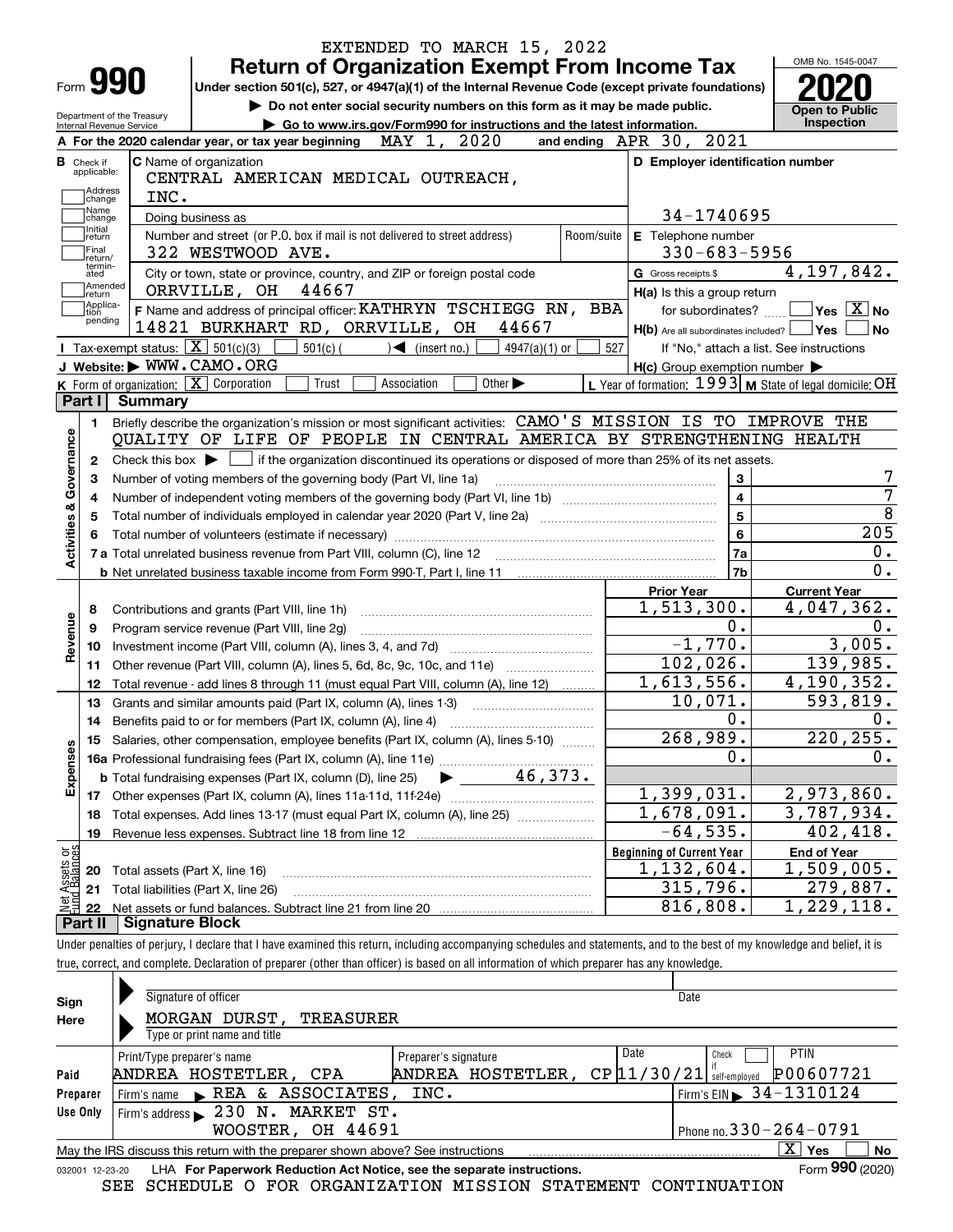|              | CENTRAL AMERICAN MEDICAL OUTREACH,<br>34-1740695<br>INC.<br>$_{\text{Page}}$ 2<br>Form 990 (2020)                                                         |
|--------------|-----------------------------------------------------------------------------------------------------------------------------------------------------------|
|              | Part III   Statement of Program Service Accomplishments                                                                                                   |
|              | $\overline{\mathtt{x}}$ $\mid$<br>Check if Schedule O contains a response or note to any line in this Part III                                            |
| 1.           | Briefly describe the organization's mission:                                                                                                              |
|              | CAMO'S MISSION IS TO IMPROVE THE QUALITY OF LIFE OF PEOPLE IN CENTRAL                                                                                     |
|              | AMERICA BY STRENGTHENING HEALTH CARE SYSTEMS AND PROMOTING SUSTAINABLE                                                                                    |
|              | COMMUNITY DEVELOPMENT.                                                                                                                                    |
|              |                                                                                                                                                           |
| $\mathbf{2}$ | Did the organization undertake any significant program services during the year which were not listed on the                                              |
|              | $\sqrt{\mathsf{Yes}\ \boxed{\mathrm{X}}}$ No<br>prior Form 990 or 990-EZ?                                                                                 |
|              | If "Yes," describe these new services on Schedule O.                                                                                                      |
| 3            | $\overline{\ }$ Yes $\overline{\rm X}$ No<br>Did the organization cease conducting, or make significant changes in how it conducts, any program services? |
|              | If "Yes," describe these changes on Schedule O.                                                                                                           |
| 4            | Describe the organization's program service accomplishments for each of its three largest program services, as measured by expenses.                      |
|              | Section 501(c)(3) and 501(c)(4) organizations are required to report the amount of grants and allocations to others, the total expenses, and              |
|              | revenue, if any, for each program service reported.                                                                                                       |
| 4a           | $103, 330.$ ) (Revenue \$<br>196, 968. including grants of \$<br>(Code:<br>(Expenses \$                                                                   |
|              | IN THE AREA OF HEALTH: CAMO HAS PROVIDED MANY CAPITAL IMPROVEMENTS                                                                                        |
|              | INCLUDING CONSTRUCTION WITHIN THE THIRD LARGEST PUBLIC<br>HOSPITAL IN                                                                                     |
|              | HONDURAS,<br>MODERN KITCHEN, LAUNDRY, PEDIATRIC UNIT, EMERGENCY ROOM,                                                                                     |
|              | DIAGNOSTIC DEPARTMENT, NICU AND REPAIR OF MANY OTHER AREAS OF THE                                                                                         |
|              | THE NICU AT THE REGIONAL HOSPITAL WAS EXPANDED TO<br>PUBLIC HOSPITAL.                                                                                     |
|              | PROVIDE ADEQUATE SERVICE TO OVER 2,000 NEWBORNS PER YEAR.<br>THIS NEW AREA                                                                                |
|              | HAS HELPED TO FIGHT INFECTIONS BY CREATING LESS TRAFFIC,<br>A PRIVATE AREA                                                                                |
|              | FOR NURSING, SINKS AND STAFF CHANGING ROOMS. THEY HAVE ALSO BUILT THE                                                                                     |
|              | SECOND LARGEST PUBLIC HEALTH CENTER IN HONDURAS LOCATED<br>IN SANTA ROSA                                                                                  |
|              | DE COPAN WHICH PRESENTLY SEES MORE THAN 800 PATIENTS PER DAY.<br>THIS                                                                                     |
|              | PROJECT WAS COMPLETED OCTOBER 31, 2014.<br>THE COMPLETED COST WAS                                                                                         |
|              | \$680, 235.<br>IN THE AREA OF EDUCATION:<br>CAMO COMPLETED AN ACADEMY OF                                                                                  |
| 4b           | $230,516$ $\cdot$ including grants of \$<br>69,500. $ $ (Revenue \$<br>(Expenses \$<br>(Code:                                                             |
|              | RELATIONSHIPS MAKE<br>CAMO UNIQUE. CAMO BUILDS MULTI-DISCIPLINARY NETWORKS                                                                                |
|              | AMONG MEDICAL EXPERTS,<br>TRADE PROFESSIONALS AND THOSE IN LEADERSHIP                                                                                     |
|              | CAMO-USA PROFESSIONALS COMMIT TO LONG-TERM COUNTERPART<br>DEVELOPMENT.                                                                                    |
|              | RELATIONSHIPS WITH CAMO'S HONDURAS PROFESSIONALS TO PROMOTE POSITIVE,                                                                                     |
|              | FORWARD CHANGE.<br>CAMO OPERATES IN THREE MAIN AREAS.                                                                                                     |
|              | MEDICAL SERVICES CAMO PROGRAMS IN HONDURAS PROVIDE SERVICES WHICH                                                                                         |
|              | OTHERWISE WOULD BE IMPOSSIBLE FOR PATIENTS TO RECEIVE IN A DEVELOPING                                                                                     |
|              | INSTEAD OF USING A BAND-AID APPROACH TO CARE,<br>COUNTRY.<br>COUNTERPART                                                                                  |
|              | RELATIONSHIPS BETWEEN USA AND HONDURAN PROFESSIONALS ALLOW CAMO TO                                                                                        |
|              | TREAT THE WHOLE INDIVIDUAL WITH DIGNITY, RESPECT AND FOLLOW-THROUGH.                                                                                      |
|              | THROUGH THE GENEROSITY OF DONORS IN THE USA AND HONDURAS,<br>LIFE-SAVING                                                                                  |
|              | SUPPLIES AND EQUIPMENT ARE INTEGRATED INTO OUR 15 MEDICAL PROGRAMS IN                                                                                     |
|              | 3, 156, 015. including grants of \$<br>$420,989.$ (Revenue \$                                                                                             |
| 4c           | ) (Expenses \$<br>(Code:<br>IN THE UNITED STATES, CAMO NETWORKS WITH HOSPITALS, CLINICS, HOSPICE                                                          |
|              | AND HOME HEALTH CARE GROUPS TO OBTAIN CLEAN UNUSED MEDICAL SUPPLIES AND                                                                                   |
|              | CAMO'S BIOMEDICAL DEPARTMENT REPAIRED EQUIPMENT,<br>EQUIPMENT.<br>VOLUNTEER                                                                               |
|              | NURSES SORTED MEDICAL SUPPLIES, AND OTHER VOLUNTEERS PACKED THE                                                                                           |
|              | SUPPLIES FOR SHIPPING. THE SUPPLIES AND EQUIPMENT WERE SHIPPED AND                                                                                        |
|              | DISTRIBUTED TO VARIOUS INSTITUTIONS INCLUDING RURAL SCHOOLS, DOMESTIC                                                                                     |
|              | TRADE SCHOOLS, COMMUNITY CENTERS, HOSPITALS AND CLINICS TO<br>SHELTERS,                                                                                   |
|              |                                                                                                                                                           |
|              | SERVE THE IMPOVERISHED AREAS OF CENTRAL AMERICA. DONATED SUPPLIES AND<br>EQUIPMENT EQUALED \$2,560,248. 2020-2021 CAMO SENT AND DISTRIBUTED 9,482         |
|              |                                                                                                                                                           |
|              | BOXES OF MEDICAL SUPPLIES AND 540 PIECES OF REFURBISHED MEDICAL                                                                                           |
|              | EQUIPMENT, PROVIDED 129,620 MEDICAL SERVICES,<br>2,487 EDUCATION SERVICES                                                                                 |
|              | AND IMPACTED 40 INSTITUTIONS IN 11 DEPARTMENTS<br>(STATES)<br>IN HONDURAS.                                                                                |
|              | 4d Other program services (Describe on Schedule O.)                                                                                                       |
|              | $5,156$ $\cdot$ including grants of \$<br>(Expenses \$<br>(Revenue \$                                                                                     |
|              | 3,588,655.<br>4e Total program service expenses                                                                                                           |
|              | Form 990 (2020)                                                                                                                                           |
|              | SEE SCHEDULE O FOR CONTINUATION(S)<br>032002 12-23-20                                                                                                     |
|              | 3                                                                                                                                                         |
|              | 10121130 755878 860133<br>2020.05000 CENTRAL AMERICAN MEDICAL 860133_1                                                                                    |
|              |                                                                                                                                                           |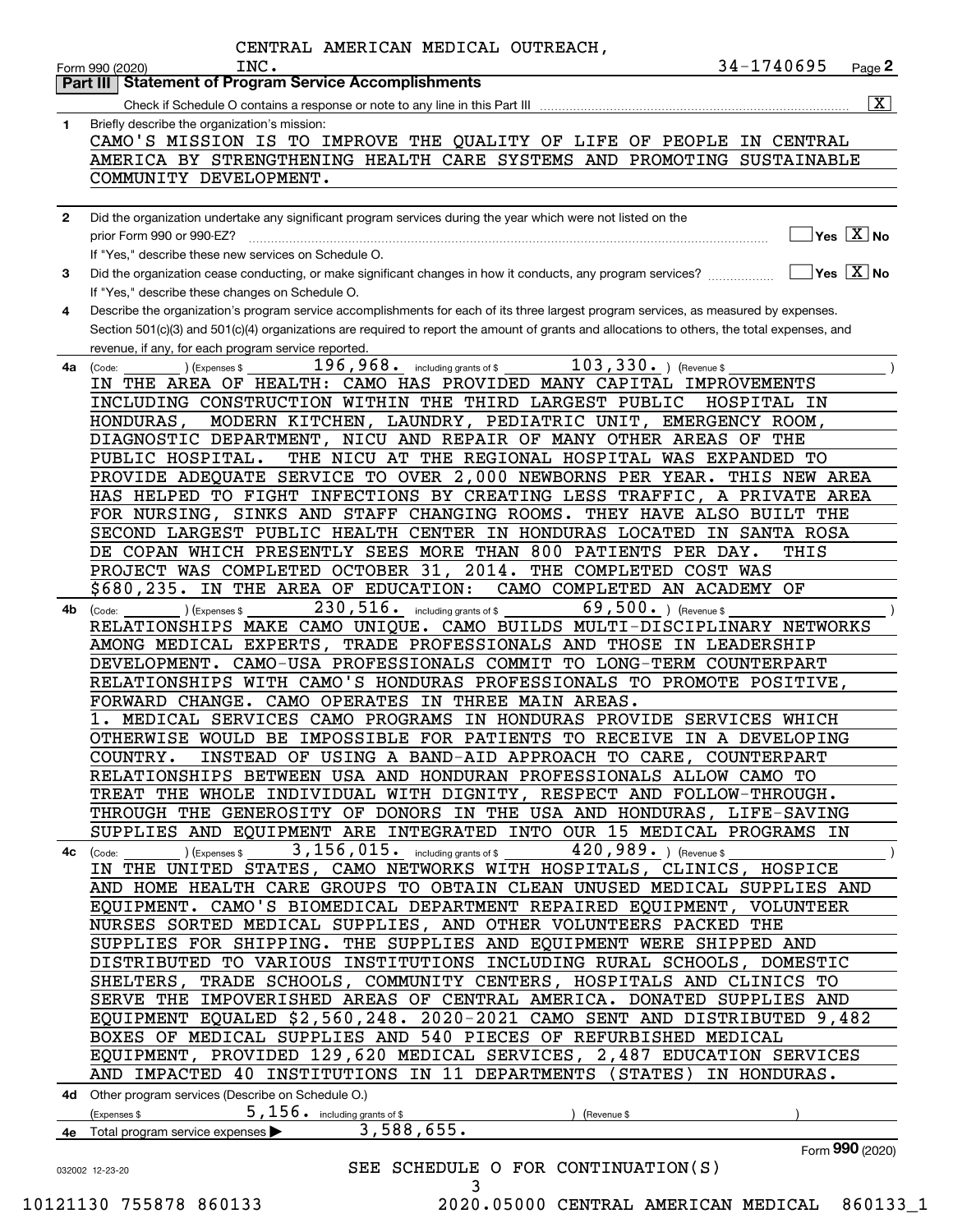|     |                                                                                                                                       |                 | Yes <sub>1</sub> | No |
|-----|---------------------------------------------------------------------------------------------------------------------------------------|-----------------|------------------|----|
| 1.  | Is the organization described in section $501(c)(3)$ or $4947(a)(1)$ (other than a private foundation)?                               |                 |                  |    |
|     |                                                                                                                                       | 1               | х                |    |
| 2   |                                                                                                                                       | $\overline{2}$  | X                |    |
| 3   | Did the organization engage in direct or indirect political campaign activities on behalf of or in opposition to candidates for       |                 |                  |    |
|     |                                                                                                                                       | 3               |                  | x  |
| 4   | Section 501(c)(3) organizations. Did the organization engage in lobbying activities, or have a section 501(h) election in effect      |                 |                  |    |
|     |                                                                                                                                       | 4               |                  | X. |
| 5   | Is the organization a section 501(c)(4), 501(c)(5), or 501(c)(6) organization that receives membership dues, assessments, or          |                 |                  |    |
|     |                                                                                                                                       | 5               |                  | x  |
| 6   | Did the organization maintain any donor advised funds or any similar funds or accounts for which donors have the right to             |                 |                  |    |
|     | provide advice on the distribution or investment of amounts in such funds or accounts? If "Yes," complete Schedule D, Part I          | 6               | X                |    |
| 7   | Did the organization receive or hold a conservation easement, including easements to preserve open space,                             |                 |                  |    |
|     |                                                                                                                                       | 7               |                  | x  |
| 8   | Did the organization maintain collections of works of art, historical treasures, or other similar assets? If "Yes," complete          |                 |                  |    |
|     |                                                                                                                                       | 8               |                  | x  |
| 9   | Did the organization report an amount in Part X, line 21, for escrow or custodial account liability, serve as a custodian for         |                 |                  |    |
|     | amounts not listed in Part X; or provide credit counseling, debt management, credit repair, or debt negotiation services?             |                 |                  |    |
|     |                                                                                                                                       | 9               |                  | X. |
| 10  | Did the organization, directly or through a related organization, hold assets in donor-restricted endowments                          |                 |                  |    |
|     |                                                                                                                                       | 10              | X                |    |
| 11  | If the organization's answer to any of the following questions is "Yes," then complete Schedule D, Parts VI, VII, VIII, IX, or X      |                 |                  |    |
|     | as applicable.                                                                                                                        |                 |                  |    |
|     | a Did the organization report an amount for land, buildings, and equipment in Part X, line 10? If "Yes," complete Schedule D,         |                 |                  |    |
|     |                                                                                                                                       | 11a             | х                |    |
|     | <b>b</b> Did the organization report an amount for investments - other securities in Part X, line 12, that is 5% or more of its total |                 | X                |    |
|     |                                                                                                                                       | 11b             |                  |    |
|     | c Did the organization report an amount for investments - program related in Part X, line 13, that is 5% or more of its total         | 11c             |                  | x  |
|     | d Did the organization report an amount for other assets in Part X, line 15, that is 5% or more of its total assets reported in       |                 |                  |    |
|     |                                                                                                                                       | 11d             | X                |    |
|     | e Did the organization report an amount for other liabilities in Part X, line 25? If "Yes," complete Schedule D, Part X               | 11e             | X                |    |
|     | f Did the organization's separate or consolidated financial statements for the tax year include a footnote that addresses             |                 |                  |    |
|     | the organization's liability for uncertain tax positions under FIN 48 (ASC 740)? If "Yes," complete Schedule D, Part X                | 11f             | X                |    |
|     | 12a Did the organization obtain separate, independent audited financial statements for the tax year? If "Yes," complete               |                 |                  |    |
|     |                                                                                                                                       | 12a             |                  | x  |
|     | <b>b</b> Was the organization included in consolidated, independent audited financial statements for the tax year?                    |                 |                  |    |
|     | If "Yes," and if the organization answered "No" to line 12a, then completing Schedule D, Parts XI and XII is optional manum           | 12b             | X                |    |
| 13  |                                                                                                                                       | 13              |                  | X  |
| 14a | Did the organization maintain an office, employees, or agents outside of the United States?                                           | 14a             |                  | x  |
| b   | Did the organization have aggregate revenues or expenses of more than \$10,000 from grantmaking, fundraising, business,               |                 |                  |    |
|     | investment, and program service activities outside the United States, or aggregate foreign investments valued at \$100,000            |                 |                  |    |
|     |                                                                                                                                       | 14b             |                  | x  |
| 15  | Did the organization report on Part IX, column (A), line 3, more than \$5,000 of grants or other assistance to or for any             |                 |                  |    |
|     |                                                                                                                                       | 15              | х                |    |
| 16  | Did the organization report on Part IX, column (A), line 3, more than \$5,000 of aggregate grants or other assistance to              |                 |                  |    |
|     |                                                                                                                                       | 16              |                  | X  |
| 17  | Did the organization report a total of more than \$15,000 of expenses for professional fundraising services on Part IX,               |                 |                  |    |
|     |                                                                                                                                       | 17              |                  | x  |
| 18  | Did the organization report more than \$15,000 total of fundraising event gross income and contributions on Part VIII, lines          |                 |                  |    |
|     |                                                                                                                                       | 18              | х                |    |
|     | Did the organization report more than \$15,000 of gross income from gaming activities on Part VIII, line 9a? If "Yes."                |                 |                  |    |
|     |                                                                                                                                       |                 |                  | x  |
| 19  |                                                                                                                                       | 19              |                  |    |
| 20a |                                                                                                                                       | <b>20a</b>      |                  | x  |
| b   | If "Yes" to line 20a, did the organization attach a copy of its audited financial statements to this return?                          | 20 <sub>b</sub> |                  |    |
| 21  | Did the organization report more than \$5,000 of grants or other assistance to any domestic organization or                           |                 |                  | x  |

4

032003 12-23-20

10121130 755878 860133 2020.05000 CENTRAL AMERICAN MEDICAL 860133\_1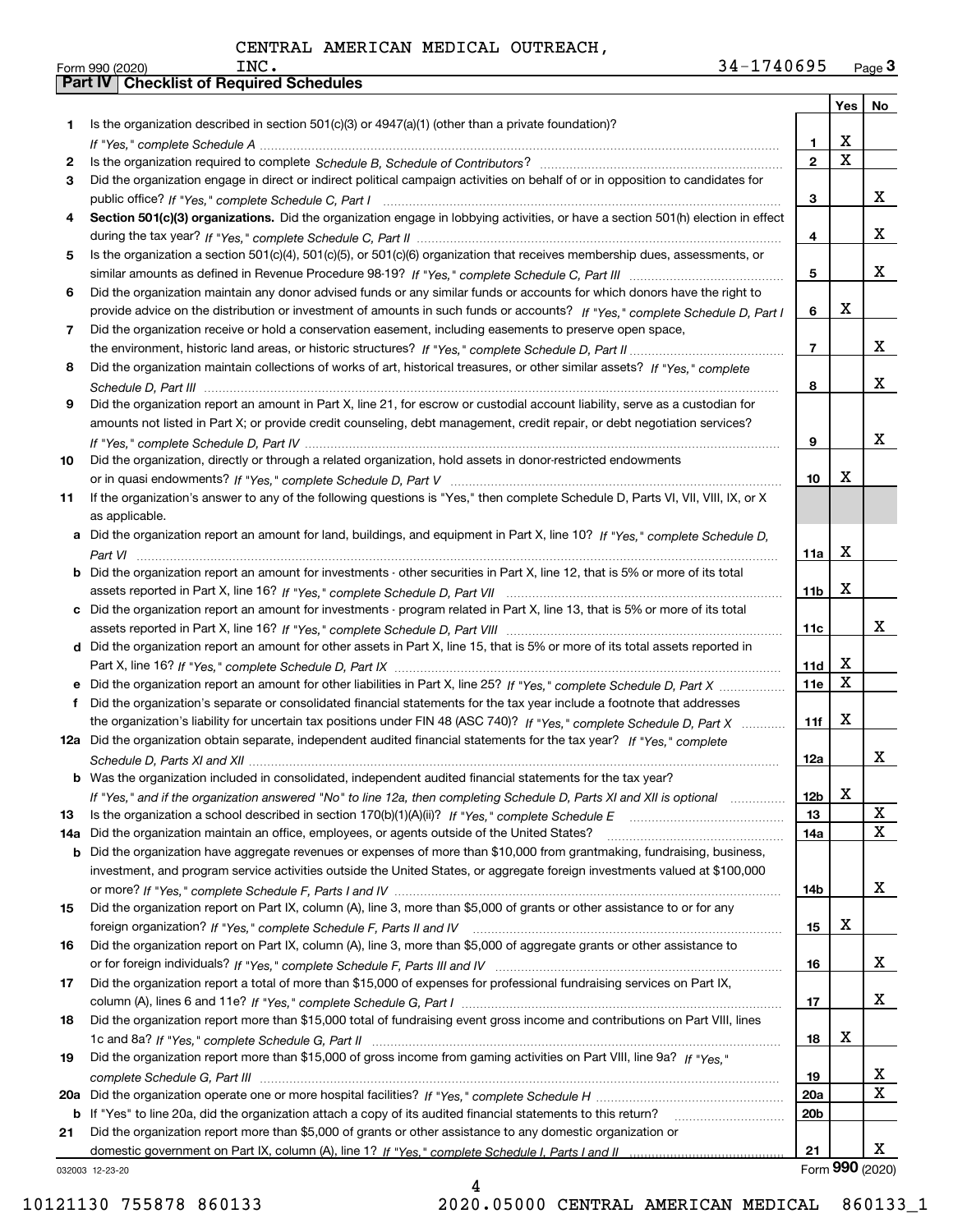| 34-1740695 |  | Page $4$ |
|------------|--|----------|
|------------|--|----------|

|        | 34-1740695<br>INC.<br>Form 990 (2020)                                                                                                 |            |     | Page 4          |
|--------|---------------------------------------------------------------------------------------------------------------------------------------|------------|-----|-----------------|
|        | <b>Part IV   Checklist of Required Schedules (continued)</b>                                                                          |            |     |                 |
|        |                                                                                                                                       |            | Yes | No              |
| 22     | Did the organization report more than \$5,000 of grants or other assistance to or for domestic individuals on                         |            |     |                 |
|        |                                                                                                                                       | 22         |     | x               |
| 23     | Did the organization answer "Yes" to Part VII, Section A, line 3, 4, or 5 about compensation of the organization's current            |            |     |                 |
|        | and former officers, directors, trustees, key employees, and highest compensated employees? If "Yes," complete                        |            |     |                 |
|        |                                                                                                                                       | 23         |     | x               |
|        | 24a Did the organization have a tax-exempt bond issue with an outstanding principal amount of more than \$100,000 as of the           |            |     |                 |
|        | last day of the year, that was issued after December 31, 2002? If "Yes," answer lines 24b through 24d and complete                    |            |     |                 |
|        |                                                                                                                                       | 24a        |     | X.              |
|        |                                                                                                                                       | 24b        |     |                 |
|        | c Did the organization maintain an escrow account other than a refunding escrow at any time during the year to defease                |            |     |                 |
|        |                                                                                                                                       | 24c        |     |                 |
|        |                                                                                                                                       | 24d        |     |                 |
|        | 25a Section 501(c)(3), 501(c)(4), and 501(c)(29) organizations. Did the organization engage in an excess benefit                      | 25a        |     | x               |
|        | b Is the organization aware that it engaged in an excess benefit transaction with a disqualified person in a prior year, and          |            |     |                 |
|        | that the transaction has not been reported on any of the organization's prior Forms 990 or 990-EZ? If "Yes," complete                 |            |     |                 |
|        |                                                                                                                                       | 25b        |     | x               |
| 26     | Schedule L. Part I<br>Did the organization report any amount on Part X, line 5 or 22, for receivables from or payables to any current |            |     |                 |
|        | or former officer, director, trustee, key employee, creator or founder, substantial contributor, or 35%                               |            |     |                 |
|        | controlled entity or family member of any of these persons? If "Yes," complete Schedule L, Part II                                    | 26         |     | x               |
| 27     | Did the organization provide a grant or other assistance to any current or former officer, director, trustee, key employee,           |            |     |                 |
|        | creator or founder, substantial contributor or employee thereof, a grant selection committee member, or to a 35% controlled           |            |     |                 |
|        | entity (including an employee thereof) or family member of any of these persons? If "Yes," complete Schedule L, Part III              | 27         |     | x               |
| 28     | Was the organization a party to a business transaction with one of the following parties (see Schedule L, Part IV                     |            |     |                 |
|        | instructions, for applicable filing thresholds, conditions, and exceptions):                                                          |            |     |                 |
|        | a A current or former officer, director, trustee, key employee, creator or founder, or substantial contributor? If                    |            |     |                 |
|        |                                                                                                                                       | 28a        |     | X               |
|        |                                                                                                                                       | 28b        |     | X               |
|        | c A 35% controlled entity of one or more individuals and/or organizations described in lines 28a or 28b? If                           |            |     |                 |
|        |                                                                                                                                       | 28c        |     | x               |
| 29     |                                                                                                                                       | 29         | X   |                 |
| 30     | Did the organization receive contributions of art, historical treasures, or other similar assets, or qualified conservation           |            |     |                 |
|        |                                                                                                                                       | 30         |     | X               |
| 31     | Did the organization liquidate, terminate, or dissolve and cease operations? If "Yes," complete Schedule N, Part I                    | 31         |     | $\mathbf x$     |
|        | Did the organization sell, exchange, dispose of, or transfer more than 25% of its net assets? If "Yes," complete                      |            |     |                 |
|        |                                                                                                                                       | 32         |     | x               |
| 33     | Did the organization own 100% of an entity disregarded as separate from the organization under Regulations                            |            |     |                 |
|        |                                                                                                                                       | 33         |     | x               |
| 34     | Was the organization related to any tax-exempt or taxable entity? If "Yes," complete Schedule R, Part II, III, or IV, and             |            |     |                 |
|        |                                                                                                                                       | 34         |     | X<br>X          |
|        | 35a Did the organization have a controlled entity within the meaning of section 512(b)(13)?                                           | <b>35a</b> |     |                 |
|        | b If "Yes" to line 35a, did the organization receive any payment from or engage in any transaction with a controlled entity           |            |     |                 |
|        |                                                                                                                                       | 35b        |     |                 |
| 36     | Section 501(c)(3) organizations. Did the organization make any transfers to an exempt non-charitable related organization?            |            |     | x               |
| 37     | Did the organization conduct more than 5% of its activities through an entity that is not a related organization                      | 36         |     |                 |
|        |                                                                                                                                       | 37         |     | x               |
| 38     | Did the organization complete Schedule O and provide explanations in Schedule O for Part VI, lines 11b and 19?                        |            |     |                 |
|        |                                                                                                                                       | 38         | х   |                 |
| Part V | <b>Statements Regarding Other IRS Filings and Tax Compliance</b>                                                                      |            |     |                 |
|        | Check if Schedule O contains a response or note to any line in this Part V                                                            |            |     |                 |
|        |                                                                                                                                       |            | Yes | No              |
|        | 0<br>1a Enter the number reported in Box 3 of Form 1096. Enter -0- if not applicable<br>1a                                            |            |     |                 |
|        | <b>b</b> Enter the number of Forms W-2G included in line 1a. Enter -0- if not applicable<br>1b                                        | 0          |     |                 |
|        | c Did the organization comply with backup withholding rules for reportable payments to vendors and reportable gaming                  |            |     |                 |
|        |                                                                                                                                       | 1c         |     |                 |
|        | 032004 12-23-20                                                                                                                       |            |     | Form 990 (2020) |
|        | 5                                                                                                                                     |            |     |                 |

10121130 755878 860133 2020.05000 CENTRAL AMERICAN MEDICAL 860133\_1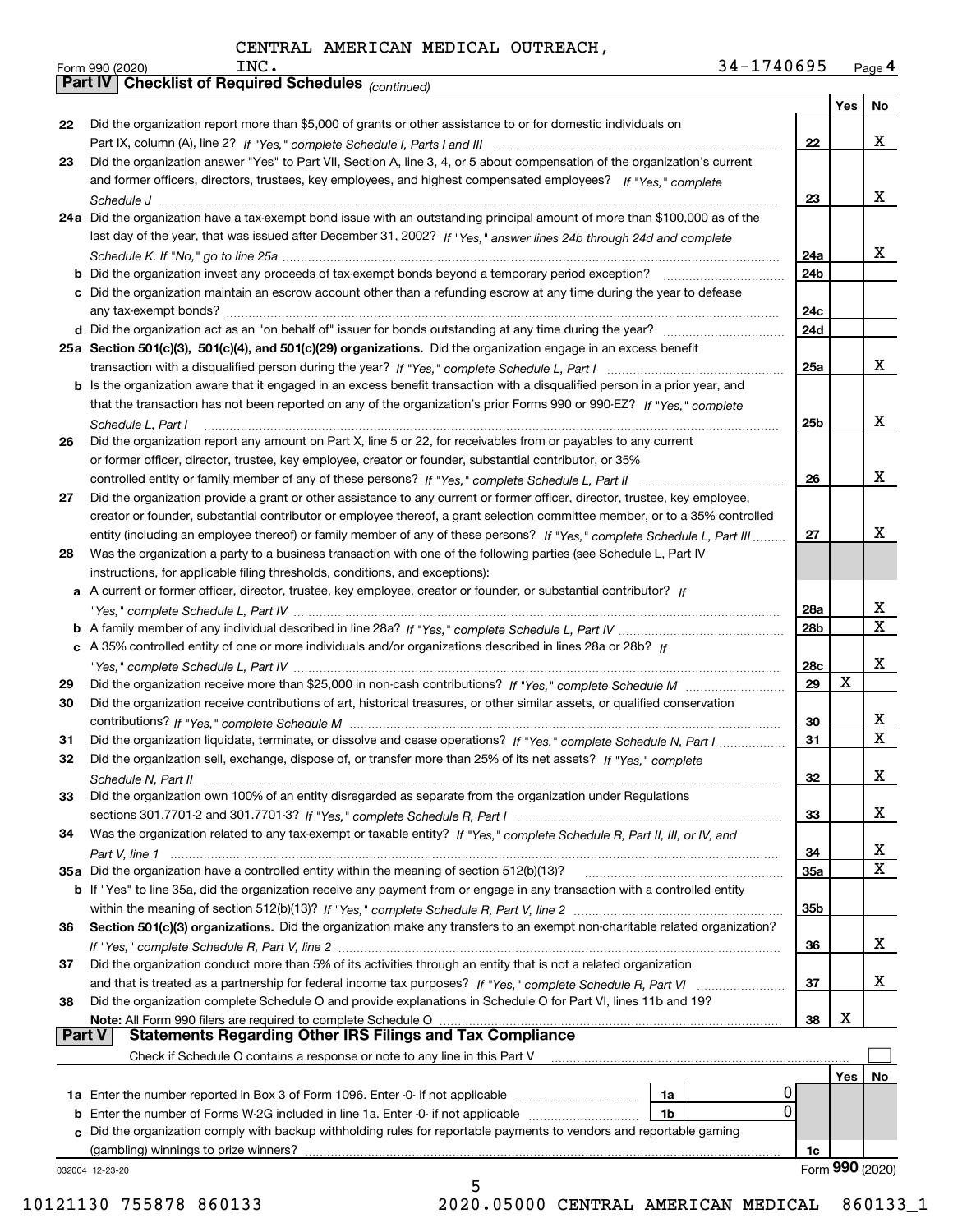|               | 34-1740695<br>INC.<br>Form 990 (2020)                                                                                                                                                                                           |                |     | Page $5$ |
|---------------|---------------------------------------------------------------------------------------------------------------------------------------------------------------------------------------------------------------------------------|----------------|-----|----------|
| <b>Part V</b> | Statements Regarding Other IRS Filings and Tax Compliance <sub>(continued)</sub>                                                                                                                                                |                |     |          |
|               |                                                                                                                                                                                                                                 |                | Yes | No       |
|               | 2a Enter the number of employees reported on Form W-3, Transmittal of Wage and Tax Statements,                                                                                                                                  |                |     |          |
|               | 8<br>filed for the calendar year ending with or within the year covered by this return<br>2a                                                                                                                                    |                |     |          |
| b             |                                                                                                                                                                                                                                 | 2 <sub>b</sub> | х   |          |
|               |                                                                                                                                                                                                                                 |                |     |          |
| За            | Did the organization have unrelated business gross income of \$1,000 or more during the year?                                                                                                                                   | 3a             |     | х        |
| b             |                                                                                                                                                                                                                                 | 3 <sub>b</sub> |     |          |
|               | 4a At any time during the calendar year, did the organization have an interest in, or a signature or other authority over, a                                                                                                    |                |     |          |
|               | financial account in a foreign country (such as a bank account, securities account, or other financial account)?                                                                                                                | 4a             | х   |          |
|               | <b>b</b> If "Yes," enter the name of the foreign country $\blacktriangleright$ HONDURAS                                                                                                                                         |                |     |          |
|               | See instructions for filing requirements for FinCEN Form 114, Report of Foreign Bank and Financial Accounts (FBAR).                                                                                                             |                |     |          |
| 5a            | Was the organization a party to a prohibited tax shelter transaction at any time during the tax year?                                                                                                                           | 5a             |     | х        |
| b             |                                                                                                                                                                                                                                 | 5 <sub>b</sub> |     | X        |
| с             |                                                                                                                                                                                                                                 | 5c             |     |          |
| 6а            | Does the organization have annual gross receipts that are normally greater than \$100,000, and did the organization solicit                                                                                                     |                |     |          |
|               | any contributions that were not tax deductible as charitable contributions?                                                                                                                                                     | 6a             |     | x        |
| b             | If "Yes," did the organization include with every solicitation an express statement that such contributions or gifts                                                                                                            |                |     |          |
|               | were not tax deductible?                                                                                                                                                                                                        | 6b             |     |          |
| 7             | Organizations that may receive deductible contributions under section 170(c).                                                                                                                                                   |                |     |          |
| а             | Did the organization receive a payment in excess of \$75 made partly as a contribution and partly for goods and services provided to the payor?                                                                                 | 7a             |     | x        |
| b             | If "Yes," did the organization notify the donor of the value of the goods or services provided?                                                                                                                                 | 7b             |     |          |
| c             | Did the organization sell, exchange, or otherwise dispose of tangible personal property for which it was required                                                                                                               |                |     | x        |
|               | 7d                                                                                                                                                                                                                              | 7c             |     |          |
| d             |                                                                                                                                                                                                                                 | 7e             |     |          |
| е<br>f        | Did the organization receive any funds, directly or indirectly, to pay premiums on a personal benefit contract?<br>Did the organization, during the year, pay premiums, directly or indirectly, on a personal benefit contract? | 7f             |     |          |
|               | If the organization received a contribution of qualified intellectual property, did the organization file Form 8899 as required?                                                                                                | 7g             |     |          |
| g<br>h        | If the organization received a contribution of cars, boats, airplanes, or other vehicles, did the organization file a Form 1098-C?                                                                                              | 7h             |     |          |
| 8             | Sponsoring organizations maintaining donor advised funds. Did a donor advised fund maintained by the                                                                                                                            |                |     |          |
|               | sponsoring organization have excess business holdings at any time during the year?                                                                                                                                              | 8              |     |          |
| 9             | Sponsoring organizations maintaining donor advised funds.                                                                                                                                                                       |                |     |          |
| а             | Did the sponsoring organization make any taxable distributions under section 4966?                                                                                                                                              | 9а             |     |          |
| b             | Did the sponsoring organization make a distribution to a donor, donor advisor, or related person?                                                                                                                               | 9b             |     |          |
| 10            | Section 501(c)(7) organizations. Enter:                                                                                                                                                                                         |                |     |          |
| а             | 10a                                                                                                                                                                                                                             |                |     |          |
|               | 10b <br>Gross receipts, included on Form 990, Part VIII, line 12, for public use of club facilities                                                                                                                             |                |     |          |
| 11            | Section 501(c)(12) organizations. Enter:                                                                                                                                                                                        |                |     |          |
| a             | Gross income from members or shareholders<br>11a                                                                                                                                                                                |                |     |          |
| b             | Gross income from other sources (Do not net amounts due or paid to other sources against                                                                                                                                        |                |     |          |
|               | 11 <sub>b</sub><br>amounts due or received from them.)                                                                                                                                                                          |                |     |          |
|               | 12a Section 4947(a)(1) non-exempt charitable trusts. Is the organization filing Form 990 in lieu of Form 1041?                                                                                                                  | <b>12a</b>     |     |          |
|               | <b>b</b> If "Yes," enter the amount of tax-exempt interest received or accrued during the year<br>12b                                                                                                                           |                |     |          |
| 13            | Section 501(c)(29) qualified nonprofit health insurance issuers.                                                                                                                                                                |                |     |          |
| a             | Is the organization licensed to issue qualified health plans in more than one state?                                                                                                                                            | 13a            |     |          |
|               | Note: See the instructions for additional information the organization must report on Schedule O.                                                                                                                               |                |     |          |
| b             | Enter the amount of reserves the organization is required to maintain by the states in which the                                                                                                                                |                |     |          |
|               | 13 <sub>b</sub>                                                                                                                                                                                                                 |                |     |          |
| с             | 13 <sub>c</sub>                                                                                                                                                                                                                 |                |     |          |
| 14a           | Did the organization receive any payments for indoor tanning services during the tax year?                                                                                                                                      | 14a            |     | X        |
|               | <b>b</b> If "Yes," has it filed a Form 720 to report these payments? If "No," provide an explanation on Schedule O                                                                                                              | 14b            |     |          |
| 15            | Is the organization subject to the section 4960 tax on payment(s) of more than \$1,000,000 in remuneration or                                                                                                                   |                |     |          |
|               |                                                                                                                                                                                                                                 | 15             |     | х        |
|               | If "Yes," see instructions and file Form 4720, Schedule N.                                                                                                                                                                      |                |     |          |
| 16            | Is the organization an educational institution subject to the section 4968 excise tax on net investment income?                                                                                                                 | 16             |     | х        |
|               | If "Yes," complete Form 4720, Schedule O.                                                                                                                                                                                       |                |     |          |

Form (2020) **990**

032005 12-23-20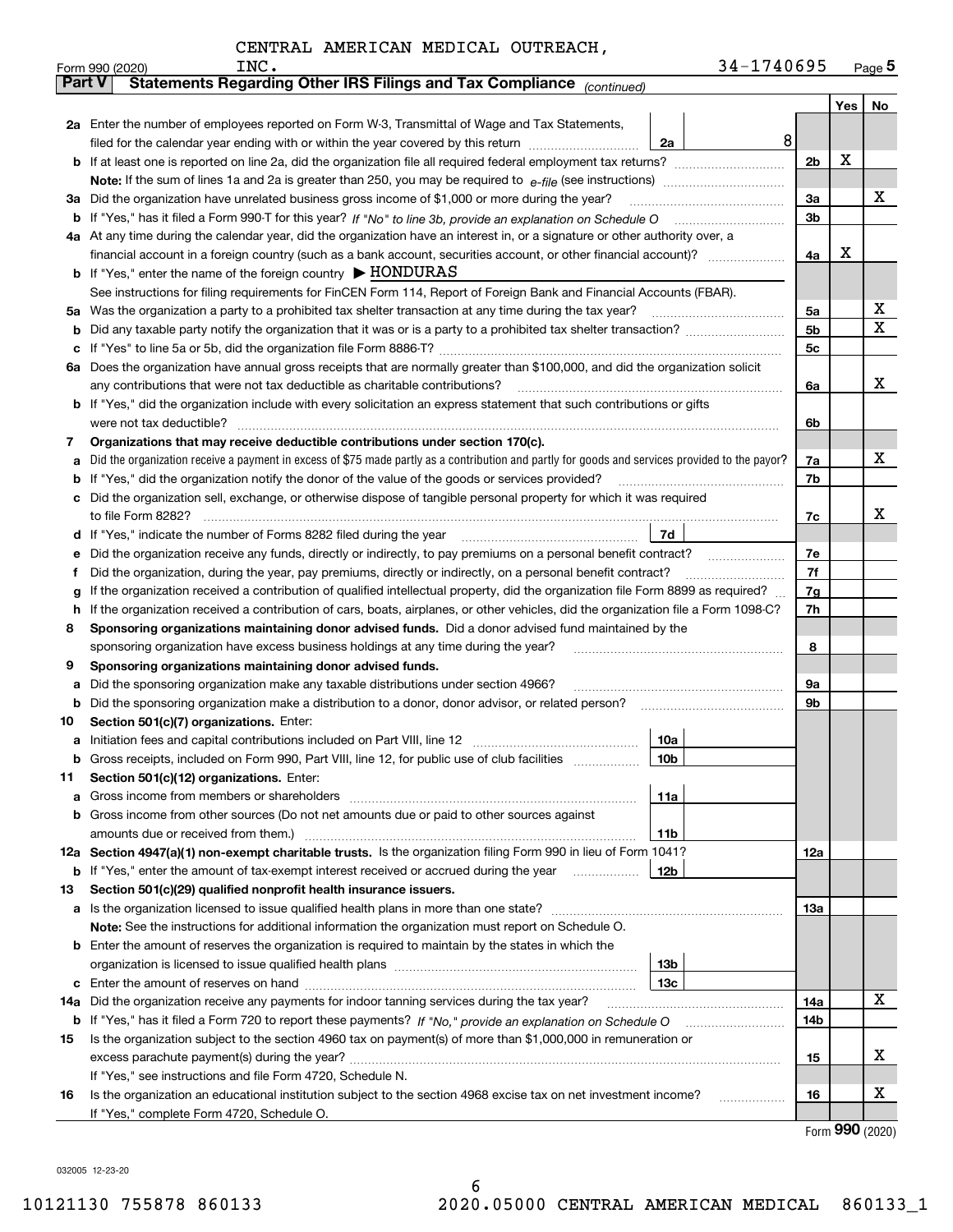*For each "Yes" response to lines 2 through 7b below, and for a "No" response* Form 990 (2020) **Form 990 (2020)** INC **Carry Additional Propert Concept Concept Concept Concept Concept Concept**<br>**Part VI Governance, Management, and Disclosure** For each "Yes" response to lines 2 through 7b below, and f

|     | Check if Schedule O contains a response or note to any line in this Part VI                                                                                           |                 |                 | $\overline{\mathbf{x}}$ |
|-----|-----------------------------------------------------------------------------------------------------------------------------------------------------------------------|-----------------|-----------------|-------------------------|
|     | <b>Section A. Governing Body and Management</b>                                                                                                                       |                 |                 |                         |
|     |                                                                                                                                                                       |                 | Yes             | No                      |
|     | 1a Enter the number of voting members of the governing body at the end of the tax year<br>1a                                                                          |                 |                 |                         |
|     | If there are material differences in voting rights among members of the governing body, or if the governing                                                           |                 |                 |                         |
|     | body delegated broad authority to an executive committee or similar committee, explain on Schedule O.<br>7                                                            |                 |                 |                         |
| b   | Enter the number of voting members included on line 1a, above, who are independent<br>1b                                                                              |                 |                 |                         |
| 2   | Did any officer, director, trustee, or key employee have a family relationship or a business relationship with any other                                              |                 |                 | x                       |
|     | officer, director, trustee, or key employee?                                                                                                                          | 2               |                 |                         |
| 3   | Did the organization delegate control over management duties customarily performed by or under the direct supervision                                                 |                 |                 |                         |
|     | of officers, directors, trustees, or key employees to a management company or other person?                                                                           | 3               |                 | x<br>X                  |
| 4   | Did the organization make any significant changes to its governing documents since the prior Form 990 was filed?                                                      | 4               |                 | х                       |
| 5   | Did the organization become aware during the year of a significant diversion of the organization's assets?                                                            | 5               |                 | X                       |
| 6   | Did the organization have members or stockholders?                                                                                                                    | 6               |                 |                         |
| 7a  | Did the organization have members, stockholders, or other persons who had the power to elect or appoint one or                                                        |                 |                 |                         |
|     | more members of the governing body?                                                                                                                                   | 7a              |                 | x                       |
| b   | Are any governance decisions of the organization reserved to (or subject to approval by) members, stockholders, or                                                    |                 |                 |                         |
|     | persons other than the governing body?                                                                                                                                | 7b              |                 | x                       |
| 8   | Did the organization contemporaneously document the meetings held or written actions undertaken during the year by the following:                                     |                 |                 |                         |
| a   |                                                                                                                                                                       | 8a              | x               |                         |
| b   | Each committee with authority to act on behalf of the governing body?                                                                                                 | 8b              | x               |                         |
| 9   | Is there any officer, director, trustee, or key employee listed in Part VII, Section A, who cannot be reached at the                                                  |                 |                 |                         |
|     |                                                                                                                                                                       | 9               |                 | x                       |
|     | Section B. Policies <sub>(This</sub> Section B requests information about policies not required by the Internal Revenue Code.)                                        |                 |                 |                         |
|     |                                                                                                                                                                       |                 | Yes             | No                      |
|     |                                                                                                                                                                       | 10a             |                 | х                       |
|     | <b>b</b> If "Yes," did the organization have written policies and procedures governing the activities of such chapters, affiliates,                                   |                 |                 |                         |
|     | and branches to ensure their operations are consistent with the organization's exempt purposes?                                                                       | 10 <sub>b</sub> |                 |                         |
| 11a | Has the organization provided a complete copy of this Form 990 to all members of its governing body before filing the form?                                           | 11a             | x               |                         |
| b   | Describe in Schedule O the process, if any, used by the organization to review this Form 990.                                                                         |                 |                 |                         |
| 12a |                                                                                                                                                                       | 12a             | х               |                         |
| b   |                                                                                                                                                                       | 12b             |                 | x                       |
| с   | Did the organization regularly and consistently monitor and enforce compliance with the policy? If "Yes." describe                                                    |                 |                 |                         |
|     | in Schedule O how this was done with the continuum control to the control of the control of the control of the                                                        | 12c             | X               |                         |
| 13  | Did the organization have a written whistleblower policy?                                                                                                             | 13              | X               |                         |
| 14  | Did the organization have a written document retention and destruction policy?                                                                                        | 14              | X               |                         |
| 15  | Did the process for determining compensation of the following persons include a review and approval by independent                                                    |                 |                 |                         |
|     | persons, comparability data, and contemporaneous substantiation of the deliberation and decision?                                                                     |                 |                 |                         |
| a   | The organization's CEO, Executive Director, or top management official manufactured content of the organization's CEO, Executive Director, or top management official | 15a             | х               |                         |
| b   | Other officers or key employees of the organization                                                                                                                   | 15 <sub>b</sub> | x               |                         |
|     | If "Yes" to line 15a or 15b, describe the process in Schedule O (see instructions).                                                                                   |                 |                 |                         |
|     | 16a Did the organization invest in, contribute assets to, or participate in a joint venture or similar arrangement with a                                             |                 |                 |                         |
|     | taxable entity during the year?                                                                                                                                       | 16a             |                 | x                       |
|     | <b>b</b> If "Yes," did the organization follow a written policy or procedure requiring the organization to evaluate its participation                                 |                 |                 |                         |
|     | in joint venture arrangements under applicable federal tax law, and take steps to safequard the organization's                                                        |                 |                 |                         |
|     | exempt status with respect to such arrangements?                                                                                                                      | <b>16b</b>      |                 |                         |
|     | <b>Section C. Disclosure</b>                                                                                                                                          |                 |                 |                         |
| 17  | List the states with which a copy of this Form 990 is required to be filed $\blacktriangleright$ OH                                                                   |                 |                 |                         |
| 18  | Section 6104 requires an organization to make its Forms 1023 (1024 or 1024-A, if applicable), 990, and 990-T (Section 501(c)(3)s only) available                      |                 |                 |                         |
|     | for public inspection. Indicate how you made these available. Check all that apply.                                                                                   |                 |                 |                         |
|     | $X$ Upon request<br>Own website<br>Another's website<br>Other (explain on Schedule O)                                                                                 |                 |                 |                         |
| 19  | Describe on Schedule O whether (and if so, how) the organization made its governing documents, conflict of interest policy, and financial                             |                 |                 |                         |
|     | statements available to the public during the tax year.                                                                                                               |                 |                 |                         |
| 20  | State the name, address, and telephone number of the person who possesses the organization's books and records                                                        |                 |                 |                         |
|     | KATHRYN TSCHIEGG RN, BBA - 330-683-5956                                                                                                                               |                 |                 |                         |
|     | 322 WESTWOOD AVENUE,<br>ORRVILLE, OH                                                                                                                                  |                 |                 |                         |
|     | 44667                                                                                                                                                                 |                 | Form 990 (2020) |                         |

10121130 755878 860133 2020.05000 CENTRAL AMERICAN MEDICAL 860133\_1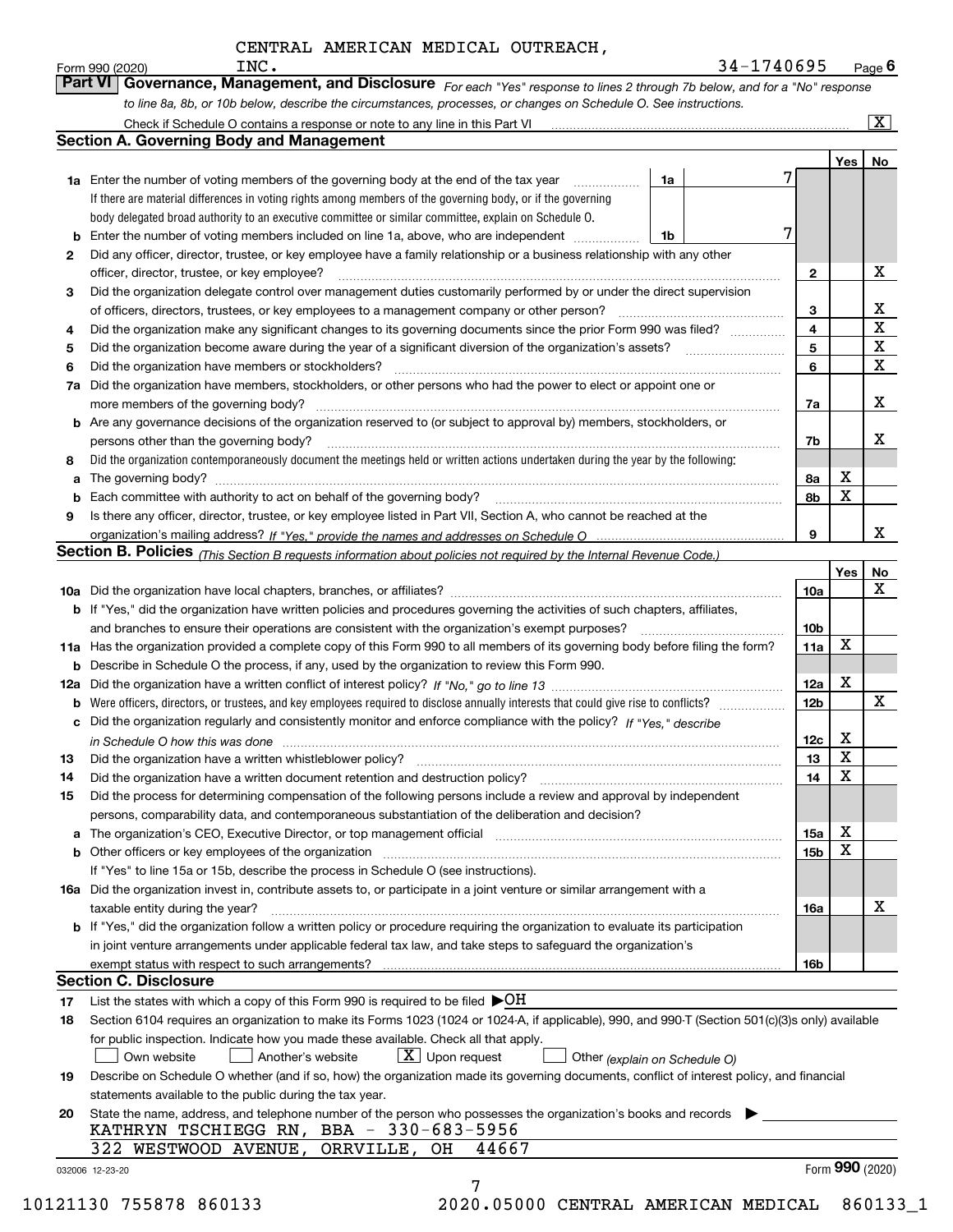$\mathcal{L}^{\text{max}}$ 

| Form 990 (2020) | INC.                                  | $34 - 1740695$                                                                             | Page $7$ |
|-----------------|---------------------------------------|--------------------------------------------------------------------------------------------|----------|
|                 |                                       | Part VII Compensation of Officers, Directors, Trustees, Key Employees, Highest Compensated |          |
|                 | Employees and Indonesiant Contractors |                                                                                            |          |

#### **Employees, and Independent Contractors**

Check if Schedule O contains a response or note to any line in this Part VII

**Section A. Officers, Directors, Trustees, Key Employees, and Highest Compensated Employees**

**1a**  Complete this table for all persons required to be listed. Report compensation for the calendar year ending with or within the organization's tax year. **•** List all of the organization's current officers, directors, trustees (whether individuals or organizations), regardless of amount of compensation.

Enter -0- in columns (D), (E), and (F) if no compensation was paid.

 $\bullet$  List all of the organization's  $\,$ current key employees, if any. See instructions for definition of "key employee."

**•** List the organization's five current highest compensated employees (other than an officer, director, trustee, or key employee) who received reportable compensation (Box 5 of Form W-2 and/or Box 7 of Form 1099-MISC) of more than \$100,000 from the organization and any related organizations.

**•** List all of the organization's former officers, key employees, and highest compensated employees who received more than \$100,000 of reportable compensation from the organization and any related organizations.

**former directors or trustees**  ¥ List all of the organization's that received, in the capacity as a former director or trustee of the organization, more than \$10,000 of reportable compensation from the organization and any related organizations.

See instructions for the order in which to list the persons above.

Check this box if neither the organization nor any related organization compensated any current officer, director, or trustee.  $\mathcal{L}^{\text{max}}$ 

| (A)                         | (B)                      | (C)                            |                                                                          |             |                            |                                  |                        | (D)             | (E)             | (F)                         |
|-----------------------------|--------------------------|--------------------------------|--------------------------------------------------------------------------|-------------|----------------------------|----------------------------------|------------------------|-----------------|-----------------|-----------------------------|
| Name and title              | Average<br>hours per     |                                | Position<br>(do not check more than one<br>box, unless person is both an |             | Reportable<br>compensation | Reportable<br>compensation       | Estimated<br>amount of |                 |                 |                             |
|                             | week                     |                                |                                                                          |             |                            | officer and a director/trustee)  |                        | from            | from related    | other                       |
|                             | (list any                |                                |                                                                          |             |                            |                                  |                        | the             | organizations   | compensation                |
|                             | hours for                |                                |                                                                          |             |                            |                                  |                        | organization    | (W-2/1099-MISC) | from the                    |
|                             | related<br>organizations |                                |                                                                          |             |                            |                                  |                        | (W-2/1099-MISC) |                 | organization<br>and related |
|                             | below                    | Individual trustee or director | Institutional trustee                                                    |             | Key employee               |                                  |                        |                 |                 | organizations               |
|                             | line)                    |                                |                                                                          | Officer     |                            | Highest compensated<br> employee | Former                 |                 |                 |                             |
| (1) KATHRYN TSCHIEGG RN BBA | 55.00                    |                                |                                                                          |             |                            |                                  |                        |                 |                 |                             |
| FOUNDER AND DIRECTOR        |                          |                                |                                                                          | $\mathbf X$ |                            |                                  |                        | 82,633.         | 0.              | 0.                          |
| (2) RON TAGGART             | 1.00                     |                                |                                                                          |             |                            |                                  |                        |                 |                 |                             |
| PRESIDENT                   |                          | $\mathbf X$                    |                                                                          | X           |                            |                                  |                        | 0.              | $0$ .           | 0.                          |
| (3) RUTH BROWN              | 1.00                     |                                |                                                                          |             |                            |                                  |                        |                 |                 |                             |
| VICE PRESIDENT              |                          | $\mathbf x$                    |                                                                          | $\mathbf X$ |                            |                                  |                        | 0.              | 0.              | $\mathbf 0$ .               |
| (4) BRENT DEVORE            | 1.00                     |                                |                                                                          |             |                            |                                  |                        |                 |                 |                             |
| <b>SECRETARY</b>            |                          | $\mathbf x$                    |                                                                          | X           |                            |                                  |                        | 0.              | 0.              | 0.                          |
| (5) MORGAN DURST            | 1.00                     |                                |                                                                          |             |                            |                                  |                        |                 |                 |                             |
| <b>TREASURER</b>            |                          | $\mathbf x$                    |                                                                          | X           |                            |                                  |                        | 0.              | 0.              | 0.                          |
| (6) BETH MILLER             | 1.00                     |                                |                                                                          |             |                            |                                  |                        |                 |                 |                             |
| <b>TRUSTEE</b>              |                          | $\mathbf X$                    |                                                                          |             |                            |                                  |                        | 0.              | 0.              | 0.                          |
| (7) GLENDA LEHMAN ERVIN     | 1.00                     |                                |                                                                          |             |                            |                                  |                        |                 |                 |                             |
| <b>TRUSTEE</b>              |                          | $\mathbf x$                    |                                                                          |             |                            |                                  |                        | $0$ .           | 0.              | 0.                          |
|                             |                          |                                |                                                                          |             |                            |                                  |                        |                 |                 |                             |
|                             |                          |                                |                                                                          |             |                            |                                  |                        |                 |                 |                             |
|                             |                          |                                |                                                                          |             |                            |                                  |                        |                 |                 |                             |
|                             |                          |                                |                                                                          |             |                            |                                  |                        |                 |                 |                             |
|                             |                          |                                |                                                                          |             |                            |                                  |                        |                 |                 |                             |
|                             |                          |                                |                                                                          |             |                            |                                  |                        |                 |                 |                             |
|                             |                          |                                |                                                                          |             |                            |                                  |                        |                 |                 |                             |
|                             |                          |                                |                                                                          |             |                            |                                  |                        |                 |                 |                             |
|                             |                          |                                |                                                                          |             |                            |                                  |                        |                 |                 |                             |
|                             |                          |                                |                                                                          |             |                            |                                  |                        |                 |                 |                             |
|                             |                          |                                |                                                                          |             |                            |                                  |                        |                 |                 |                             |
|                             |                          |                                |                                                                          |             |                            |                                  |                        |                 |                 |                             |
|                             |                          |                                |                                                                          |             |                            |                                  |                        |                 |                 |                             |
|                             |                          |                                |                                                                          |             |                            |                                  |                        |                 |                 |                             |
|                             |                          |                                |                                                                          |             |                            |                                  |                        |                 |                 |                             |
|                             |                          |                                |                                                                          |             |                            |                                  |                        |                 |                 |                             |
|                             |                          |                                |                                                                          |             |                            |                                  |                        |                 |                 |                             |
|                             |                          |                                |                                                                          |             |                            |                                  |                        |                 |                 |                             |
|                             |                          |                                |                                                                          |             |                            |                                  |                        |                 |                 |                             |
|                             |                          |                                |                                                                          |             |                            |                                  |                        |                 |                 |                             |

8

Form (2020) **990**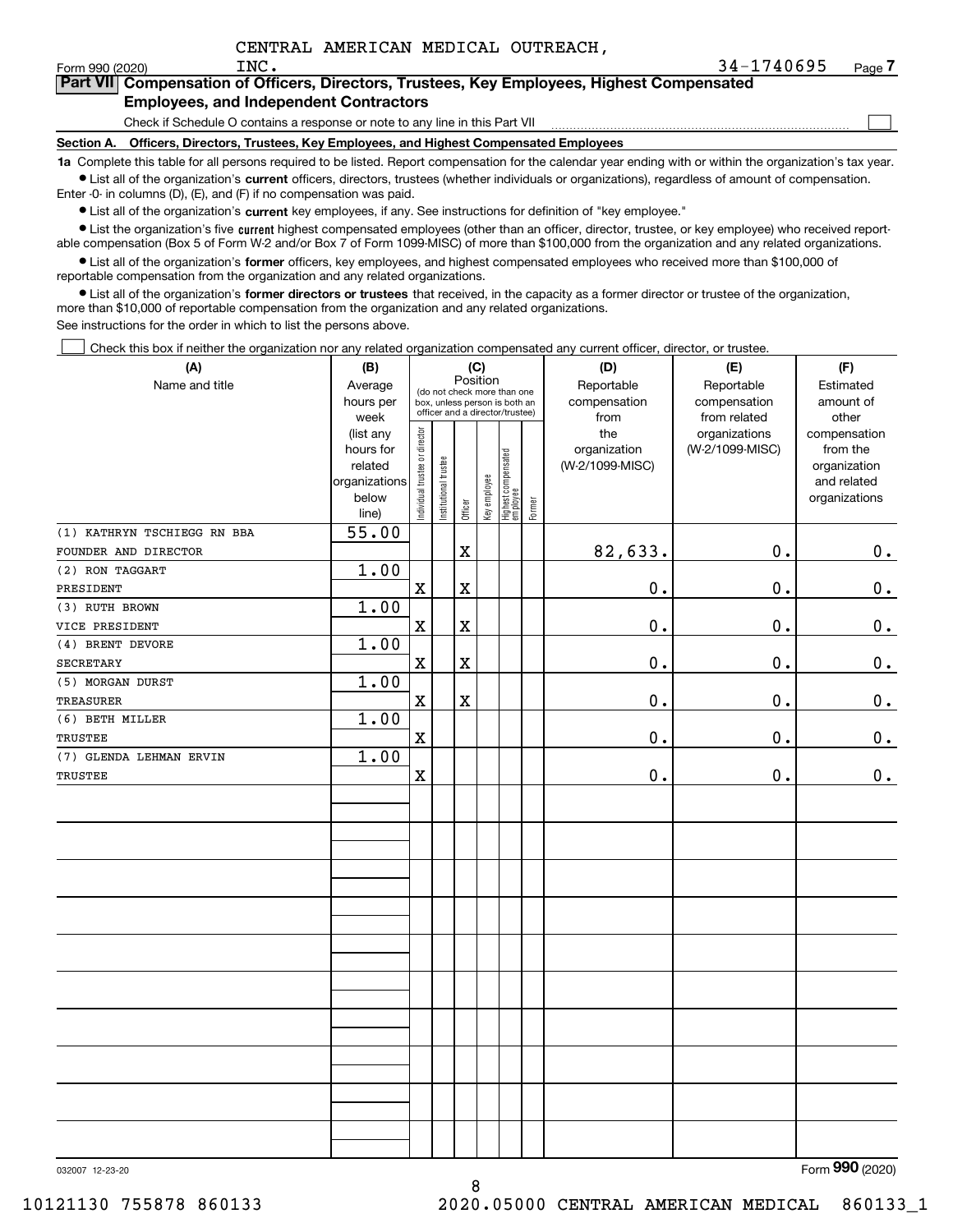|        | CENTRAL AMERICAN MEDICAL OUTREACH,                                                                                                                                                                                                                                                                  |                                                                                  |                                |                       |                                                                  |              |                                 |        |                                                                |                                                                  |                              |                     |                                                                                                |                                 |
|--------|-----------------------------------------------------------------------------------------------------------------------------------------------------------------------------------------------------------------------------------------------------------------------------------------------------|----------------------------------------------------------------------------------|--------------------------------|-----------------------|------------------------------------------------------------------|--------------|---------------------------------|--------|----------------------------------------------------------------|------------------------------------------------------------------|------------------------------|---------------------|------------------------------------------------------------------------------------------------|---------------------------------|
|        | INC.<br>Form 990 (2020)<br> Part VII                                                                                                                                                                                                                                                                |                                                                                  |                                |                       |                                                                  |              |                                 |        |                                                                | 34-1740695                                                       |                              |                     | Page 8                                                                                         |                                 |
|        | Section A. Officers, Directors, Trustees, Key Employees, and Highest Compensated Employees (continued)<br>(A)<br>Name and title                                                                                                                                                                     | (B)<br>Average                                                                   |                                |                       | Position<br>(do not check more than one                          | (C)          |                                 |        | (D)<br>Reportable                                              | (E)<br>Reportable                                                |                              |                     | (F)<br>Estimated                                                                               |                                 |
|        |                                                                                                                                                                                                                                                                                                     | hours per<br>week<br>(list any<br>hours for<br>related<br>organizations<br>below | Individual trustee or director | Institutional trustee | box, unless person is both an<br>officer and a director/trustee) | Key employee | Highest compensated<br>employee |        | compensation<br>from<br>the<br>organization<br>(W-2/1099-MISC) | compensation<br>from related<br>organizations<br>(W-2/1099-MISC) |                              |                     | amount of<br>other<br>compensation<br>from the<br>organization<br>and related<br>organizations |                                 |
|        |                                                                                                                                                                                                                                                                                                     | line)                                                                            |                                |                       | Officer                                                          |              |                                 | Former |                                                                |                                                                  |                              |                     |                                                                                                |                                 |
|        |                                                                                                                                                                                                                                                                                                     |                                                                                  |                                |                       |                                                                  |              |                                 |        |                                                                |                                                                  |                              |                     |                                                                                                |                                 |
|        |                                                                                                                                                                                                                                                                                                     |                                                                                  |                                |                       |                                                                  |              |                                 |        |                                                                |                                                                  |                              |                     |                                                                                                |                                 |
|        |                                                                                                                                                                                                                                                                                                     |                                                                                  |                                |                       |                                                                  |              |                                 |        |                                                                |                                                                  |                              |                     |                                                                                                |                                 |
|        |                                                                                                                                                                                                                                                                                                     |                                                                                  |                                |                       |                                                                  |              |                                 |        |                                                                |                                                                  |                              |                     |                                                                                                |                                 |
|        |                                                                                                                                                                                                                                                                                                     |                                                                                  |                                |                       |                                                                  |              |                                 |        |                                                                |                                                                  |                              |                     |                                                                                                |                                 |
|        |                                                                                                                                                                                                                                                                                                     |                                                                                  |                                |                       |                                                                  |              |                                 |        |                                                                |                                                                  |                              |                     |                                                                                                |                                 |
|        | 1b Subtotal<br>d Total (add lines 1b and 1c).                                                                                                                                                                                                                                                       |                                                                                  |                                |                       |                                                                  |              |                                 |        | 82,633.<br>0.<br>82,633.                                       |                                                                  | 0.<br>$\overline{0}$ .<br>0. |                     |                                                                                                | 0.<br>$0$ .<br>$\overline{0}$ . |
| 2      | Total number of individuals (including but not limited to those listed above) who received more than \$100,000 of reportable<br>compensation from the organization $\qquad \qquad$                                                                                                                  |                                                                                  |                                |                       |                                                                  |              |                                 |        |                                                                |                                                                  |                              |                     | Yes                                                                                            | 0<br>No                         |
| з      | Did the organization list any former officer, director, trustee, key employee, or highest compensated employee on                                                                                                                                                                                   |                                                                                  |                                |                       |                                                                  |              |                                 |        |                                                                |                                                                  |                              | з                   |                                                                                                | $\mathbf X$                     |
| 4<br>5 | For any individual listed on line 1a, is the sum of reportable compensation and other compensation from the organization<br>Did any person listed on line 1a receive or accrue compensation from any unrelated organization or individual for services                                              |                                                                                  |                                |                       |                                                                  |              |                                 |        |                                                                |                                                                  |                              | 4                   |                                                                                                | x                               |
|        |                                                                                                                                                                                                                                                                                                     |                                                                                  |                                |                       |                                                                  |              |                                 |        |                                                                |                                                                  |                              | 5                   |                                                                                                | x                               |
| 1      | <b>Section B. Independent Contractors</b><br>Complete this table for your five highest compensated independent contractors that received more than \$100,000 of compensation from<br>the organization. Report compensation for the calendar year ending with or within the organization's tax year. |                                                                                  |                                |                       |                                                                  |              |                                 |        |                                                                |                                                                  |                              |                     |                                                                                                |                                 |
|        | (A)<br>Name and business address                                                                                                                                                                                                                                                                    |                                                                                  |                                | <b>NONE</b>           |                                                                  |              |                                 |        | (B)<br>Description of services                                 |                                                                  |                              | (C)<br>Compensation |                                                                                                |                                 |
|        |                                                                                                                                                                                                                                                                                                     |                                                                                  |                                |                       |                                                                  |              |                                 |        |                                                                |                                                                  |                              |                     |                                                                                                |                                 |
|        |                                                                                                                                                                                                                                                                                                     |                                                                                  |                                |                       |                                                                  |              |                                 |        |                                                                |                                                                  |                              |                     |                                                                                                |                                 |
|        |                                                                                                                                                                                                                                                                                                     |                                                                                  |                                |                       |                                                                  |              |                                 |        |                                                                |                                                                  |                              |                     |                                                                                                |                                 |
|        |                                                                                                                                                                                                                                                                                                     |                                                                                  |                                |                       |                                                                  |              |                                 |        |                                                                |                                                                  |                              |                     |                                                                                                |                                 |
| 2      | Total number of independent contractors (including but not limited to those listed above) who received more than<br>\$100,000 of compensation from the organization                                                                                                                                 |                                                                                  |                                |                       |                                                                  | 0            |                                 |        |                                                                |                                                                  |                              |                     |                                                                                                |                                 |

032008 12-23-20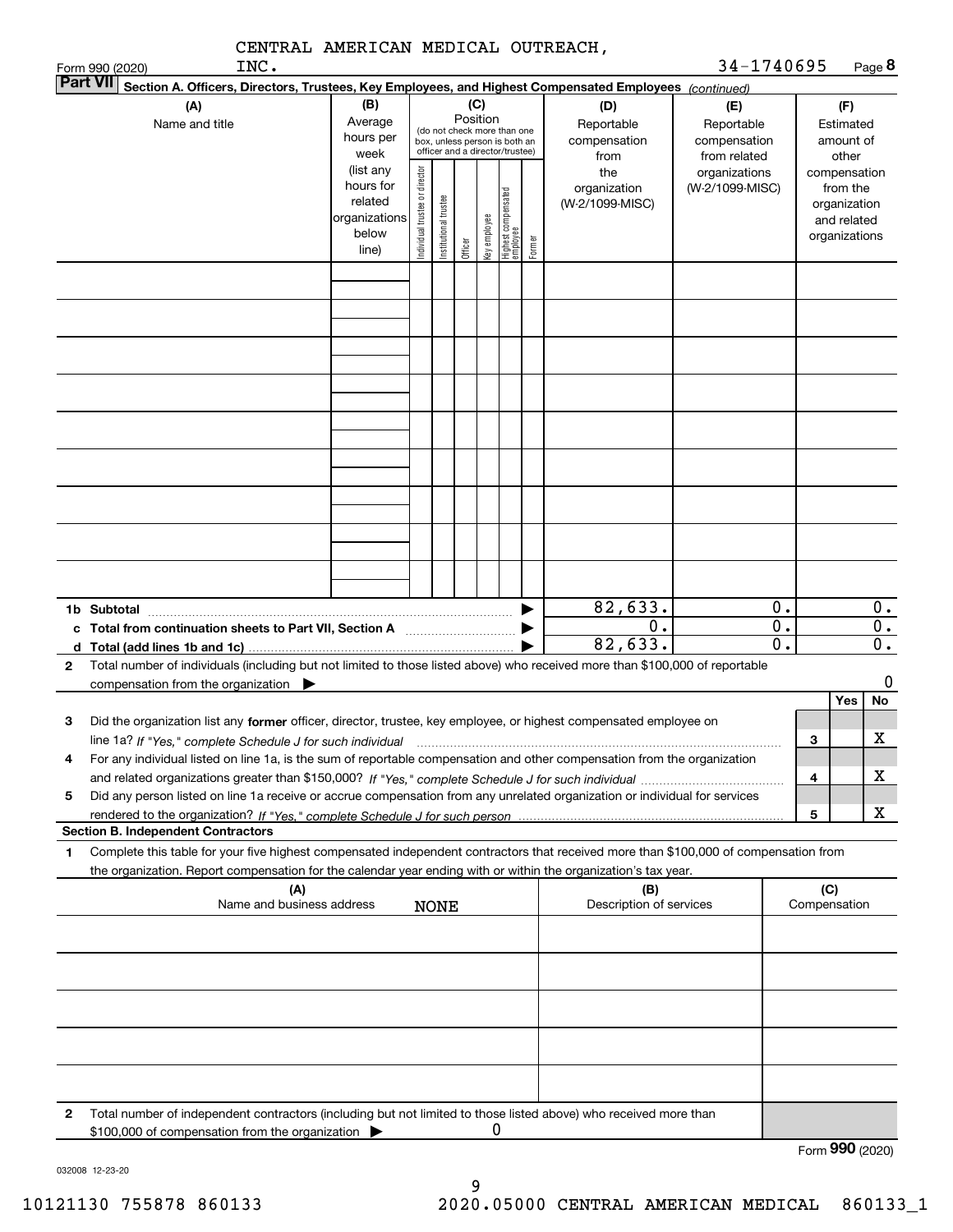| <b>Part VIII</b>                                          |    |         | <b>Statement of Revenue</b>                                                                                                                  |                                            |                      |                                                           |                                      |                                                                 |
|-----------------------------------------------------------|----|---------|----------------------------------------------------------------------------------------------------------------------------------------------|--------------------------------------------|----------------------|-----------------------------------------------------------|--------------------------------------|-----------------------------------------------------------------|
|                                                           |    |         | Check if Schedule O contains a response or note to any line in this Part VIII                                                                |                                            |                      |                                                           |                                      |                                                                 |
|                                                           |    |         |                                                                                                                                              |                                            | (A)<br>Total revenue | $\overline{(B)}$<br>Related or exempt<br>function revenue | (C)<br>Unrelated<br>business revenue | (D)<br>Revenue excluded<br>from tax under<br>sections 512 - 514 |
|                                                           |    |         | 1 a Federated campaigns<br>1a<br>.<br>1 <sub>b</sub><br><b>b</b> Membership dues<br>1 <sub>c</sub><br>c Fundraising events                   |                                            |                      |                                                           |                                      |                                                                 |
| Contributions, Gifts, Grants<br>and Other Similar Amounts |    |         | 1 <sub>d</sub><br>d Related organizations<br>.<br>e Government grants (contributions)<br>1e<br>f All other contributions, gifts, grants, and |                                            |                      |                                                           |                                      |                                                                 |
|                                                           |    | g<br>h. | similar amounts not included above<br>Noncash contributions included in lines 1a-1f                                                          | $\frac{11}{19}$ $\frac{4}{19}$ , 047, 362. | 4,047,362.           |                                                           |                                      |                                                                 |
|                                                           |    |         |                                                                                                                                              | <b>Business Code</b>                       |                      |                                                           |                                      |                                                                 |
|                                                           |    | 2 a     |                                                                                                                                              |                                            |                      |                                                           |                                      |                                                                 |
|                                                           |    | b       | <u> 1989 - Johann Barn, amerikansk politiker (d. 1989)</u>                                                                                   |                                            |                      |                                                           |                                      |                                                                 |
|                                                           |    | с       | <u> 1989 - Johann Stein, marwolaethau a bhann an t-Amhair an t-Amhair an t-Amhair an t-Amhair an t-Amhair an t-A</u>                         |                                            |                      |                                                           |                                      |                                                                 |
|                                                           |    | d       | <u> 1989 - Johann Stein, marwolaethau a bhann an t-Alban ann an t-Alban an t-Alban an t-Alban an t-Alban an t-Alb</u>                        |                                            |                      |                                                           |                                      |                                                                 |
| Program Service<br>Revenue                                |    | е       |                                                                                                                                              |                                            |                      |                                                           |                                      |                                                                 |
|                                                           |    |         | f All other program service revenue                                                                                                          |                                            |                      |                                                           |                                      |                                                                 |
|                                                           |    |         |                                                                                                                                              |                                            |                      |                                                           |                                      |                                                                 |
|                                                           | З  |         | Investment income (including dividends, interest, and                                                                                        |                                            |                      |                                                           |                                      |                                                                 |
|                                                           |    |         |                                                                                                                                              |                                            | 1,724.               | 1,724.                                                    |                                      |                                                                 |
|                                                           | 4  |         | Income from investment of tax-exempt bond proceeds                                                                                           |                                            |                      |                                                           |                                      |                                                                 |
|                                                           | 5  |         | (i) Real                                                                                                                                     | (ii) Personal                              |                      |                                                           |                                      |                                                                 |
|                                                           |    |         |                                                                                                                                              |                                            |                      |                                                           |                                      |                                                                 |
|                                                           |    | 6а      | Gross rents<br>6a<br>.<br>6b<br>Less: rental expenses                                                                                        |                                            |                      |                                                           |                                      |                                                                 |
|                                                           |    | b       | 6c<br>Rental income or (loss)                                                                                                                |                                            |                      |                                                           |                                      |                                                                 |
|                                                           |    |         | d Net rental income or (loss)                                                                                                                |                                            |                      |                                                           |                                      |                                                                 |
|                                                           |    |         | (i) Securities<br>7 a Gross amount from sales of                                                                                             | (ii) Other                                 |                      |                                                           |                                      |                                                                 |
|                                                           |    |         | 1,281.<br>assets other than inventory<br>7a                                                                                                  |                                            |                      |                                                           |                                      |                                                                 |
|                                                           |    |         | <b>b</b> Less: cost or other basis                                                                                                           |                                            |                      |                                                           |                                      |                                                                 |
|                                                           |    |         | $0$ .<br>7b<br>and sales expenses                                                                                                            |                                            |                      |                                                           |                                      |                                                                 |
|                                                           |    |         | 1,281.<br>7c<br>c Gain or (loss)                                                                                                             |                                            |                      |                                                           |                                      |                                                                 |
| Revenue                                                   |    |         |                                                                                                                                              | ▶                                          | 1,281.               |                                                           |                                      | 1,281.                                                          |
|                                                           |    |         | 8 a Gross income from fundraising events (not                                                                                                |                                            |                      |                                                           |                                      |                                                                 |
| Other                                                     |    |         | including \$<br>and the control of the control of<br>contributions reported on line 1c). See                                                 |                                            |                      |                                                           |                                      |                                                                 |
|                                                           |    |         | 8a                                                                                                                                           | 99,853.                                    |                      |                                                           |                                      |                                                                 |
|                                                           |    |         | 8b                                                                                                                                           | 7,490.                                     |                      |                                                           |                                      |                                                                 |
|                                                           |    |         | c Net income or (loss) from fundraising events                                                                                               |                                            | 92,363.              |                                                           |                                      | 92, 363.                                                        |
|                                                           |    |         | 9 a Gross income from gaming activities. See                                                                                                 |                                            |                      |                                                           |                                      |                                                                 |
|                                                           |    |         | ∣9a                                                                                                                                          |                                            |                      |                                                           |                                      |                                                                 |
|                                                           |    |         | 9 <sub>b</sub>                                                                                                                               |                                            |                      |                                                           |                                      |                                                                 |
|                                                           |    |         | c Net income or (loss) from gaming activities                                                                                                |                                            |                      |                                                           |                                      |                                                                 |
|                                                           |    |         | 10 a Gross sales of inventory, less returns                                                                                                  |                                            |                      |                                                           |                                      |                                                                 |
|                                                           |    |         | 10a                                                                                                                                          |                                            |                      |                                                           |                                      |                                                                 |
|                                                           |    |         | 10bl<br><b>b</b> Less: cost of goods sold                                                                                                    |                                            |                      |                                                           |                                      |                                                                 |
|                                                           |    |         | c Net income or (loss) from sales of inventory                                                                                               | <b>Business Code</b>                       |                      |                                                           |                                      |                                                                 |
|                                                           |    |         | 11 a MISCELLANEOUS INCOME                                                                                                                    | 900099                                     | 47,622.              |                                                           |                                      | 47,622.                                                         |
|                                                           |    | b       | <u> 1989 - Johann Stein, mars an deus Amerikaansk kommunister (</u>                                                                          |                                            |                      |                                                           |                                      |                                                                 |
|                                                           |    | c       |                                                                                                                                              |                                            |                      |                                                           |                                      |                                                                 |
| Miscellaneous<br>Revenue                                  |    |         |                                                                                                                                              |                                            |                      |                                                           |                                      |                                                                 |
|                                                           |    |         |                                                                                                                                              | $\blacktriangleright$                      | 47,622.              |                                                           |                                      |                                                                 |
|                                                           | 12 |         |                                                                                                                                              | $\blacktriangleright$                      | 4, 190, 352.         | 1,724.                                                    | 0.                                   | 141,266.                                                        |
| 032009 12-23-20                                           |    |         |                                                                                                                                              |                                            |                      |                                                           |                                      | Form 990 (2020)                                                 |

10 10121130 755878 860133 2020.05000 CENTRAL AMERICAN MEDICAL 860133\_1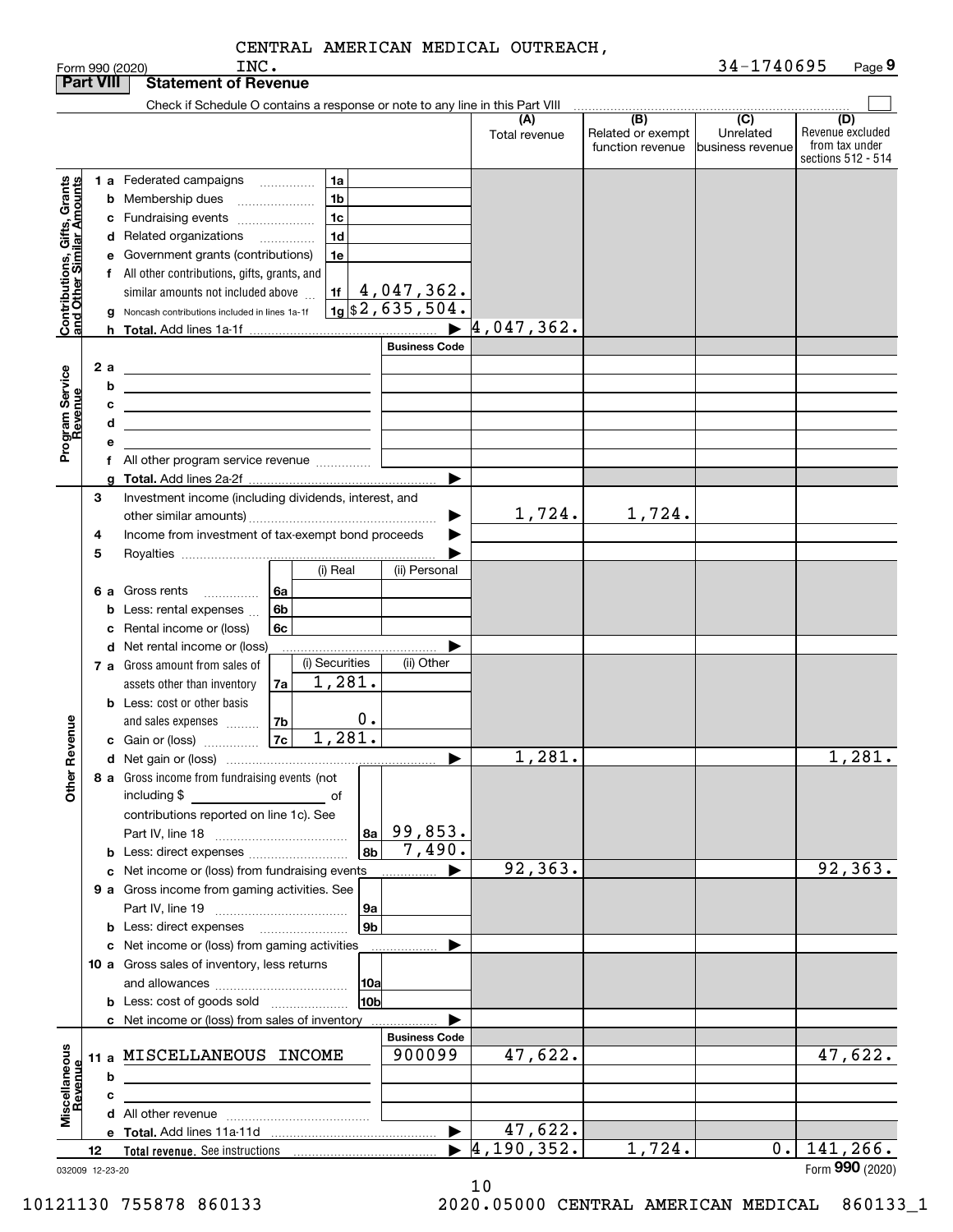*Section 501(c)(3) and 501(c)(4) organizations must complete all columns. All other organizations must complete column (A).*

**Part IX Statement of Functional Expenses**

|              | Do not include amounts reported on lines 6b,<br>7b, 8b, 9b, and 10b of Part VIII.                  | (A)<br>Total expenses    | (B)<br>Program service<br>expenses | $\overline{C}$<br>Management and<br>general expenses | (D)<br>Fundraising<br>expenses |
|--------------|----------------------------------------------------------------------------------------------------|--------------------------|------------------------------------|------------------------------------------------------|--------------------------------|
| 1.           | Grants and other assistance to domestic organizations                                              |                          |                                    |                                                      |                                |
|              | and domestic governments. See Part IV, line 21                                                     |                          |                                    |                                                      |                                |
| $\mathbf{2}$ | Grants and other assistance to domestic                                                            |                          |                                    |                                                      |                                |
|              | individuals. See Part IV, line 22                                                                  |                          |                                    |                                                      |                                |
| 3            | Grants and other assistance to foreign                                                             |                          |                                    |                                                      |                                |
|              | organizations, foreign governments, and foreign                                                    |                          |                                    |                                                      |                                |
|              | individuals. See Part IV, lines 15 and 16                                                          | 593,819.                 | 593,819.                           |                                                      |                                |
| 4            | Benefits paid to or for members                                                                    |                          |                                    |                                                      |                                |
| 5            | Compensation of current officers, directors,                                                       |                          |                                    |                                                      |                                |
|              | trustees, and key employees                                                                        | 82,633.                  | 33,880.                            | 40,490.                                              | 8, 263.                        |
| 6            | Compensation not included above to disqualified                                                    |                          |                                    |                                                      |                                |
|              | persons (as defined under section 4958(f)(1)) and                                                  |                          |                                    |                                                      |                                |
|              | persons described in section 4958(c)(3)(B)                                                         |                          |                                    |                                                      |                                |
| 7            |                                                                                                    | 89,834.                  | 36,831.                            | 44,019.                                              | 8,984.                         |
| 8            | Pension plan accruals and contributions (include                                                   |                          |                                    |                                                      |                                |
|              | section 401(k) and 403(b) employer contributions)                                                  | $\frac{1,564}{26,215}$ . | 641.                               | 767.                                                 | $\frac{156}{2,622}$ .          |
| 9            |                                                                                                    |                          | 10,748.                            | 12,845.                                              |                                |
| 10           |                                                                                                    | $\overline{20}$ , 009.   | 8, 204.                            | 9,805.                                               | $\overline{2,000}$ .           |
| 11           | Fees for services (nonemployees):                                                                  |                          |                                    |                                                      |                                |
| a            |                                                                                                    | 707.                     |                                    | 707.                                                 |                                |
| b            |                                                                                                    | 11,100.                  |                                    | 11,100.                                              |                                |
| c            |                                                                                                    |                          |                                    |                                                      |                                |
| d<br>е       | Professional fundraising services. See Part IV, line 17                                            |                          |                                    |                                                      |                                |
| f            | Investment management fees                                                                         |                          |                                    |                                                      |                                |
| g            | Other. (If line 11g amount exceeds 10% of line 25,                                                 |                          |                                    |                                                      |                                |
|              | column (A) amount, list line 11g expenses on Sch 0.)                                               |                          |                                    |                                                      |                                |
| 12           |                                                                                                    | 17,997.                  |                                    |                                                      |                                |
| 13           |                                                                                                    | 14,043.                  | 5,758.                             | 6,881.                                               | $\frac{17,997.}{1,404.}$       |
| 14           |                                                                                                    |                          |                                    |                                                      |                                |
| 15           |                                                                                                    |                          |                                    |                                                      |                                |
| 16           |                                                                                                    | 15,522.                  | 6, 364.                            | 7,606.                                               | 1,552.                         |
| 17           | Travel                                                                                             | 6, 375.                  | 6, 375.                            |                                                      |                                |
| 18           | Payments of travel or entertainment expenses                                                       |                          |                                    |                                                      |                                |
|              | for any federal, state, or local public officials                                                  |                          |                                    |                                                      |                                |
| 19           | Conferences, conventions, and meetings                                                             |                          |                                    |                                                      |                                |
| 20           | Interest                                                                                           |                          |                                    |                                                      |                                |
| 21           |                                                                                                    |                          |                                    |                                                      |                                |
| 22           | Depreciation, depletion, and amortization                                                          | 12,575.                  | 5,156.                             | 6,161.                                               | 1,258.                         |
| 23           | Insurance                                                                                          | 3,640.                   | 1,492.                             | 1,784.                                               | 364.                           |
| 24           | Other expenses. Itemize expenses not covered<br>above (List miscellaneous expenses on line 24e. If |                          |                                    |                                                      |                                |
|              | line 24e amount exceeds 10% of line 25, column (A)                                                 |                          |                                    |                                                      |                                |
|              | amount, list line 24e expenses on Schedule 0.)                                                     |                          |                                    |                                                      |                                |
|              | a SUPPLIES & EQUIPMENT                                                                             | 2,560,248.               | 2,560,248.                         |                                                      |                                |
|              | <b>b OTHER SPECIAL PROJECTS</b>                                                                    | 161,016.                 | $\overline{161,016}$ .<br>93,638.  |                                                      |                                |
| c.           | WOMENS SHELTER AND HEAL<br>POSTAGE AND SHIPPING                                                    | 93,638.<br>52,952.       | 52,952.                            |                                                      |                                |
| d            |                                                                                                    | 24,047.                  | 11,533.                            | 10, 741.                                             | 1,773.                         |
|              | e All other expenses<br>Total functional expenses. Add lines 1 through 24e                         | 3,787,934.               | 3,588,655.                         | 152,906.                                             | 46,373.                        |
| 25<br>26     | Joint costs. Complete this line only if the organization                                           |                          |                                    |                                                      |                                |
|              | reported in column (B) joint costs from a combined                                                 |                          |                                    |                                                      |                                |
|              | educational campaign and fundraising solicitation.                                                 |                          |                                    |                                                      |                                |
|              | Check here $\blacktriangleright$<br>if following SOP 98-2 (ASC 958-720)                            |                          |                                    |                                                      |                                |

11

032010 12-23-20

Form (2020) **990**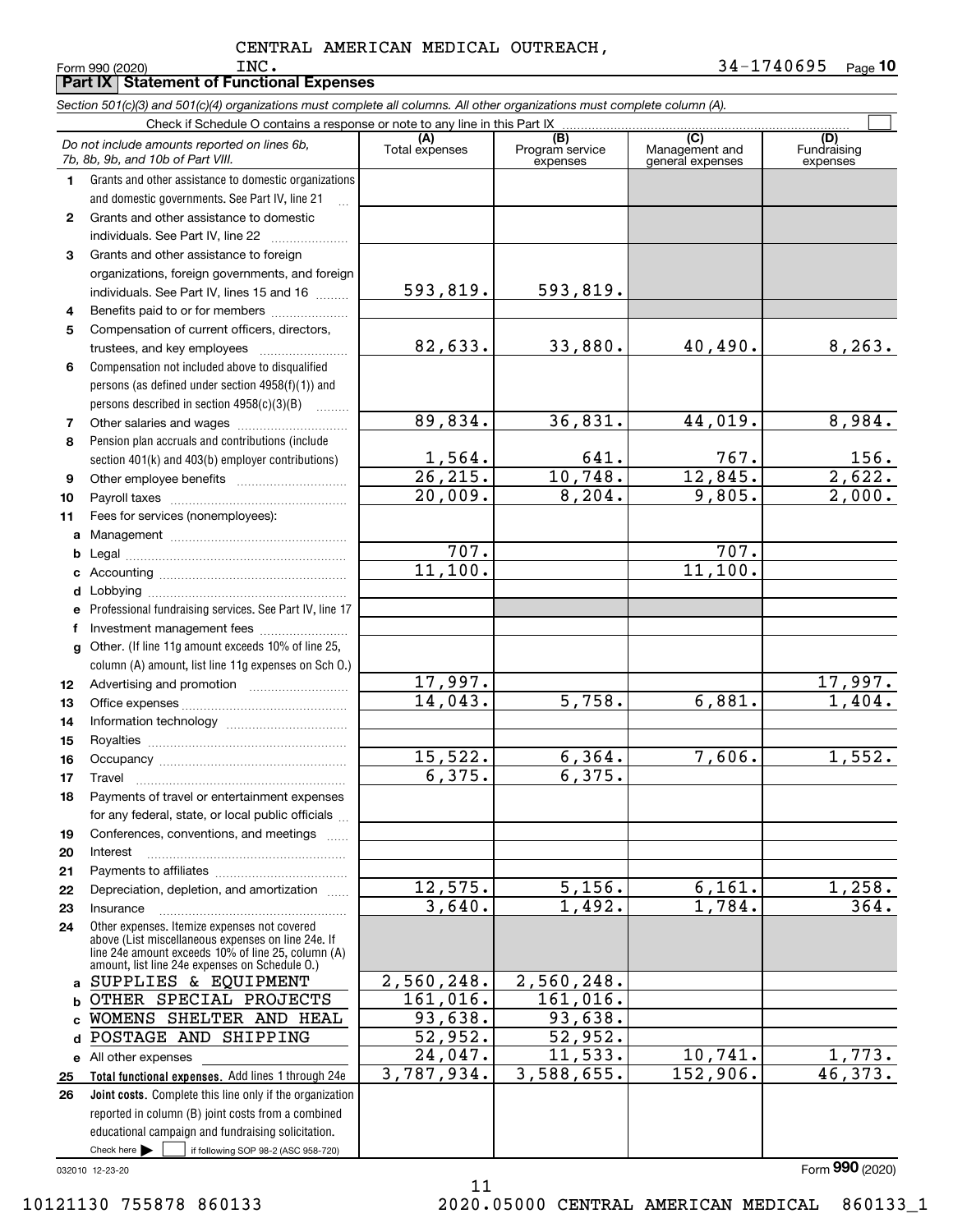|                             | Part X | <b>Balance Sheet</b>                                                                          |                 |                             |                          |                 |                             |
|-----------------------------|--------|-----------------------------------------------------------------------------------------------|-----------------|-----------------------------|--------------------------|-----------------|-----------------------------|
|                             |        |                                                                                               |                 |                             |                          |                 |                             |
|                             |        |                                                                                               |                 |                             | (A)<br>Beginning of year |                 | (B)<br>End of year          |
|                             | 1      |                                                                                               |                 |                             | 136,684.                 | 1               | 129,657.                    |
|                             | 2      |                                                                                               |                 |                             | $\overline{277,385}$ .   | $\mathbf{2}$    | 585,654.                    |
|                             | з      |                                                                                               |                 |                             |                          | 3               |                             |
|                             | 4      |                                                                                               |                 | 33,083.                     | $\overline{4}$           | 1,800.          |                             |
|                             | 5      | Loans and other receivables from any current or former officer, director,                     |                 |                             |                          |                 |                             |
|                             |        | trustee, key employee, creator or founder, substantial contributor, or 35%                    |                 |                             |                          |                 |                             |
|                             |        | controlled entity or family member of any of these persons                                    |                 |                             |                          | 5               |                             |
|                             | 6      | Loans and other receivables from other disqualified persons (as defined                       |                 |                             |                          |                 |                             |
|                             |        | under section $4958(f)(1)$ , and persons described in section $4958(c)(3)(B)$                 |                 |                             |                          | 6               |                             |
|                             | 7      |                                                                                               |                 |                             |                          | 7               |                             |
| Assets                      | 8      |                                                                                               |                 |                             | 195,046.                 | 8               | 270,303.                    |
|                             | 9      | Prepaid expenses and deferred charges                                                         |                 |                             | 16,744.                  | 9               | 16,744.                     |
|                             |        | <b>10a</b> Land, buildings, and equipment: cost or other                                      |                 |                             |                          |                 |                             |
|                             |        | basis. Complete Part VI of Schedule D  10a                                                    |                 | $\frac{500,059.}{234,117.}$ |                          |                 |                             |
|                             | b      | Less: accumulated depreciation                                                                | 10 <sub>b</sub> |                             | 277,197.                 | 10 <sub>c</sub> | 265,942.                    |
|                             | 11     |                                                                                               |                 |                             | 11                       |                 |                             |
|                             | 12     |                                                                                               |                 | 87,631.                     | 12                       | 87,631.         |                             |
|                             | 13     |                                                                                               |                 |                             |                          | 13              |                             |
|                             | 14     |                                                                                               |                 |                             |                          | 14              |                             |
|                             | 15     |                                                                                               |                 |                             | 108,834.                 | 15              | 151,274.                    |
|                             | 16     |                                                                                               |                 |                             | 1,132,604.               | 16              | 1,509,005.                  |
|                             | 17     |                                                                                               |                 |                             | 65,796.                  | 17              | 29,887.                     |
|                             | 18     |                                                                                               |                 |                             |                          | 18              |                             |
|                             | 19     |                                                                                               |                 |                             | 19                       |                 |                             |
|                             | 20     |                                                                                               |                 |                             |                          | 20              |                             |
|                             | 21     | Escrow or custodial account liability. Complete Part IV of Schedule D                         |                 | .                           |                          | 21              |                             |
|                             | 22     | Loans and other payables to any current or former officer, director,                          |                 |                             |                          |                 |                             |
|                             |        | trustee, key employee, creator or founder, substantial contributor, or 35%                    |                 |                             |                          |                 |                             |
| Liabilities                 |        | controlled entity or family member of any of these persons                                    |                 |                             |                          | 22              |                             |
|                             | 23     | Secured mortgages and notes payable to unrelated third parties                                |                 |                             |                          | 23              |                             |
|                             | 24     | Unsecured notes and loans payable to unrelated third parties                                  |                 |                             |                          | 24              |                             |
|                             | 25     | Other liabilities (including federal income tax, payables to related third                    |                 |                             |                          |                 |                             |
|                             |        | parties, and other liabilities not included on lines 17-24). Complete Part X<br>of Schedule D |                 |                             | 250,000.                 | 25              | 250,000.                    |
|                             | 26     | Total liabilities. Add lines 17 through 25                                                    |                 |                             | 315,796.                 | 26              | 279,887.                    |
|                             |        | Organizations that follow FASB ASC 958, check here $\blacktriangleright \boxed{X}$            |                 |                             |                          |                 |                             |
|                             |        | and complete lines 27, 28, 32, and 33.                                                        |                 |                             |                          |                 |                             |
|                             | 27     |                                                                                               |                 |                             | 574,748.                 | 27              |                             |
|                             | 28     |                                                                                               |                 |                             | 242,060.                 | 28              | $\frac{961,727.}{267,391.}$ |
|                             |        | Organizations that do not follow FASB ASC 958, check here $\blacktriangleright$               |                 |                             |                          |                 |                             |
|                             |        | and complete lines 29 through 33.                                                             |                 |                             |                          |                 |                             |
|                             | 29     |                                                                                               |                 |                             |                          | 29              |                             |
|                             | 30     | Paid-in or capital surplus, or land, building, or equipment fund                              |                 |                             |                          | 30              |                             |
|                             | 31     | Retained earnings, endowment, accumulated income, or other funds                              |                 | .                           |                          | 31              |                             |
| Net Assets or Fund Balances | 32     | Total net assets or fund balances                                                             |                 |                             | 816,808.                 | 32              | 1,229,118.                  |
|                             | 33     |                                                                                               |                 |                             | 1,132,604.               | 33              | 1,509,005.                  |
|                             |        |                                                                                               |                 |                             |                          |                 | $F_{\text{orm}}$ 990 (2020) |

Form (2020) **990**

032011 12-23-20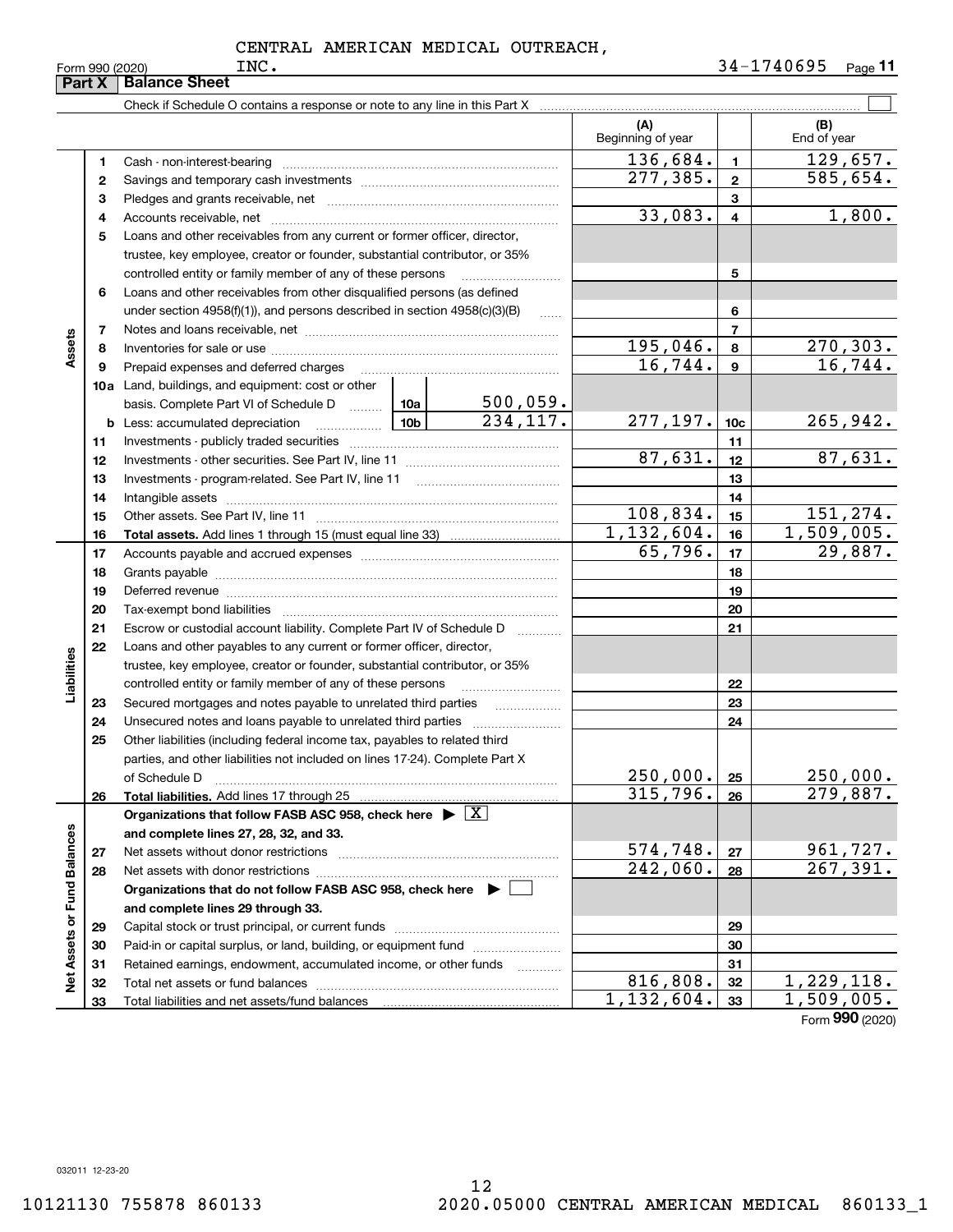|    | INC.<br>Form 990 (2020)                                                                                                              |                | 34-1740695     | Page $12$              |                    |  |
|----|--------------------------------------------------------------------------------------------------------------------------------------|----------------|----------------|------------------------|--------------------|--|
|    | Part XI<br><b>Reconciliation of Net Assets</b>                                                                                       |                |                |                        |                    |  |
|    |                                                                                                                                      |                |                |                        |                    |  |
|    |                                                                                                                                      |                |                |                        |                    |  |
| 1  |                                                                                                                                      | $\mathbf{1}$   | 4,190,352.     |                        |                    |  |
| 2  |                                                                                                                                      | $\overline{2}$ | 3,787,934.     |                        |                    |  |
| з  | Revenue less expenses. Subtract line 2 from line 1                                                                                   | $\mathbf{3}$   |                | 402, 418.<br>816, 808. |                    |  |
| 4  | $\overline{4}$<br>Net assets or fund balances at beginning of year (must equal Part X, line 32, column (A)) <i>manageredial</i>      |                |                |                        |                    |  |
| 5  |                                                                                                                                      | 5              |                | 9,892.                 |                    |  |
| 6  |                                                                                                                                      | 6              |                |                        |                    |  |
| 7  | Investment expenses www.communication.com/www.communication.com/www.communication.com/www.communication.com                          | $\overline{7}$ |                |                        |                    |  |
| 8  |                                                                                                                                      | 8              |                |                        |                    |  |
| 9  | Other changes in net assets or fund balances (explain on Schedule O)                                                                 | 9              |                |                        | $\overline{0}$ .   |  |
| 10 | Net assets or fund balances at end of year. Combine lines 3 through 9 (must equal Part X, line 32,                                   |                |                |                        |                    |  |
|    |                                                                                                                                      | 10             | 1,229,118.     |                        |                    |  |
|    | Part XII Financial Statements and Reporting                                                                                          |                |                |                        |                    |  |
|    |                                                                                                                                      |                |                |                        | $\boxed{\text{X}}$ |  |
|    |                                                                                                                                      |                |                | <b>Yes</b>             | <b>No</b>          |  |
| 1. | $\boxed{\mathbf{X}}$ Accrual<br>Accounting method used to prepare the Form 990: <u>I</u> Cash<br>Other                               |                |                |                        |                    |  |
|    | If the organization changed its method of accounting from a prior year or checked "Other," explain in Schedule O.                    |                |                |                        |                    |  |
|    | 2a Were the organization's financial statements compiled or reviewed by an independent accountant?                                   |                | 2a             |                        | X                  |  |
|    | If "Yes," check a box below to indicate whether the financial statements for the year were compiled or reviewed on a                 |                |                |                        |                    |  |
|    | separate basis, consolidated basis, or both:                                                                                         |                |                |                        |                    |  |
|    | Separate basis<br>Consolidated basis<br>Both consolidated and separate basis                                                         |                |                |                        |                    |  |
|    | <b>b</b> Were the organization's financial statements audited by an independent accountant?                                          |                | 2 <sub>b</sub> | X                      |                    |  |
|    | If "Yes," check a box below to indicate whether the financial statements for the year were audited on a separate basis,              |                |                |                        |                    |  |
|    | consolidated basis, or both:                                                                                                         |                |                |                        |                    |  |
|    | $\boxed{\textbf{X}}$ Consolidated basis<br>Separate basis<br>Both consolidated and separate basis                                    |                |                |                        |                    |  |
|    | c If "Yes" to line 2a or 2b, does the organization have a committee that assumes responsibility for oversight of the audit,          |                |                |                        |                    |  |
|    |                                                                                                                                      |                | 2c             | х                      |                    |  |
|    | If the organization changed either its oversight process or selection process during the tax year, explain on Schedule O.            |                |                |                        |                    |  |
|    | 3a As a result of a federal award, was the organization required to undergo an audit or audits as set forth in the Single Audit      |                |                |                        |                    |  |
|    |                                                                                                                                      |                | За             |                        | x                  |  |
|    | <b>b</b> If "Yes," did the organization undergo the required audit or audits? If the organization did not undergo the required audit |                |                |                        |                    |  |
|    |                                                                                                                                      |                | 3b             |                        |                    |  |

Form (2020) **990**

032012 12-23-20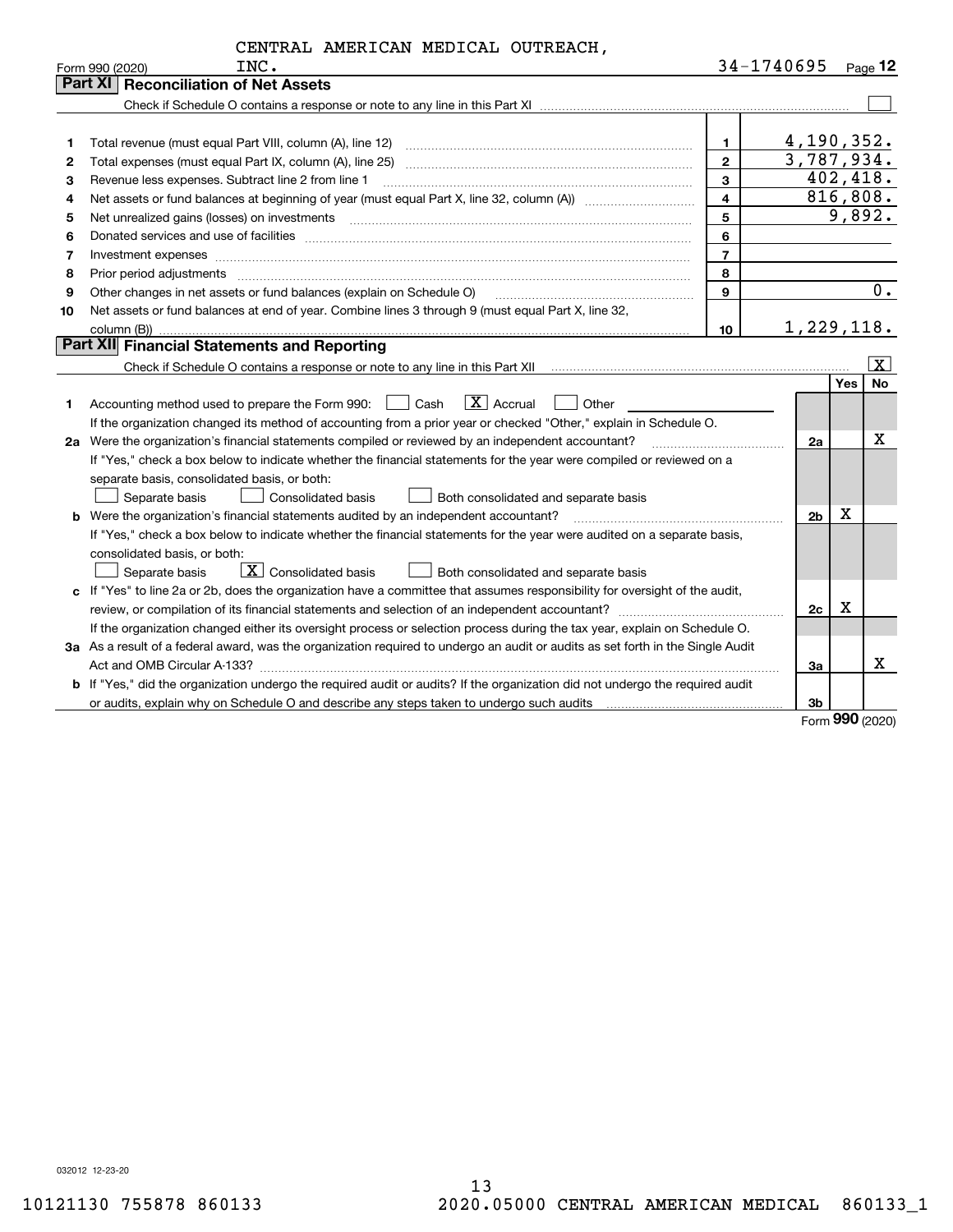| <b>SCHEDULE A</b>                                      |                                                                                                                                                                                                                                                      | <b>Public Charity Status and Public Support</b>                               |                                                                |     |                            |  |                                                     |  |  |  |
|--------------------------------------------------------|------------------------------------------------------------------------------------------------------------------------------------------------------------------------------------------------------------------------------------------------------|-------------------------------------------------------------------------------|----------------------------------------------------------------|-----|----------------------------|--|-----------------------------------------------------|--|--|--|
| (Form 990 or 990-EZ)                                   |                                                                                                                                                                                                                                                      | Complete if the organization is a section 501(c)(3) organization or a section |                                                                |     |                            |  |                                                     |  |  |  |
|                                                        |                                                                                                                                                                                                                                                      | 4947(a)(1) nonexempt charitable trust.                                        |                                                                |     |                            |  |                                                     |  |  |  |
| Department of the Treasury<br>Internal Revenue Service |                                                                                                                                                                                                                                                      | Attach to Form 990 or Form 990-EZ.                                            |                                                                |     |                            |  | <b>Open to Public</b>                               |  |  |  |
|                                                        |                                                                                                                                                                                                                                                      | ▶ Go to www.irs.gov/Form990 for instructions and the latest information.      |                                                                |     |                            |  | Inspection                                          |  |  |  |
| Name of the organization                               | CENTRAL AMERICAN MEDICAL OUTREACH,<br>INC.                                                                                                                                                                                                           |                                                                               |                                                                |     |                            |  | <b>Employer identification number</b><br>34-1740695 |  |  |  |
| Part I                                                 | Reason for Public Charity Status. (All organizations must complete this part.) See instructions.                                                                                                                                                     |                                                                               |                                                                |     |                            |  |                                                     |  |  |  |
|                                                        | The organization is not a private foundation because it is: (For lines 1 through 12, check only one box.)                                                                                                                                            |                                                                               |                                                                |     |                            |  |                                                     |  |  |  |
| 1                                                      | A church, convention of churches, or association of churches described in section 170(b)(1)(A)(i).                                                                                                                                                   |                                                                               |                                                                |     |                            |  |                                                     |  |  |  |
| 2                                                      | A school described in section 170(b)(1)(A)(ii). (Attach Schedule E (Form 990 or 990-EZ).)                                                                                                                                                            |                                                                               |                                                                |     |                            |  |                                                     |  |  |  |
| 3                                                      | A hospital or a cooperative hospital service organization described in section 170(b)(1)(A)(iii).                                                                                                                                                    |                                                                               |                                                                |     |                            |  |                                                     |  |  |  |
| 4                                                      | A medical research organization operated in conjunction with a hospital described in section 170(b)(1)(A)(iii). Enter the hospital's name,                                                                                                           |                                                                               |                                                                |     |                            |  |                                                     |  |  |  |
| city, and state:                                       |                                                                                                                                                                                                                                                      |                                                                               |                                                                |     |                            |  |                                                     |  |  |  |
| 5                                                      | An organization operated for the benefit of a college or university owned or operated by a governmental unit described in                                                                                                                            |                                                                               |                                                                |     |                            |  |                                                     |  |  |  |
|                                                        | section 170(b)(1)(A)(iv). (Complete Part II.)                                                                                                                                                                                                        |                                                                               |                                                                |     |                            |  |                                                     |  |  |  |
| 6                                                      | A federal, state, or local government or governmental unit described in section 170(b)(1)(A)(v).                                                                                                                                                     |                                                                               |                                                                |     |                            |  |                                                     |  |  |  |
| $\vert X \vert$<br>$\overline{7}$                      | An organization that normally receives a substantial part of its support from a governmental unit or from the general public described in                                                                                                            |                                                                               |                                                                |     |                            |  |                                                     |  |  |  |
| 8                                                      | section 170(b)(1)(A)(vi). (Complete Part II.)<br>A community trust described in section 170(b)(1)(A)(vi). (Complete Part II.)                                                                                                                        |                                                                               |                                                                |     |                            |  |                                                     |  |  |  |
| 9                                                      | An agricultural research organization described in section 170(b)(1)(A)(ix) operated in conjunction with a land-grant college                                                                                                                        |                                                                               |                                                                |     |                            |  |                                                     |  |  |  |
|                                                        | or university or a non-land-grant college of agriculture (see instructions). Enter the name, city, and state of the college or                                                                                                                       |                                                                               |                                                                |     |                            |  |                                                     |  |  |  |
| university:                                            |                                                                                                                                                                                                                                                      |                                                                               |                                                                |     |                            |  |                                                     |  |  |  |
| 10                                                     | An organization that normally receives (1) more than 33 1/3% of its support from contributions, membership fees, and gross receipts from                                                                                                             |                                                                               |                                                                |     |                            |  |                                                     |  |  |  |
|                                                        | activities related to its exempt functions, subject to certain exceptions; and (2) no more than 33 1/3% of its support from gross investment                                                                                                         |                                                                               |                                                                |     |                            |  |                                                     |  |  |  |
|                                                        | income and unrelated business taxable income (less section 511 tax) from businesses acquired by the organization after June 30, 1975.                                                                                                                |                                                                               |                                                                |     |                            |  |                                                     |  |  |  |
|                                                        | See section 509(a)(2). (Complete Part III.)                                                                                                                                                                                                          |                                                                               |                                                                |     |                            |  |                                                     |  |  |  |
| 11                                                     | An organization organized and operated exclusively to test for public safety. See section 509(a)(4).                                                                                                                                                 |                                                                               |                                                                |     |                            |  |                                                     |  |  |  |
| 12                                                     | An organization organized and operated exclusively for the benefit of, to perform the functions of, or to carry out the purposes of one or                                                                                                           |                                                                               |                                                                |     |                            |  |                                                     |  |  |  |
|                                                        | more publicly supported organizations described in section 509(a)(1) or section 509(a)(2). See section 509(a)(3). Check the box in<br>lines 12a through 12d that describes the type of supporting organization and complete lines 12e, 12f, and 12g. |                                                                               |                                                                |     |                            |  |                                                     |  |  |  |
| a                                                      | Type I. A supporting organization operated, supervised, or controlled by its supported organization(s), typically by giving                                                                                                                          |                                                                               |                                                                |     |                            |  |                                                     |  |  |  |
|                                                        | the supported organization(s) the power to regularly appoint or elect a majority of the directors or trustees of the supporting                                                                                                                      |                                                                               |                                                                |     |                            |  |                                                     |  |  |  |
|                                                        | organization. You must complete Part IV, Sections A and B.                                                                                                                                                                                           |                                                                               |                                                                |     |                            |  |                                                     |  |  |  |
| b                                                      | Type II. A supporting organization supervised or controlled in connection with its supported organization(s), by having                                                                                                                              |                                                                               |                                                                |     |                            |  |                                                     |  |  |  |
|                                                        | control or management of the supporting organization vested in the same persons that control or manage the supported                                                                                                                                 |                                                                               |                                                                |     |                            |  |                                                     |  |  |  |
|                                                        | organization(s). You must complete Part IV, Sections A and C.                                                                                                                                                                                        |                                                                               |                                                                |     |                            |  |                                                     |  |  |  |
| с                                                      | Type III functionally integrated. A supporting organization operated in connection with, and functionally integrated with,                                                                                                                           |                                                                               |                                                                |     |                            |  |                                                     |  |  |  |
|                                                        | its supported organization(s) (see instructions). You must complete Part IV, Sections A, D, and E.                                                                                                                                                   |                                                                               |                                                                |     |                            |  |                                                     |  |  |  |
| d                                                      | Type III non-functionally integrated. A supporting organization operated in connection with its supported organization(s)                                                                                                                            |                                                                               |                                                                |     |                            |  |                                                     |  |  |  |
|                                                        | that is not functionally integrated. The organization generally must satisfy a distribution requirement and an attentiveness<br>requirement (see instructions). You must complete Part IV, Sections A and D, and Part V.                             |                                                                               |                                                                |     |                            |  |                                                     |  |  |  |
| е                                                      | Check this box if the organization received a written determination from the IRS that it is a Type I, Type II, Type III                                                                                                                              |                                                                               |                                                                |     |                            |  |                                                     |  |  |  |
|                                                        | functionally integrated, or Type III non-functionally integrated supporting organization.                                                                                                                                                            |                                                                               |                                                                |     |                            |  |                                                     |  |  |  |
|                                                        | f Enter the number of supported organizations                                                                                                                                                                                                        |                                                                               |                                                                |     |                            |  |                                                     |  |  |  |
|                                                        | Provide the following information about the supported organization(s).                                                                                                                                                                               |                                                                               |                                                                |     |                            |  |                                                     |  |  |  |
| (i) Name of supported                                  | (ii) EIN                                                                                                                                                                                                                                             | (iii) Type of organization<br>(described on lines 1-10                        | (iv) Is the organization listed<br>in your governing document? |     | (v) Amount of monetary     |  | (vi) Amount of other                                |  |  |  |
| organization                                           |                                                                                                                                                                                                                                                      | above (see instructions))                                                     | Yes                                                            | No. | support (see instructions) |  | support (see instructions)                          |  |  |  |
|                                                        |                                                                                                                                                                                                                                                      |                                                                               |                                                                |     |                            |  |                                                     |  |  |  |
|                                                        |                                                                                                                                                                                                                                                      |                                                                               |                                                                |     |                            |  |                                                     |  |  |  |
|                                                        |                                                                                                                                                                                                                                                      |                                                                               |                                                                |     |                            |  |                                                     |  |  |  |
|                                                        |                                                                                                                                                                                                                                                      |                                                                               |                                                                |     |                            |  |                                                     |  |  |  |
|                                                        |                                                                                                                                                                                                                                                      |                                                                               |                                                                |     |                            |  |                                                     |  |  |  |
|                                                        |                                                                                                                                                                                                                                                      |                                                                               |                                                                |     |                            |  |                                                     |  |  |  |
|                                                        |                                                                                                                                                                                                                                                      |                                                                               |                                                                |     |                            |  |                                                     |  |  |  |
|                                                        |                                                                                                                                                                                                                                                      |                                                                               |                                                                |     |                            |  |                                                     |  |  |  |
|                                                        |                                                                                                                                                                                                                                                      |                                                                               |                                                                |     |                            |  |                                                     |  |  |  |
| Total                                                  | LHA For Paperwork Reduction Act Notice, see the Instructions for Form 990 or 990-EZ. 032021 01-25-21                                                                                                                                                 |                                                                               |                                                                |     |                            |  | Schedule A (Form 990 or 990-EZ) 2020                |  |  |  |
|                                                        |                                                                                                                                                                                                                                                      |                                                                               |                                                                |     |                            |  |                                                     |  |  |  |

14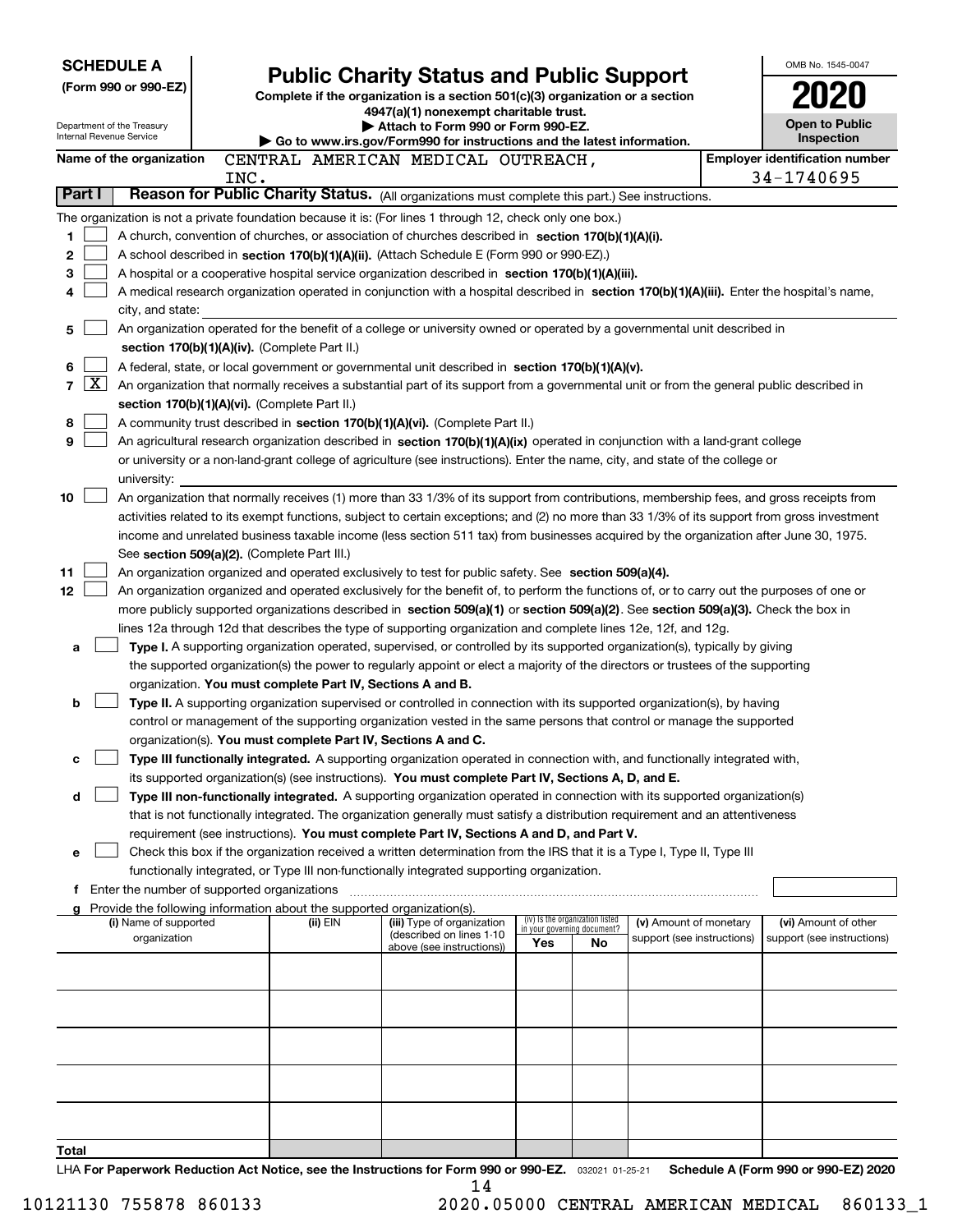| Schedule A (Form 990 or 990-EZ) 2020 $\text{INC.}$ |  | 34-1740695 | Page |
|----------------------------------------------------|--|------------|------|
|----------------------------------------------------|--|------------|------|

**2**INC. 34-1740695

(Complete only if you checked the box on line 5, 7, or 8 of Part I or if the organization failed to qualify under Part III. If the organization fails to qualify under the tests listed below, please complete Part III.) **Part II Support Schedule for Organizations Described in Sections 170(b)(1)(A)(iv) and 170(b)(1)(A)(vi)**

| <b>Section A. Public Support</b>                                                                                                                                                                                               |          |          |            |            |          |                                          |
|--------------------------------------------------------------------------------------------------------------------------------------------------------------------------------------------------------------------------------|----------|----------|------------|------------|----------|------------------------------------------|
| Calendar year (or fiscal year beginning in)                                                                                                                                                                                    | (a) 2016 | (b) 2017 | $(c)$ 2018 | $(d)$ 2019 | (e) 2020 | (f) Total                                |
| 1 Gifts, grants, contributions, and                                                                                                                                                                                            |          |          |            |            |          |                                          |
| membership fees received. (Do not                                                                                                                                                                                              |          |          |            |            |          |                                          |
| include any "unusual grants.")                                                                                                                                                                                                 | 2505951. | 2602625. | 2228122.   | 1513300.   |          | 4047362.12897360.                        |
| 2 Tax revenues levied for the organ-                                                                                                                                                                                           |          |          |            |            |          |                                          |
| ization's benefit and either paid to                                                                                                                                                                                           |          |          |            |            |          |                                          |
| or expended on its behalf                                                                                                                                                                                                      |          |          |            |            |          |                                          |
| 3 The value of services or facilities                                                                                                                                                                                          |          |          |            |            |          |                                          |
| furnished by a governmental unit to                                                                                                                                                                                            |          |          |            |            |          |                                          |
| the organization without charge                                                                                                                                                                                                |          |          |            |            |          |                                          |
| 4 Total. Add lines 1 through 3                                                                                                                                                                                                 | 2505951. | 2602625. | 2228122.   | 1513300.   |          | 4047362.12897360.                        |
| 5 The portion of total contributions                                                                                                                                                                                           |          |          |            |            |          |                                          |
| by each person (other than a                                                                                                                                                                                                   |          |          |            |            |          |                                          |
| governmental unit or publicly                                                                                                                                                                                                  |          |          |            |            |          |                                          |
| supported organization) included                                                                                                                                                                                               |          |          |            |            |          |                                          |
| on line 1 that exceeds 2% of the                                                                                                                                                                                               |          |          |            |            |          |                                          |
| amount shown on line 11,                                                                                                                                                                                                       |          |          |            |            |          |                                          |
| column (f)                                                                                                                                                                                                                     |          |          |            |            |          |                                          |
| 6 Public support. Subtract line 5 from line 4.                                                                                                                                                                                 |          |          |            |            |          | 12897360.                                |
| <b>Section B. Total Support</b>                                                                                                                                                                                                |          |          |            |            |          |                                          |
| Calendar year (or fiscal year beginning in)                                                                                                                                                                                    | (a) 2016 | (b) 2017 | $(c)$ 2018 | $(d)$ 2019 | (e) 2020 | (f) Total                                |
| <b>7</b> Amounts from line 4                                                                                                                                                                                                   | 2505951. | 2602625. | 2228122.   | 1513300.   |          | 4047362.12897360.                        |
| 8 Gross income from interest,                                                                                                                                                                                                  |          |          |            |            |          |                                          |
| dividends, payments received on                                                                                                                                                                                                |          |          |            |            |          |                                          |
| securities loans, rents, royalties,                                                                                                                                                                                            |          |          |            |            |          |                                          |
| and income from similar sources                                                                                                                                                                                                | 3,282.   | 4,241.   | 2,069.     | 1,302.     | 1,724.   | 12,618.                                  |
| 9 Net income from unrelated business                                                                                                                                                                                           |          |          |            |            |          |                                          |
| activities, whether or not the                                                                                                                                                                                                 |          |          |            |            |          |                                          |
| business is regularly carried on                                                                                                                                                                                               | 15,934.  | 75,464.  | 46,983.    | 33,117.    | 47,622.  | 219, 120.                                |
| 10 Other income. Do not include gain                                                                                                                                                                                           |          |          |            |            |          |                                          |
| or loss from the sale of capital                                                                                                                                                                                               |          |          |            |            |          |                                          |
| assets (Explain in Part VI.)                                                                                                                                                                                                   |          |          |            |            |          |                                          |
| 11 Total support. Add lines 7 through 10                                                                                                                                                                                       |          |          |            |            |          | 13129098.                                |
| 12 Gross receipts from related activities, etc. (see instructions)                                                                                                                                                             |          |          |            |            | 12       | 184,653.                                 |
| 13 First 5 years. If the Form 990 is for the organization's first, second, third, fourth, or fifth tax year as a section 501(c)(3)                                                                                             |          |          |            |            |          |                                          |
| organization, check this box and stop here manufactured and stop here and stop here are all the control of the state of the state of the control of the state of the state of the state of the state of the state of the state |          |          |            |            |          |                                          |
| <b>Section C. Computation of Public Support Percentage</b>                                                                                                                                                                     |          |          |            |            |          |                                          |
| 14 Public support percentage for 2020 (line 6, column (f), divided by line 11, column (f) <i>mummumumum</i>                                                                                                                    |          |          |            |            | 14       | 98.23<br>%                               |
|                                                                                                                                                                                                                                |          |          |            |            | 15       | 98.29<br>%                               |
| 16a 33 1/3% support test - 2020. If the organization did not check the box on line 13, and line 14 is 33 1/3% or more, check this box and                                                                                      |          |          |            |            |          |                                          |
| stop here. The organization qualifies as a publicly supported organization                                                                                                                                                     |          |          |            |            |          | $\blacktriangleright$ $\boxed{\text{X}}$ |
| b 33 1/3% support test - 2019. If the organization did not check a box on line 13 or 16a, and line 15 is 33 1/3% or more, check this box                                                                                       |          |          |            |            |          |                                          |
| and stop here. The organization qualifies as a publicly supported organization                                                                                                                                                 |          |          |            |            |          |                                          |
| 17a 10% -facts-and-circumstances test - 2020. If the organization did not check a box on line 13, 16a, or 16b, and line 14 is 10% or more,                                                                                     |          |          |            |            |          |                                          |
| and if the organization meets the facts-and-circumstances test, check this box and stop here. Explain in Part VI how the organization                                                                                          |          |          |            |            |          |                                          |
| meets the facts-and-circumstances test. The organization qualifies as a publicly supported organization                                                                                                                        |          |          |            |            |          |                                          |
| <b>b 10% -facts-and-circumstances test - 2019.</b> If the organization did not check a box on line 13, 16a, 16b, or 17a, and line 15 is 10% or                                                                                 |          |          |            |            |          |                                          |
| more, and if the organization meets the facts-and-circumstances test, check this box and stop here. Explain in Part VI how the                                                                                                 |          |          |            |            |          |                                          |
| organization meets the facts-and-circumstances test. The organization qualifies as a publicly supported organization                                                                                                           |          |          |            |            |          |                                          |
| 18 Private foundation. If the organization did not check a box on line 13, 16a, 16b, 17a, or 17b, check this box and see instructions                                                                                          |          |          |            |            |          |                                          |
|                                                                                                                                                                                                                                |          |          |            |            |          | Schodule A (Form 000 or 000 F7) 2020     |

**Schedule A (Form 990 or 990-EZ) 2020**

032022 01-25-21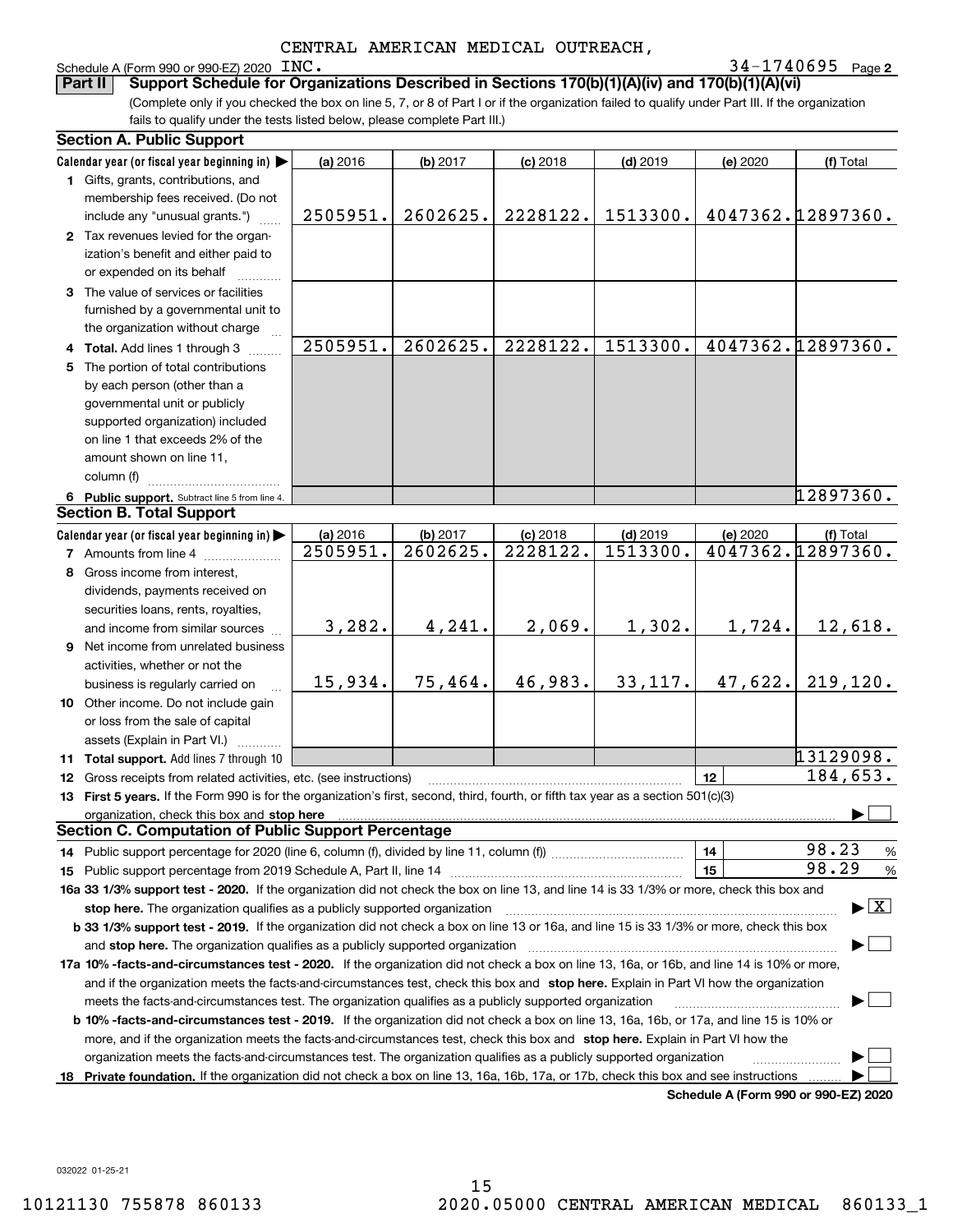Schedule A (Form 990 or 990-EZ) 2020 INC.

#### **Part III Support Schedule for Organizations Described in Section 509(a)(2)**

(Complete only if you checked the box on line 10 of Part I or if the organization failed to qualify under Part II. If the organization fails to qualify under the tests listed below, please complete Part II.)

| <b>Section A. Public Support</b>                                                                                                                                                                                               |          |          |            |            |          |                                      |
|--------------------------------------------------------------------------------------------------------------------------------------------------------------------------------------------------------------------------------|----------|----------|------------|------------|----------|--------------------------------------|
| Calendar year (or fiscal year beginning in) $\blacktriangleright$                                                                                                                                                              | (a) 2016 | (b) 2017 | $(c)$ 2018 | $(d)$ 2019 | (e) 2020 | (f) Total                            |
| 1 Gifts, grants, contributions, and                                                                                                                                                                                            |          |          |            |            |          |                                      |
| membership fees received. (Do not                                                                                                                                                                                              |          |          |            |            |          |                                      |
| include any "unusual grants.")                                                                                                                                                                                                 |          |          |            |            |          |                                      |
| <b>2</b> Gross receipts from admissions,<br>merchandise sold or services per-<br>formed, or facilities furnished in<br>any activity that is related to the<br>organization's tax-exempt purpose                                |          |          |            |            |          |                                      |
| 3 Gross receipts from activities that<br>are not an unrelated trade or bus-                                                                                                                                                    |          |          |            |            |          |                                      |
| iness under section 513                                                                                                                                                                                                        |          |          |            |            |          |                                      |
| 4 Tax revenues levied for the organ-<br>ization's benefit and either paid to<br>or expended on its behalf                                                                                                                      |          |          |            |            |          |                                      |
| 5 The value of services or facilities<br>furnished by a governmental unit to                                                                                                                                                   |          |          |            |            |          |                                      |
| the organization without charge                                                                                                                                                                                                |          |          |            |            |          |                                      |
| <b>6 Total.</b> Add lines 1 through 5                                                                                                                                                                                          |          |          |            |            |          |                                      |
| 7a Amounts included on lines 1, 2, and<br>3 received from disqualified persons                                                                                                                                                 |          |          |            |            |          |                                      |
| <b>b</b> Amounts included on lines 2 and 3 received<br>from other than disqualified persons that<br>exceed the greater of \$5,000 or 1% of the<br>amount on line 13 for the year                                               |          |          |            |            |          |                                      |
| c Add lines 7a and 7b                                                                                                                                                                                                          |          |          |            |            |          |                                      |
| 8 Public support. (Subtract line 7c from line 6.)<br><b>Section B. Total Support</b>                                                                                                                                           |          |          |            |            |          |                                      |
| Calendar year (or fiscal year beginning in)                                                                                                                                                                                    | (a) 2016 | (b) 2017 | $(c)$ 2018 | $(d)$ 2019 | (e) 2020 | (f) Total                            |
| 9 Amounts from line 6                                                                                                                                                                                                          |          |          |            |            |          |                                      |
| 10a Gross income from interest,<br>dividends, payments received on<br>securities loans, rents, royalties,<br>and income from similar sources                                                                                   |          |          |            |            |          |                                      |
| <b>b</b> Unrelated business taxable income<br>(less section 511 taxes) from businesses<br>acquired after June 30, 1975                                                                                                         |          |          |            |            |          |                                      |
| c Add lines 10a and 10b                                                                                                                                                                                                        |          |          |            |            |          |                                      |
| <b>11</b> Net income from unrelated business<br>activities not included in line 10b,<br>whether or not the business is<br>regularly carried on                                                                                 |          |          |            |            |          |                                      |
| <b>12</b> Other income. Do not include gain<br>or loss from the sale of capital<br>assets (Explain in Part VI.)                                                                                                                |          |          |            |            |          |                                      |
| <b>13 Total support.</b> (Add lines 9, 10c, 11, and 12.)                                                                                                                                                                       |          |          |            |            |          |                                      |
| 14 First 5 years. If the Form 990 is for the organization's first, second, third, fourth, or fifth tax year as a section 501(c)(3) organization,                                                                               |          |          |            |            |          |                                      |
| check this box and stop here manufactured and content to the state of the state of the state of the state of the state of the state of the state of the state of the state of the state of the state of the state of the state |          |          |            |            |          |                                      |
| <b>Section C. Computation of Public Support Percentage</b>                                                                                                                                                                     |          |          |            |            |          |                                      |
|                                                                                                                                                                                                                                |          |          |            |            | 15       | %                                    |
| 16 Public support percentage from 2019 Schedule A, Part III, line 15                                                                                                                                                           |          |          |            |            | 16       | %                                    |
| <b>Section D. Computation of Investment Income Percentage</b>                                                                                                                                                                  |          |          |            |            |          |                                      |
| 17 Investment income percentage for 2020 (line 10c, column (f), divided by line 13, column (f))<br>18 Investment income percentage from 2019 Schedule A, Part III, line 17                                                     |          |          |            |            | 17<br>18 | %<br>%                               |
| 19a 33 1/3% support tests - 2020. If the organization did not check the box on line 14, and line 15 is more than 33 1/3%, and line 17 is not                                                                                   |          |          |            |            |          |                                      |
| more than 33 1/3%, check this box and stop here. The organization qualifies as a publicly supported organization                                                                                                               |          |          |            |            |          |                                      |
| b 33 1/3% support tests - 2019. If the organization did not check a box on line 14 or line 19a, and line 16 is more than 33 1/3%, and                                                                                          |          |          |            |            |          |                                      |
| line 18 is not more than 33 1/3%, check this box and stop here. The organization qualifies as a publicly supported organization                                                                                                |          |          |            |            |          |                                      |
| 20 Private foundation. If the organization did not check a box on line 14, 19a, or 19b, check this box and see instructions                                                                                                    |          |          |            |            |          |                                      |
| 032023 01-25-21                                                                                                                                                                                                                |          |          |            |            |          | Schedule A (Form 990 or 990-EZ) 2020 |
|                                                                                                                                                                                                                                |          | 16       |            |            |          |                                      |

10121130 755878 860133 2020.05000 CENTRAL AMERICAN MEDICAL 860133\_1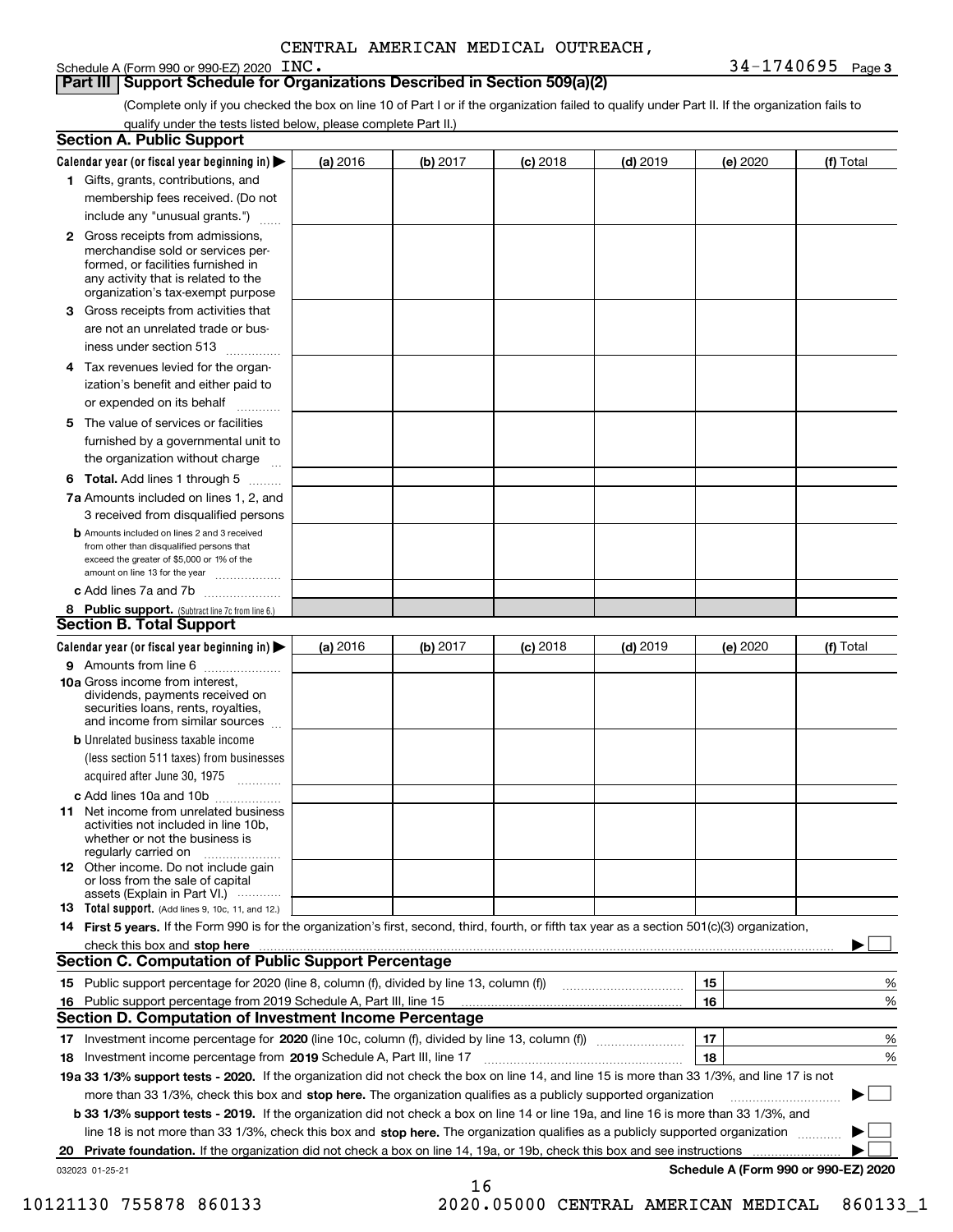**1**

**2**

**3a**

**3b**

**3c**

**4a**

**4b**

**4c**

**5a**

**5b5c**

**6**

**7**

**8**

**9a**

**9b**

**9c**

**10a**

**10b**

**YesNo**

### **Part IV Supporting Organizations**

(Complete only if you checked a box in line 12 on Part I. If you checked box 12a, Part I, complete Sections A and B. If you checked box 12b, Part I, complete Sections A and C. If you checked box 12c, Part I, complete Sections A, D, and E. If you checked box 12d, Part I, complete Sections A and D, and complete Part V.)

#### **Section A. All Supporting Organizations**

- **1** Are all of the organization's supported organizations listed by name in the organization's governing documents? If "No," describe in **Part VI** how the supported organizations are designated. If designated by *class or purpose, describe the designation. If historic and continuing relationship, explain.*
- **2** Did the organization have any supported organization that does not have an IRS determination of status under section 509(a)(1) or (2)? If "Yes," explain in Part VI how the organization determined that the supported *organization was described in section 509(a)(1) or (2).*
- **3a** Did the organization have a supported organization described in section 501(c)(4), (5), or (6)? If "Yes," answer *lines 3b and 3c below.*
- **b** Did the organization confirm that each supported organization qualified under section 501(c)(4), (5), or (6) and satisfied the public support tests under section 509(a)(2)? If "Yes," describe in **Part VI** when and how the *organization made the determination.*
- **c**Did the organization ensure that all support to such organizations was used exclusively for section 170(c)(2)(B) purposes? If "Yes," explain in **Part VI** what controls the organization put in place to ensure such use.
- **4a***If* Was any supported organization not organized in the United States ("foreign supported organization")? *"Yes," and if you checked box 12a or 12b in Part I, answer lines 4b and 4c below.*
- **b** Did the organization have ultimate control and discretion in deciding whether to make grants to the foreign supported organization? If "Yes," describe in **Part VI** how the organization had such control and discretion *despite being controlled or supervised by or in connection with its supported organizations.*
- **c** Did the organization support any foreign supported organization that does not have an IRS determination under sections 501(c)(3) and 509(a)(1) or (2)? If "Yes," explain in **Part VI** what controls the organization used *to ensure that all support to the foreign supported organization was used exclusively for section 170(c)(2)(B) purposes.*
- **5a** Did the organization add, substitute, or remove any supported organizations during the tax year? If "Yes," answer lines 5b and 5c below (if applicable). Also, provide detail in **Part VI,** including (i) the names and EIN *numbers of the supported organizations added, substituted, or removed; (ii) the reasons for each such action; (iii) the authority under the organization's organizing document authorizing such action; and (iv) how the action was accomplished (such as by amendment to the organizing document).*
- **b** Type I or Type II only. Was any added or substituted supported organization part of a class already designated in the organization's organizing document?
- **cSubstitutions only.**  Was the substitution the result of an event beyond the organization's control?
- **6** Did the organization provide support (whether in the form of grants or the provision of services or facilities) to **Part VI.** *If "Yes," provide detail in* support or benefit one or more of the filing organization's supported organizations? anyone other than (i) its supported organizations, (ii) individuals that are part of the charitable class benefited by one or more of its supported organizations, or (iii) other supporting organizations that also
- **7**Did the organization provide a grant, loan, compensation, or other similar payment to a substantial contributor *If "Yes," complete Part I of Schedule L (Form 990 or 990-EZ).* regard to a substantial contributor? (as defined in section 4958(c)(3)(C)), a family member of a substantial contributor, or a 35% controlled entity with
- **8** Did the organization make a loan to a disqualified person (as defined in section 4958) not described in line 7? *If "Yes," complete Part I of Schedule L (Form 990 or 990-EZ).*
- **9a** Was the organization controlled directly or indirectly at any time during the tax year by one or more in section 509(a)(1) or (2))? If "Yes," *provide detail in* <code>Part VI.</code> disqualified persons, as defined in section 4946 (other than foundation managers and organizations described
- **b** Did one or more disqualified persons (as defined in line 9a) hold a controlling interest in any entity in which the supporting organization had an interest? If "Yes," provide detail in P**art VI**.
- **c**Did a disqualified person (as defined in line 9a) have an ownership interest in, or derive any personal benefit from, assets in which the supporting organization also had an interest? If "Yes," provide detail in P**art VI.**
- **10a** Was the organization subject to the excess business holdings rules of section 4943 because of section supporting organizations)? If "Yes," answer line 10b below. 4943(f) (regarding certain Type II supporting organizations, and all Type III non-functionally integrated
- **b** Did the organization have any excess business holdings in the tax year? (Use Schedule C, Form 4720, to *determine whether the organization had excess business holdings.)*

17

032024 01-25-21

**Schedule A (Form 990 or 990-EZ) 2020**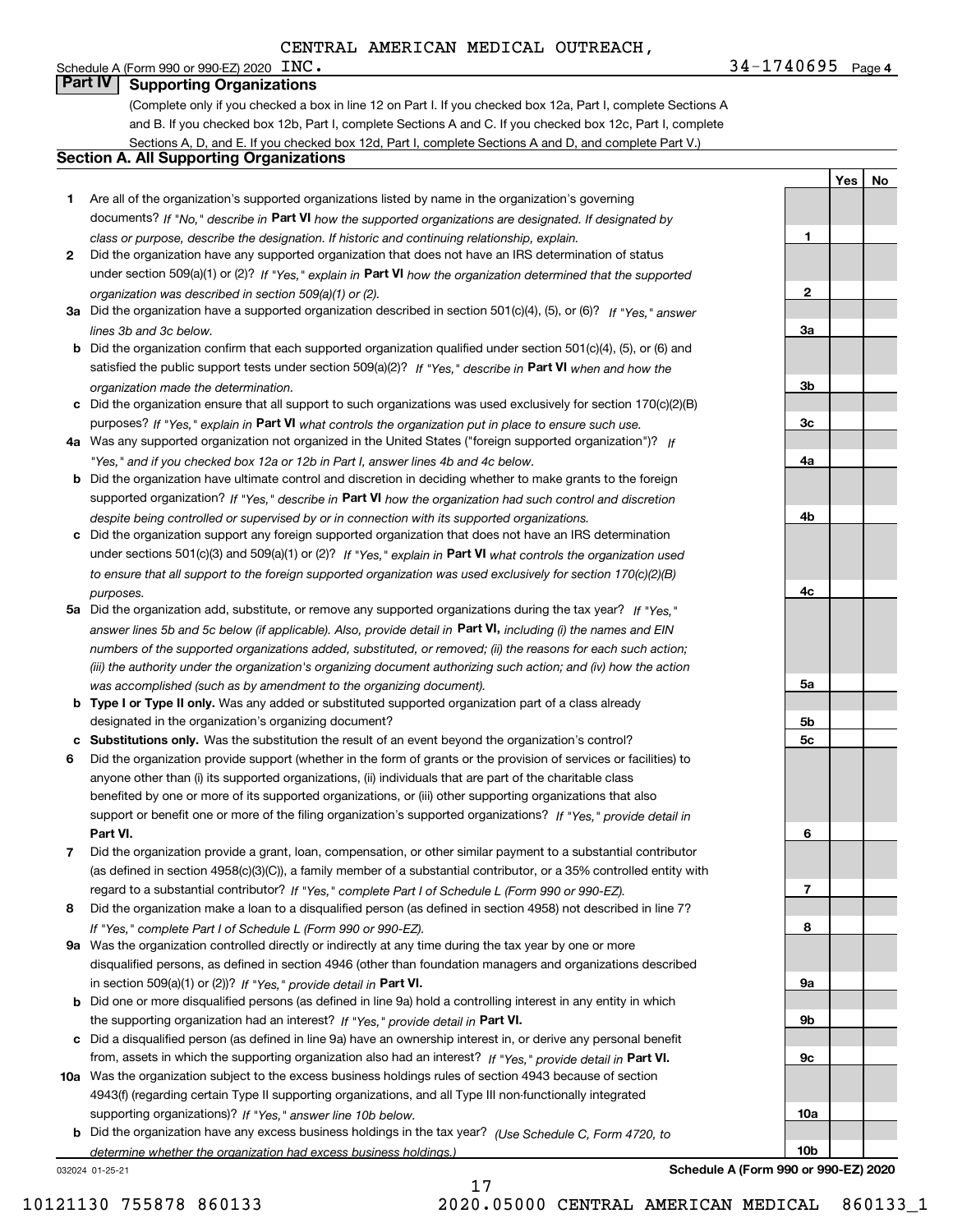| Schedule A (Form 990 or 990-EZ) 2020 INC.                   | !740695<br>ጻ 4 – | Page 5 |
|-------------------------------------------------------------|------------------|--------|
| <b>Part IV</b><br>Supporting Organizations $_{(continued)}$ |                  |        |

|              |                                                                                                                                                                                                                                              |                 | Yes | No |
|--------------|----------------------------------------------------------------------------------------------------------------------------------------------------------------------------------------------------------------------------------------------|-----------------|-----|----|
|              | 11 Has the organization accepted a gift or contribution from any of the following persons?                                                                                                                                                   |                 |     |    |
|              | a A person who directly or indirectly controls, either alone or together with persons described in lines 11b and                                                                                                                             |                 |     |    |
|              | 11c below, the governing body of a supported organization?                                                                                                                                                                                   | 11a             |     |    |
|              | <b>b</b> A family member of a person described in line 11a above?                                                                                                                                                                            | 11 <sub>b</sub> |     |    |
|              | c A 35% controlled entity of a person described in line 11a or 11b above? If "Yes" to line 11a, 11b, or 11c, provide                                                                                                                         |                 |     |    |
|              | detail in Part VI.                                                                                                                                                                                                                           | 11c             |     |    |
|              | Section B. Type I Supporting Organizations                                                                                                                                                                                                   |                 |     |    |
|              |                                                                                                                                                                                                                                              |                 | Yes | No |
| 1.           | Did the governing body, members of the governing body, officers acting in their official capacity, or membership of one or                                                                                                                   |                 |     |    |
|              | more supported organizations have the power to regularly appoint or elect at least a majority of the organization's officers,                                                                                                                |                 |     |    |
|              | directors, or trustees at all times during the tax year? If "No," describe in Part VI how the supported organization(s)                                                                                                                      |                 |     |    |
|              | effectively operated, supervised, or controlled the organization's activities. If the organization had more than one supported                                                                                                               |                 |     |    |
|              | organization, describe how the powers to appoint and/or remove officers, directors, or trustees were allocated among the<br>supported organizations and what conditions or restrictions, if any, applied to such powers during the tax year. | 1               |     |    |
| $\mathbf{2}$ | Did the organization operate for the benefit of any supported organization other than the supported                                                                                                                                          |                 |     |    |
|              | organization(s) that operated, supervised, or controlled the supporting organization? If "Yes," explain in                                                                                                                                   |                 |     |    |
|              | Part VI how providing such benefit carried out the purposes of the supported organization(s) that operated,                                                                                                                                  |                 |     |    |
|              | supervised, or controlled the supporting organization.                                                                                                                                                                                       | $\mathbf{2}$    |     |    |
|              | <b>Section C. Type II Supporting Organizations</b>                                                                                                                                                                                           |                 |     |    |
|              |                                                                                                                                                                                                                                              |                 | Yes | No |
| 1.           | Were a majority of the organization's directors or trustees during the tax year also a majority of the directors                                                                                                                             |                 |     |    |
|              | or trustees of each of the organization's supported organization(s)? If "No," describe in Part VI how control                                                                                                                                |                 |     |    |
|              | or management of the supporting organization was vested in the same persons that controlled or managed                                                                                                                                       |                 |     |    |
|              | the supported organization(s).                                                                                                                                                                                                               | 1               |     |    |
|              | <b>Section D. All Type III Supporting Organizations</b>                                                                                                                                                                                      |                 |     |    |
|              |                                                                                                                                                                                                                                              |                 | Yes | No |
| 1            | Did the organization provide to each of its supported organizations, by the last day of the fifth month of the                                                                                                                               |                 |     |    |
|              | organization's tax year, (i) a written notice describing the type and amount of support provided during the prior tax                                                                                                                        |                 |     |    |
|              | year, (ii) a copy of the Form 990 that was most recently filed as of the date of notification, and (iii) copies of the                                                                                                                       |                 |     |    |
|              | organization's governing documents in effect on the date of notification, to the extent not previously provided?                                                                                                                             | 1               |     |    |
| 2            | Were any of the organization's officers, directors, or trustees either (i) appointed or elected by the supported                                                                                                                             |                 |     |    |
|              | organization(s) or (ii) serving on the governing body of a supported organization? If "No," explain in Part VI how                                                                                                                           |                 |     |    |
|              | the organization maintained a close and continuous working relationship with the supported organization(s).                                                                                                                                  | $\mathbf{2}$    |     |    |
| 3            | By reason of the relationship described in line 2, above, did the organization's supported organizations have a                                                                                                                              |                 |     |    |
|              | significant voice in the organization's investment policies and in directing the use of the organization's                                                                                                                                   |                 |     |    |
|              | income or assets at all times during the tax year? If "Yes," describe in Part VI the role the organization's                                                                                                                                 |                 |     |    |
|              | supported organizations played in this regard.                                                                                                                                                                                               | з               |     |    |
|              | Section E. Type III Functionally Integrated Supporting Organizations                                                                                                                                                                         |                 |     |    |
| 1            | Check the box next to the method that the organization used to satisfy the Integral Part Test during the year (see instructions).                                                                                                            |                 |     |    |
| a            | The organization satisfied the Activities Test. Complete line 2 below.                                                                                                                                                                       |                 |     |    |
| b            | The organization is the parent of each of its supported organizations. Complete line 3 below.                                                                                                                                                |                 |     |    |
| c            | The organization supported a governmental entity. Describe in Part VI how you supported a governmental entity (see instructions)                                                                                                             |                 |     |    |
| 2            | Activities Test. Answer lines 2a and 2b below.                                                                                                                                                                                               |                 | Yes | No |
| а            | Did substantially all of the organization's activities during the tax year directly further the exempt purposes of                                                                                                                           |                 |     |    |
|              | the supported organization(s) to which the organization was responsive? If "Yes," then in Part VI identify                                                                                                                                   |                 |     |    |
|              | those supported organizations and explain how these activities directly furthered their exempt purposes,                                                                                                                                     |                 |     |    |
|              | how the organization was responsive to those supported organizations, and how the organization determined                                                                                                                                    |                 |     |    |
|              | that these activities constituted substantially all of its activities.                                                                                                                                                                       | 2a              |     |    |
|              | <b>b</b> Did the activities described in line 2a, above, constitute activities that, but for the organization's involvement,                                                                                                                 |                 |     |    |
|              | one or more of the organization's supported organization(s) would have been engaged in? If "Yes," explain in                                                                                                                                 |                 |     |    |
|              | <b>Part VI</b> the reasons for the organization's position that its supported organization(s) would have engaged in                                                                                                                          |                 |     |    |
|              | these activities but for the organization's involvement.                                                                                                                                                                                     | 2b              |     |    |
| з            | Parent of Supported Organizations. Answer lines 3a and 3b below.                                                                                                                                                                             |                 |     |    |
|              | a Did the organization have the power to regularly appoint or elect a majority of the officers, directors, or                                                                                                                                |                 |     |    |
|              | trustees of each of the supported organizations? If "Yes" or "No" provide details in Part VI.                                                                                                                                                | За              |     |    |
|              | <b>b</b> Did the organization exercise a substantial degree of direction over the policies, programs, and activities of each                                                                                                                 |                 |     |    |
|              | of its supported organizations? If "Yes." describe in Part VI the role played by the organization in this regard.                                                                                                                            | 3b              |     |    |
|              | Schedule A (Form 990 or 990-EZ) 2020<br>032025 01-25-21                                                                                                                                                                                      |                 |     |    |

18

10121130 755878 860133 2020.05000 CENTRAL AMERICAN MEDICAL 860133\_1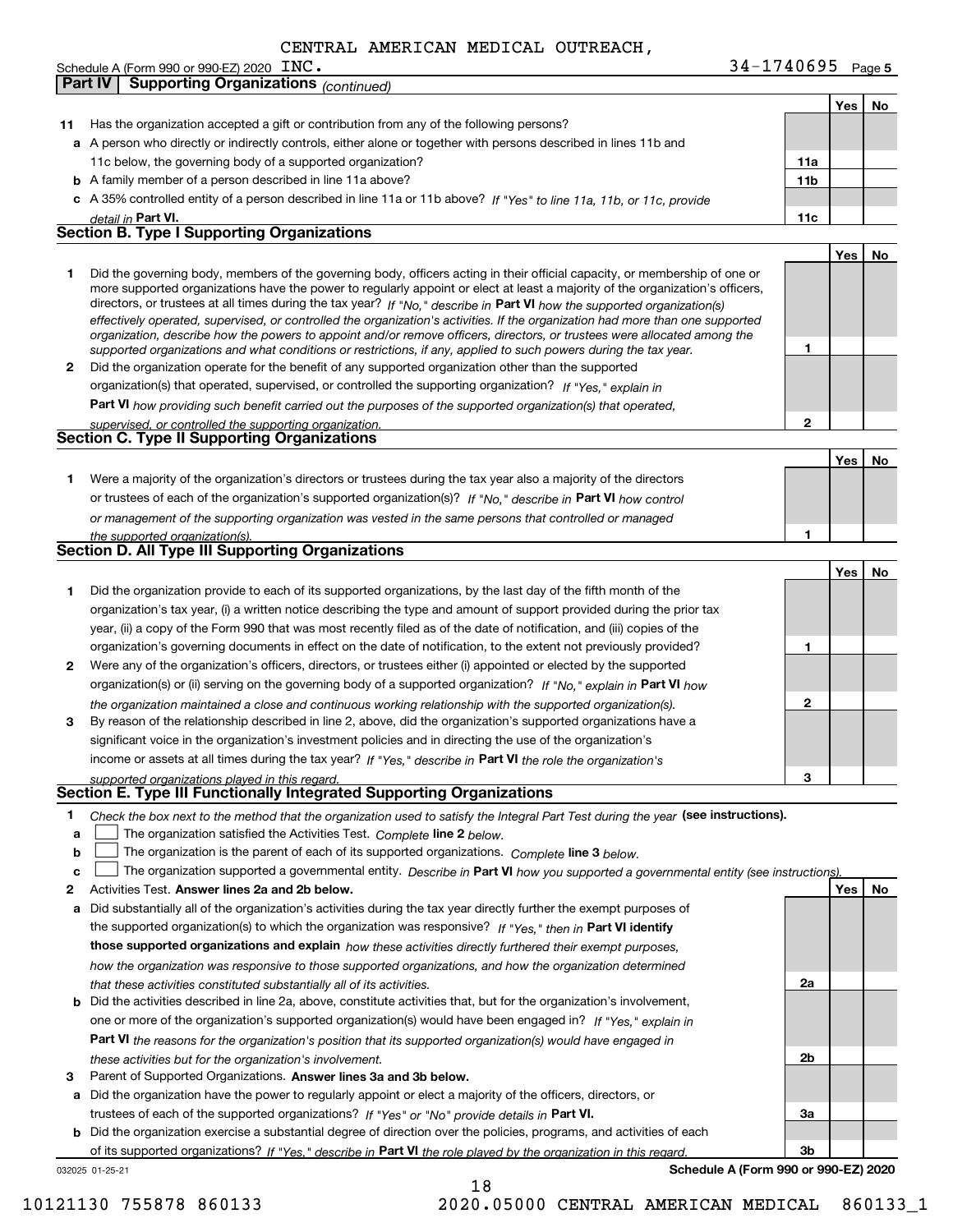|   | Schedule A (Form 990 or 990-EZ) 2020 INC.                                                                                                      |                |                | $34 - 1740695$ Page 6          |
|---|------------------------------------------------------------------------------------------------------------------------------------------------|----------------|----------------|--------------------------------|
|   | Type III Non-Functionally Integrated 509(a)(3) Supporting Organizations<br><b>Part V</b>                                                       |                |                |                                |
| 1 | Check here if the organization satisfied the Integral Part Test as a qualifying trust on Nov. 20, 1970 (explain in Part VI). See instructions. |                |                |                                |
|   | All other Type III non-functionally integrated supporting organizations must complete Sections A through E.                                    |                |                |                                |
|   | Section A - Adjusted Net Income                                                                                                                |                | (A) Prior Year | (B) Current Year<br>(optional) |
| 1 | Net short-term capital gain                                                                                                                    | 1              |                |                                |
| 2 | Recoveries of prior-year distributions                                                                                                         | $\mathbf{2}$   |                |                                |
| З | Other gross income (see instructions)                                                                                                          | 3              |                |                                |
| 4 | Add lines 1 through 3.                                                                                                                         | 4              |                |                                |
| 5 | Depreciation and depletion                                                                                                                     | 5              |                |                                |
| 6 | Portion of operating expenses paid or incurred for production or                                                                               |                |                |                                |
|   | collection of gross income or for management, conservation, or                                                                                 |                |                |                                |
|   | maintenance of property held for production of income (see instructions)                                                                       | 6              |                |                                |
| 7 | Other expenses (see instructions)                                                                                                              | $\overline{7}$ |                |                                |
| 8 | Adjusted Net Income (subtract lines 5, 6, and 7 from line 4)                                                                                   | 8              |                |                                |
|   | <b>Section B - Minimum Asset Amount</b>                                                                                                        |                | (A) Prior Year | (B) Current Year<br>(optional) |
| 1 | Aggregate fair market value of all non-exempt-use assets (see                                                                                  |                |                |                                |
|   | instructions for short tax year or assets held for part of year):                                                                              |                |                |                                |
|   | <b>a</b> Average monthly value of securities                                                                                                   | 1a             |                |                                |
|   | <b>b</b> Average monthly cash balances                                                                                                         | 1 <sub>b</sub> |                |                                |
|   | c Fair market value of other non-exempt-use assets                                                                                             | 1c             |                |                                |
|   | d Total (add lines 1a, 1b, and 1c)                                                                                                             | 1d             |                |                                |
|   | e Discount claimed for blockage or other factors                                                                                               |                |                |                                |
|   | (explain in detail in Part VI):                                                                                                                |                |                |                                |
| 2 | Acquisition indebtedness applicable to non-exempt-use assets                                                                                   | $\mathbf{2}$   |                |                                |
| 3 | Subtract line 2 from line 1d.                                                                                                                  | 3              |                |                                |
| 4 | Cash deemed held for exempt use. Enter 0.015 of line 3 (for greater amount,                                                                    |                |                |                                |
|   | see instructions).                                                                                                                             | 4              |                |                                |
| 5 | Net value of non-exempt-use assets (subtract line 4 from line 3)                                                                               | 5              |                |                                |
| 6 | Multiply line 5 by 0.035.                                                                                                                      | 6              |                |                                |
| 7 | Recoveries of prior-year distributions                                                                                                         | $\overline{7}$ |                |                                |
| 8 | <b>Minimum Asset Amount</b> (add line 7 to line 6)                                                                                             | 8              |                |                                |
|   | <b>Section C - Distributable Amount</b>                                                                                                        |                |                | <b>Current Year</b>            |
| 1 | Adjusted net income for prior year (from Section A, line 8, column A)                                                                          | 1              |                |                                |
| 2 | Enter 0.85 of line 1.                                                                                                                          | $\mathbf{2}$   |                |                                |
| 3 | Minimum asset amount for prior year (from Section B, line 8, column A)                                                                         | 3              |                |                                |
| 4 | Enter greater of line 2 or line 3.                                                                                                             | 4              |                |                                |
| 5 | Income tax imposed in prior year                                                                                                               | 5              |                |                                |
| 6 | <b>Distributable Amount.</b> Subtract line 5 from line 4, unless subject to                                                                    |                |                |                                |
|   | emergency temporary reduction (see instructions).                                                                                              | 6              |                |                                |

**7** Check here if the current year is the organization's first as a non-functionally integrated Type III supporting organization (see instructions).

**Schedule A (Form 990 or 990-EZ) 2020**

032026 01-25-21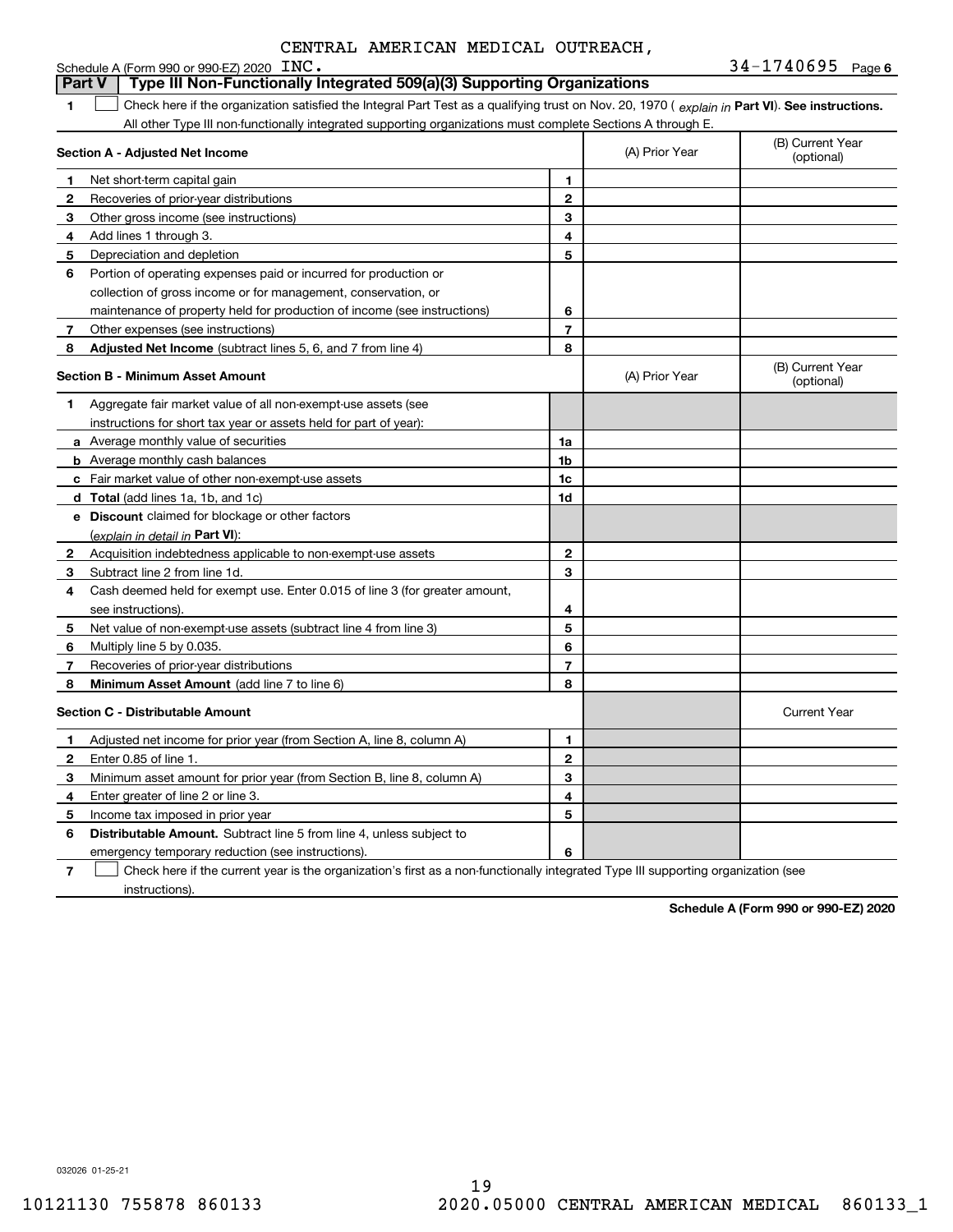|               | Schedule A (Form 990 or 990-EZ) 2020 INC.<br>Type III Non-Functionally Integrated 509(a)(3) Supporting Organizations |                             |                                       |              | 34-1740695 Page 7                       |
|---------------|----------------------------------------------------------------------------------------------------------------------|-----------------------------|---------------------------------------|--------------|-----------------------------------------|
| <b>Part V</b> |                                                                                                                      |                             | (continued)                           |              |                                         |
|               | <b>Section D - Distributions</b>                                                                                     |                             |                                       |              | <b>Current Year</b>                     |
| 1             | Amounts paid to supported organizations to accomplish exempt purposes                                                |                             |                                       | 1            |                                         |
| 2             | Amounts paid to perform activity that directly furthers exempt purposes of supported                                 |                             |                                       |              |                                         |
|               | organizations, in excess of income from activity                                                                     |                             |                                       | $\mathbf{2}$ |                                         |
| 3             | Administrative expenses paid to accomplish exempt purposes of supported organizations                                |                             |                                       | 3            |                                         |
| 4             | Amounts paid to acquire exempt-use assets                                                                            |                             |                                       | 4            |                                         |
| 5             | Qualified set-aside amounts (prior IRS approval required - provide details in Part VI)                               |                             |                                       | 5            |                                         |
| 6             | Other distributions ( <i>describe in</i> Part VI). See instructions.                                                 |                             |                                       | 6<br>7       |                                         |
| 7             | Total annual distributions. Add lines 1 through 6.                                                                   |                             |                                       |              |                                         |
| 8             | Distributions to attentive supported organizations to which the organization is responsive                           |                             |                                       | 8            |                                         |
| 9             | (provide details in Part VI). See instructions.<br>Distributable amount for 2020 from Section C, line 6              |                             |                                       | 9            |                                         |
|               |                                                                                                                      |                             |                                       | 10           |                                         |
| 10            | Line 8 amount divided by line 9 amount                                                                               | (i)                         | (ii)                                  |              | (iii)                                   |
|               | <b>Section E - Distribution Allocations</b> (see instructions)                                                       | <b>Excess Distributions</b> | <b>Underdistributions</b><br>Pre-2020 |              | <b>Distributable</b><br>Amount for 2020 |
| 1             | Distributable amount for 2020 from Section C, line 6                                                                 |                             |                                       |              |                                         |
| 2             | Underdistributions, if any, for years prior to 2020 (reason-                                                         |                             |                                       |              |                                         |
|               | able cause required - explain in Part VI). See instructions.                                                         |                             |                                       |              |                                         |
| 3             | Excess distributions carryover, if any, to 2020                                                                      |                             |                                       |              |                                         |
|               | a From 2015                                                                                                          |                             |                                       |              |                                         |
|               | <b>b</b> From 2016                                                                                                   |                             |                                       |              |                                         |
|               | c From 2017                                                                                                          |                             |                                       |              |                                         |
|               | d From 2018                                                                                                          |                             |                                       |              |                                         |
|               | e From 2019                                                                                                          |                             |                                       |              |                                         |
|               | f Total of lines 3a through 3e                                                                                       |                             |                                       |              |                                         |
|               | g Applied to underdistributions of prior years                                                                       |                             |                                       |              |                                         |
|               | <b>h</b> Applied to 2020 distributable amount                                                                        |                             |                                       |              |                                         |
| Ť.            | Carryover from 2015 not applied (see instructions)                                                                   |                             |                                       |              |                                         |
|               | Remainder. Subtract lines 3g, 3h, and 3i from line 3f.                                                               |                             |                                       |              |                                         |
| 4             | Distributions for 2020 from Section D.                                                                               |                             |                                       |              |                                         |
|               | line $7:$                                                                                                            |                             |                                       |              |                                         |
|               | a Applied to underdistributions of prior years                                                                       |                             |                                       |              |                                         |
|               | <b>b</b> Applied to 2020 distributable amount                                                                        |                             |                                       |              |                                         |
|               | c Remainder. Subtract lines 4a and 4b from line 4.                                                                   |                             |                                       |              |                                         |
|               | Remaining underdistributions for years prior to 2020, if                                                             |                             |                                       |              |                                         |
|               | any. Subtract lines 3g and 4a from line 2. For result greater                                                        |                             |                                       |              |                                         |
|               | than zero, explain in Part VI. See instructions.                                                                     |                             |                                       |              |                                         |
| 6             | Remaining underdistributions for 2020. Subtract lines 3h                                                             |                             |                                       |              |                                         |
|               | and 4b from line 1. For result greater than zero, explain in                                                         |                             |                                       |              |                                         |
|               | <b>Part VI.</b> See instructions.                                                                                    |                             |                                       |              |                                         |
| 7             | Excess distributions carryover to 2021. Add lines 3j                                                                 |                             |                                       |              |                                         |
|               | and 4c.                                                                                                              |                             |                                       |              |                                         |
| 8             | Breakdown of line 7:                                                                                                 |                             |                                       |              |                                         |
|               | a Excess from 2016                                                                                                   |                             |                                       |              |                                         |
|               | <b>b</b> Excess from 2017                                                                                            |                             |                                       |              |                                         |
|               | c Excess from 2018                                                                                                   |                             |                                       |              |                                         |
|               | d Excess from 2019                                                                                                   |                             |                                       |              |                                         |
|               | e Excess from 2020                                                                                                   |                             |                                       |              |                                         |

**Schedule A (Form 990 or 990-EZ) 2020**

032027 01-25-21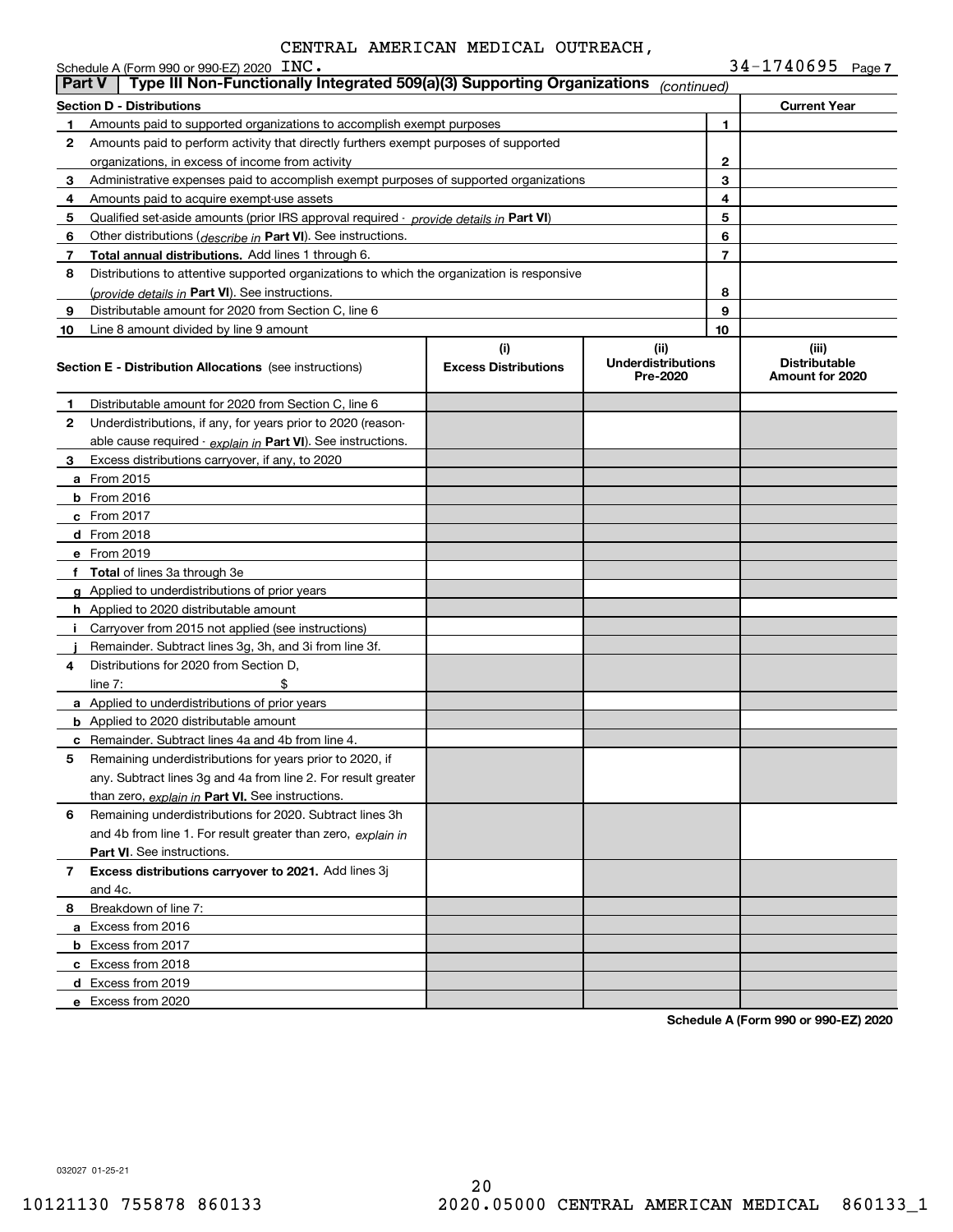|                 | Schedule A (Form 990 or 990-EZ) 2020 INC.                                                                                                                                                                                                                        | $34 - 1740695$ Page 8                                                                                                                                                                                                                                                                            |
|-----------------|------------------------------------------------------------------------------------------------------------------------------------------------------------------------------------------------------------------------------------------------------------------|--------------------------------------------------------------------------------------------------------------------------------------------------------------------------------------------------------------------------------------------------------------------------------------------------|
| <b>Part VI</b>  | Supplemental Information. Provide the explanations required by Part II, line 10; Part II, line 17a or 17b; Part III, line 12;<br>Section D, lines 5, 6, and 8; and Part V, Section E, lines 2, 5, and 6. Also complete this part for any additional information. | Part IV, Section A, lines 1, 2, 3b, 3c, 4b, 4c, 5a, 6, 9a, 9b, 9c, 11a, 11b, and 11c; Part IV, Section B, lines 1 and 2; Part IV, Section C,<br>line 1; Part IV, Section D, lines 2 and 3; Part IV, Section E, lines 1c, 2a, 2b, 3a, and 3b; Part V, line 1; Part V, Section B, line 1e; Part V, |
|                 | (See instructions.)                                                                                                                                                                                                                                              |                                                                                                                                                                                                                                                                                                  |
|                 |                                                                                                                                                                                                                                                                  |                                                                                                                                                                                                                                                                                                  |
|                 |                                                                                                                                                                                                                                                                  |                                                                                                                                                                                                                                                                                                  |
|                 |                                                                                                                                                                                                                                                                  |                                                                                                                                                                                                                                                                                                  |
|                 |                                                                                                                                                                                                                                                                  |                                                                                                                                                                                                                                                                                                  |
|                 |                                                                                                                                                                                                                                                                  |                                                                                                                                                                                                                                                                                                  |
|                 |                                                                                                                                                                                                                                                                  |                                                                                                                                                                                                                                                                                                  |
|                 |                                                                                                                                                                                                                                                                  |                                                                                                                                                                                                                                                                                                  |
|                 |                                                                                                                                                                                                                                                                  |                                                                                                                                                                                                                                                                                                  |
|                 |                                                                                                                                                                                                                                                                  |                                                                                                                                                                                                                                                                                                  |
|                 |                                                                                                                                                                                                                                                                  |                                                                                                                                                                                                                                                                                                  |
|                 |                                                                                                                                                                                                                                                                  |                                                                                                                                                                                                                                                                                                  |
|                 |                                                                                                                                                                                                                                                                  |                                                                                                                                                                                                                                                                                                  |
|                 |                                                                                                                                                                                                                                                                  |                                                                                                                                                                                                                                                                                                  |
|                 |                                                                                                                                                                                                                                                                  |                                                                                                                                                                                                                                                                                                  |
|                 |                                                                                                                                                                                                                                                                  |                                                                                                                                                                                                                                                                                                  |
|                 |                                                                                                                                                                                                                                                                  |                                                                                                                                                                                                                                                                                                  |
|                 |                                                                                                                                                                                                                                                                  |                                                                                                                                                                                                                                                                                                  |
|                 |                                                                                                                                                                                                                                                                  |                                                                                                                                                                                                                                                                                                  |
|                 |                                                                                                                                                                                                                                                                  |                                                                                                                                                                                                                                                                                                  |
|                 |                                                                                                                                                                                                                                                                  |                                                                                                                                                                                                                                                                                                  |
|                 |                                                                                                                                                                                                                                                                  |                                                                                                                                                                                                                                                                                                  |
|                 |                                                                                                                                                                                                                                                                  |                                                                                                                                                                                                                                                                                                  |
|                 |                                                                                                                                                                                                                                                                  |                                                                                                                                                                                                                                                                                                  |
|                 |                                                                                                                                                                                                                                                                  |                                                                                                                                                                                                                                                                                                  |
|                 |                                                                                                                                                                                                                                                                  |                                                                                                                                                                                                                                                                                                  |
|                 |                                                                                                                                                                                                                                                                  |                                                                                                                                                                                                                                                                                                  |
|                 |                                                                                                                                                                                                                                                                  |                                                                                                                                                                                                                                                                                                  |
|                 |                                                                                                                                                                                                                                                                  |                                                                                                                                                                                                                                                                                                  |
|                 |                                                                                                                                                                                                                                                                  |                                                                                                                                                                                                                                                                                                  |
|                 |                                                                                                                                                                                                                                                                  |                                                                                                                                                                                                                                                                                                  |
|                 |                                                                                                                                                                                                                                                                  |                                                                                                                                                                                                                                                                                                  |
| 032028 01-25-21 |                                                                                                                                                                                                                                                                  | Schedule A (Form 990 or 990-EZ) 2020                                                                                                                                                                                                                                                             |
|                 | 21                                                                                                                                                                                                                                                               |                                                                                                                                                                                                                                                                                                  |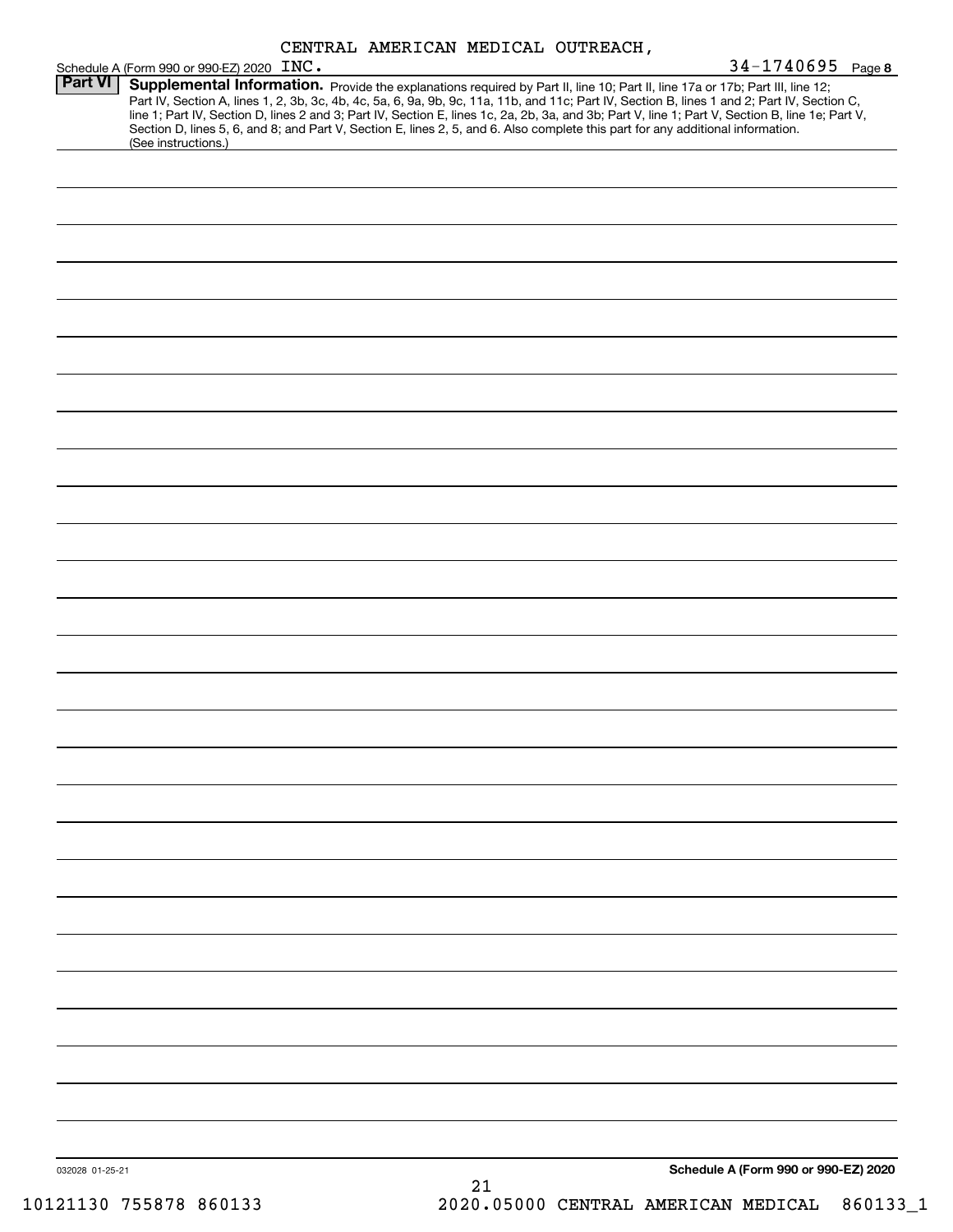Department of the Treasury Internal Revenue Service **(Form 990, 990-EZ, or 990-PF)**

## **Schedule B Schedule of Contributors**

**| Attach to Form 990, Form 990-EZ, or Form 990-PF. | Go to www.irs.gov/Form990 for the latest information.** OMB No. 1545-0047

**2020**

| Name of the organization |  |  |
|--------------------------|--|--|

| ווועווומו ווטיעוומט טטו יוטט<br>Name of the organization |                                                                                                                                                                                                                                                                                                                                                                                                                                                                                                                                                                                                                                                                                            | <b>Employer identification number</b> |  |
|----------------------------------------------------------|--------------------------------------------------------------------------------------------------------------------------------------------------------------------------------------------------------------------------------------------------------------------------------------------------------------------------------------------------------------------------------------------------------------------------------------------------------------------------------------------------------------------------------------------------------------------------------------------------------------------------------------------------------------------------------------------|---------------------------------------|--|
|                                                          | CENTRAL AMERICAN MEDICAL OUTREACH,                                                                                                                                                                                                                                                                                                                                                                                                                                                                                                                                                                                                                                                         |                                       |  |
| <b>Organization type (check one):</b>                    | INC.                                                                                                                                                                                                                                                                                                                                                                                                                                                                                                                                                                                                                                                                                       | 34-1740695                            |  |
| Filers of:                                               | Section:                                                                                                                                                                                                                                                                                                                                                                                                                                                                                                                                                                                                                                                                                   |                                       |  |
| Form 990 or 990-EZ                                       | 501(c)( $\overline{3}$ ) (enter number) organization<br>  X                                                                                                                                                                                                                                                                                                                                                                                                                                                                                                                                                                                                                                |                                       |  |
|                                                          | $4947(a)(1)$ nonexempt charitable trust not treated as a private foundation                                                                                                                                                                                                                                                                                                                                                                                                                                                                                                                                                                                                                |                                       |  |
|                                                          | 527 political organization                                                                                                                                                                                                                                                                                                                                                                                                                                                                                                                                                                                                                                                                 |                                       |  |
| Form 990-PF                                              | 501(c)(3) exempt private foundation                                                                                                                                                                                                                                                                                                                                                                                                                                                                                                                                                                                                                                                        |                                       |  |
|                                                          | 4947(a)(1) nonexempt charitable trust treated as a private foundation                                                                                                                                                                                                                                                                                                                                                                                                                                                                                                                                                                                                                      |                                       |  |
|                                                          | 501(c)(3) taxable private foundation                                                                                                                                                                                                                                                                                                                                                                                                                                                                                                                                                                                                                                                       |                                       |  |
| <b>General Rule</b>                                      | Check if your organization is covered by the General Rule or a Special Rule.<br>Note: Only a section 501(c)(7), (8), or (10) organization can check boxes for both the General Rule and a Special Rule. See instructions.<br>For an organization filing Form 990, 990-EZ, or 990-PF that received, during the year, contributions totaling \$5,000 or more (in money or<br>property) from any one contributor. Complete Parts I and II. See instructions for determining a contributor's total contributions.                                                                                                                                                                              |                                       |  |
| <b>Special Rules</b>                                     |                                                                                                                                                                                                                                                                                                                                                                                                                                                                                                                                                                                                                                                                                            |                                       |  |
| $\lfloor x \rfloor$                                      | For an organization described in section 501(c)(3) filing Form 990 or 990-EZ that met the 33 1/3% support test of the regulations under<br>sections 509(a)(1) and 170(b)(1)(A)(vi), that checked Schedule A (Form 990 or 990-EZ), Part II, line 13, 16a, or 16b, and that received from<br>any one contributor, during the year, total contributions of the greater of (1) \$5,000; or (2) 2% of the amount on (i) Form 990, Part VIII, line 1h;<br>or (ii) Form 990-EZ, line 1. Complete Parts I and II.                                                                                                                                                                                  |                                       |  |
|                                                          | For an organization described in section 501(c)(7), (8), or (10) filing Form 990 or 990-EZ that received from any one<br>contributor, during the year, total contributions of more than \$1,000 exclusively for religious, charitable, scientific,<br>literary, or educational purposes, or for the prevention of cruelty to children or animals. Complete Parts I (entering<br>"N/A" in column (b) instead of the contributor name and address), II, and III.                                                                                                                                                                                                                             |                                       |  |
|                                                          | For an organization described in section 501(c)(7), (8), or (10) filing Form 990 or 990-EZ that received from any one contributor, during the<br>year, contributions $exclusively$ for religious, charitable, etc., purposes, but no such contributions totaled more than \$1,000. If this box<br>is checked, enter here the total contributions that were received during the year for an exclusively religious, charitable, etc.,<br>purpose. Don't complete any of the parts unless the General Rule applies to this organization because it received nonexclusively<br>religious, charitable, etc., contributions totaling \$5,000 or more during the year manufactured contributions. | $\blacktriangleright$ \$              |  |
|                                                          | Caution: An organization that isn't covered by the General Rule and/or the Special Rules doesn't file Schedule B (Form 990, 990-EZ, or 990-PF),<br>but it must answer "No" on Part IV, line 2, of its Form 990; or check the box on line H of its Form 990-EZ or on its Form 990-PF, Part I, line 2, to<br>certify that it doesn't meet the filing requirements of Schedule B (Form 990, 990-EZ, or 990-PF).                                                                                                                                                                                                                                                                               |                                       |  |

**For Paperwork Reduction Act Notice, see the instructions for Form 990, 990-EZ, or 990-PF. Schedule B (Form 990, 990-EZ, or 990-PF) (2020)** LHA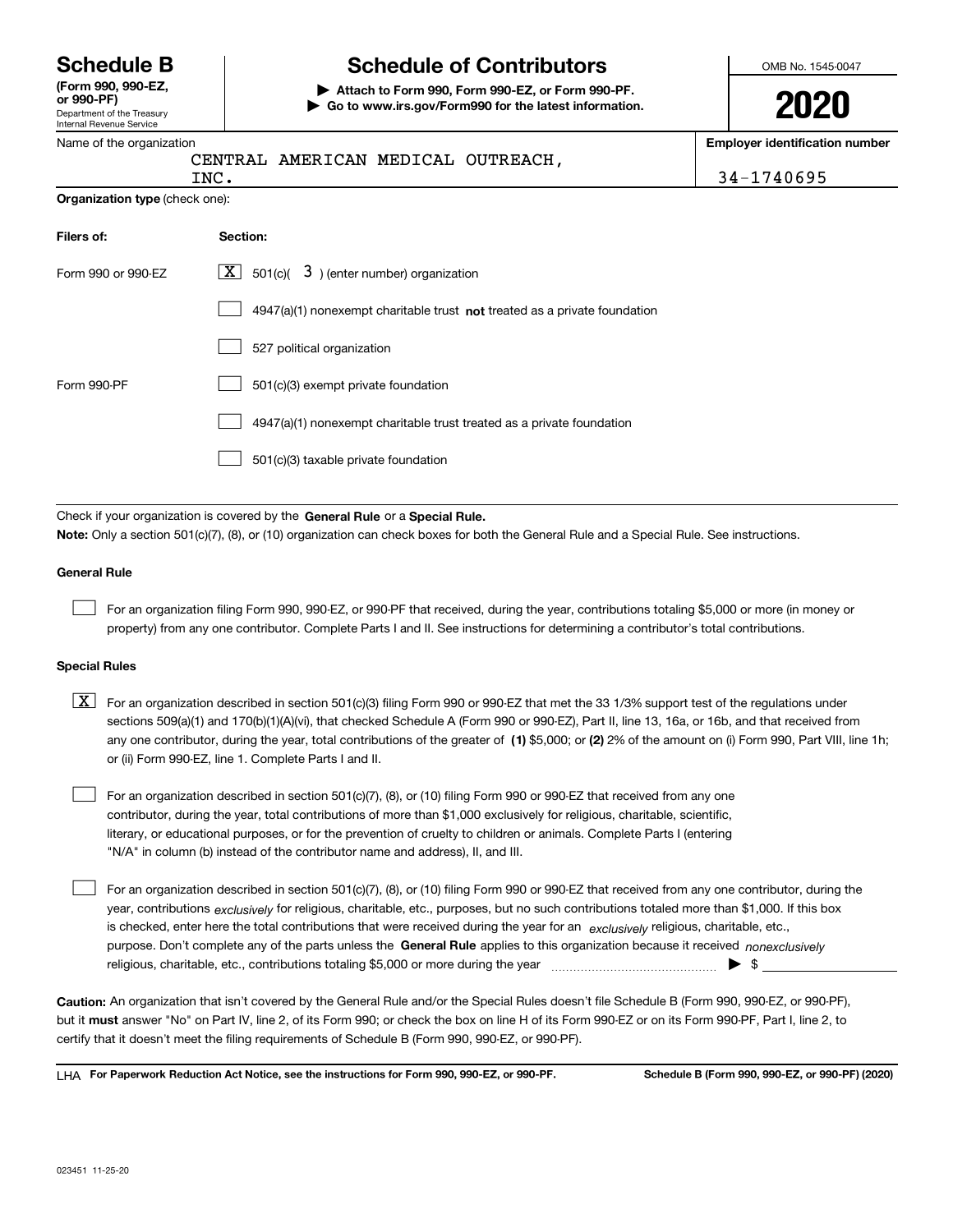#### Schedule B (Form 990, 990-EZ, or 990-PF) (2020) **Page 2** Page 2

Name of organization

**Employer identification number**

CENTRAL AMERICAN MEDICAL OUTREACH,

Chedule B (Form 990, 990-EZ, or 990-PF) (2020)<br>
lame of organization<br> **2PART AMERICAN MEDICAL OUTREACH**<br>
2Part I **Contributors** (see instructions). Use duplicate copies of Part I if additional space is needed.<br>
2Part I **Co** INC. 34-1740695

|                  | <b>Direction of the contractions).</b> Oscida pricate copies of Fare in additional space is necated. |                                   |                                                                                         |
|------------------|------------------------------------------------------------------------------------------------------|-----------------------------------|-----------------------------------------------------------------------------------------|
| (a)<br>No.       | (b)<br>Name, address, and ZIP + 4                                                                    | (c)<br><b>Total contributions</b> | (d)<br>Type of contribution                                                             |
| 1                | WEND II, INC.<br>406 ENTRADA DR                                                                      | 500,000.<br>$$\circ$$             | $\overline{\mathbf{X}}$<br>Person<br>Payroll<br>Noncash<br>(Complete Part II for        |
|                  | GOLDEN, CO 80401                                                                                     |                                   | noncash contributions.)                                                                 |
| (a)<br>No.       | (b)<br>Name, address, and ZIP + 4                                                                    | (c)<br><b>Total contributions</b> | (d)<br>Type of contribution                                                             |
| $\boldsymbol{2}$ | AUGUSTA NATIONAL GOLF CLUB                                                                           |                                   | Person<br>Payroll                                                                       |
|                  | 2604 WASHINGTON ROAD                                                                                 | 97,380.<br>$\frac{1}{2}$          | Noncash<br>$\overline{\text{X}}$                                                        |
|                  | AUGUSTA, GA 30904                                                                                    |                                   | (Complete Part II for<br>noncash contributions.)                                        |
| (a)<br>No.       | (b)<br>Name, address, and ZIP + 4                                                                    | (c)<br><b>Total contributions</b> | (d)<br>Type of contribution                                                             |
| 3                | JOHNSON & JOHNSON VISION CARE                                                                        |                                   | $\overline{\mathbf{X}}$<br>Person<br>Payroll                                            |
|                  | 7500 CENTURION PKWY                                                                                  | 81,600.<br>$\frac{1}{2}$          | Noncash                                                                                 |
|                  | JACKSONVILLE, FL 32256                                                                               |                                   | (Complete Part II for<br>noncash contributions.)                                        |
| (a)<br>No.       | (b)<br>Name, address, and ZIP + 4                                                                    | (c)<br><b>Total contributions</b> | (d)<br>Type of contribution                                                             |
|                  |                                                                                                      | \$                                | Person<br>Payroll<br>Noncash<br>(Complete Part II for<br>noncash contributions.)        |
| (a)<br>No.       | (b)<br>Name, address, and ZIP + 4                                                                    | (c)<br><b>Total contributions</b> | (d)<br>Type of contribution                                                             |
|                  |                                                                                                      | \$                                | Person<br>Payroll<br><b>Noncash</b><br>(Complete Part II for<br>noncash contributions.) |
| (a)<br>No.       | (b)<br>Name, address, and ZIP + 4                                                                    | (c)<br><b>Total contributions</b> | (d)<br>Type of contribution                                                             |
|                  |                                                                                                      | \$                                | Person<br>Payroll<br>Noncash<br>(Complete Part II for<br>noncash contributions.)        |

023452 11-25-20 **Schedule B (Form 990, 990-EZ, or 990-PF) (2020)**

10121130 755878 860133 2020.05000 CENTRAL AMERICAN MEDICAL 860133\_1

23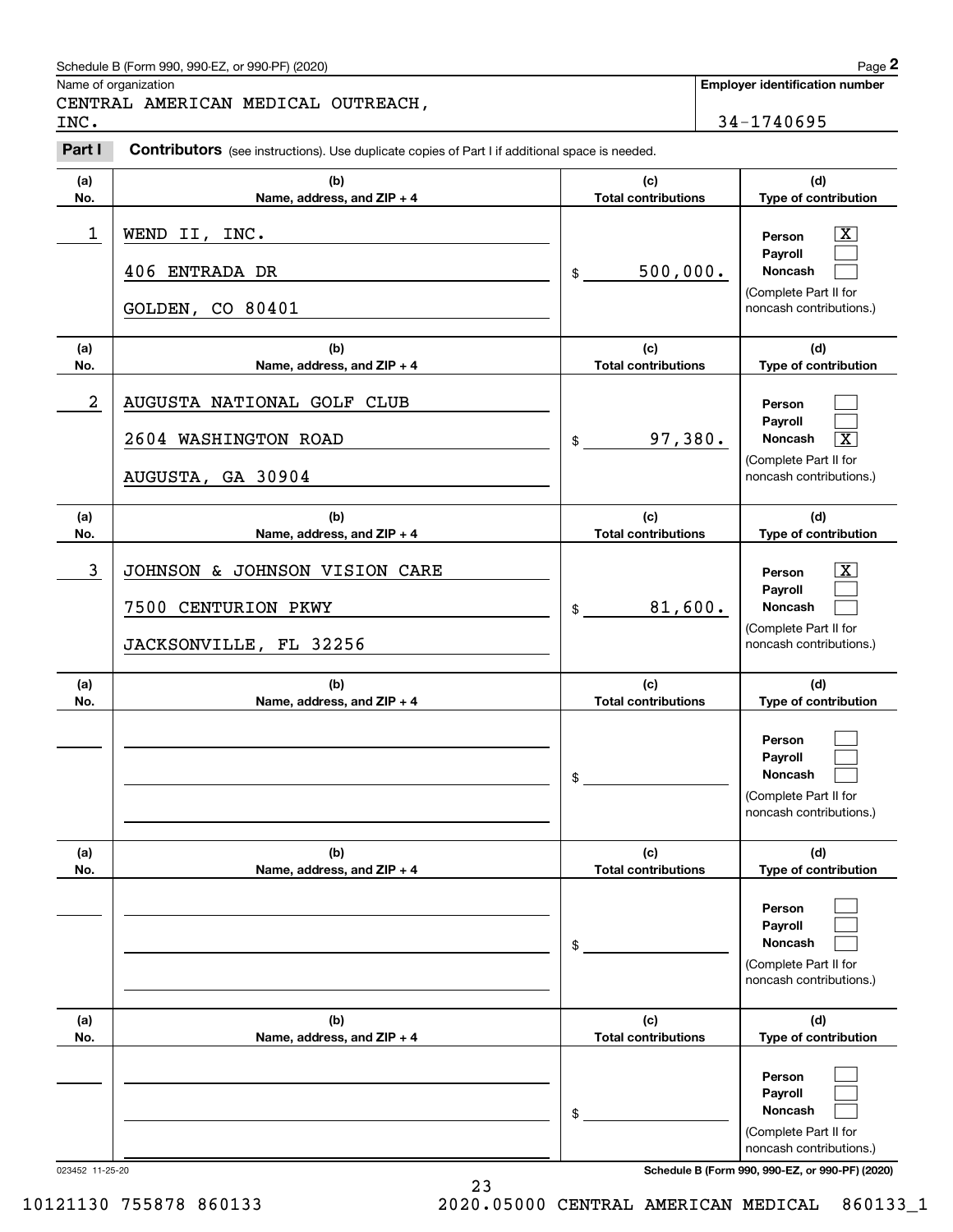|                              | Schedule B (Form 990, 990-EZ, or 990-PF) (2020)                                                     |                                                 | Page 3                                          |
|------------------------------|-----------------------------------------------------------------------------------------------------|-------------------------------------------------|-------------------------------------------------|
|                              | Name of organization<br>CENTRAL AMERICAN MEDICAL OUTREACH,                                          |                                                 | <b>Employer identification number</b>           |
| INC.                         |                                                                                                     |                                                 | 34-1740695                                      |
| Part II                      | Noncash Property (see instructions). Use duplicate copies of Part II if additional space is needed. |                                                 |                                                 |
| (a)<br>No.<br>from<br>Part I | (b)<br>Description of noncash property given                                                        | (c)<br>FMV (or estimate)<br>(See instructions.) | (d)<br>Date received                            |
|                              | TEDDY BEARS, T-SHIRTS                                                                               |                                                 |                                                 |
| 2                            |                                                                                                     |                                                 |                                                 |
|                              |                                                                                                     | 97,380.<br>\$                                   | 03/04/21                                        |
| (a)<br>No.<br>from<br>Part I | (b)<br>Description of noncash property given                                                        | (c)<br>FMV (or estimate)<br>(See instructions.) | (d)<br>Date received                            |
|                              |                                                                                                     |                                                 |                                                 |
|                              |                                                                                                     | \$                                              |                                                 |
| (a)<br>No.<br>from<br>Part I | (b)<br>Description of noncash property given                                                        | (c)<br>FMV (or estimate)<br>(See instructions.) | (d)<br>Date received                            |
|                              |                                                                                                     |                                                 |                                                 |
|                              |                                                                                                     | \$                                              |                                                 |
| (a)<br>No.<br>from<br>Part I | (b)<br>Description of noncash property given                                                        | (c)<br>FMV (or estimate)<br>(See instructions.) | (d)<br>Date received                            |
|                              |                                                                                                     |                                                 |                                                 |
|                              |                                                                                                     | \$                                              |                                                 |
| (a)<br>No.<br>from<br>Part I | (b)<br>Description of noncash property given                                                        | (c)<br>FMV (or estimate)<br>(See instructions.) | (d)<br>Date received                            |
|                              |                                                                                                     |                                                 |                                                 |
|                              |                                                                                                     | \$                                              |                                                 |
| (a)<br>No.<br>from<br>Part I | (b)<br>Description of noncash property given                                                        | (c)<br>FMV (or estimate)<br>(See instructions.) | (d)<br>Date received                            |
|                              |                                                                                                     |                                                 |                                                 |
|                              |                                                                                                     | \$                                              |                                                 |
| 023453 11-25-20              | 24                                                                                                  |                                                 | Schedule B (Form 990, 990-EZ, or 990-PF) (2020) |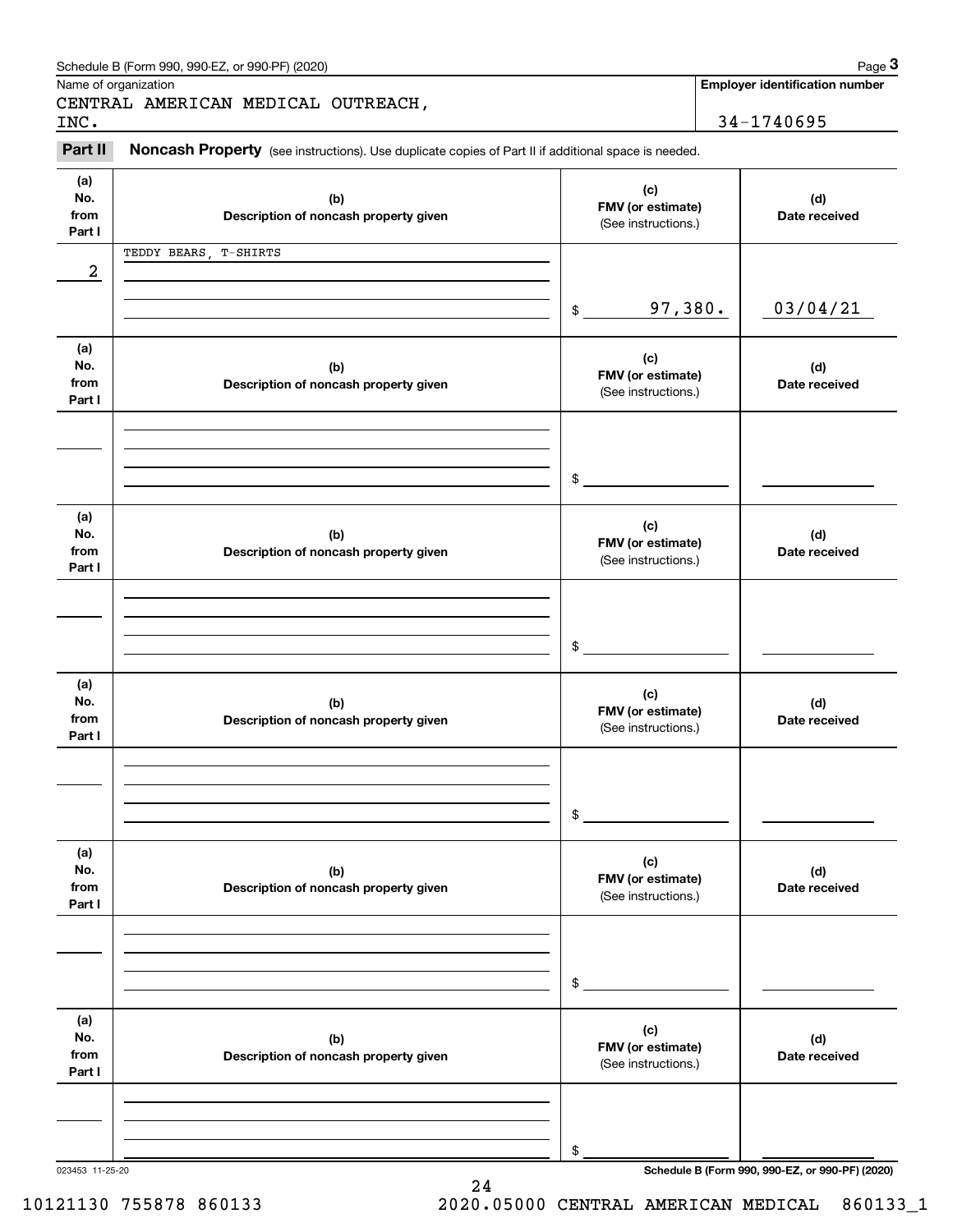| Schedule B (Form 990, 990-EZ, or 990-PF) (2020) | Page |
|-------------------------------------------------|------|
|-------------------------------------------------|------|

|                 | Schedule B (Form 990, 990-EZ, or 990-PF) (2020)                                                                                                                                                                                                                                                 |                      | Page 4                                          |
|-----------------|-------------------------------------------------------------------------------------------------------------------------------------------------------------------------------------------------------------------------------------------------------------------------------------------------|----------------------|-------------------------------------------------|
|                 | Name of organization                                                                                                                                                                                                                                                                            |                      | <b>Employer identification number</b>           |
|                 | CENTRAL AMERICAN MEDICAL OUTREACH,                                                                                                                                                                                                                                                              |                      |                                                 |
| INC.            |                                                                                                                                                                                                                                                                                                 |                      | 34-1740695                                      |
| Part III        | Exclusively religious, charitable, etc., contributions to organizations described in section 501(c)(7), (8), or (10) that total more than \$1,000 for the year                                                                                                                                  |                      |                                                 |
|                 | from any one contributor. Complete columns (a) through (e) and the following line entry. For organizations<br>completing Part III, enter the total of exclusively religious, charitable, etc., contributions of \$1,000 or less for the year. (Enter this info. once.) $\blacktriangleright$ \$ |                      |                                                 |
|                 | Use duplicate copies of Part III if additional space is needed.                                                                                                                                                                                                                                 |                      |                                                 |
| (a) No.<br>from | (b) Purpose of gift                                                                                                                                                                                                                                                                             | (c) Use of gift      | (d) Description of how gift is held             |
| Part I          |                                                                                                                                                                                                                                                                                                 |                      |                                                 |
|                 |                                                                                                                                                                                                                                                                                                 |                      |                                                 |
|                 |                                                                                                                                                                                                                                                                                                 |                      |                                                 |
|                 |                                                                                                                                                                                                                                                                                                 |                      |                                                 |
|                 |                                                                                                                                                                                                                                                                                                 | (e) Transfer of gift |                                                 |
|                 |                                                                                                                                                                                                                                                                                                 |                      |                                                 |
|                 | Transferee's name, address, and ZIP + 4                                                                                                                                                                                                                                                         |                      | Relationship of transferor to transferee        |
|                 |                                                                                                                                                                                                                                                                                                 |                      |                                                 |
|                 |                                                                                                                                                                                                                                                                                                 |                      |                                                 |
|                 |                                                                                                                                                                                                                                                                                                 |                      |                                                 |
|                 |                                                                                                                                                                                                                                                                                                 |                      |                                                 |
| (a) No.<br>from | (b) Purpose of gift                                                                                                                                                                                                                                                                             | (c) Use of gift      | (d) Description of how gift is held             |
| Part I          |                                                                                                                                                                                                                                                                                                 |                      |                                                 |
|                 |                                                                                                                                                                                                                                                                                                 |                      |                                                 |
|                 |                                                                                                                                                                                                                                                                                                 |                      |                                                 |
|                 |                                                                                                                                                                                                                                                                                                 |                      |                                                 |
|                 |                                                                                                                                                                                                                                                                                                 |                      |                                                 |
|                 |                                                                                                                                                                                                                                                                                                 | (e) Transfer of gift |                                                 |
|                 |                                                                                                                                                                                                                                                                                                 |                      |                                                 |
|                 | Transferee's name, address, and $ZIP + 4$                                                                                                                                                                                                                                                       |                      | Relationship of transferor to transferee        |
|                 |                                                                                                                                                                                                                                                                                                 |                      |                                                 |
|                 |                                                                                                                                                                                                                                                                                                 |                      |                                                 |
|                 |                                                                                                                                                                                                                                                                                                 |                      |                                                 |
| (a) No.         |                                                                                                                                                                                                                                                                                                 |                      |                                                 |
| from<br>Part I  | (b) Purpose of gift                                                                                                                                                                                                                                                                             | (c) Use of gift      | (d) Description of how gift is held             |
|                 |                                                                                                                                                                                                                                                                                                 |                      |                                                 |
|                 |                                                                                                                                                                                                                                                                                                 |                      |                                                 |
|                 |                                                                                                                                                                                                                                                                                                 |                      |                                                 |
|                 |                                                                                                                                                                                                                                                                                                 |                      |                                                 |
|                 |                                                                                                                                                                                                                                                                                                 | (e) Transfer of gift |                                                 |
|                 |                                                                                                                                                                                                                                                                                                 |                      |                                                 |
|                 | Transferee's name, address, and ZIP + 4                                                                                                                                                                                                                                                         |                      | Relationship of transferor to transferee        |
|                 |                                                                                                                                                                                                                                                                                                 |                      |                                                 |
|                 |                                                                                                                                                                                                                                                                                                 |                      |                                                 |
|                 |                                                                                                                                                                                                                                                                                                 |                      |                                                 |
| (a) No.<br>from |                                                                                                                                                                                                                                                                                                 |                      |                                                 |
| Part I          | (b) Purpose of gift                                                                                                                                                                                                                                                                             | (c) Use of gift      | (d) Description of how gift is held             |
|                 |                                                                                                                                                                                                                                                                                                 |                      |                                                 |
|                 |                                                                                                                                                                                                                                                                                                 |                      |                                                 |
|                 |                                                                                                                                                                                                                                                                                                 |                      |                                                 |
|                 |                                                                                                                                                                                                                                                                                                 |                      |                                                 |
|                 |                                                                                                                                                                                                                                                                                                 | (e) Transfer of gift |                                                 |
|                 |                                                                                                                                                                                                                                                                                                 |                      |                                                 |
|                 | Transferee's name, address, and ZIP + 4                                                                                                                                                                                                                                                         |                      | Relationship of transferor to transferee        |
|                 |                                                                                                                                                                                                                                                                                                 |                      |                                                 |
|                 |                                                                                                                                                                                                                                                                                                 |                      |                                                 |
|                 |                                                                                                                                                                                                                                                                                                 |                      |                                                 |
|                 |                                                                                                                                                                                                                                                                                                 |                      |                                                 |
| 023454 11-25-20 |                                                                                                                                                                                                                                                                                                 |                      | Schedule B (Form 990, 990-EZ, or 990-PF) (2020) |

25

**Schedule B (Form 990, 990-EZ, or 990-PF) (2020)**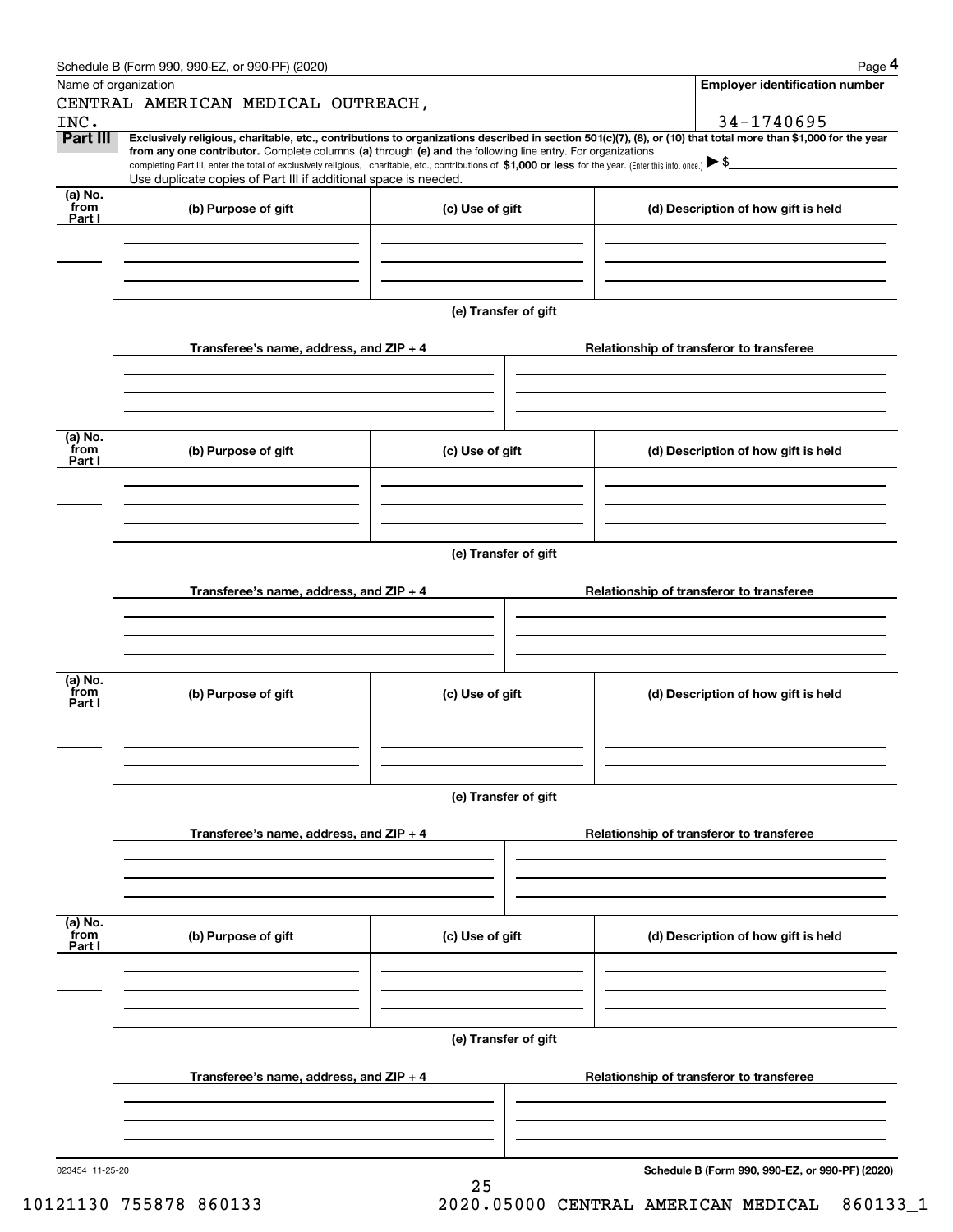|         | <b>SCHEDULE D</b>                                      |                                                                                                        | <b>Supplemental Financial Statements</b>                                                                                                                                                                                      |    | OMB No. 1545-0047                                   |                   |
|---------|--------------------------------------------------------|--------------------------------------------------------------------------------------------------------|-------------------------------------------------------------------------------------------------------------------------------------------------------------------------------------------------------------------------------|----|-----------------------------------------------------|-------------------|
|         | (Form 990)                                             |                                                                                                        | Complete if the organization answered "Yes" on Form 990,                                                                                                                                                                      |    |                                                     |                   |
|         |                                                        |                                                                                                        | Part IV, line 6, 7, 8, 9, 10, 11a, 11b, 11c, 11d, 11e, 11f, 12a, or 12b.                                                                                                                                                      |    |                                                     | Open to Public    |
|         | Department of the Treasury<br>Internal Revenue Service |                                                                                                        | Attach to Form 990.<br>Go to www.irs.gov/Form990 for instructions and the latest information.                                                                                                                                 |    | Inspection                                          |                   |
|         | Name of the organization                               | CENTRAL AMERICAN MEDICAL OUTREACH,<br>INC.                                                             |                                                                                                                                                                                                                               |    | <b>Employer identification number</b><br>34-1740695 |                   |
| Part I  |                                                        |                                                                                                        | Organizations Maintaining Donor Advised Funds or Other Similar Funds or Accounts. Complete if the                                                                                                                             |    |                                                     |                   |
|         |                                                        | organization answered "Yes" on Form 990, Part IV, line 6.                                              |                                                                                                                                                                                                                               |    |                                                     |                   |
|         |                                                        |                                                                                                        | (a) Donor advised funds                                                                                                                                                                                                       |    | (b) Funds and other accounts                        |                   |
| 1       |                                                        |                                                                                                        |                                                                                                                                                                                                                               |    |                                                     |                   |
| 2       |                                                        | Aggregate value of contributions to (during year)                                                      | 16, 250.<br>0.                                                                                                                                                                                                                |    |                                                     |                   |
| 3       |                                                        |                                                                                                        | 72,688.                                                                                                                                                                                                                       |    |                                                     |                   |
| 4<br>5  |                                                        |                                                                                                        | Did the organization inform all donors and donor advisors in writing that the assets held in donor advised funds                                                                                                              |    |                                                     |                   |
|         |                                                        |                                                                                                        |                                                                                                                                                                                                                               |    | Yes                                                 | $X \times$        |
| 6       |                                                        |                                                                                                        | Did the organization inform all grantees, donors, and donor advisors in writing that grant funds can be used only                                                                                                             |    |                                                     |                   |
|         |                                                        |                                                                                                        | for charitable purposes and not for the benefit of the donor or donor advisor, or for any other purpose conferring                                                                                                            |    |                                                     |                   |
|         | impermissible private benefit?                         |                                                                                                        |                                                                                                                                                                                                                               |    | <b>Yes</b>                                          | $\overline{X}$ No |
| Part II |                                                        |                                                                                                        | Conservation Easements. Complete if the organization answered "Yes" on Form 990, Part IV, line 7.                                                                                                                             |    |                                                     |                   |
| 1       |                                                        | Purpose(s) of conservation easements held by the organization (check all that apply).                  |                                                                                                                                                                                                                               |    |                                                     |                   |
|         |                                                        | Preservation of land for public use (for example, recreation or education)                             |                                                                                                                                                                                                                               |    | Preservation of a historically important land area  |                   |
|         | Protection of natural habitat                          |                                                                                                        | Preservation of a certified historic structure                                                                                                                                                                                |    |                                                     |                   |
|         | Preservation of open space                             |                                                                                                        |                                                                                                                                                                                                                               |    |                                                     |                   |
| 2       |                                                        |                                                                                                        | Complete lines 2a through 2d if the organization held a qualified conservation contribution in the form of a conservation easement on the last                                                                                |    |                                                     |                   |
|         | day of the tax year.                                   |                                                                                                        |                                                                                                                                                                                                                               |    | Held at the End of the Tax Year                     |                   |
| a       |                                                        |                                                                                                        |                                                                                                                                                                                                                               | 2a |                                                     |                   |
| b       |                                                        | Total acreage restricted by conservation easements                                                     |                                                                                                                                                                                                                               | 2b |                                                     |                   |
| с       |                                                        |                                                                                                        | Number of conservation easements on a certified historic structure included in (a) manufacture included in (a)                                                                                                                | 2c |                                                     |                   |
|         |                                                        |                                                                                                        | d Number of conservation easements included in (c) acquired after 7/25/06, and not on a historic structure                                                                                                                    |    |                                                     |                   |
|         |                                                        |                                                                                                        | listed in the National Register [111] Marshall Register [11] Marshall Register [11] Marshall Register [11] Marshall Register [11] Marshall Register [11] Marshall Register [11] Marshall Register [11] Marshall Register [11] | 2d |                                                     |                   |
| 3       |                                                        |                                                                                                        | Number of conservation easements modified, transferred, released, extinguished, or terminated by the organization during the tax                                                                                              |    |                                                     |                   |
| 4       | $year \blacktriangleright$                             | Number of states where property subject to conservation easement is located $\blacktriangleright$      |                                                                                                                                                                                                                               |    |                                                     |                   |
| 5       |                                                        | Does the organization have a written policy regarding the periodic monitoring, inspection, handling of |                                                                                                                                                                                                                               |    |                                                     |                   |
|         |                                                        | violations, and enforcement of the conservation easements it holds?                                    |                                                                                                                                                                                                                               |    | Yes                                                 | <b>No</b>         |
| 6       |                                                        |                                                                                                        | Staff and volunteer hours devoted to monitoring, inspecting, handling of violations, and enforcing conservation easements during the year                                                                                     |    |                                                     |                   |
|         |                                                        |                                                                                                        |                                                                                                                                                                                                                               |    |                                                     |                   |
| 7       |                                                        |                                                                                                        | Amount of expenses incurred in monitoring, inspecting, handling of violations, and enforcing conservation easements during the year                                                                                           |    |                                                     |                   |
|         | $\blacktriangleright$ \$                               |                                                                                                        |                                                                                                                                                                                                                               |    |                                                     |                   |
| 8       |                                                        |                                                                                                        | Does each conservation easement reported on line 2(d) above satisfy the requirements of section 170(h)(4)(B)(i)                                                                                                               |    |                                                     |                   |
|         |                                                        |                                                                                                        |                                                                                                                                                                                                                               |    | Yes                                                 | No                |
| 9       |                                                        |                                                                                                        | In Part XIII, describe how the organization reports conservation easements in its revenue and expense statement and                                                                                                           |    |                                                     |                   |
|         |                                                        |                                                                                                        | balance sheet, and include, if applicable, the text of the footnote to the organization's financial statements that describes the                                                                                             |    |                                                     |                   |
|         |                                                        | organization's accounting for conservation easements.                                                  |                                                                                                                                                                                                                               |    |                                                     |                   |
|         | Part III                                               |                                                                                                        | Organizations Maintaining Collections of Art, Historical Treasures, or Other Similar Assets.                                                                                                                                  |    |                                                     |                   |
|         |                                                        | Complete if the organization answered "Yes" on Form 990, Part IV, line 8.                              |                                                                                                                                                                                                                               |    |                                                     |                   |
|         |                                                        |                                                                                                        | 1a If the organization elected, as permitted under FASB ASC 958, not to report in its revenue statement and balance sheet works                                                                                               |    |                                                     |                   |
|         |                                                        |                                                                                                        | of art, historical treasures, or other similar assets held for public exhibition, education, or research in furtherance of public                                                                                             |    |                                                     |                   |
|         |                                                        |                                                                                                        | service, provide in Part XIII the text of the footnote to its financial statements that describes these items.                                                                                                                |    |                                                     |                   |
|         |                                                        |                                                                                                        | <b>b</b> If the organization elected, as permitted under FASB ASC 958, to report in its revenue statement and balance sheet works of                                                                                          |    |                                                     |                   |
|         |                                                        | provide the following amounts relating to these items:                                                 | art, historical treasures, or other similar assets held for public exhibition, education, or research in furtherance of public service,                                                                                       |    |                                                     |                   |
|         |                                                        |                                                                                                        |                                                                                                                                                                                                                               |    |                                                     |                   |
|         |                                                        |                                                                                                        |                                                                                                                                                                                                                               |    | $\frac{1}{2}$                                       |                   |
| 2       |                                                        |                                                                                                        | If the organization received or held works of art, historical treasures, or other similar assets for financial gain, provide                                                                                                  |    |                                                     |                   |
|         |                                                        | the following amounts required to be reported under FASB ASC 958 relating to these items:              |                                                                                                                                                                                                                               |    |                                                     |                   |
|         |                                                        |                                                                                                        | a Revenue included on Form 990, Part VIII, line 1 [2000] [2000] [2000] [2000] [3000] [3000] [3000] [3000] [3000                                                                                                               |    | $\frac{1}{2}$                                       |                   |
|         |                                                        |                                                                                                        |                                                                                                                                                                                                                               |    |                                                     |                   |
|         |                                                        | LHA For Paperwork Reduction Act Notice, see the Instructions for Form 990.                             |                                                                                                                                                                                                                               |    | Schedule D (Form 990) 2020                          |                   |
|         | 032051 12-01-20                                        |                                                                                                        |                                                                                                                                                                                                                               |    |                                                     |                   |

| 26 |                                |  |
|----|--------------------------------|--|
|    | וג זגסרתזהים <i>יה ח</i> חה בח |  |

10121130 755878 860133 2020.05000 CENTRAL AMERICAN MEDICAL 860133\_1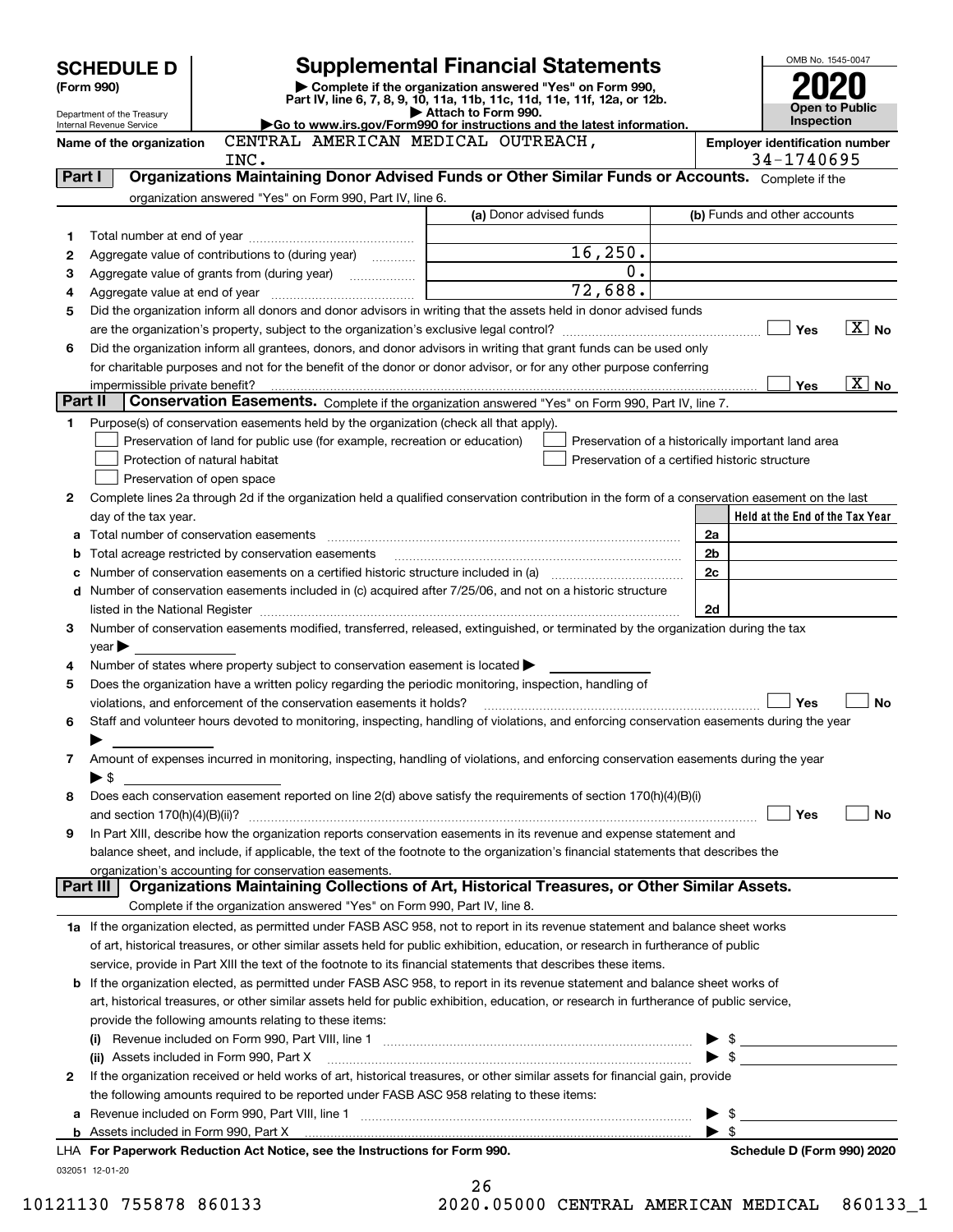| Organizations Maintaining Collections of Art, Historical Treasures, or Other Similar Assets (continued)<br>Part III<br>Using the organization's acquisition, accession, and other records, check any of the following that make significant use of its<br>3<br>collection items (check all that apply):<br>Public exhibition<br>Loan or exchange program<br>d<br>a<br>Scholarly research<br>Other <b>Communication Communication Communication</b><br>b<br>е<br>Preservation for future generations<br>c<br>Provide a description of the organization's collections and explain how they further the organization's exempt purpose in Part XIII.<br>4<br>During the year, did the organization solicit or receive donations of art, historical treasures, or other similar assets<br>5<br>Yes<br>No<br><b>Part IV</b><br>Escrow and Custodial Arrangements. Complete if the organization answered "Yes" on Form 990, Part IV, line 9, or<br>reported an amount on Form 990, Part X, line 21.<br>1a Is the organization an agent, trustee, custodian or other intermediary for contributions or other assets not included<br>Yes<br>No<br>on Form 990, Part X? [11] matter contracts and contracts and contracts are contracted and contracts are contracted and contract and contract and contract and contract and contract and contract and contract and contract and<br>b If "Yes," explain the arrangement in Part XIII and complete the following table:<br>Amount<br>Beginning balance <b>contract the contract of the contract of the contract of the contract of the contract of the contract of the contract of the contract of the contract of the contract of the contract of the contract of th</b><br>1c<br>с<br>d Additions during the year measurements are all an according to the year measurement of the year measurement<br>1d<br>Distributions during the year manufactured and continuum and contact the year manufactured and contact the year<br>1e<br>е<br>1f<br>f<br>Ending balance material contracts and contracts and contracts and contracts and contracts and contracts and contracts and contracts and contracts and contracts and contracts and contracts and contracts and contracts and co<br>2a Did the organization include an amount on Form 990, Part X, line 21, for escrow or custodial account liability?<br><b>Yes</b><br>No<br><b>b</b> If "Yes," explain the arrangement in Part XIII. Check here if the explanation has been provided on Part XIII<br><b>Part V</b><br>Endowment Funds. Complete if the organization answered "Yes" on Form 990, Part IV, line 10.<br>(a) Current year<br>(b) Prior year<br>(c) Two years back<br>(d) Three years back<br>(e) Four years back<br>35,678.<br>45,678.<br>34,615.<br>23,927.<br>31,537.<br>Beginning of year balance<br>1a<br>16,250.<br>175.<br>11,625.<br>5,487.<br>b<br>11,070.<br>$-1,383.$<br>1,235.<br>3,069.<br>2,259.<br>Net investment earnings, gains, and losses<br>с<br>Grants or scholarships [ <i>[[[[[[[[[[[[[[[[[[[[[[[[[[[[[[[]]]]]</i><br>d<br>e Other expenditures for facilities<br>and programs<br>310.<br>242.<br>172.<br>166.<br>136.<br>Administrative expenses<br>f<br>72,688.<br>35,678.<br>45,678.<br>34,615.<br>31,537.<br>g<br>Provide the estimated percentage of the current year end balance (line 1g, column (a)) held as:<br>2<br>100<br>Board designated or quasi-endowment<br>%<br>а<br>%<br>b<br>Term endowment <b>Department</b><br>%<br>c<br>The percentages on lines 2a, 2b, and 2c should equal 100%.<br>3a Are there endowment funds not in the possession of the organization that are held and administered for the organization<br>Yes<br>No<br>by:<br>X<br>3a(i)<br>(i)<br>X<br>3a(ii)<br>3 <sub>b</sub><br>b<br>Describe in Part XIII the intended uses of the organization's endowment funds.<br><b>Part VI</b><br>Land, Buildings, and Equipment.<br>Complete if the organization answered "Yes" on Form 990, Part IV, line 11a. See Form 990, Part X, line 10.<br>(a) Cost or other<br>(b) Cost or other<br>(c) Accumulated<br>Description of property<br>(d) Book value<br>basis (investment)<br>basis (other)<br>depreciation<br>55,602.<br>55,602.<br>b<br>Leasehold improvements<br>210, 340.<br>444,457.<br>234, 117.<br>d<br>e Other.<br>265,942. | INC.<br>Schedule D (Form 990) 2020 | CENINAD AMENICAN MEDICAD OUINEACH, |  |  | $34 - 1740695$ Page 2 |
|-----------------------------------------------------------------------------------------------------------------------------------------------------------------------------------------------------------------------------------------------------------------------------------------------------------------------------------------------------------------------------------------------------------------------------------------------------------------------------------------------------------------------------------------------------------------------------------------------------------------------------------------------------------------------------------------------------------------------------------------------------------------------------------------------------------------------------------------------------------------------------------------------------------------------------------------------------------------------------------------------------------------------------------------------------------------------------------------------------------------------------------------------------------------------------------------------------------------------------------------------------------------------------------------------------------------------------------------------------------------------------------------------------------------------------------------------------------------------------------------------------------------------------------------------------------------------------------------------------------------------------------------------------------------------------------------------------------------------------------------------------------------------------------------------------------------------------------------------------------------------------------------------------------------------------------------------------------------------------------------------------------------------------------------------------------------------------------------------------------------------------------------------------------------------------------------------------------------------------------------------------------------------------------------------------------------------------------------------------------------------------------------------------------------------------------------------------------------------------------------------------------------------------------------------------------------------------------------------------------------------------------------------------------------------------------------------------------------------------------------------------------------------------------------------------------------------------------------------------------------------------------------------------------------------------------------------------------------------------------------------------------------------------------------------------------------------------------------------------------------------------------------------------------------------------------------------------------------------------------------------------------------------------------------------------------------------------------------------------------------------------------------------------------------------------------------------------------------------------------------------------------------------------------------------------------------------------------------------------------------------------------------------------------------------------------------------------------------------------------------------------------------------------------------------------------------------------------------------------------------------------------------------------------------------------------------------------------------------------------------------------------------------------------------------------------------------------------------------------------------------------------------------------------------------------------------------------------------------------------------------------------------------------------------------------|------------------------------------|------------------------------------|--|--|-----------------------|
|                                                                                                                                                                                                                                                                                                                                                                                                                                                                                                                                                                                                                                                                                                                                                                                                                                                                                                                                                                                                                                                                                                                                                                                                                                                                                                                                                                                                                                                                                                                                                                                                                                                                                                                                                                                                                                                                                                                                                                                                                                                                                                                                                                                                                                                                                                                                                                                                                                                                                                                                                                                                                                                                                                                                                                                                                                                                                                                                                                                                                                                                                                                                                                                                                                                                                                                                                                                                                                                                                                                                                                                                                                                                                                                                                                                                                                                                                                                                                                                                                                                                                                                                                                                                                                                                                                     |                                    |                                    |  |  |                       |
|                                                                                                                                                                                                                                                                                                                                                                                                                                                                                                                                                                                                                                                                                                                                                                                                                                                                                                                                                                                                                                                                                                                                                                                                                                                                                                                                                                                                                                                                                                                                                                                                                                                                                                                                                                                                                                                                                                                                                                                                                                                                                                                                                                                                                                                                                                                                                                                                                                                                                                                                                                                                                                                                                                                                                                                                                                                                                                                                                                                                                                                                                                                                                                                                                                                                                                                                                                                                                                                                                                                                                                                                                                                                                                                                                                                                                                                                                                                                                                                                                                                                                                                                                                                                                                                                                                     |                                    |                                    |  |  |                       |
|                                                                                                                                                                                                                                                                                                                                                                                                                                                                                                                                                                                                                                                                                                                                                                                                                                                                                                                                                                                                                                                                                                                                                                                                                                                                                                                                                                                                                                                                                                                                                                                                                                                                                                                                                                                                                                                                                                                                                                                                                                                                                                                                                                                                                                                                                                                                                                                                                                                                                                                                                                                                                                                                                                                                                                                                                                                                                                                                                                                                                                                                                                                                                                                                                                                                                                                                                                                                                                                                                                                                                                                                                                                                                                                                                                                                                                                                                                                                                                                                                                                                                                                                                                                                                                                                                                     |                                    |                                    |  |  |                       |
|                                                                                                                                                                                                                                                                                                                                                                                                                                                                                                                                                                                                                                                                                                                                                                                                                                                                                                                                                                                                                                                                                                                                                                                                                                                                                                                                                                                                                                                                                                                                                                                                                                                                                                                                                                                                                                                                                                                                                                                                                                                                                                                                                                                                                                                                                                                                                                                                                                                                                                                                                                                                                                                                                                                                                                                                                                                                                                                                                                                                                                                                                                                                                                                                                                                                                                                                                                                                                                                                                                                                                                                                                                                                                                                                                                                                                                                                                                                                                                                                                                                                                                                                                                                                                                                                                                     |                                    |                                    |  |  |                       |
|                                                                                                                                                                                                                                                                                                                                                                                                                                                                                                                                                                                                                                                                                                                                                                                                                                                                                                                                                                                                                                                                                                                                                                                                                                                                                                                                                                                                                                                                                                                                                                                                                                                                                                                                                                                                                                                                                                                                                                                                                                                                                                                                                                                                                                                                                                                                                                                                                                                                                                                                                                                                                                                                                                                                                                                                                                                                                                                                                                                                                                                                                                                                                                                                                                                                                                                                                                                                                                                                                                                                                                                                                                                                                                                                                                                                                                                                                                                                                                                                                                                                                                                                                                                                                                                                                                     |                                    |                                    |  |  |                       |
|                                                                                                                                                                                                                                                                                                                                                                                                                                                                                                                                                                                                                                                                                                                                                                                                                                                                                                                                                                                                                                                                                                                                                                                                                                                                                                                                                                                                                                                                                                                                                                                                                                                                                                                                                                                                                                                                                                                                                                                                                                                                                                                                                                                                                                                                                                                                                                                                                                                                                                                                                                                                                                                                                                                                                                                                                                                                                                                                                                                                                                                                                                                                                                                                                                                                                                                                                                                                                                                                                                                                                                                                                                                                                                                                                                                                                                                                                                                                                                                                                                                                                                                                                                                                                                                                                                     |                                    |                                    |  |  |                       |
|                                                                                                                                                                                                                                                                                                                                                                                                                                                                                                                                                                                                                                                                                                                                                                                                                                                                                                                                                                                                                                                                                                                                                                                                                                                                                                                                                                                                                                                                                                                                                                                                                                                                                                                                                                                                                                                                                                                                                                                                                                                                                                                                                                                                                                                                                                                                                                                                                                                                                                                                                                                                                                                                                                                                                                                                                                                                                                                                                                                                                                                                                                                                                                                                                                                                                                                                                                                                                                                                                                                                                                                                                                                                                                                                                                                                                                                                                                                                                                                                                                                                                                                                                                                                                                                                                                     |                                    |                                    |  |  |                       |
|                                                                                                                                                                                                                                                                                                                                                                                                                                                                                                                                                                                                                                                                                                                                                                                                                                                                                                                                                                                                                                                                                                                                                                                                                                                                                                                                                                                                                                                                                                                                                                                                                                                                                                                                                                                                                                                                                                                                                                                                                                                                                                                                                                                                                                                                                                                                                                                                                                                                                                                                                                                                                                                                                                                                                                                                                                                                                                                                                                                                                                                                                                                                                                                                                                                                                                                                                                                                                                                                                                                                                                                                                                                                                                                                                                                                                                                                                                                                                                                                                                                                                                                                                                                                                                                                                                     |                                    |                                    |  |  |                       |
|                                                                                                                                                                                                                                                                                                                                                                                                                                                                                                                                                                                                                                                                                                                                                                                                                                                                                                                                                                                                                                                                                                                                                                                                                                                                                                                                                                                                                                                                                                                                                                                                                                                                                                                                                                                                                                                                                                                                                                                                                                                                                                                                                                                                                                                                                                                                                                                                                                                                                                                                                                                                                                                                                                                                                                                                                                                                                                                                                                                                                                                                                                                                                                                                                                                                                                                                                                                                                                                                                                                                                                                                                                                                                                                                                                                                                                                                                                                                                                                                                                                                                                                                                                                                                                                                                                     |                                    |                                    |  |  |                       |
|                                                                                                                                                                                                                                                                                                                                                                                                                                                                                                                                                                                                                                                                                                                                                                                                                                                                                                                                                                                                                                                                                                                                                                                                                                                                                                                                                                                                                                                                                                                                                                                                                                                                                                                                                                                                                                                                                                                                                                                                                                                                                                                                                                                                                                                                                                                                                                                                                                                                                                                                                                                                                                                                                                                                                                                                                                                                                                                                                                                                                                                                                                                                                                                                                                                                                                                                                                                                                                                                                                                                                                                                                                                                                                                                                                                                                                                                                                                                                                                                                                                                                                                                                                                                                                                                                                     |                                    |                                    |  |  |                       |
|                                                                                                                                                                                                                                                                                                                                                                                                                                                                                                                                                                                                                                                                                                                                                                                                                                                                                                                                                                                                                                                                                                                                                                                                                                                                                                                                                                                                                                                                                                                                                                                                                                                                                                                                                                                                                                                                                                                                                                                                                                                                                                                                                                                                                                                                                                                                                                                                                                                                                                                                                                                                                                                                                                                                                                                                                                                                                                                                                                                                                                                                                                                                                                                                                                                                                                                                                                                                                                                                                                                                                                                                                                                                                                                                                                                                                                                                                                                                                                                                                                                                                                                                                                                                                                                                                                     |                                    |                                    |  |  |                       |
|                                                                                                                                                                                                                                                                                                                                                                                                                                                                                                                                                                                                                                                                                                                                                                                                                                                                                                                                                                                                                                                                                                                                                                                                                                                                                                                                                                                                                                                                                                                                                                                                                                                                                                                                                                                                                                                                                                                                                                                                                                                                                                                                                                                                                                                                                                                                                                                                                                                                                                                                                                                                                                                                                                                                                                                                                                                                                                                                                                                                                                                                                                                                                                                                                                                                                                                                                                                                                                                                                                                                                                                                                                                                                                                                                                                                                                                                                                                                                                                                                                                                                                                                                                                                                                                                                                     |                                    |                                    |  |  |                       |
|                                                                                                                                                                                                                                                                                                                                                                                                                                                                                                                                                                                                                                                                                                                                                                                                                                                                                                                                                                                                                                                                                                                                                                                                                                                                                                                                                                                                                                                                                                                                                                                                                                                                                                                                                                                                                                                                                                                                                                                                                                                                                                                                                                                                                                                                                                                                                                                                                                                                                                                                                                                                                                                                                                                                                                                                                                                                                                                                                                                                                                                                                                                                                                                                                                                                                                                                                                                                                                                                                                                                                                                                                                                                                                                                                                                                                                                                                                                                                                                                                                                                                                                                                                                                                                                                                                     |                                    |                                    |  |  |                       |
|                                                                                                                                                                                                                                                                                                                                                                                                                                                                                                                                                                                                                                                                                                                                                                                                                                                                                                                                                                                                                                                                                                                                                                                                                                                                                                                                                                                                                                                                                                                                                                                                                                                                                                                                                                                                                                                                                                                                                                                                                                                                                                                                                                                                                                                                                                                                                                                                                                                                                                                                                                                                                                                                                                                                                                                                                                                                                                                                                                                                                                                                                                                                                                                                                                                                                                                                                                                                                                                                                                                                                                                                                                                                                                                                                                                                                                                                                                                                                                                                                                                                                                                                                                                                                                                                                                     |                                    |                                    |  |  |                       |
|                                                                                                                                                                                                                                                                                                                                                                                                                                                                                                                                                                                                                                                                                                                                                                                                                                                                                                                                                                                                                                                                                                                                                                                                                                                                                                                                                                                                                                                                                                                                                                                                                                                                                                                                                                                                                                                                                                                                                                                                                                                                                                                                                                                                                                                                                                                                                                                                                                                                                                                                                                                                                                                                                                                                                                                                                                                                                                                                                                                                                                                                                                                                                                                                                                                                                                                                                                                                                                                                                                                                                                                                                                                                                                                                                                                                                                                                                                                                                                                                                                                                                                                                                                                                                                                                                                     |                                    |                                    |  |  |                       |
|                                                                                                                                                                                                                                                                                                                                                                                                                                                                                                                                                                                                                                                                                                                                                                                                                                                                                                                                                                                                                                                                                                                                                                                                                                                                                                                                                                                                                                                                                                                                                                                                                                                                                                                                                                                                                                                                                                                                                                                                                                                                                                                                                                                                                                                                                                                                                                                                                                                                                                                                                                                                                                                                                                                                                                                                                                                                                                                                                                                                                                                                                                                                                                                                                                                                                                                                                                                                                                                                                                                                                                                                                                                                                                                                                                                                                                                                                                                                                                                                                                                                                                                                                                                                                                                                                                     |                                    |                                    |  |  |                       |
|                                                                                                                                                                                                                                                                                                                                                                                                                                                                                                                                                                                                                                                                                                                                                                                                                                                                                                                                                                                                                                                                                                                                                                                                                                                                                                                                                                                                                                                                                                                                                                                                                                                                                                                                                                                                                                                                                                                                                                                                                                                                                                                                                                                                                                                                                                                                                                                                                                                                                                                                                                                                                                                                                                                                                                                                                                                                                                                                                                                                                                                                                                                                                                                                                                                                                                                                                                                                                                                                                                                                                                                                                                                                                                                                                                                                                                                                                                                                                                                                                                                                                                                                                                                                                                                                                                     |                                    |                                    |  |  |                       |
|                                                                                                                                                                                                                                                                                                                                                                                                                                                                                                                                                                                                                                                                                                                                                                                                                                                                                                                                                                                                                                                                                                                                                                                                                                                                                                                                                                                                                                                                                                                                                                                                                                                                                                                                                                                                                                                                                                                                                                                                                                                                                                                                                                                                                                                                                                                                                                                                                                                                                                                                                                                                                                                                                                                                                                                                                                                                                                                                                                                                                                                                                                                                                                                                                                                                                                                                                                                                                                                                                                                                                                                                                                                                                                                                                                                                                                                                                                                                                                                                                                                                                                                                                                                                                                                                                                     |                                    |                                    |  |  |                       |
|                                                                                                                                                                                                                                                                                                                                                                                                                                                                                                                                                                                                                                                                                                                                                                                                                                                                                                                                                                                                                                                                                                                                                                                                                                                                                                                                                                                                                                                                                                                                                                                                                                                                                                                                                                                                                                                                                                                                                                                                                                                                                                                                                                                                                                                                                                                                                                                                                                                                                                                                                                                                                                                                                                                                                                                                                                                                                                                                                                                                                                                                                                                                                                                                                                                                                                                                                                                                                                                                                                                                                                                                                                                                                                                                                                                                                                                                                                                                                                                                                                                                                                                                                                                                                                                                                                     |                                    |                                    |  |  |                       |
|                                                                                                                                                                                                                                                                                                                                                                                                                                                                                                                                                                                                                                                                                                                                                                                                                                                                                                                                                                                                                                                                                                                                                                                                                                                                                                                                                                                                                                                                                                                                                                                                                                                                                                                                                                                                                                                                                                                                                                                                                                                                                                                                                                                                                                                                                                                                                                                                                                                                                                                                                                                                                                                                                                                                                                                                                                                                                                                                                                                                                                                                                                                                                                                                                                                                                                                                                                                                                                                                                                                                                                                                                                                                                                                                                                                                                                                                                                                                                                                                                                                                                                                                                                                                                                                                                                     |                                    |                                    |  |  |                       |
|                                                                                                                                                                                                                                                                                                                                                                                                                                                                                                                                                                                                                                                                                                                                                                                                                                                                                                                                                                                                                                                                                                                                                                                                                                                                                                                                                                                                                                                                                                                                                                                                                                                                                                                                                                                                                                                                                                                                                                                                                                                                                                                                                                                                                                                                                                                                                                                                                                                                                                                                                                                                                                                                                                                                                                                                                                                                                                                                                                                                                                                                                                                                                                                                                                                                                                                                                                                                                                                                                                                                                                                                                                                                                                                                                                                                                                                                                                                                                                                                                                                                                                                                                                                                                                                                                                     |                                    |                                    |  |  |                       |
|                                                                                                                                                                                                                                                                                                                                                                                                                                                                                                                                                                                                                                                                                                                                                                                                                                                                                                                                                                                                                                                                                                                                                                                                                                                                                                                                                                                                                                                                                                                                                                                                                                                                                                                                                                                                                                                                                                                                                                                                                                                                                                                                                                                                                                                                                                                                                                                                                                                                                                                                                                                                                                                                                                                                                                                                                                                                                                                                                                                                                                                                                                                                                                                                                                                                                                                                                                                                                                                                                                                                                                                                                                                                                                                                                                                                                                                                                                                                                                                                                                                                                                                                                                                                                                                                                                     |                                    |                                    |  |  |                       |
|                                                                                                                                                                                                                                                                                                                                                                                                                                                                                                                                                                                                                                                                                                                                                                                                                                                                                                                                                                                                                                                                                                                                                                                                                                                                                                                                                                                                                                                                                                                                                                                                                                                                                                                                                                                                                                                                                                                                                                                                                                                                                                                                                                                                                                                                                                                                                                                                                                                                                                                                                                                                                                                                                                                                                                                                                                                                                                                                                                                                                                                                                                                                                                                                                                                                                                                                                                                                                                                                                                                                                                                                                                                                                                                                                                                                                                                                                                                                                                                                                                                                                                                                                                                                                                                                                                     |                                    |                                    |  |  |                       |
|                                                                                                                                                                                                                                                                                                                                                                                                                                                                                                                                                                                                                                                                                                                                                                                                                                                                                                                                                                                                                                                                                                                                                                                                                                                                                                                                                                                                                                                                                                                                                                                                                                                                                                                                                                                                                                                                                                                                                                                                                                                                                                                                                                                                                                                                                                                                                                                                                                                                                                                                                                                                                                                                                                                                                                                                                                                                                                                                                                                                                                                                                                                                                                                                                                                                                                                                                                                                                                                                                                                                                                                                                                                                                                                                                                                                                                                                                                                                                                                                                                                                                                                                                                                                                                                                                                     |                                    |                                    |  |  |                       |
|                                                                                                                                                                                                                                                                                                                                                                                                                                                                                                                                                                                                                                                                                                                                                                                                                                                                                                                                                                                                                                                                                                                                                                                                                                                                                                                                                                                                                                                                                                                                                                                                                                                                                                                                                                                                                                                                                                                                                                                                                                                                                                                                                                                                                                                                                                                                                                                                                                                                                                                                                                                                                                                                                                                                                                                                                                                                                                                                                                                                                                                                                                                                                                                                                                                                                                                                                                                                                                                                                                                                                                                                                                                                                                                                                                                                                                                                                                                                                                                                                                                                                                                                                                                                                                                                                                     |                                    |                                    |  |  |                       |
|                                                                                                                                                                                                                                                                                                                                                                                                                                                                                                                                                                                                                                                                                                                                                                                                                                                                                                                                                                                                                                                                                                                                                                                                                                                                                                                                                                                                                                                                                                                                                                                                                                                                                                                                                                                                                                                                                                                                                                                                                                                                                                                                                                                                                                                                                                                                                                                                                                                                                                                                                                                                                                                                                                                                                                                                                                                                                                                                                                                                                                                                                                                                                                                                                                                                                                                                                                                                                                                                                                                                                                                                                                                                                                                                                                                                                                                                                                                                                                                                                                                                                                                                                                                                                                                                                                     |                                    |                                    |  |  |                       |
|                                                                                                                                                                                                                                                                                                                                                                                                                                                                                                                                                                                                                                                                                                                                                                                                                                                                                                                                                                                                                                                                                                                                                                                                                                                                                                                                                                                                                                                                                                                                                                                                                                                                                                                                                                                                                                                                                                                                                                                                                                                                                                                                                                                                                                                                                                                                                                                                                                                                                                                                                                                                                                                                                                                                                                                                                                                                                                                                                                                                                                                                                                                                                                                                                                                                                                                                                                                                                                                                                                                                                                                                                                                                                                                                                                                                                                                                                                                                                                                                                                                                                                                                                                                                                                                                                                     |                                    |                                    |  |  |                       |
|                                                                                                                                                                                                                                                                                                                                                                                                                                                                                                                                                                                                                                                                                                                                                                                                                                                                                                                                                                                                                                                                                                                                                                                                                                                                                                                                                                                                                                                                                                                                                                                                                                                                                                                                                                                                                                                                                                                                                                                                                                                                                                                                                                                                                                                                                                                                                                                                                                                                                                                                                                                                                                                                                                                                                                                                                                                                                                                                                                                                                                                                                                                                                                                                                                                                                                                                                                                                                                                                                                                                                                                                                                                                                                                                                                                                                                                                                                                                                                                                                                                                                                                                                                                                                                                                                                     |                                    |                                    |  |  |                       |
|                                                                                                                                                                                                                                                                                                                                                                                                                                                                                                                                                                                                                                                                                                                                                                                                                                                                                                                                                                                                                                                                                                                                                                                                                                                                                                                                                                                                                                                                                                                                                                                                                                                                                                                                                                                                                                                                                                                                                                                                                                                                                                                                                                                                                                                                                                                                                                                                                                                                                                                                                                                                                                                                                                                                                                                                                                                                                                                                                                                                                                                                                                                                                                                                                                                                                                                                                                                                                                                                                                                                                                                                                                                                                                                                                                                                                                                                                                                                                                                                                                                                                                                                                                                                                                                                                                     |                                    |                                    |  |  |                       |
|                                                                                                                                                                                                                                                                                                                                                                                                                                                                                                                                                                                                                                                                                                                                                                                                                                                                                                                                                                                                                                                                                                                                                                                                                                                                                                                                                                                                                                                                                                                                                                                                                                                                                                                                                                                                                                                                                                                                                                                                                                                                                                                                                                                                                                                                                                                                                                                                                                                                                                                                                                                                                                                                                                                                                                                                                                                                                                                                                                                                                                                                                                                                                                                                                                                                                                                                                                                                                                                                                                                                                                                                                                                                                                                                                                                                                                                                                                                                                                                                                                                                                                                                                                                                                                                                                                     |                                    |                                    |  |  |                       |
|                                                                                                                                                                                                                                                                                                                                                                                                                                                                                                                                                                                                                                                                                                                                                                                                                                                                                                                                                                                                                                                                                                                                                                                                                                                                                                                                                                                                                                                                                                                                                                                                                                                                                                                                                                                                                                                                                                                                                                                                                                                                                                                                                                                                                                                                                                                                                                                                                                                                                                                                                                                                                                                                                                                                                                                                                                                                                                                                                                                                                                                                                                                                                                                                                                                                                                                                                                                                                                                                                                                                                                                                                                                                                                                                                                                                                                                                                                                                                                                                                                                                                                                                                                                                                                                                                                     |                                    |                                    |  |  |                       |
|                                                                                                                                                                                                                                                                                                                                                                                                                                                                                                                                                                                                                                                                                                                                                                                                                                                                                                                                                                                                                                                                                                                                                                                                                                                                                                                                                                                                                                                                                                                                                                                                                                                                                                                                                                                                                                                                                                                                                                                                                                                                                                                                                                                                                                                                                                                                                                                                                                                                                                                                                                                                                                                                                                                                                                                                                                                                                                                                                                                                                                                                                                                                                                                                                                                                                                                                                                                                                                                                                                                                                                                                                                                                                                                                                                                                                                                                                                                                                                                                                                                                                                                                                                                                                                                                                                     |                                    |                                    |  |  |                       |
|                                                                                                                                                                                                                                                                                                                                                                                                                                                                                                                                                                                                                                                                                                                                                                                                                                                                                                                                                                                                                                                                                                                                                                                                                                                                                                                                                                                                                                                                                                                                                                                                                                                                                                                                                                                                                                                                                                                                                                                                                                                                                                                                                                                                                                                                                                                                                                                                                                                                                                                                                                                                                                                                                                                                                                                                                                                                                                                                                                                                                                                                                                                                                                                                                                                                                                                                                                                                                                                                                                                                                                                                                                                                                                                                                                                                                                                                                                                                                                                                                                                                                                                                                                                                                                                                                                     |                                    |                                    |  |  |                       |
|                                                                                                                                                                                                                                                                                                                                                                                                                                                                                                                                                                                                                                                                                                                                                                                                                                                                                                                                                                                                                                                                                                                                                                                                                                                                                                                                                                                                                                                                                                                                                                                                                                                                                                                                                                                                                                                                                                                                                                                                                                                                                                                                                                                                                                                                                                                                                                                                                                                                                                                                                                                                                                                                                                                                                                                                                                                                                                                                                                                                                                                                                                                                                                                                                                                                                                                                                                                                                                                                                                                                                                                                                                                                                                                                                                                                                                                                                                                                                                                                                                                                                                                                                                                                                                                                                                     |                                    |                                    |  |  |                       |
|                                                                                                                                                                                                                                                                                                                                                                                                                                                                                                                                                                                                                                                                                                                                                                                                                                                                                                                                                                                                                                                                                                                                                                                                                                                                                                                                                                                                                                                                                                                                                                                                                                                                                                                                                                                                                                                                                                                                                                                                                                                                                                                                                                                                                                                                                                                                                                                                                                                                                                                                                                                                                                                                                                                                                                                                                                                                                                                                                                                                                                                                                                                                                                                                                                                                                                                                                                                                                                                                                                                                                                                                                                                                                                                                                                                                                                                                                                                                                                                                                                                                                                                                                                                                                                                                                                     |                                    |                                    |  |  |                       |
|                                                                                                                                                                                                                                                                                                                                                                                                                                                                                                                                                                                                                                                                                                                                                                                                                                                                                                                                                                                                                                                                                                                                                                                                                                                                                                                                                                                                                                                                                                                                                                                                                                                                                                                                                                                                                                                                                                                                                                                                                                                                                                                                                                                                                                                                                                                                                                                                                                                                                                                                                                                                                                                                                                                                                                                                                                                                                                                                                                                                                                                                                                                                                                                                                                                                                                                                                                                                                                                                                                                                                                                                                                                                                                                                                                                                                                                                                                                                                                                                                                                                                                                                                                                                                                                                                                     |                                    |                                    |  |  |                       |
|                                                                                                                                                                                                                                                                                                                                                                                                                                                                                                                                                                                                                                                                                                                                                                                                                                                                                                                                                                                                                                                                                                                                                                                                                                                                                                                                                                                                                                                                                                                                                                                                                                                                                                                                                                                                                                                                                                                                                                                                                                                                                                                                                                                                                                                                                                                                                                                                                                                                                                                                                                                                                                                                                                                                                                                                                                                                                                                                                                                                                                                                                                                                                                                                                                                                                                                                                                                                                                                                                                                                                                                                                                                                                                                                                                                                                                                                                                                                                                                                                                                                                                                                                                                                                                                                                                     |                                    |                                    |  |  |                       |
|                                                                                                                                                                                                                                                                                                                                                                                                                                                                                                                                                                                                                                                                                                                                                                                                                                                                                                                                                                                                                                                                                                                                                                                                                                                                                                                                                                                                                                                                                                                                                                                                                                                                                                                                                                                                                                                                                                                                                                                                                                                                                                                                                                                                                                                                                                                                                                                                                                                                                                                                                                                                                                                                                                                                                                                                                                                                                                                                                                                                                                                                                                                                                                                                                                                                                                                                                                                                                                                                                                                                                                                                                                                                                                                                                                                                                                                                                                                                                                                                                                                                                                                                                                                                                                                                                                     |                                    |                                    |  |  |                       |
|                                                                                                                                                                                                                                                                                                                                                                                                                                                                                                                                                                                                                                                                                                                                                                                                                                                                                                                                                                                                                                                                                                                                                                                                                                                                                                                                                                                                                                                                                                                                                                                                                                                                                                                                                                                                                                                                                                                                                                                                                                                                                                                                                                                                                                                                                                                                                                                                                                                                                                                                                                                                                                                                                                                                                                                                                                                                                                                                                                                                                                                                                                                                                                                                                                                                                                                                                                                                                                                                                                                                                                                                                                                                                                                                                                                                                                                                                                                                                                                                                                                                                                                                                                                                                                                                                                     |                                    |                                    |  |  |                       |
|                                                                                                                                                                                                                                                                                                                                                                                                                                                                                                                                                                                                                                                                                                                                                                                                                                                                                                                                                                                                                                                                                                                                                                                                                                                                                                                                                                                                                                                                                                                                                                                                                                                                                                                                                                                                                                                                                                                                                                                                                                                                                                                                                                                                                                                                                                                                                                                                                                                                                                                                                                                                                                                                                                                                                                                                                                                                                                                                                                                                                                                                                                                                                                                                                                                                                                                                                                                                                                                                                                                                                                                                                                                                                                                                                                                                                                                                                                                                                                                                                                                                                                                                                                                                                                                                                                     |                                    |                                    |  |  |                       |
|                                                                                                                                                                                                                                                                                                                                                                                                                                                                                                                                                                                                                                                                                                                                                                                                                                                                                                                                                                                                                                                                                                                                                                                                                                                                                                                                                                                                                                                                                                                                                                                                                                                                                                                                                                                                                                                                                                                                                                                                                                                                                                                                                                                                                                                                                                                                                                                                                                                                                                                                                                                                                                                                                                                                                                                                                                                                                                                                                                                                                                                                                                                                                                                                                                                                                                                                                                                                                                                                                                                                                                                                                                                                                                                                                                                                                                                                                                                                                                                                                                                                                                                                                                                                                                                                                                     |                                    |                                    |  |  |                       |
|                                                                                                                                                                                                                                                                                                                                                                                                                                                                                                                                                                                                                                                                                                                                                                                                                                                                                                                                                                                                                                                                                                                                                                                                                                                                                                                                                                                                                                                                                                                                                                                                                                                                                                                                                                                                                                                                                                                                                                                                                                                                                                                                                                                                                                                                                                                                                                                                                                                                                                                                                                                                                                                                                                                                                                                                                                                                                                                                                                                                                                                                                                                                                                                                                                                                                                                                                                                                                                                                                                                                                                                                                                                                                                                                                                                                                                                                                                                                                                                                                                                                                                                                                                                                                                                                                                     |                                    |                                    |  |  |                       |
|                                                                                                                                                                                                                                                                                                                                                                                                                                                                                                                                                                                                                                                                                                                                                                                                                                                                                                                                                                                                                                                                                                                                                                                                                                                                                                                                                                                                                                                                                                                                                                                                                                                                                                                                                                                                                                                                                                                                                                                                                                                                                                                                                                                                                                                                                                                                                                                                                                                                                                                                                                                                                                                                                                                                                                                                                                                                                                                                                                                                                                                                                                                                                                                                                                                                                                                                                                                                                                                                                                                                                                                                                                                                                                                                                                                                                                                                                                                                                                                                                                                                                                                                                                                                                                                                                                     |                                    |                                    |  |  |                       |
|                                                                                                                                                                                                                                                                                                                                                                                                                                                                                                                                                                                                                                                                                                                                                                                                                                                                                                                                                                                                                                                                                                                                                                                                                                                                                                                                                                                                                                                                                                                                                                                                                                                                                                                                                                                                                                                                                                                                                                                                                                                                                                                                                                                                                                                                                                                                                                                                                                                                                                                                                                                                                                                                                                                                                                                                                                                                                                                                                                                                                                                                                                                                                                                                                                                                                                                                                                                                                                                                                                                                                                                                                                                                                                                                                                                                                                                                                                                                                                                                                                                                                                                                                                                                                                                                                                     |                                    |                                    |  |  |                       |
|                                                                                                                                                                                                                                                                                                                                                                                                                                                                                                                                                                                                                                                                                                                                                                                                                                                                                                                                                                                                                                                                                                                                                                                                                                                                                                                                                                                                                                                                                                                                                                                                                                                                                                                                                                                                                                                                                                                                                                                                                                                                                                                                                                                                                                                                                                                                                                                                                                                                                                                                                                                                                                                                                                                                                                                                                                                                                                                                                                                                                                                                                                                                                                                                                                                                                                                                                                                                                                                                                                                                                                                                                                                                                                                                                                                                                                                                                                                                                                                                                                                                                                                                                                                                                                                                                                     |                                    |                                    |  |  |                       |
|                                                                                                                                                                                                                                                                                                                                                                                                                                                                                                                                                                                                                                                                                                                                                                                                                                                                                                                                                                                                                                                                                                                                                                                                                                                                                                                                                                                                                                                                                                                                                                                                                                                                                                                                                                                                                                                                                                                                                                                                                                                                                                                                                                                                                                                                                                                                                                                                                                                                                                                                                                                                                                                                                                                                                                                                                                                                                                                                                                                                                                                                                                                                                                                                                                                                                                                                                                                                                                                                                                                                                                                                                                                                                                                                                                                                                                                                                                                                                                                                                                                                                                                                                                                                                                                                                                     |                                    |                                    |  |  |                       |
|                                                                                                                                                                                                                                                                                                                                                                                                                                                                                                                                                                                                                                                                                                                                                                                                                                                                                                                                                                                                                                                                                                                                                                                                                                                                                                                                                                                                                                                                                                                                                                                                                                                                                                                                                                                                                                                                                                                                                                                                                                                                                                                                                                                                                                                                                                                                                                                                                                                                                                                                                                                                                                                                                                                                                                                                                                                                                                                                                                                                                                                                                                                                                                                                                                                                                                                                                                                                                                                                                                                                                                                                                                                                                                                                                                                                                                                                                                                                                                                                                                                                                                                                                                                                                                                                                                     |                                    |                                    |  |  |                       |
|                                                                                                                                                                                                                                                                                                                                                                                                                                                                                                                                                                                                                                                                                                                                                                                                                                                                                                                                                                                                                                                                                                                                                                                                                                                                                                                                                                                                                                                                                                                                                                                                                                                                                                                                                                                                                                                                                                                                                                                                                                                                                                                                                                                                                                                                                                                                                                                                                                                                                                                                                                                                                                                                                                                                                                                                                                                                                                                                                                                                                                                                                                                                                                                                                                                                                                                                                                                                                                                                                                                                                                                                                                                                                                                                                                                                                                                                                                                                                                                                                                                                                                                                                                                                                                                                                                     |                                    |                                    |  |  |                       |
|                                                                                                                                                                                                                                                                                                                                                                                                                                                                                                                                                                                                                                                                                                                                                                                                                                                                                                                                                                                                                                                                                                                                                                                                                                                                                                                                                                                                                                                                                                                                                                                                                                                                                                                                                                                                                                                                                                                                                                                                                                                                                                                                                                                                                                                                                                                                                                                                                                                                                                                                                                                                                                                                                                                                                                                                                                                                                                                                                                                                                                                                                                                                                                                                                                                                                                                                                                                                                                                                                                                                                                                                                                                                                                                                                                                                                                                                                                                                                                                                                                                                                                                                                                                                                                                                                                     |                                    |                                    |  |  |                       |
|                                                                                                                                                                                                                                                                                                                                                                                                                                                                                                                                                                                                                                                                                                                                                                                                                                                                                                                                                                                                                                                                                                                                                                                                                                                                                                                                                                                                                                                                                                                                                                                                                                                                                                                                                                                                                                                                                                                                                                                                                                                                                                                                                                                                                                                                                                                                                                                                                                                                                                                                                                                                                                                                                                                                                                                                                                                                                                                                                                                                                                                                                                                                                                                                                                                                                                                                                                                                                                                                                                                                                                                                                                                                                                                                                                                                                                                                                                                                                                                                                                                                                                                                                                                                                                                                                                     |                                    |                                    |  |  |                       |

**Schedule D (Form 990) 2020**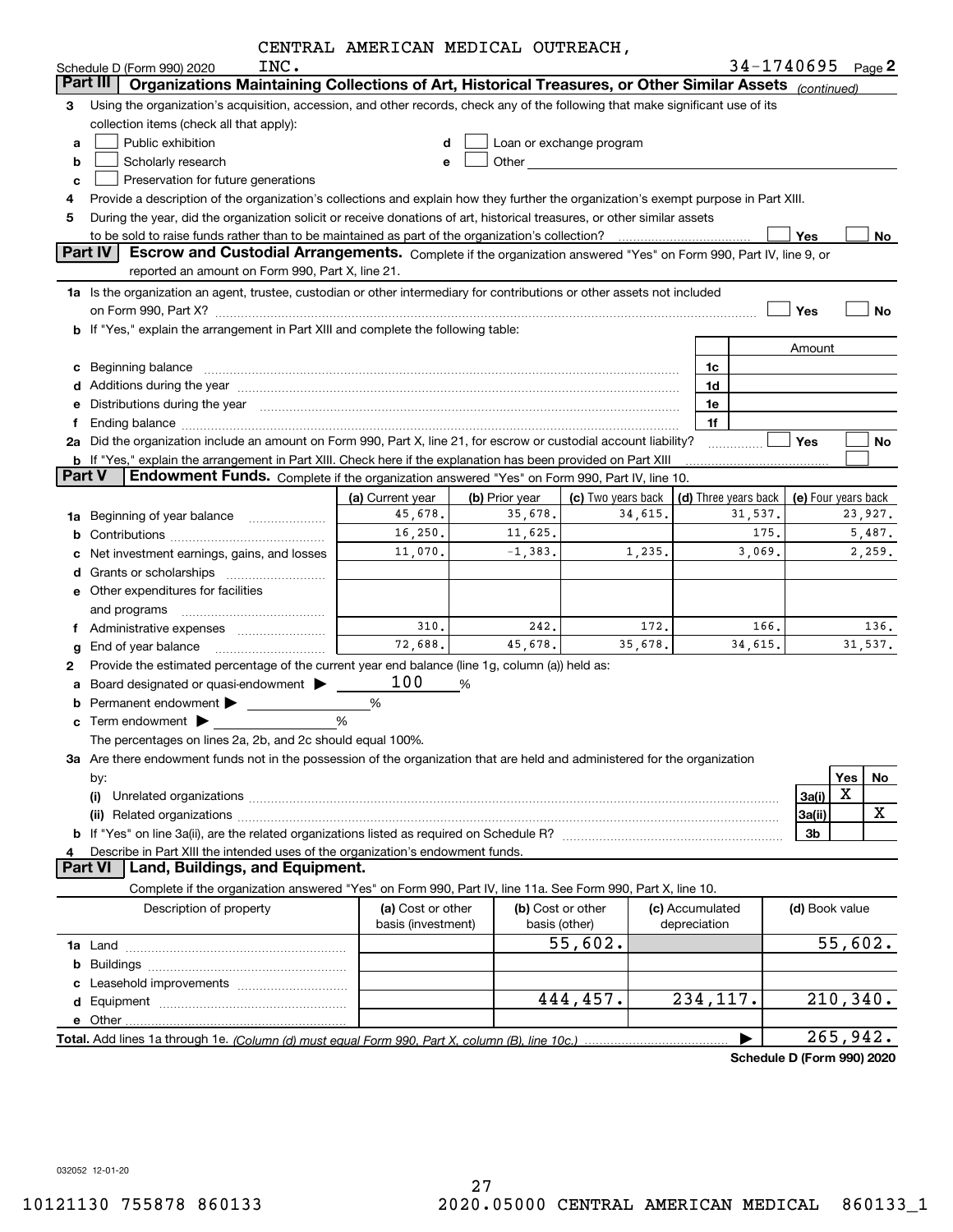Schedule D (Form 990) 2020 **Part VII Investments - Other Securities.** 

INC.

#### (a) Description of security or category (including name of security)  $\vert$  (b) Book value  $\vert$  (c) Total. (Col. (b) must equal Form 990, Part X, col. (B) line 12.) Total. (Col. (b) must equal Form 990, Part X, col. (B) line 13.) **(1)** Financial derivatives ~~~~~~~~~~~~~~~**(2)**Closely held equity interests **(3)**Other(a) Description of investment **b (b)** Book value **(1)(2)(3)(4) (5)(6)(7)(8)(9)(a) (b)**  Description**(1)(2)(3)(4)(5) (6)(7)(8)(9)Total.**  *(Column (b) must equal Form 990, Part X, col. (B) line 15.)* **1. (a)** Description of liability **Book value** Book value Book value Book value Book value Complete if the organization answered "Yes" on Form 990, Part IV, line 11b. See Form 990, Part X, line 12.  $(b)$  Book value  $\vert$  (c) Method of valuation: Cost or end-of-year market value (A)(B)(C)(D)(E)(F)(G)(H)Complete if the organization answered "Yes" on Form 990, Part IV, line 11c. See Form 990, Part X, line 13. (c) Method of valuation: Cost or end-of-year market value Complete if the organization answered "Yes" on Form 990, Part IV, line 11d. See Form 990, Part X, line 15. (b) Book value  $\blacktriangleright$ Complete if the organization answered "Yes" on Form 990, Part IV, line 11e or 11f. See Form 990, Part X, line 25. (1)(2)(3)(4)(5)(6)(7)(8)(9)Federal income taxes  $\blacktriangleright$ **Part VIII Investments - Program Related. Part IX Other Assets. Part X Other Liabilities.** ENDOWMENT FUND HELD BY OTHERS CASH SURRENDER VALUE OF LIFE INS. SUPPLEMENTAL BENEFIT PLAN 87,631. 87,631. 72,688. 78,586. 151,274. 250,000. 250,000. COST

**Total.**  *(Column (b) must equal Form 990, Part X, col. (B) line 25.)* 

**2.**Liability for uncertain tax positions. In Part XIII, provide the text of the footnote to the organization's financial statements that reports the organization's liability for uncertain tax positions under FASB ASC 740. Check here if the text of the footnote has been provided in Part XIII  $\boxed{\text{X}}$ 

**Schedule D (Form 990) 2020**

032053 12-01-20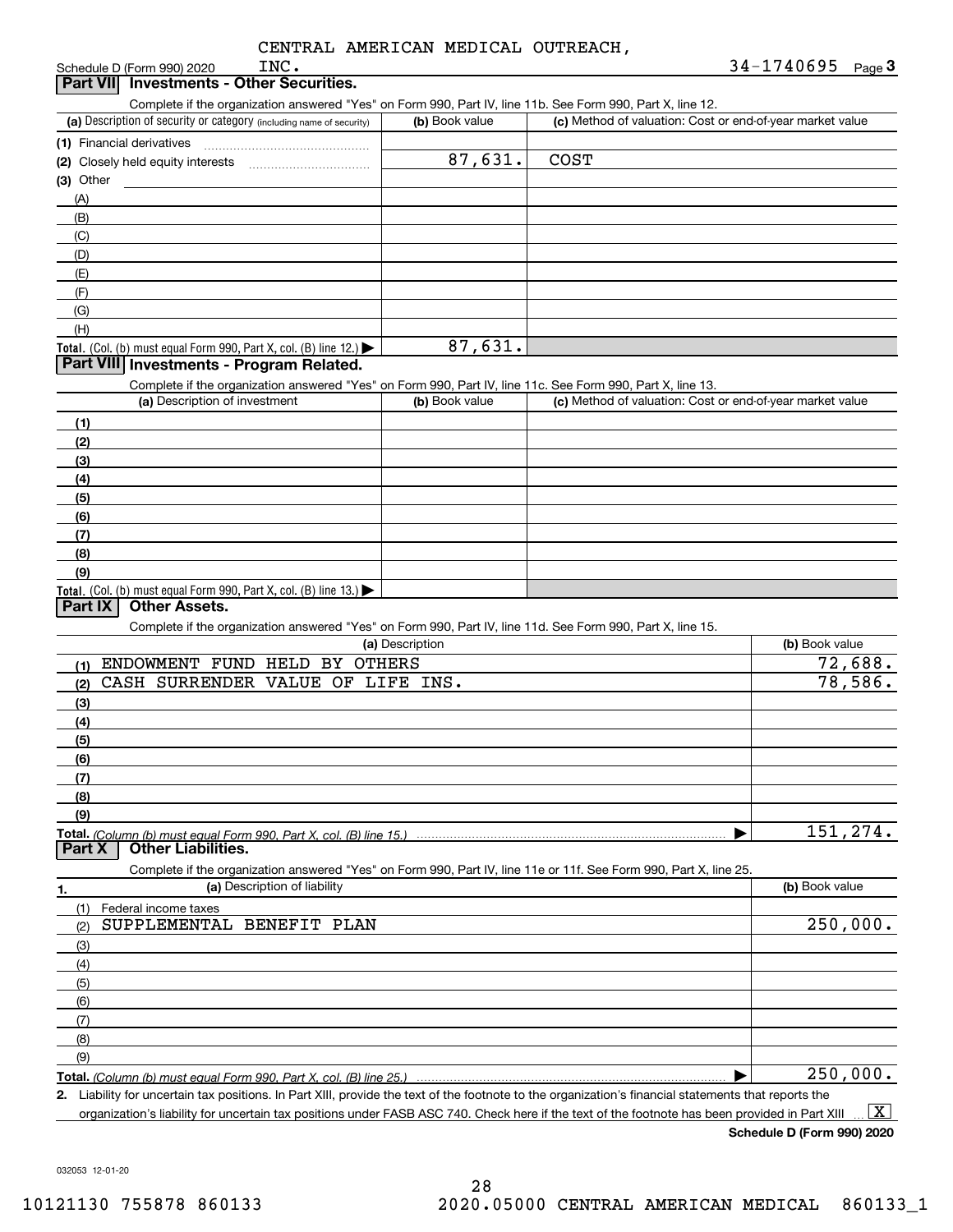| CENTRAL AMERICAN MEDICAL OUTREACH, |  |
|------------------------------------|--|
|------------------------------------|--|

|   | INC.<br>Schedule D (Form 990) 2020                                                                                                                                                                                             |                |           |                | 34-1740695               | Page 4   |
|---|--------------------------------------------------------------------------------------------------------------------------------------------------------------------------------------------------------------------------------|----------------|-----------|----------------|--------------------------|----------|
|   | Reconciliation of Revenue per Audited Financial Statements With Revenue per Return.<br><b>Part XI</b>                                                                                                                          |                |           |                |                          |          |
|   | Complete if the organization answered "Yes" on Form 990, Part IV, line 12a.                                                                                                                                                    |                |           |                |                          |          |
| 1 | Total revenue, gains, and other support per audited financial statements                                                                                                                                                       |                |           | $\blacksquare$ | $\overline{4,980}, 593.$ |          |
| 2 | Amounts included on line 1 but not on Form 990, Part VIII, line 12:                                                                                                                                                            |                |           |                |                          |          |
| a | Net unrealized gains (losses) on investments [11] matter contracts and the unrealized gains (losses) on investments                                                                                                            | 2a             | 9,892.    |                |                          |          |
|   |                                                                                                                                                                                                                                | 2 <sub>b</sub> | 26,850.   |                |                          |          |
| с |                                                                                                                                                                                                                                | 2c             |           |                |                          |          |
| d | Other (Describe in Part XIII.) <b>Construction Contract Construction</b> Chern Construction Construction Construction                                                                                                          | 2d             | 753,499.  |                |                          |          |
| e | Add lines 2a through 2d                                                                                                                                                                                                        |                |           | 2e             |                          | 790,241. |
| 3 |                                                                                                                                                                                                                                |                |           | 3              | 4,190,352.               |          |
| 4 | Amounts included on Form 990, Part VIII, line 12, but not on line 1:                                                                                                                                                           |                |           |                |                          |          |
|   |                                                                                                                                                                                                                                | 4a             |           |                |                          |          |
| b |                                                                                                                                                                                                                                | 4 <sub>b</sub> |           |                |                          |          |
|   | Add lines 4a and 4b                                                                                                                                                                                                            |                |           | 4c             |                          | 0.       |
| 5 |                                                                                                                                                                                                                                |                |           | 5              | 4, 190, 352.             |          |
|   | Part XII Reconciliation of Expenses per Audited Financial Statements With Expenses per Return.                                                                                                                                 |                |           |                |                          |          |
|   | Complete if the organization answered "Yes" on Form 990, Part IV, line 12a.                                                                                                                                                    |                |           |                |                          |          |
| 1 | Total expenses and losses per audited financial statements [111] [12] manuscription and statements [13] Total expenses and losses per audited financial statements [13] manuscription and the statements [13] manuscription an |                |           | $\mathbf{1}$   | 4,522,607.               |          |
| 2 | Amounts included on line 1 but not on Form 990, Part IX, line 25:                                                                                                                                                              |                |           |                |                          |          |
| a |                                                                                                                                                                                                                                | 2a             | 26,850.   |                |                          |          |
| b |                                                                                                                                                                                                                                |                |           |                |                          |          |
|   |                                                                                                                                                                                                                                | 2 <sub>b</sub> |           |                |                          |          |
| C |                                                                                                                                                                                                                                | 2c             |           |                |                          |          |
|   |                                                                                                                                                                                                                                | 2d             | 707, 823. |                |                          |          |
| e | Add lines 2a through 2d <b>must be a constructed as the constant of the constant of the constant of the construction</b>                                                                                                       |                |           | 2e             |                          | 734,673. |
| 3 |                                                                                                                                                                                                                                |                |           | 3              | 3,787,934.               |          |
| 4 | Amounts included on Form 990, Part IX, line 25, but not on line 1:                                                                                                                                                             |                |           |                |                          |          |
| a |                                                                                                                                                                                                                                | 4a             |           |                |                          |          |
| b |                                                                                                                                                                                                                                | 4 <sub>b</sub> |           |                |                          |          |
|   | Add lines 4a and 4b                                                                                                                                                                                                            |                |           | 4с             |                          | 0.       |
|   | <b>Part XIII Supplemental Information.</b>                                                                                                                                                                                     |                |           | 5              | 3,787,934.               |          |

Provide the descriptions required for Part II, lines 3, 5, and 9; Part III, lines 1a and 4; Part IV, lines 1b and 2b; Part V, line 4; Part X, line 2; Part XI, lines 2d and 4b; and Part XII, lines 2d and 4b. Also complete this part to provide any additional information.

### PART X, LINE 2:

|                        | THE ORGANIZATION ADOPTED THE PROVISIONS OF FASB ASC 740-10, (FORMERLY FIN  |
|------------------------|----------------------------------------------------------------------------|
|                        | 48 ACCOUNTING FOR UNCERTAINTY IN INCOME TAXES), WHICH PRESCRIBES A         |
|                        | RECOGNITION THRESHOLD AND A MEASUREMENT OF TAX POSITIONS TAKEN OR EXPECTED |
|                        | TO BE TAKEN IN A TAX RETURN. FOR THOSE BENEFITS TO BE RECOGNIZED, A TAX    |
|                        | POSITION MUST BE MORE-LIKELY-THAN-NOT TO BE SUSTAINED UPON EXAMINATION BY  |
|                        | TAXING AUTHORITIES. THE AMOUNT RECOGNIZED IS MEASURED AS THE AMOUNT OF     |
|                        | BENEFIT THAT IS GREATER THAN 50% LIKELY OF BEING REALIZED UPON ULTIMATE    |
|                        | SETTLEMENT. AS A RESULT OF THE IMPLEMENTATION OF THIS STANDARD, MANAGEMENT |
|                        | DETERMINED THAT THERE ARE NO MATERIAL UNCERTAIN TAX POSITIONS. AS A        |
|                        | NOT-FOR-PROFIT ORGANIZATION, CAMO IS GENERALLY EXEMPT FROM FEDERAL INCOME  |
|                        | TAXES UNDER THE PROVISIONS OF SECTION $501(C)(3)$ OF THE INTERNAL REVENUE  |
| 032054 12-01-20        | Schedule D (Form 990) 2020<br>29                                           |
| 10121130 755878 860133 | 2020.05000 CENTRAL AMERICAN MEDICAL 860133 1                               |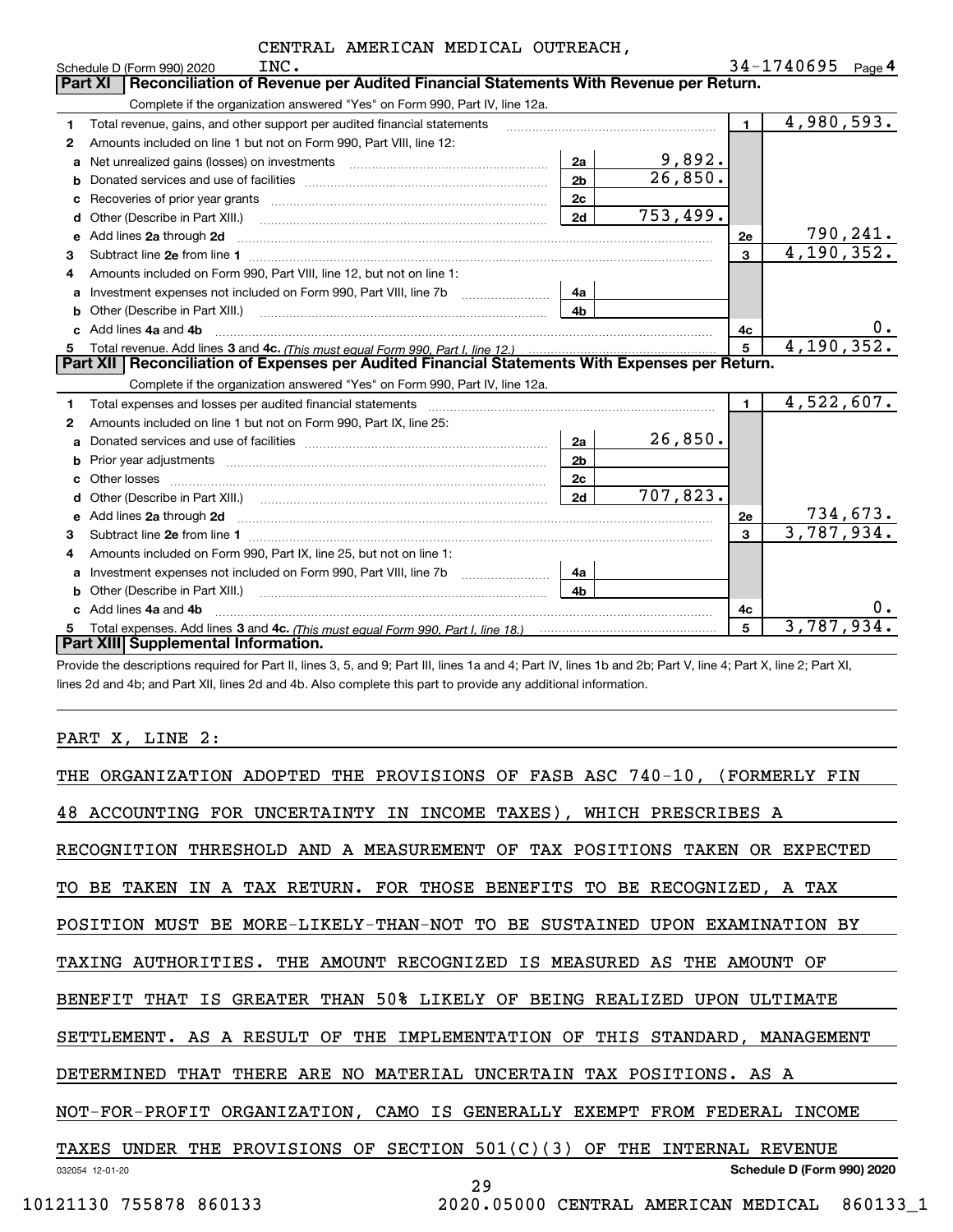| CENTRAL AMERICAN MEDICAL OUTREACH,<br>INC.<br>Schedule D (Form 990) 2020<br><b>Part XIII Supplemental Information</b> (continued) | $34 - 1740695$ Page 5      |
|-----------------------------------------------------------------------------------------------------------------------------------|----------------------------|
| CODE AND EXEMPT FROM OHIO INCOME TAXES. HOWEVER, INSSA, CAMO'S FOR PROFIT                                                         |                            |
| SUBSIDIARY, HAS A TAX PROVISION IN THE AMOUNT OF \$3,192 AND \$3,931                                                              |                            |
| INCLUDED IN INSSA'S EXPENSES FOR THE YEARS ENDED APRIL 30, 2021 AND 2020,                                                         |                            |
| RESPECTIVELY                                                                                                                      |                            |
|                                                                                                                                   |                            |
| PART XI, LINE 2D - OTHER ADJUSTMENTS:                                                                                             |                            |
| INSSA SALES                                                                                                                       | 753,499.                   |
|                                                                                                                                   |                            |
| PART XII, LINE 2D - OTHER ADJUSTMENTS:                                                                                            |                            |
| INSSA DEPRECIATION                                                                                                                | 5,986.                     |
| INSSA PROGRAM EXPENSES                                                                                                            | 701,837.                   |
| TOTAL TO SCHEDULE D, PART XII, LINE 2D                                                                                            | 707,823.                   |
|                                                                                                                                   |                            |
|                                                                                                                                   |                            |
|                                                                                                                                   |                            |
|                                                                                                                                   |                            |
|                                                                                                                                   |                            |
|                                                                                                                                   |                            |
|                                                                                                                                   |                            |
|                                                                                                                                   |                            |
|                                                                                                                                   |                            |
|                                                                                                                                   |                            |
|                                                                                                                                   |                            |
|                                                                                                                                   |                            |
|                                                                                                                                   |                            |
|                                                                                                                                   |                            |
|                                                                                                                                   |                            |
|                                                                                                                                   | Schedule D (Form 990) 2020 |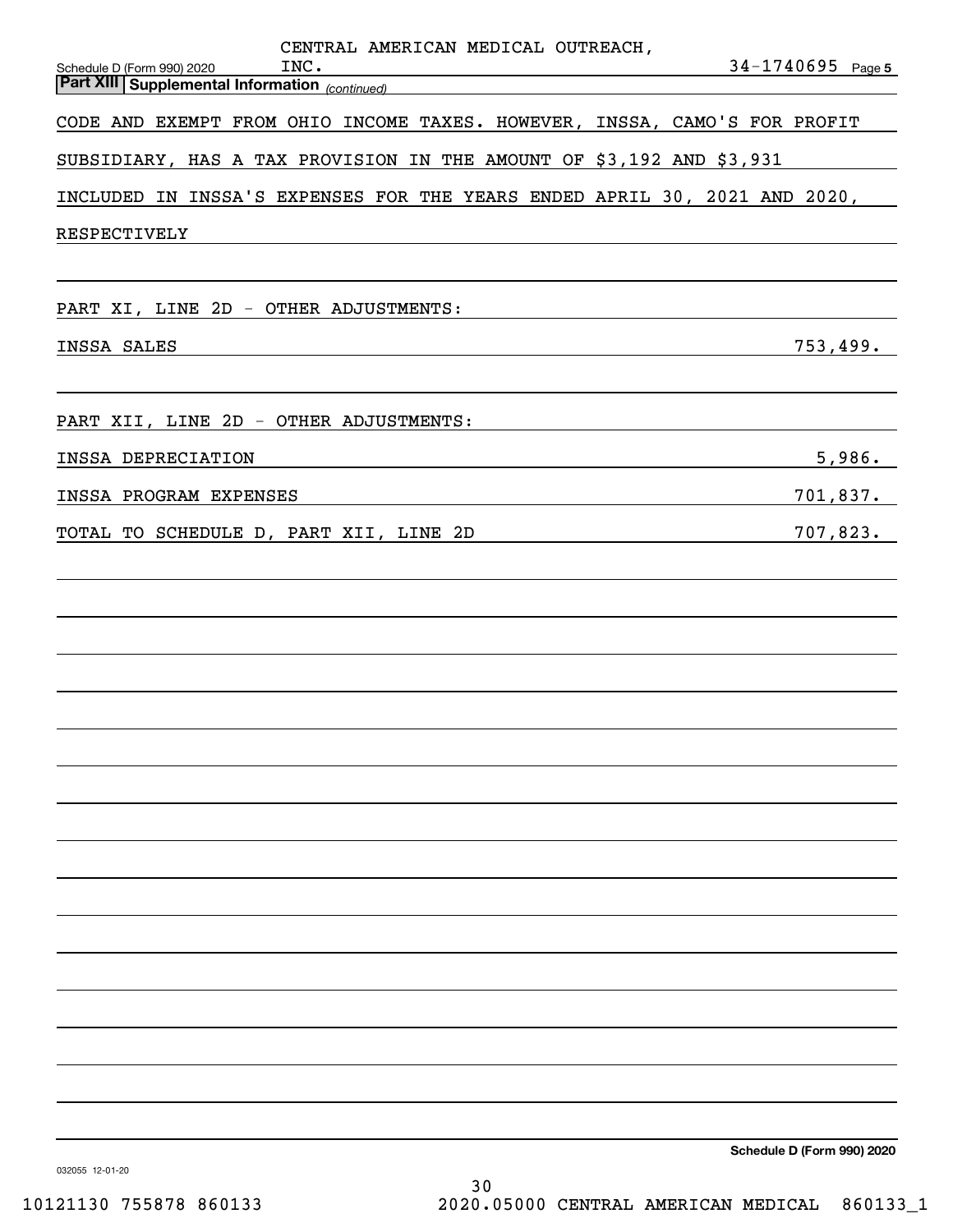|        | <b>SCHEDULE F</b>                 |                                    |                                           | <b>Statement of Activities Outside the United States</b>                                                                                               |                               |            | OMB No. 1545-0047                     |
|--------|-----------------------------------|------------------------------------|-------------------------------------------|--------------------------------------------------------------------------------------------------------------------------------------------------------|-------------------------------|------------|---------------------------------------|
|        | (Form 990)                        |                                    |                                           | Complete if the organization answered "Yes" on Form 990, Part IV, line 14b, 15, or 16.                                                                 |                               |            |                                       |
|        | Department of the Treasury        |                                    |                                           | Attach to Form 990.                                                                                                                                    |                               |            | <b>Open to Public</b>                 |
|        | Internal Revenue Service          |                                    |                                           | Go to www.irs.gov/Form990 for instructions and the latest information.                                                                                 |                               | Inspection |                                       |
|        | Name of the organization          |                                    |                                           |                                                                                                                                                        |                               |            | <b>Employer identification number</b> |
| INC.   |                                   | CENTRAL AMERICAN MEDICAL OUTREACH, |                                           |                                                                                                                                                        | 34-1740695                    |            |                                       |
| Part I |                                   |                                    |                                           | General Information on Activities Outside the United States. Complete if the organization answered "Yes" on                                            |                               |            |                                       |
|        |                                   | Form 990, Part IV, line 14b.       |                                           |                                                                                                                                                        |                               |            |                                       |
| 1      |                                   |                                    |                                           | For grantmakers. Does the organization maintain records to substantiate the amount of its grants and other assistance,                                 |                               |            |                                       |
|        |                                   |                                    |                                           | the grantees' eligibility for the grants or assistance, and the selection criteria used to award the grants or assistance?                             |                               |            | $\overline{\mathbf{X}}$ No<br>Yes     |
|        |                                   |                                    |                                           |                                                                                                                                                        |                               |            |                                       |
| 2      |                                   |                                    |                                           | For grantmakers. Describe in Part V the organization's procedures for monitoring the use of its grants and other assistance outside the                |                               |            |                                       |
|        | United States.                    |                                    |                                           |                                                                                                                                                        |                               |            |                                       |
| З      | (a) Region                        | (b) Number of                      | (c) Number of                             | Activities per Region. (The following Part I, line 3 table can be duplicated if additional space is needed.)<br>(d) Activities conducted in the region | (e) If activity listed in (d) |            | (f) Total                             |
|        |                                   | offices                            | employees,                                | (by type) (such as, fundraising, pro-                                                                                                                  | is a program service,         |            | expenditures                          |
|        |                                   | in the region                      | agents, and<br>independent<br>contractors | gram services, investments, grants to                                                                                                                  | describe specific type        |            | for and<br>investments                |
|        |                                   |                                    | in the region                             | recipients located in the region)                                                                                                                      | of service(s) in the region   |            | in the region                         |
|        |                                   |                                    |                                           |                                                                                                                                                        |                               |            |                                       |
|        |                                   |                                    |                                           |                                                                                                                                                        |                               |            |                                       |
|        |                                   |                                    |                                           |                                                                                                                                                        |                               |            |                                       |
|        |                                   |                                    |                                           |                                                                                                                                                        |                               |            |                                       |
|        |                                   |                                    |                                           |                                                                                                                                                        |                               |            |                                       |
|        |                                   |                                    |                                           |                                                                                                                                                        |                               |            |                                       |
|        |                                   |                                    |                                           |                                                                                                                                                        |                               |            |                                       |
|        |                                   |                                    |                                           |                                                                                                                                                        |                               |            |                                       |
|        |                                   |                                    |                                           |                                                                                                                                                        |                               |            |                                       |
|        |                                   |                                    |                                           |                                                                                                                                                        |                               |            |                                       |
|        |                                   |                                    |                                           |                                                                                                                                                        |                               |            |                                       |
|        |                                   |                                    |                                           |                                                                                                                                                        |                               |            |                                       |
|        |                                   |                                    |                                           |                                                                                                                                                        |                               |            |                                       |
|        |                                   |                                    |                                           |                                                                                                                                                        |                               |            |                                       |
|        |                                   |                                    |                                           |                                                                                                                                                        |                               |            |                                       |
|        |                                   |                                    |                                           |                                                                                                                                                        |                               |            |                                       |
|        |                                   |                                    |                                           |                                                                                                                                                        |                               |            |                                       |
|        |                                   |                                    |                                           |                                                                                                                                                        |                               |            |                                       |
|        |                                   |                                    |                                           |                                                                                                                                                        |                               |            |                                       |
|        |                                   |                                    |                                           |                                                                                                                                                        |                               |            |                                       |
|        |                                   |                                    |                                           |                                                                                                                                                        |                               |            |                                       |
|        |                                   |                                    |                                           |                                                                                                                                                        |                               |            |                                       |
|        |                                   |                                    |                                           |                                                                                                                                                        |                               |            |                                       |
|        |                                   |                                    |                                           |                                                                                                                                                        |                               |            |                                       |
|        |                                   |                                    |                                           |                                                                                                                                                        |                               |            |                                       |
|        |                                   |                                    |                                           |                                                                                                                                                        |                               |            |                                       |
|        |                                   |                                    |                                           |                                                                                                                                                        |                               |            |                                       |
|        |                                   |                                    |                                           |                                                                                                                                                        |                               |            |                                       |
|        |                                   |                                    |                                           |                                                                                                                                                        |                               |            |                                       |
|        | 3 a Subtotal<br>.                 | 0                                  | 0                                         |                                                                                                                                                        |                               |            | 0.                                    |
|        | <b>b</b> Total from continuation  |                                    |                                           |                                                                                                                                                        |                               |            |                                       |
|        | sheets to Part I                  | 0                                  | 0                                         |                                                                                                                                                        |                               |            | 0.                                    |
|        | c Totals (add lines 3a<br>and 3b) | 0                                  | 0                                         |                                                                                                                                                        |                               |            | 0.                                    |
|        | .                                 |                                    |                                           |                                                                                                                                                        |                               |            |                                       |

**For Paperwork Reduction Act Notice, see the Instructions for Form 990. Schedule F (Form 990) 2020** LHA

032071 12-03-20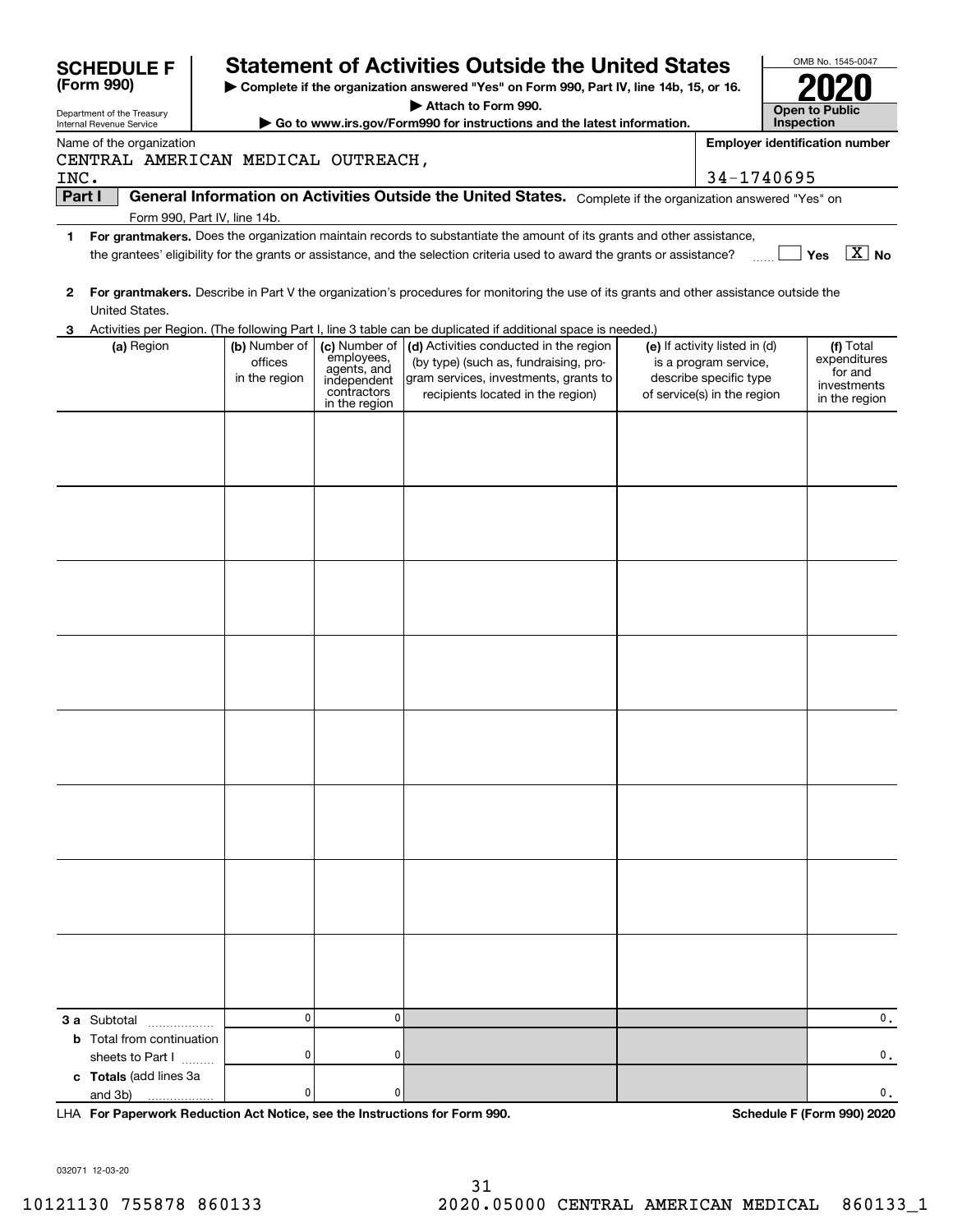INC. 34-1740695

Schedule F (Form 990) 2020  $\text{INC.}$ 

Part II | Grants and Other Assistance to Organizations or Entities Outside the United States. Complete if the organization answered "Yes" on Form 990, Part IV, line 15, for any recipient who received more than \$5,000. Part II can be duplicated if additional space is needed.

| 1<br>(a) Name of organization                           | (b) IRS code section<br>and EIN (if applicable) | (c) Region | (d) Purpose of<br>grant                                                                                                                 | (e) Amount<br>of cash grant | (f) Manner of<br>cash disbursement | (g) Amount of<br>noncash<br>assistance | (h) Description<br>of noncash<br>assistance | (i) Method of<br>valuation (book, FMV,<br>appraisal, other) |
|---------------------------------------------------------|-------------------------------------------------|------------|-----------------------------------------------------------------------------------------------------------------------------------------|-----------------------------|------------------------------------|----------------------------------------|---------------------------------------------|-------------------------------------------------------------|
|                                                         |                                                 |            |                                                                                                                                         |                             |                                    |                                        |                                             |                                                             |
|                                                         |                                                 |            |                                                                                                                                         |                             |                                    |                                        |                                             |                                                             |
|                                                         |                                                 | HONDURAS   | OPERATIONAL SUPPORT                                                                                                                     | 593,819. ETF                |                                    | $\mathbf{0}$ .                         |                                             |                                                             |
|                                                         |                                                 |            |                                                                                                                                         |                             |                                    |                                        |                                             |                                                             |
|                                                         |                                                 |            |                                                                                                                                         |                             |                                    |                                        |                                             |                                                             |
|                                                         |                                                 |            |                                                                                                                                         |                             |                                    |                                        |                                             |                                                             |
|                                                         |                                                 |            |                                                                                                                                         |                             |                                    |                                        |                                             |                                                             |
|                                                         |                                                 |            |                                                                                                                                         |                             |                                    |                                        |                                             |                                                             |
|                                                         |                                                 |            |                                                                                                                                         |                             |                                    |                                        |                                             |                                                             |
|                                                         |                                                 |            |                                                                                                                                         |                             |                                    |                                        |                                             |                                                             |
|                                                         |                                                 |            |                                                                                                                                         |                             |                                    |                                        |                                             |                                                             |
|                                                         |                                                 |            |                                                                                                                                         |                             |                                    |                                        |                                             |                                                             |
|                                                         |                                                 |            |                                                                                                                                         |                             |                                    |                                        |                                             |                                                             |
|                                                         |                                                 |            |                                                                                                                                         |                             |                                    |                                        |                                             |                                                             |
|                                                         |                                                 |            |                                                                                                                                         |                             |                                    |                                        |                                             |                                                             |
|                                                         |                                                 |            |                                                                                                                                         |                             |                                    |                                        |                                             |                                                             |
|                                                         |                                                 |            |                                                                                                                                         |                             |                                    |                                        |                                             |                                                             |
|                                                         |                                                 |            |                                                                                                                                         |                             |                                    |                                        |                                             |                                                             |
|                                                         |                                                 |            |                                                                                                                                         |                             |                                    |                                        |                                             |                                                             |
|                                                         |                                                 |            |                                                                                                                                         |                             |                                    |                                        |                                             |                                                             |
|                                                         |                                                 |            |                                                                                                                                         |                             |                                    |                                        |                                             |                                                             |
|                                                         |                                                 |            |                                                                                                                                         |                             |                                    |                                        |                                             |                                                             |
| $\mathbf{2}$                                            |                                                 |            | Enter total number of recipient organizations listed above that are recognized as charities by the foreign country, recognized as a tax |                             |                                    |                                        |                                             |                                                             |
|                                                         |                                                 |            | exempt 501(c)(3) organization by the IRS, or for which the grantee or counsel has provided a section 501(c)(3) equivalency letter       |                             |                                    |                                        |                                             |                                                             |
| 3 Enter total number of other organizations or entities |                                                 |            |                                                                                                                                         |                             |                                    |                                        |                                             |                                                             |

**2**

**Schedule F (Form 990) 2020**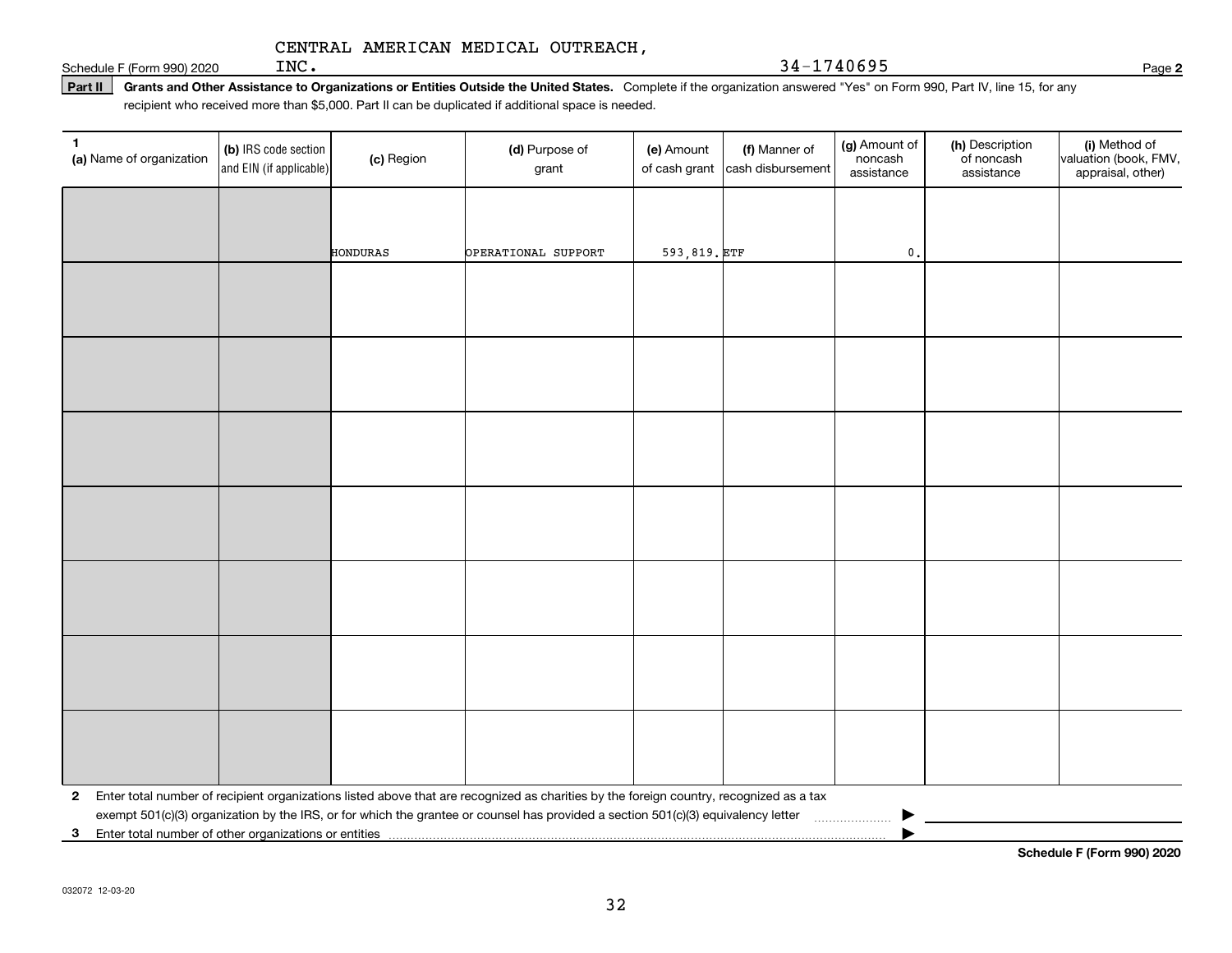| CENTRAL AMERICAN MEDICAL OUTREACH, |  |
|------------------------------------|--|
|                                    |  |

Schedule F (Form 990) 2020  $N_{\rm e}$  Page 1918 and  $24-1740695$ 

| Part III can be duplicated if additional space is needed. |            |                             |                             |                                    |                                        |                                          |                                                                |  |  |
|-----------------------------------------------------------|------------|-----------------------------|-----------------------------|------------------------------------|----------------------------------------|------------------------------------------|----------------------------------------------------------------|--|--|
| (a) Type of grant or assistance                           | (b) Region | (c) Number of<br>recipients | (d) Amount of<br>cash grant | (e) Manner of<br>cash disbursement | (f) Amount of<br>noncash<br>assistance | (g) Description of<br>noncash assistance | (h) Method of<br>valuation<br>(book, FMV,<br>appraisal, other) |  |  |
|                                                           |            |                             |                             |                                    |                                        |                                          |                                                                |  |  |
|                                                           |            |                             |                             |                                    |                                        |                                          |                                                                |  |  |
|                                                           |            |                             |                             |                                    |                                        |                                          |                                                                |  |  |
|                                                           |            |                             |                             |                                    |                                        |                                          |                                                                |  |  |
|                                                           |            |                             |                             |                                    |                                        |                                          |                                                                |  |  |
|                                                           |            |                             |                             |                                    |                                        |                                          |                                                                |  |  |
|                                                           |            |                             |                             |                                    |                                        |                                          |                                                                |  |  |
|                                                           |            |                             |                             |                                    |                                        |                                          |                                                                |  |  |
|                                                           |            |                             |                             |                                    |                                        |                                          |                                                                |  |  |
|                                                           |            |                             |                             |                                    |                                        |                                          |                                                                |  |  |
|                                                           |            |                             |                             |                                    |                                        |                                          |                                                                |  |  |
|                                                           |            |                             |                             |                                    |                                        |                                          |                                                                |  |  |
|                                                           |            |                             |                             |                                    |                                        |                                          |                                                                |  |  |
|                                                           |            |                             |                             |                                    |                                        |                                          |                                                                |  |  |
|                                                           |            |                             |                             |                                    |                                        |                                          |                                                                |  |  |
|                                                           |            |                             |                             |                                    |                                        |                                          |                                                                |  |  |

**Schedule F (Form 990) 2020**

**3**

Part III Grants and Other Assistance to Individuals Outside the United States. Complete if the organization answered "Yes" on Form 990, Part IV, line 16.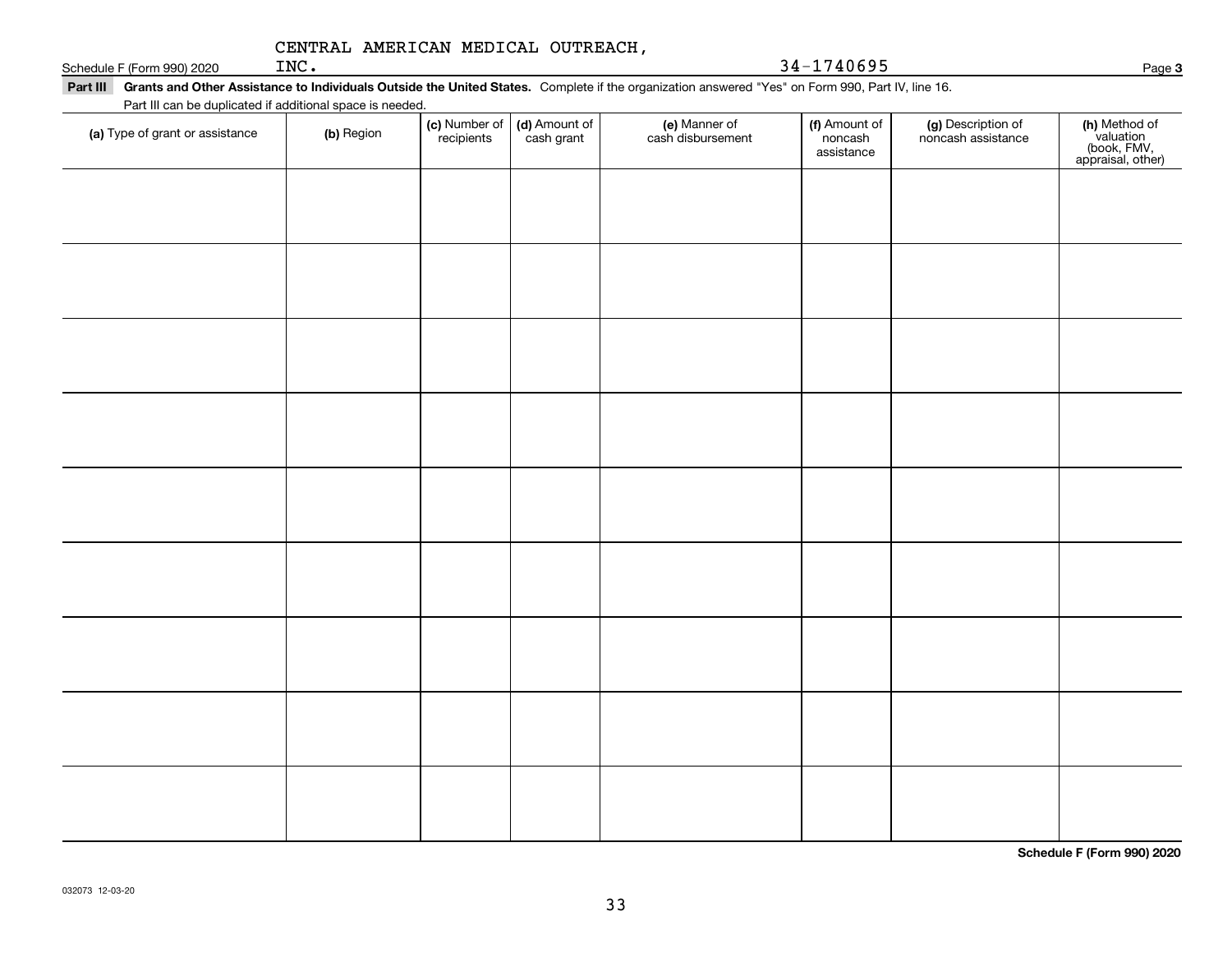|                | INC.<br>Schedule F (Form 990) 2020                                                                                                                                                                                                                                                                                                            | 34-1740695 | Page 4         |
|----------------|-----------------------------------------------------------------------------------------------------------------------------------------------------------------------------------------------------------------------------------------------------------------------------------------------------------------------------------------------|------------|----------------|
| <b>Part IV</b> | <b>Foreign Forms</b>                                                                                                                                                                                                                                                                                                                          |            |                |
| 1              | Was the organization a U.S. transferor of property to a foreign corporation during the tax year? If "Yes."<br>the organization may be required to file Form 926, Return by a U.S. Transferor of Property to a Foreign                                                                                                                         | Yes        | $X \mid N_{0}$ |
| $\mathbf{2}$   | Did the organization have an interest in a foreign trust during the tax year? If "Yes." the organization may<br>be required to separately file Form 3520, Annual Return To Report Transactions With Foreign Trusts and<br>Receipt of Certain Foreign Gifts, and/or Form 3520-A, Annual Information Return of Foreign Trust With a             | Yes        | $X \mid N_{0}$ |
| 3              | Did the organization have an ownership interest in a foreign corporation during the tax year? If "Yes."<br>the organization may be required to file Form 5471, Information Return of U.S. Persons With Respect to<br>Certain Foreign Corporations (see Instructions for Form 5471) <i>manded contained contained corporation</i> contained to | Yes        | $X \mid N_{0}$ |
| 4              | Was the organization a direct or indirect shareholder of a passive foreign investment company or a<br>qualified electing fund during the tax year? If "Yes," the organization may be required to file Form 8621,<br>Information Return by a Shareholder of a Passive Foreign Investment Company or Qualified Electing                         | Yes        | ΧI<br>No.      |
| 5              | Did the organization have an ownership interest in a foreign partnership during the tax year? If "Yes."<br>the organization may be required to file Form 8865, Return of U.S. Persons With Respect to Certain                                                                                                                                 | Yes        | $X $ No        |
| 6              | Did the organization have any operations in or related to any boycotting countries during the tax year? If<br>"Yes," the organization may be required to separately file Form 5713, International Boycott Report (see                                                                                                                         | Yes        | Nο             |

**Schedule F (Form 990) 2020**

032074 12-03-20

 $\mathsf{l}$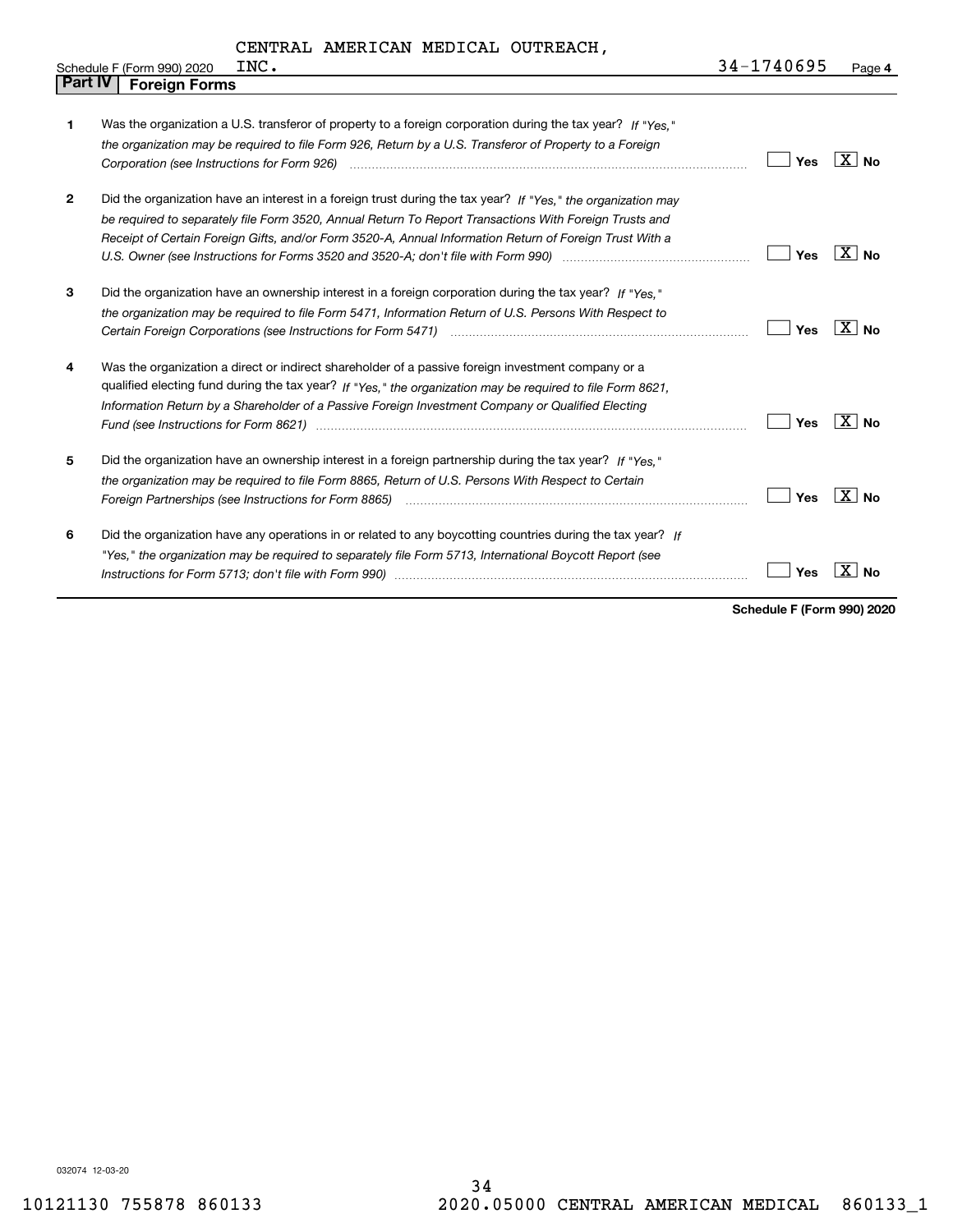| CENTRAL AMERICAN MEDICAL OUTREACH, |  |
|------------------------------------|--|

|                 | CENTRAL AMERICAN MEDICAL OUTREACH,                                                                                                                                                                                                                                                                                                                                                                                                                   |                            |        |
|-----------------|------------------------------------------------------------------------------------------------------------------------------------------------------------------------------------------------------------------------------------------------------------------------------------------------------------------------------------------------------------------------------------------------------------------------------------------------------|----------------------------|--------|
|                 | INC.<br>Schedule F (Form 990) 2020                                                                                                                                                                                                                                                                                                                                                                                                                   | 34-1740695                 | Page 5 |
| Part V          | <b>Supplemental Information</b><br>Provide the information required by Part I, line 2 (monitoring of funds); Part I, line 3, column (f) (accounting method; amounts of<br>investments vs. expenditures per region); Part II, line 1 (accounting method); Part III (accounting method); and Part III, column (c)<br>(estimated number of recipients), as applicable. Also complete this part to provide any additional information. See instructions. |                            |        |
|                 |                                                                                                                                                                                                                                                                                                                                                                                                                                                      |                            |        |
|                 |                                                                                                                                                                                                                                                                                                                                                                                                                                                      |                            |        |
|                 |                                                                                                                                                                                                                                                                                                                                                                                                                                                      |                            |        |
|                 |                                                                                                                                                                                                                                                                                                                                                                                                                                                      |                            |        |
|                 |                                                                                                                                                                                                                                                                                                                                                                                                                                                      |                            |        |
|                 |                                                                                                                                                                                                                                                                                                                                                                                                                                                      |                            |        |
|                 |                                                                                                                                                                                                                                                                                                                                                                                                                                                      |                            |        |
|                 |                                                                                                                                                                                                                                                                                                                                                                                                                                                      |                            |        |
|                 |                                                                                                                                                                                                                                                                                                                                                                                                                                                      |                            |        |
|                 |                                                                                                                                                                                                                                                                                                                                                                                                                                                      |                            |        |
|                 |                                                                                                                                                                                                                                                                                                                                                                                                                                                      |                            |        |
|                 |                                                                                                                                                                                                                                                                                                                                                                                                                                                      |                            |        |
|                 |                                                                                                                                                                                                                                                                                                                                                                                                                                                      |                            |        |
|                 |                                                                                                                                                                                                                                                                                                                                                                                                                                                      |                            |        |
|                 |                                                                                                                                                                                                                                                                                                                                                                                                                                                      |                            |        |
|                 |                                                                                                                                                                                                                                                                                                                                                                                                                                                      |                            |        |
|                 |                                                                                                                                                                                                                                                                                                                                                                                                                                                      |                            |        |
|                 |                                                                                                                                                                                                                                                                                                                                                                                                                                                      |                            |        |
| 032075 12-03-20 |                                                                                                                                                                                                                                                                                                                                                                                                                                                      | Schedule F (Form 990) 2020 |        |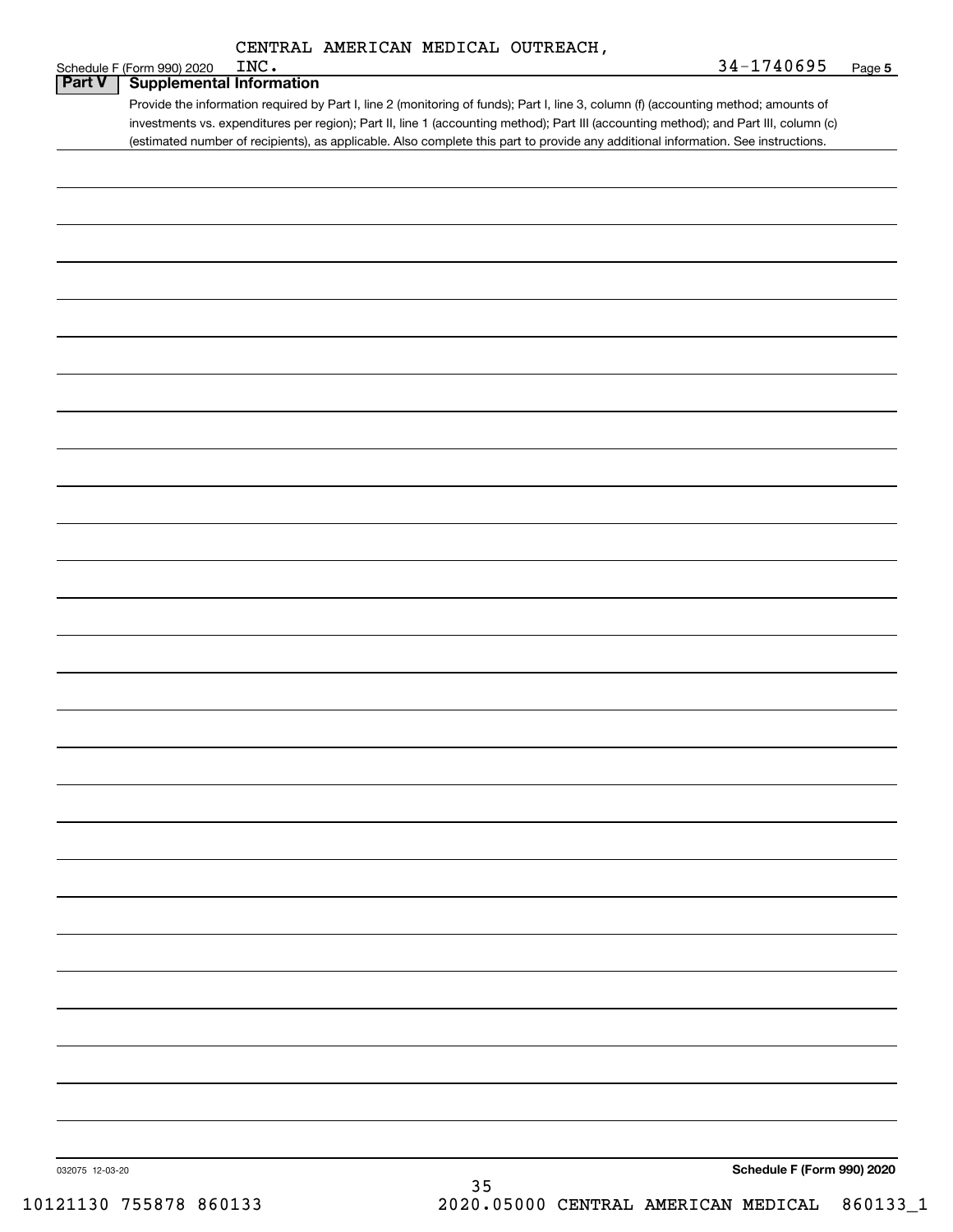| Supplemental Information Regarding Fundraising or Gaming Activities<br><b>SCHEDULE G</b>                                                                                                                                                                                                                                                                                                                                                                                                                                                                                           |                                                                                                                                                                     |                                                                            |    |                                                                            |  |                                                                            | OMB No. 1545-0047                                       |  |  |
|------------------------------------------------------------------------------------------------------------------------------------------------------------------------------------------------------------------------------------------------------------------------------------------------------------------------------------------------------------------------------------------------------------------------------------------------------------------------------------------------------------------------------------------------------------------------------------|---------------------------------------------------------------------------------------------------------------------------------------------------------------------|----------------------------------------------------------------------------|----|----------------------------------------------------------------------------|--|----------------------------------------------------------------------------|---------------------------------------------------------|--|--|
| (Form 990 or 990-EZ)                                                                                                                                                                                                                                                                                                                                                                                                                                                                                                                                                               | Complete if the organization answered "Yes" on Form 990, Part IV, line 17, 18, or 19, or if the<br>organization entered more than \$15,000 on Form 990-EZ, line 6a. |                                                                            |    |                                                                            |  |                                                                            |                                                         |  |  |
| Department of the Treasury                                                                                                                                                                                                                                                                                                                                                                                                                                                                                                                                                         | Attach to Form 990 or Form 990-EZ.                                                                                                                                  |                                                                            |    |                                                                            |  |                                                                            |                                                         |  |  |
| Internal Revenue Service                                                                                                                                                                                                                                                                                                                                                                                                                                                                                                                                                           | Go to www.irs.gov/Form990 for instructions and the latest information.                                                                                              |                                                                            |    |                                                                            |  |                                                                            |                                                         |  |  |
| Name of the organization<br>INC.                                                                                                                                                                                                                                                                                                                                                                                                                                                                                                                                                   | CENTRAL AMERICAN MEDICAL OUTREACH,                                                                                                                                  |                                                                            |    |                                                                            |  | 34-1740695                                                                 | <b>Employer identification number</b>                   |  |  |
| Part I<br>required to complete this part.                                                                                                                                                                                                                                                                                                                                                                                                                                                                                                                                          | Fundraising Activities. Complete if the organization answered "Yes" on Form 990, Part IV, line 17. Form 990-EZ filers are not                                       |                                                                            |    |                                                                            |  |                                                                            |                                                         |  |  |
| 1 Indicate whether the organization raised funds through any of the following activities. Check all that apply.<br>Mail solicitations<br>a<br>Internet and email solicitations<br>b<br>Phone solicitations<br>c<br>In-person solicitations<br>d<br>2 a Did the organization have a written or oral agreement with any individual (including officers, directors, trustees, or<br><b>b</b> If "Yes," list the 10 highest paid individuals or entities (fundraisers) pursuant to agreements under which the fundraiser is to be<br>compensated at least \$5,000 by the organization. | е<br>f<br>Special fundraising events<br>g<br>key employees listed in Form 990, Part VII) or entity in connection with professional fundraising services?            |                                                                            |    | Solicitation of non-government grants<br>Solicitation of government grants |  | Yes                                                                        | No                                                      |  |  |
| (i) Name and address of individual<br>or entity (fundraiser)                                                                                                                                                                                                                                                                                                                                                                                                                                                                                                                       | (ii) Activity                                                                                                                                                       | (iii) Did<br>fundraiser<br>have custody<br>or control of<br>contributions? |    | (iv) Gross receipts<br>from activity                                       |  | (v) Amount paid<br>to (or retained by)<br>fundraiser<br>listed in col. (i) | (vi) Amount paid<br>to (or retained by)<br>organization |  |  |
|                                                                                                                                                                                                                                                                                                                                                                                                                                                                                                                                                                                    |                                                                                                                                                                     | <b>Yes</b>                                                                 | No |                                                                            |  |                                                                            |                                                         |  |  |
|                                                                                                                                                                                                                                                                                                                                                                                                                                                                                                                                                                                    |                                                                                                                                                                     |                                                                            |    |                                                                            |  |                                                                            |                                                         |  |  |
|                                                                                                                                                                                                                                                                                                                                                                                                                                                                                                                                                                                    |                                                                                                                                                                     |                                                                            |    |                                                                            |  |                                                                            |                                                         |  |  |
|                                                                                                                                                                                                                                                                                                                                                                                                                                                                                                                                                                                    |                                                                                                                                                                     |                                                                            |    |                                                                            |  |                                                                            |                                                         |  |  |
|                                                                                                                                                                                                                                                                                                                                                                                                                                                                                                                                                                                    |                                                                                                                                                                     |                                                                            |    |                                                                            |  |                                                                            |                                                         |  |  |
|                                                                                                                                                                                                                                                                                                                                                                                                                                                                                                                                                                                    |                                                                                                                                                                     |                                                                            |    |                                                                            |  |                                                                            |                                                         |  |  |
|                                                                                                                                                                                                                                                                                                                                                                                                                                                                                                                                                                                    |                                                                                                                                                                     |                                                                            |    |                                                                            |  |                                                                            |                                                         |  |  |
|                                                                                                                                                                                                                                                                                                                                                                                                                                                                                                                                                                                    |                                                                                                                                                                     |                                                                            |    |                                                                            |  |                                                                            |                                                         |  |  |
|                                                                                                                                                                                                                                                                                                                                                                                                                                                                                                                                                                                    |                                                                                                                                                                     |                                                                            |    |                                                                            |  |                                                                            |                                                         |  |  |
|                                                                                                                                                                                                                                                                                                                                                                                                                                                                                                                                                                                    |                                                                                                                                                                     |                                                                            |    |                                                                            |  |                                                                            |                                                         |  |  |
|                                                                                                                                                                                                                                                                                                                                                                                                                                                                                                                                                                                    |                                                                                                                                                                     |                                                                            |    |                                                                            |  |                                                                            |                                                         |  |  |
| Total<br>3 List all states in which the organization is registered or licensed to solicit contributions or has been notified it is exempt from registration<br>or licensing.                                                                                                                                                                                                                                                                                                                                                                                                       |                                                                                                                                                                     |                                                                            |    |                                                                            |  |                                                                            |                                                         |  |  |
|                                                                                                                                                                                                                                                                                                                                                                                                                                                                                                                                                                                    |                                                                                                                                                                     |                                                                            |    |                                                                            |  |                                                                            |                                                         |  |  |
|                                                                                                                                                                                                                                                                                                                                                                                                                                                                                                                                                                                    |                                                                                                                                                                     |                                                                            |    |                                                                            |  |                                                                            |                                                         |  |  |
|                                                                                                                                                                                                                                                                                                                                                                                                                                                                                                                                                                                    |                                                                                                                                                                     |                                                                            |    |                                                                            |  |                                                                            |                                                         |  |  |
|                                                                                                                                                                                                                                                                                                                                                                                                                                                                                                                                                                                    |                                                                                                                                                                     |                                                                            |    |                                                                            |  |                                                                            |                                                         |  |  |
|                                                                                                                                                                                                                                                                                                                                                                                                                                                                                                                                                                                    |                                                                                                                                                                     |                                                                            |    |                                                                            |  |                                                                            |                                                         |  |  |
|                                                                                                                                                                                                                                                                                                                                                                                                                                                                                                                                                                                    |                                                                                                                                                                     |                                                                            |    |                                                                            |  |                                                                            |                                                         |  |  |
| LHA For Paperwork Reduction Act Notice, see the Instructions for Form 990 or 990-EZ.                                                                                                                                                                                                                                                                                                                                                                                                                                                                                               |                                                                                                                                                                     |                                                                            |    |                                                                            |  |                                                                            | Schedule G (Form 990 or 990-EZ) 2020                    |  |  |

032081 11-25-20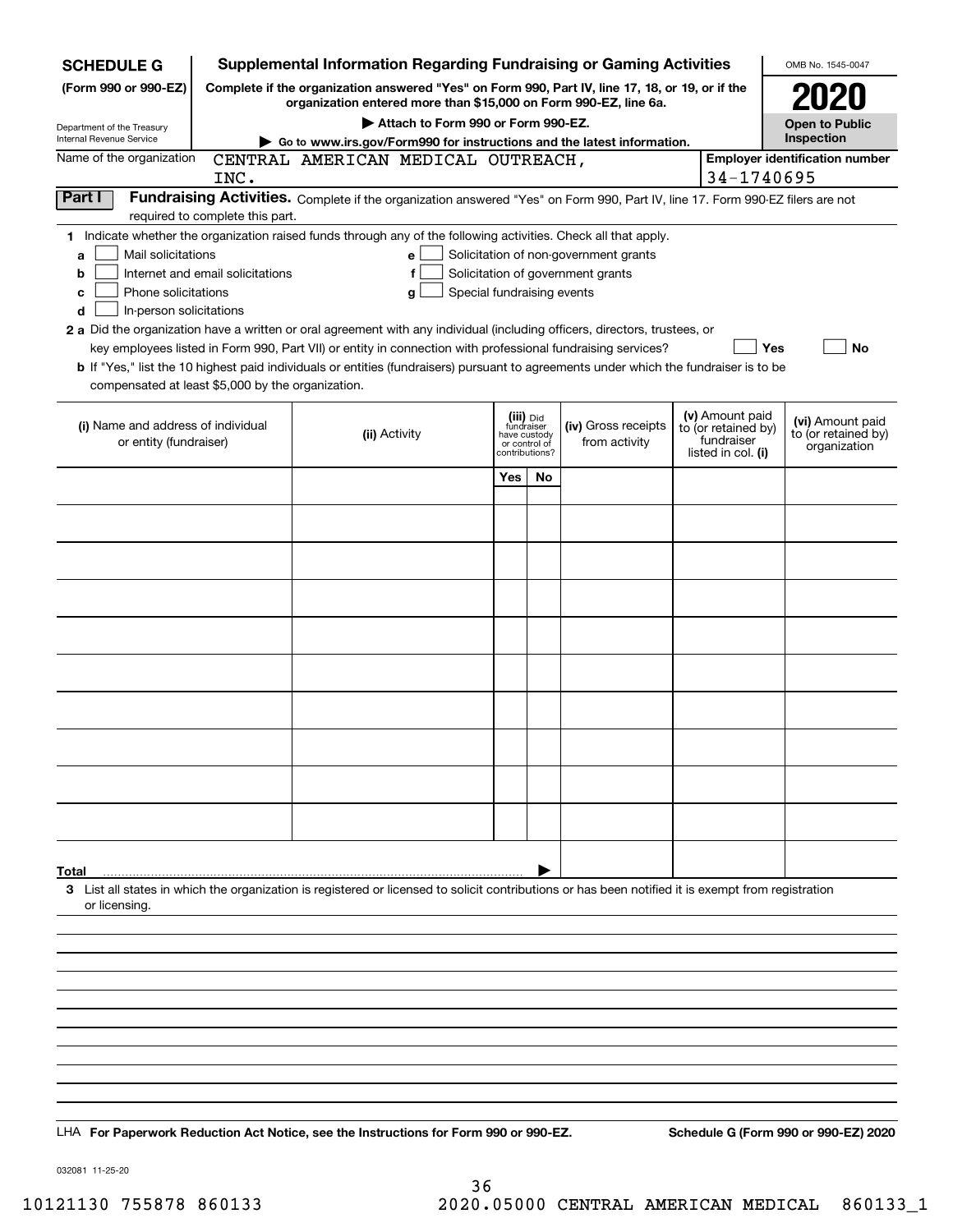|                 |          | Schedule G (Form 990 or 990-EZ) 2020 INC.                                                                                                                                                                                                                                                                             |                                                      | CENTRAL AMERICAN MEDICAL OUTREACH,               |                                    | $34 - 1740695$ Page 2                                 |  |
|-----------------|----------|-----------------------------------------------------------------------------------------------------------------------------------------------------------------------------------------------------------------------------------------------------------------------------------------------------------------------|------------------------------------------------------|--------------------------------------------------|------------------------------------|-------------------------------------------------------|--|
|                 | Part II  | Fundraising Events. Complete if the organization answered "Yes" on Form 990, Part IV, line 18, or reported more than \$15,000<br>of fundraising event contributions and gross income on Form 990-EZ, lines 1 and 6b. List events with gross receipts greater than \$5,000.                                            |                                                      |                                                  |                                    |                                                       |  |
|                 |          |                                                                                                                                                                                                                                                                                                                       | (a) Event $#1$<br><b>GOLF OUTING</b><br>(event type) | (b) Event #2<br>SALSA SIZZLE<br>(event type)     | (c) Other events<br>(total number) | (d) Total events<br>(add col. (a) through<br>col. (c) |  |
| Revenue         |          |                                                                                                                                                                                                                                                                                                                       | 24,841.                                              | 61,738.                                          | 13,274.                            | 99,853.                                               |  |
|                 |          |                                                                                                                                                                                                                                                                                                                       |                                                      |                                                  |                                    |                                                       |  |
|                 |          | 3 Gross income (line 1 minus line 2)                                                                                                                                                                                                                                                                                  | 24,841.                                              | 61,738.                                          | 13, 274.                           | 99,853.                                               |  |
|                 |          |                                                                                                                                                                                                                                                                                                                       |                                                      |                                                  |                                    |                                                       |  |
|                 |          |                                                                                                                                                                                                                                                                                                                       |                                                      |                                                  |                                    |                                                       |  |
|                 | 6        |                                                                                                                                                                                                                                                                                                                       |                                                      |                                                  |                                    |                                                       |  |
| Direct Expenses | 7        | Food and beverages                                                                                                                                                                                                                                                                                                    |                                                      |                                                  |                                    |                                                       |  |
|                 | 9        | 10 Direct expense summary. Add lines 4 through 9 in column (d)                                                                                                                                                                                                                                                        | 5,471.                                               | 1,097.                                           | 922.                               | 7,490.<br>7,490.                                      |  |
|                 | Part III | 11 Net income summary. Subtract line 10 from line 3, column (d)                                                                                                                                                                                                                                                       |                                                      |                                                  |                                    | 92, 363.                                              |  |
|                 |          | Gaming. Complete if the organization answered "Yes" on Form 990, Part IV, line 19, or reported more than<br>\$15,000 on Form 990-EZ, line 6a.                                                                                                                                                                         |                                                      |                                                  |                                    |                                                       |  |
| Revenue         |          |                                                                                                                                                                                                                                                                                                                       | (a) Bingo                                            | (b) Pull tabs/instant<br>bingo/progressive bingo | (c) Other gaming                   | (d) Total gaming (add<br>col. (a) through col. (c))   |  |
|                 |          |                                                                                                                                                                                                                                                                                                                       |                                                      |                                                  |                                    |                                                       |  |
|                 | 3        |                                                                                                                                                                                                                                                                                                                       |                                                      |                                                  |                                    |                                                       |  |
| Direct Expenses | 4        |                                                                                                                                                                                                                                                                                                                       |                                                      |                                                  |                                    |                                                       |  |
|                 | 5        |                                                                                                                                                                                                                                                                                                                       | Yes<br>%                                             | Yes<br>%                                         | Yes<br>%                           |                                                       |  |
|                 | 6        | Volunteer labor                                                                                                                                                                                                                                                                                                       | <b>No</b>                                            | No                                               | No                                 |                                                       |  |
|                 | 7        | Direct expense summary. Add lines 2 through 5 in column (d)                                                                                                                                                                                                                                                           |                                                      |                                                  |                                    |                                                       |  |
|                 | 8        |                                                                                                                                                                                                                                                                                                                       |                                                      |                                                  |                                    |                                                       |  |
| 9               |          | Enter the state(s) in which the organization conducts gaming activities:<br><b>b</b> If "No," explain: <u>example and a set of the set of the set of the set of the set of the set of the set of the set of the set of the set of the set of the set of the set of the set of the set of the set of the set of th</u> |                                                      |                                                  |                                    | Yes<br>No                                             |  |
|                 |          |                                                                                                                                                                                                                                                                                                                       |                                                      |                                                  |                                    | Yes<br>No.                                            |  |
|                 |          |                                                                                                                                                                                                                                                                                                                       |                                                      |                                                  |                                    |                                                       |  |

032082 11-25-20

**Schedule G (Form 990 or 990-EZ) 2020**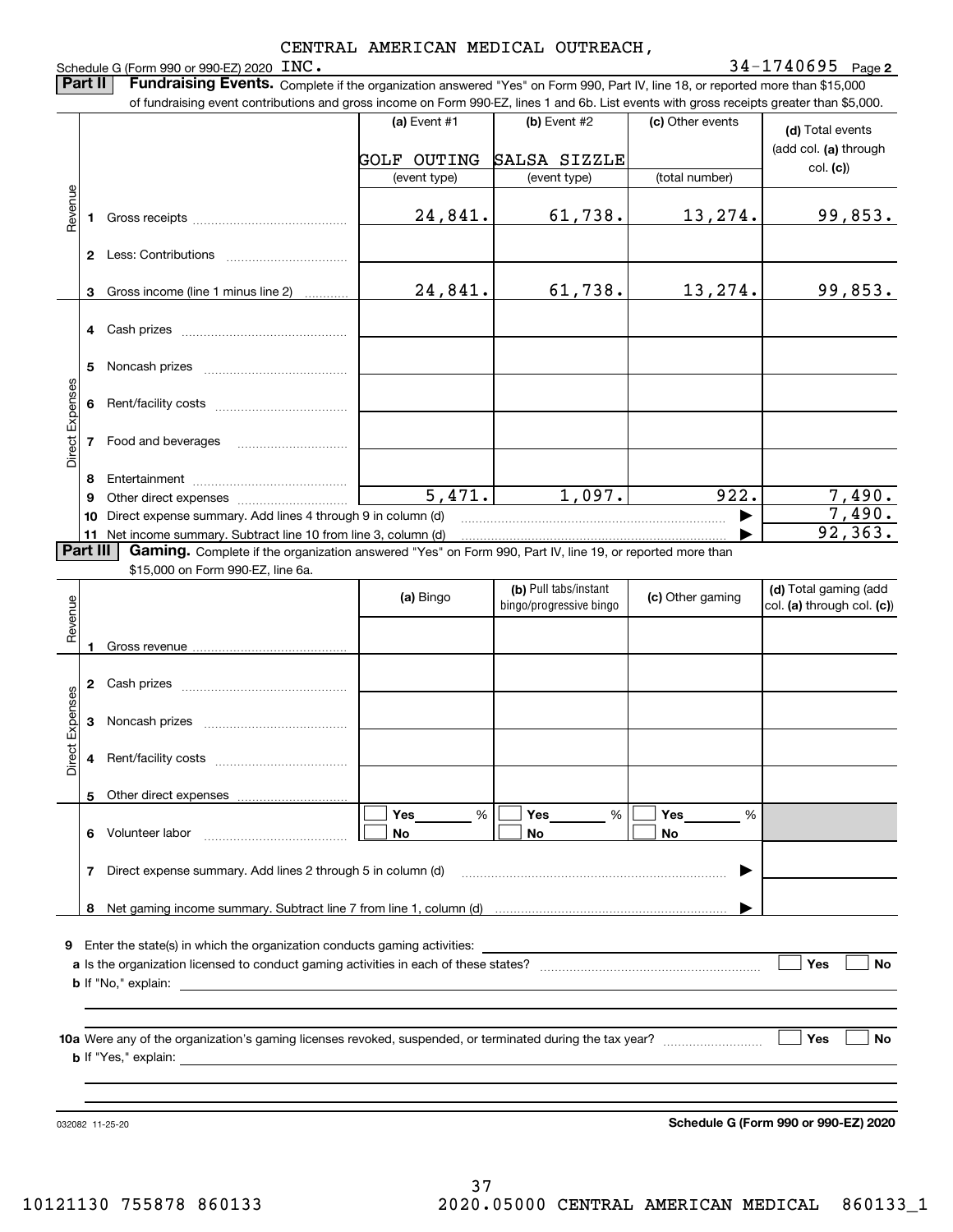|  | CENTRAL AMERICAN MEDICAL OUTREACH, |  |  |
|--|------------------------------------|--|--|
|--|------------------------------------|--|--|

| Schedule G (Form 990 or 990-EZ) 2020 $\text{INC.}$                                                                                                                                                                                                           | 34-1740695      | Page 3    |
|--------------------------------------------------------------------------------------------------------------------------------------------------------------------------------------------------------------------------------------------------------------|-----------------|-----------|
|                                                                                                                                                                                                                                                              | Yes             | No        |
| 12 Is the organization a grantor, beneficiary or trustee of a trust, or a member of a partnership or other entity formed                                                                                                                                     |                 |           |
|                                                                                                                                                                                                                                                              | Yes             | <b>No</b> |
| 13 Indicate the percentage of gaming activity conducted in:                                                                                                                                                                                                  |                 |           |
|                                                                                                                                                                                                                                                              | 13a             | %         |
|                                                                                                                                                                                                                                                              | 13 <sub>b</sub> | $\%$      |
| 14 Enter the name and address of the person who prepares the organization's gaming/special events books and records:                                                                                                                                         |                 |           |
| Name $\blacktriangleright$ $\frac{1}{\sqrt{1-\frac{1}{2}}}\left\vert \frac{1}{\sqrt{1-\frac{1}{2}}}\right\vert$                                                                                                                                              |                 |           |
|                                                                                                                                                                                                                                                              |                 |           |
|                                                                                                                                                                                                                                                              | Yes             | <b>No</b> |
| c If "Yes," enter name and address of the third party:                                                                                                                                                                                                       |                 |           |
| Name $\triangleright$ $\ldots$ $\cdot$                                                                                                                                                                                                                       |                 |           |
|                                                                                                                                                                                                                                                              |                 |           |
| 16 Gaming manager information:                                                                                                                                                                                                                               |                 |           |
| Name $\blacktriangleright$                                                                                                                                                                                                                                   |                 |           |
| Gaming manager compensation > \$                                                                                                                                                                                                                             |                 |           |
|                                                                                                                                                                                                                                                              |                 |           |
|                                                                                                                                                                                                                                                              |                 |           |
| Director/officer<br>Employee<br>Independent contractor                                                                                                                                                                                                       |                 |           |
| 17 Mandatory distributions:                                                                                                                                                                                                                                  |                 |           |
| a Is the organization required under state law to make charitable distributions from the gaming proceeds to<br>retain the state gaming license?                                                                                                              | Yes             | No        |
| <b>b</b> Enter the amount of distributions required under state law to be distributed to other exempt organizations or spent in the                                                                                                                          |                 |           |
| organization's own exempt activities during the tax year $\triangleright$ \$                                                                                                                                                                                 |                 |           |
| Supplemental Information. Provide the explanations required by Part I, line 2b, columns (iii) and (v); and Part III, lines 9, 9b, 10b,<br><b>Part IV</b><br>15b, 15c, 16, and 17b, as applicable. Also provide any additional information. See instructions. |                 |           |
|                                                                                                                                                                                                                                                              |                 |           |
|                                                                                                                                                                                                                                                              |                 |           |
|                                                                                                                                                                                                                                                              |                 |           |
|                                                                                                                                                                                                                                                              |                 |           |
|                                                                                                                                                                                                                                                              |                 |           |
|                                                                                                                                                                                                                                                              |                 |           |
|                                                                                                                                                                                                                                                              |                 |           |
|                                                                                                                                                                                                                                                              |                 |           |
|                                                                                                                                                                                                                                                              |                 |           |
| Schedule G (Form 990 or 990-EZ) 2020<br>032083 11-25-20                                                                                                                                                                                                      |                 |           |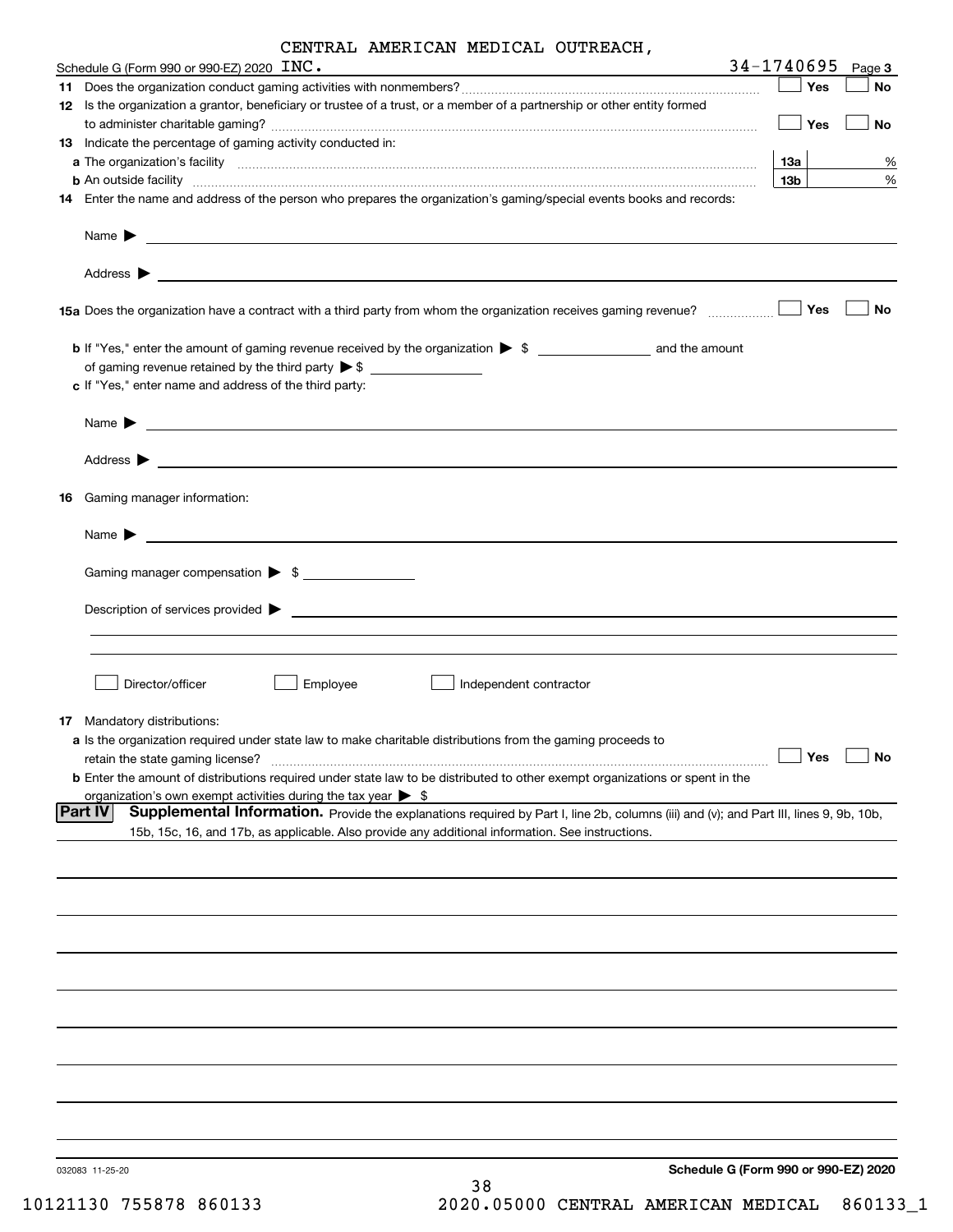|                                                                                               |  |  | $34 - 1740695$ Page 4           |  |
|-----------------------------------------------------------------------------------------------|--|--|---------------------------------|--|
| Schedule G (Form 990 or 990-EZ) INC.<br><b>Part IV   Supplemental Information</b> (continued) |  |  |                                 |  |
|                                                                                               |  |  |                                 |  |
|                                                                                               |  |  |                                 |  |
|                                                                                               |  |  |                                 |  |
|                                                                                               |  |  |                                 |  |
|                                                                                               |  |  |                                 |  |
|                                                                                               |  |  |                                 |  |
|                                                                                               |  |  |                                 |  |
|                                                                                               |  |  |                                 |  |
|                                                                                               |  |  |                                 |  |
|                                                                                               |  |  |                                 |  |
|                                                                                               |  |  |                                 |  |
|                                                                                               |  |  |                                 |  |
|                                                                                               |  |  |                                 |  |
|                                                                                               |  |  |                                 |  |
|                                                                                               |  |  |                                 |  |
|                                                                                               |  |  |                                 |  |
|                                                                                               |  |  |                                 |  |
|                                                                                               |  |  |                                 |  |
|                                                                                               |  |  |                                 |  |
|                                                                                               |  |  |                                 |  |
|                                                                                               |  |  |                                 |  |
|                                                                                               |  |  |                                 |  |
|                                                                                               |  |  |                                 |  |
|                                                                                               |  |  |                                 |  |
|                                                                                               |  |  |                                 |  |
|                                                                                               |  |  |                                 |  |
|                                                                                               |  |  |                                 |  |
|                                                                                               |  |  |                                 |  |
|                                                                                               |  |  |                                 |  |
|                                                                                               |  |  |                                 |  |
|                                                                                               |  |  |                                 |  |
|                                                                                               |  |  |                                 |  |
|                                                                                               |  |  |                                 |  |
|                                                                                               |  |  |                                 |  |
|                                                                                               |  |  |                                 |  |
|                                                                                               |  |  |                                 |  |
|                                                                                               |  |  |                                 |  |
|                                                                                               |  |  |                                 |  |
|                                                                                               |  |  |                                 |  |
|                                                                                               |  |  |                                 |  |
|                                                                                               |  |  |                                 |  |
|                                                                                               |  |  |                                 |  |
|                                                                                               |  |  |                                 |  |
|                                                                                               |  |  |                                 |  |
|                                                                                               |  |  |                                 |  |
|                                                                                               |  |  |                                 |  |
|                                                                                               |  |  |                                 |  |
|                                                                                               |  |  |                                 |  |
|                                                                                               |  |  |                                 |  |
|                                                                                               |  |  |                                 |  |
|                                                                                               |  |  |                                 |  |
|                                                                                               |  |  |                                 |  |
|                                                                                               |  |  |                                 |  |
|                                                                                               |  |  |                                 |  |
|                                                                                               |  |  | Schedule G (Form 990 or 990-EZ) |  |

032084 04-01-20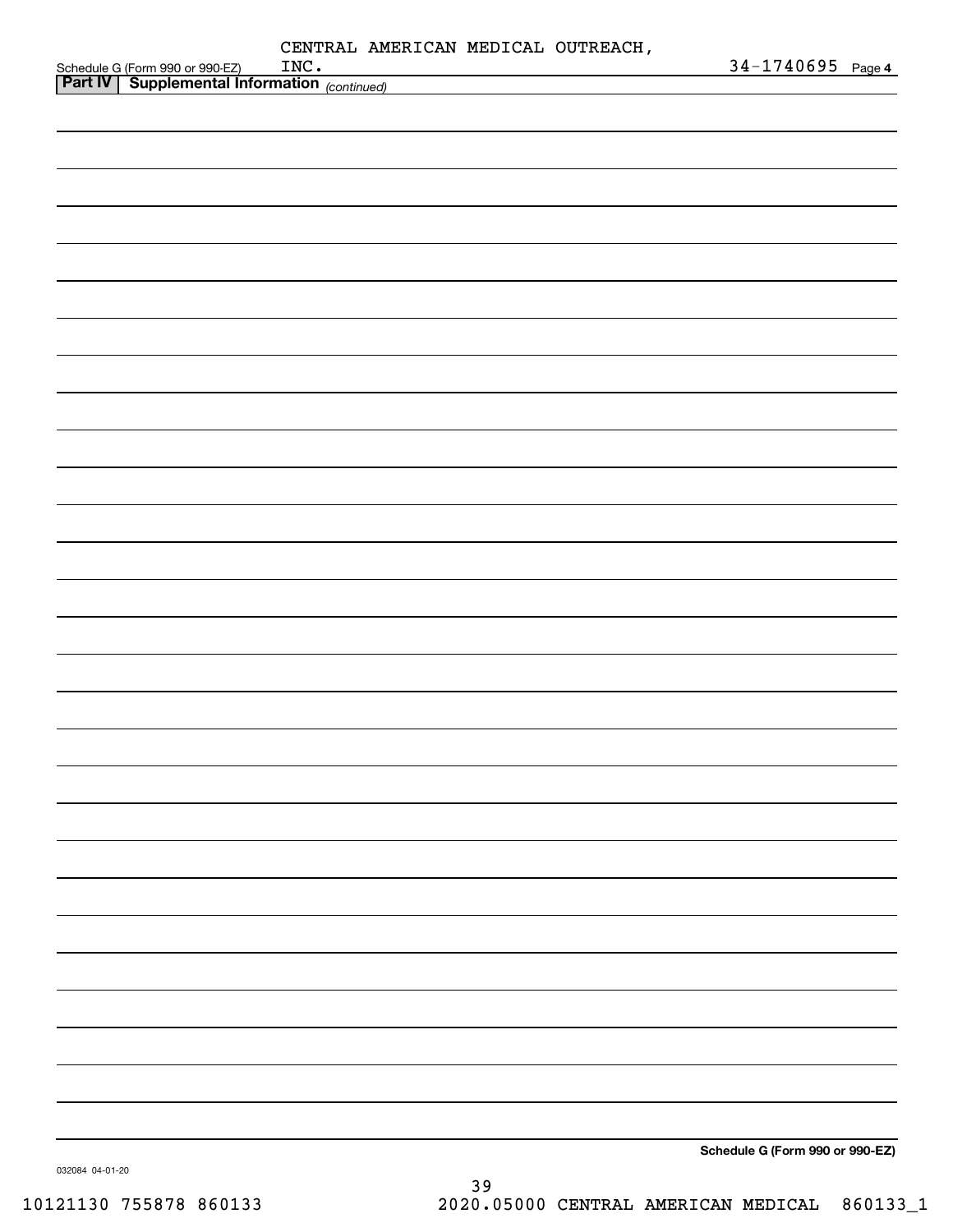|    | (Form 990)                                                   |                                             |                               |                                      | ► Complete if the organizations answered "Yes" on Form 990, Part IV, lines 29 or 30.                 |                                                              |
|----|--------------------------------------------------------------|---------------------------------------------|-------------------------------|--------------------------------------|------------------------------------------------------------------------------------------------------|--------------------------------------------------------------|
|    | Department of the Treasury<br>Internal Revenue Service       | Attach to Form 990.                         |                               |                                      | Go to www.irs.gov/Form990 for instructions and the latest information.                               | <b>Open to Public</b><br>Inspection                          |
|    | Name of the organization                                     | CENTRAL AMERICAN MEDICAL OUTREACH,          |                               |                                      |                                                                                                      | <b>Employer identification num</b>                           |
|    |                                                              | INC.                                        |                               |                                      |                                                                                                      | 34-1740695                                                   |
|    | Part I                                                       | <b>Types of Property</b>                    |                               |                                      |                                                                                                      |                                                              |
|    |                                                              |                                             | (a)<br>Check if<br>applicable | (b)<br>Number of<br>contributions or | (c)<br>Noncash contribution<br>amounts reported on<br>items contributed Form 990, Part VIII, line 1g | (d)<br>Method of determining<br>noncash contribution amounts |
| 1  |                                                              |                                             |                               |                                      |                                                                                                      |                                                              |
| 2  |                                                              |                                             |                               |                                      |                                                                                                      |                                                              |
| 3  |                                                              | Art - Fractional interests                  |                               |                                      |                                                                                                      |                                                              |
| 4  |                                                              | Books and publications                      |                               |                                      |                                                                                                      |                                                              |
| 5  |                                                              | Clothing and household goods                |                               |                                      |                                                                                                      |                                                              |
| 6  |                                                              |                                             |                               |                                      |                                                                                                      |                                                              |
| 7  |                                                              |                                             |                               |                                      |                                                                                                      |                                                              |
| 8  |                                                              |                                             |                               |                                      |                                                                                                      |                                                              |
| 9  |                                                              | Securities - Publicly traded                |                               |                                      |                                                                                                      |                                                              |
| 10 |                                                              | Securities - Closely held stock             |                               |                                      |                                                                                                      |                                                              |
| 11 | Securities - Partnership, LLC, or<br>trust interests         |                                             |                               |                                      |                                                                                                      |                                                              |
| 12 | Securities - Miscellaneous                                   |                                             |                               |                                      |                                                                                                      |                                                              |
| 13 | Qualified conservation contribution -<br>Historic structures |                                             |                               |                                      |                                                                                                      |                                                              |
| 14 |                                                              | Qualified conservation contribution - Other |                               |                                      |                                                                                                      |                                                              |
| 15 | Real estate - Residential                                    |                                             |                               |                                      |                                                                                                      |                                                              |
| 16 |                                                              | Real estate - Commercial                    |                               |                                      |                                                                                                      |                                                              |
| 17 |                                                              |                                             |                               |                                      |                                                                                                      |                                                              |
| 18 |                                                              |                                             |                               |                                      |                                                                                                      |                                                              |
| 19 |                                                              |                                             |                               |                                      |                                                                                                      |                                                              |
| 20 |                                                              | Drugs and medical supplies                  |                               |                                      |                                                                                                      |                                                              |
| 21 |                                                              |                                             |                               |                                      |                                                                                                      |                                                              |
| 22 | <b>Historical artifacts</b>                                  |                                             |                               |                                      |                                                                                                      |                                                              |

#### **SCHEDULE M (Form 990)**

# **Noncash Contributions**

OMB No. 1545-0047

**Inspection**

**Employer identification number** 34-1740695

| 2  |                                                                                                                                |   |       |    |                             |     |     |    |
|----|--------------------------------------------------------------------------------------------------------------------------------|---|-------|----|-----------------------------|-----|-----|----|
| 3  | Art - Fractional interests                                                                                                     |   |       |    |                             |     |     |    |
| 4  | Books and publications                                                                                                         |   |       |    |                             |     |     |    |
| 5  | Clothing and household goods                                                                                                   |   |       |    |                             |     |     |    |
| 6  |                                                                                                                                |   |       |    |                             |     |     |    |
| 7  |                                                                                                                                |   |       |    |                             |     |     |    |
| 8  |                                                                                                                                |   |       |    |                             |     |     |    |
| 9  | Securities - Publicly traded                                                                                                   |   |       |    |                             |     |     |    |
| 10 | Securities - Closely held stock                                                                                                |   |       |    |                             |     |     |    |
| 11 | Securities - Partnership, LLC, or                                                                                              |   |       |    |                             |     |     |    |
|    |                                                                                                                                |   |       |    |                             |     |     |    |
| 12 |                                                                                                                                |   |       |    |                             |     |     |    |
| 13 | Qualified conservation contribution -                                                                                          |   |       |    |                             |     |     |    |
|    |                                                                                                                                |   |       |    |                             |     |     |    |
| 14 | Qualified conservation contribution - Other                                                                                    |   |       |    |                             |     |     |    |
| 15 |                                                                                                                                |   |       |    |                             |     |     |    |
| 16 | Real estate - Commercial                                                                                                       |   |       |    |                             |     |     |    |
| 17 |                                                                                                                                |   |       |    |                             |     |     |    |
| 18 |                                                                                                                                |   |       |    |                             |     |     |    |
| 19 |                                                                                                                                |   |       |    |                             |     |     |    |
| 20 | Drugs and medical supplies                                                                                                     |   |       |    |                             |     |     |    |
| 21 |                                                                                                                                |   |       |    |                             |     |     |    |
| 22 |                                                                                                                                |   |       |    |                             |     |     |    |
| 23 |                                                                                                                                |   |       |    |                             |     |     |    |
| 24 |                                                                                                                                |   |       |    |                             |     |     |    |
| 25 | (MEDICAL SUPPL)<br>Other $\blacktriangleright$                                                                                 | X | 9,482 |    | 2,538,124. CATALOG/ESTIMATE |     |     |    |
| 26 | Other $\blacktriangleright$ (TEDDY BEARS A)                                                                                    | X | 1     |    | 97,380. ESTIMATE            |     |     |    |
| 27 | Other $\blacktriangleright$<br>$($ )                                                                                           |   |       |    |                             |     |     |    |
| 28 | Other $\blacktriangleright$                                                                                                    |   |       |    |                             |     |     |    |
| 29 | Number of Forms 8283 received by the organization during the tax year for contributions                                        |   |       |    |                             |     |     |    |
|    | for which the organization completed Form 8283, Part V, Donee Acknowledgement                                                  |   |       | 29 |                             |     |     |    |
|    |                                                                                                                                |   |       |    |                             |     | Yes | No |
|    | 30a During the year, did the organization receive by contribution any property reported in Part I, lines 1 through 28, that it |   |       |    |                             |     |     |    |
|    | must hold for at least three years from the date of the initial contribution, and which isn't required to be used for          |   |       |    |                             |     |     |    |
|    |                                                                                                                                |   |       |    |                             | 30a |     | x  |
|    | <b>b</b> If "Yes," describe the arrangement in Part II.                                                                        |   |       |    |                             |     |     |    |
| 31 | Does the organization have a gift acceptance policy that requires the review of any nonstandard contributions?                 |   |       |    | .                           | 31  |     | x  |
|    | 32a Does the organization hire or use third parties or related organizations to solicit, process, or sell noncash              |   |       |    |                             |     |     |    |
|    | contributions?                                                                                                                 |   |       |    |                             | 32a |     | x  |
|    | <b>b</b> If "Yes," describe in Part II.                                                                                        |   |       |    |                             |     |     |    |
| 33 | If the organization didn't report an amount in column (c) for a type of property for which column (a) is checked,              |   |       |    |                             |     |     |    |

describe in Part II.

For Paperwork Reduction Act Notice, see the Instructions for Form 990. **Schedule M (Form 990) 2020** LHA

032141 11-23-20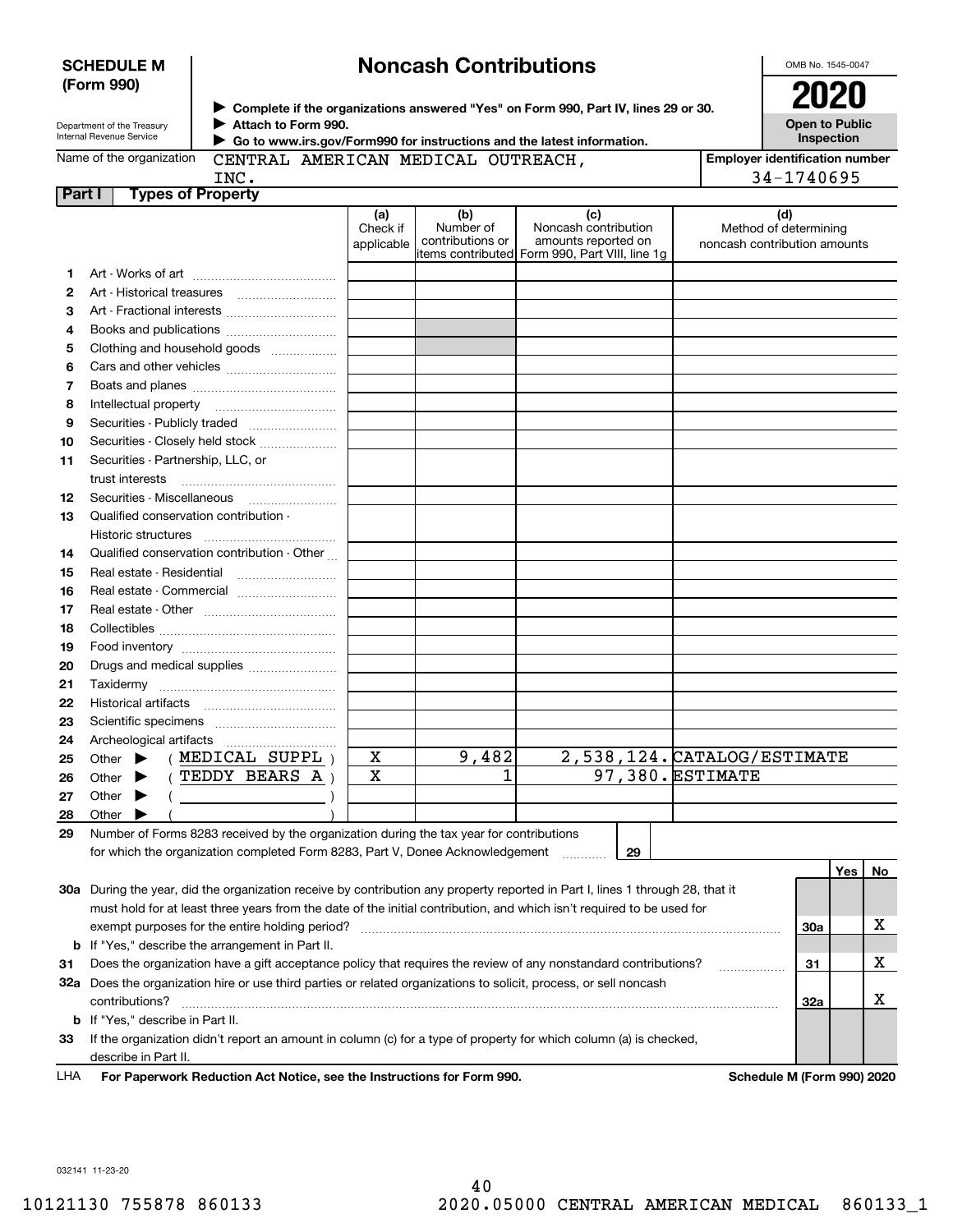| CENTRAL AMERICAN MEDICAL OUTREACH, |  |
|------------------------------------|--|
|                                    |  |

|                 | Schedule M (Form 990) 2020                | INC. |  |    |  | 34-1740695                                                                                                                                                                                                                                                           | Page 2 |
|-----------------|-------------------------------------------|------|--|----|--|----------------------------------------------------------------------------------------------------------------------------------------------------------------------------------------------------------------------------------------------------------------------|--------|
| <b>Part II</b>  | this part for any additional information. |      |  |    |  | Supplemental Information. Provide the information required by Part I, lines 30b, 32b, and 33, and whether the organization<br>is reporting in Part I, column (b), the number of contributions, the number of items received, or a combination of both. Also complete |        |
|                 |                                           |      |  |    |  |                                                                                                                                                                                                                                                                      |        |
|                 |                                           |      |  |    |  |                                                                                                                                                                                                                                                                      |        |
|                 |                                           |      |  |    |  |                                                                                                                                                                                                                                                                      |        |
|                 |                                           |      |  |    |  |                                                                                                                                                                                                                                                                      |        |
|                 |                                           |      |  |    |  |                                                                                                                                                                                                                                                                      |        |
|                 |                                           |      |  |    |  |                                                                                                                                                                                                                                                                      |        |
|                 |                                           |      |  |    |  |                                                                                                                                                                                                                                                                      |        |
|                 |                                           |      |  |    |  |                                                                                                                                                                                                                                                                      |        |
|                 |                                           |      |  |    |  |                                                                                                                                                                                                                                                                      |        |
|                 |                                           |      |  |    |  |                                                                                                                                                                                                                                                                      |        |
|                 |                                           |      |  |    |  |                                                                                                                                                                                                                                                                      |        |
|                 |                                           |      |  |    |  |                                                                                                                                                                                                                                                                      |        |
|                 |                                           |      |  |    |  |                                                                                                                                                                                                                                                                      |        |
|                 |                                           |      |  |    |  |                                                                                                                                                                                                                                                                      |        |
|                 |                                           |      |  |    |  |                                                                                                                                                                                                                                                                      |        |
|                 |                                           |      |  |    |  |                                                                                                                                                                                                                                                                      |        |
|                 |                                           |      |  |    |  |                                                                                                                                                                                                                                                                      |        |
|                 |                                           |      |  |    |  |                                                                                                                                                                                                                                                                      |        |
|                 |                                           |      |  |    |  |                                                                                                                                                                                                                                                                      |        |
|                 |                                           |      |  |    |  |                                                                                                                                                                                                                                                                      |        |
|                 |                                           |      |  |    |  |                                                                                                                                                                                                                                                                      |        |
|                 |                                           |      |  |    |  |                                                                                                                                                                                                                                                                      |        |
|                 |                                           |      |  |    |  |                                                                                                                                                                                                                                                                      |        |
|                 |                                           |      |  |    |  |                                                                                                                                                                                                                                                                      |        |
|                 |                                           |      |  |    |  |                                                                                                                                                                                                                                                                      |        |
|                 |                                           |      |  |    |  |                                                                                                                                                                                                                                                                      |        |
|                 |                                           |      |  |    |  |                                                                                                                                                                                                                                                                      |        |
| 032142 11-23-20 |                                           |      |  |    |  | Schedule M (Form 990) 2020                                                                                                                                                                                                                                           |        |
|                 |                                           |      |  | 41 |  |                                                                                                                                                                                                                                                                      |        |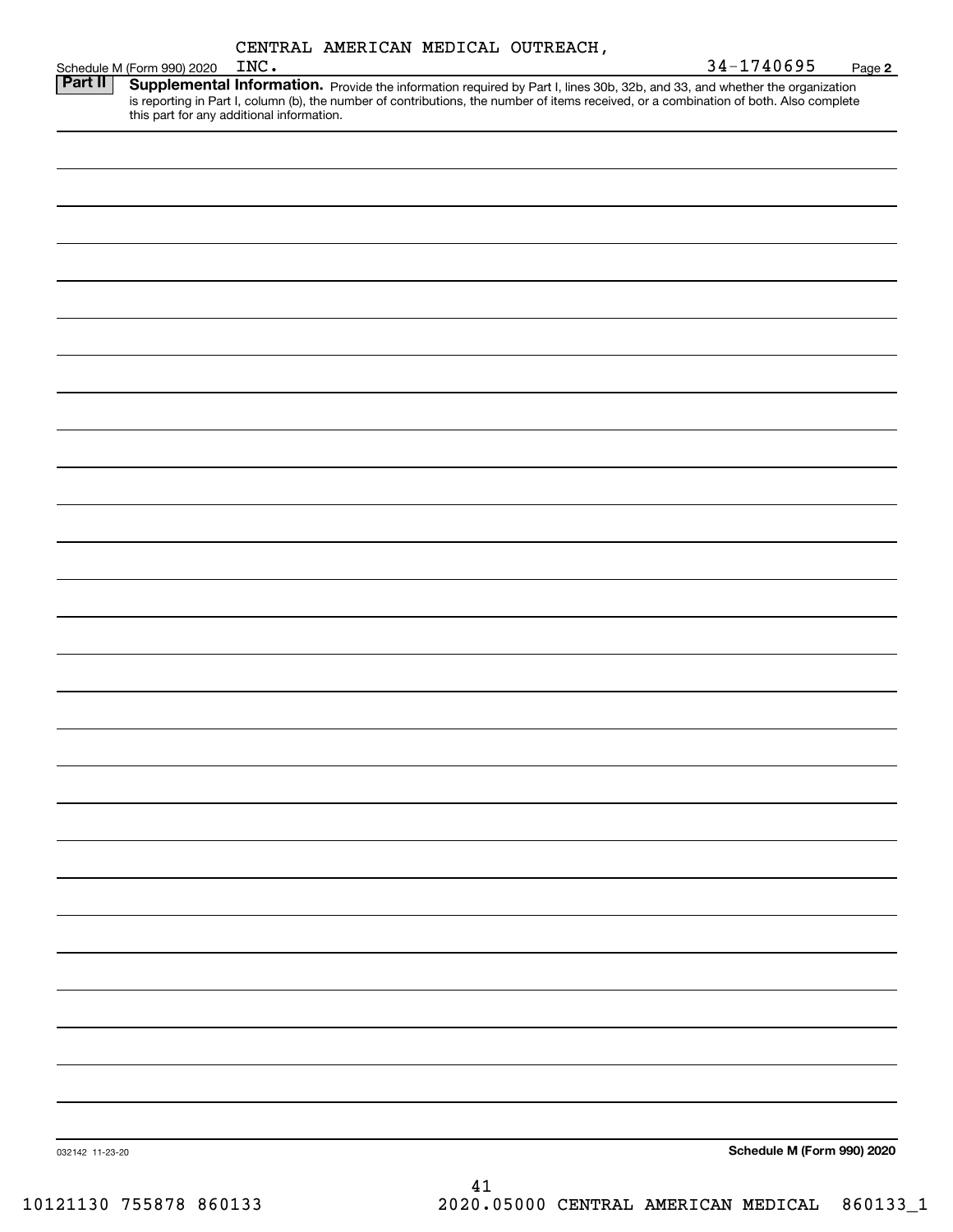**(Form 990 or 990-EZ)**

Department of the Treasury Internal Revenue Service Name of the organization

**Complete to provide information for responses to specific questions on Form 990 or 990-EZ or to provide any additional information. | Attach to Form 990 or 990-EZ. | Go to www.irs.gov/Form990 for the latest information. SCHEDULE O Supplemental Information to Form 990 or 990-EZ**

CENTRAL AMERICAN MEDICAL OUTREACH,



INC. 34-1740695

FORM 990, PART I, LINE 1, DESCRIPTION OF ORGANIZATION MISSION:

CARE SYSTEMS AND PROMOTING SUSTAINABLE COMMUNITY DEVELOPMENT.

FORM 990, PART III, LINE 4A, PROGRAM SERVICE ACCOMPLISHMENTS: HIGHER LEARNING WHICH PROVIDES COMPUTER TRAINING, AMERICAN HEART ASSOCIATION CERTIFICATION COURSES, LEADERSHIP, SOFT SKILLS, TRAINING OF NURSING PROTOCOLS/PROCEDURES AND OTHER TRAINING WITH INAUGURATION OF THE FACILITY IN 2017. THE RENOVATION AND ADDITION TO THE TRADE SCHOOL WERE INITIATED IN FEBRUARY OF 2017 AND CONTINUES TO BE IN CONSTRUCTION. PHASE ONE HAS BEEN COMPLETED. IN ALL STRUCTURES CAMO HAS INSTALLED THE ELECTRIC SYSTEM WITH BACK UP GENERATORS AND COMMUNICATIONS SYSTEMS WHICH THEY CONTINUE TO MAINTAIN IN EACH FACILITY IN THE COMMUNITY: CAMO BUILT AND CONTINUE TO MONITOR THE DOMESTIC VIOLENCE SHELTER. THE WOMEN'S SHELTER IS CAPABLE OF HOUSING 44 PEOPLE (BY USA STANDARDS), AND OVER 100 INDIVIDUALS (BY DEVELOPING COUNTRY STANDARDS) AT ONE TIME. IT IS CURRENTLY THE LARGEST IN CENTRAL AND SOUTH AMERICA. CAMO COMPLETED AND CONTINUES TO GOVERN THE COMMUNITY GYM SINCE 2004 WHICH PRESENTLY HAS BETWEEN 500 TO 600 PEOPLE DAILY USING THIS FACILITY AND PRESENTLY CREATES ENOUGH REVENUE STREAMS TO BE SELF SUSTAINING. CAMO CONTINUES TO SUPPORT THE PUBLIC DAYCARE CENTER WITH FOOD, MEDICINE AND EMPLOYS THE FULL TIME TEACHER AT THE FACILITY.

FORM 990, PART III, LINE 4B, PROGRAM SERVICE ACCOMPLISHMENTS:

THE FOLLOWING AREAS. WOMEN'S HEALTH PROGRAMS: ULTRASOUND, CERVICAL

CANCER, MAMMOGRAPHY SERVICES FOR DISABILITIES: AUDIOLOGY LAB,

ORTHOTIC/PROTHETIC LAB, WHEELCHAIR LAB GENERAL MEDICAL PROGRAMS:

032211 11-20-20 LHA For Paperwork Reduction Act Notice, see the Instructions for Form 990 or 990-EZ. Schedule O (Form 990 or 990-EZ) 2020

42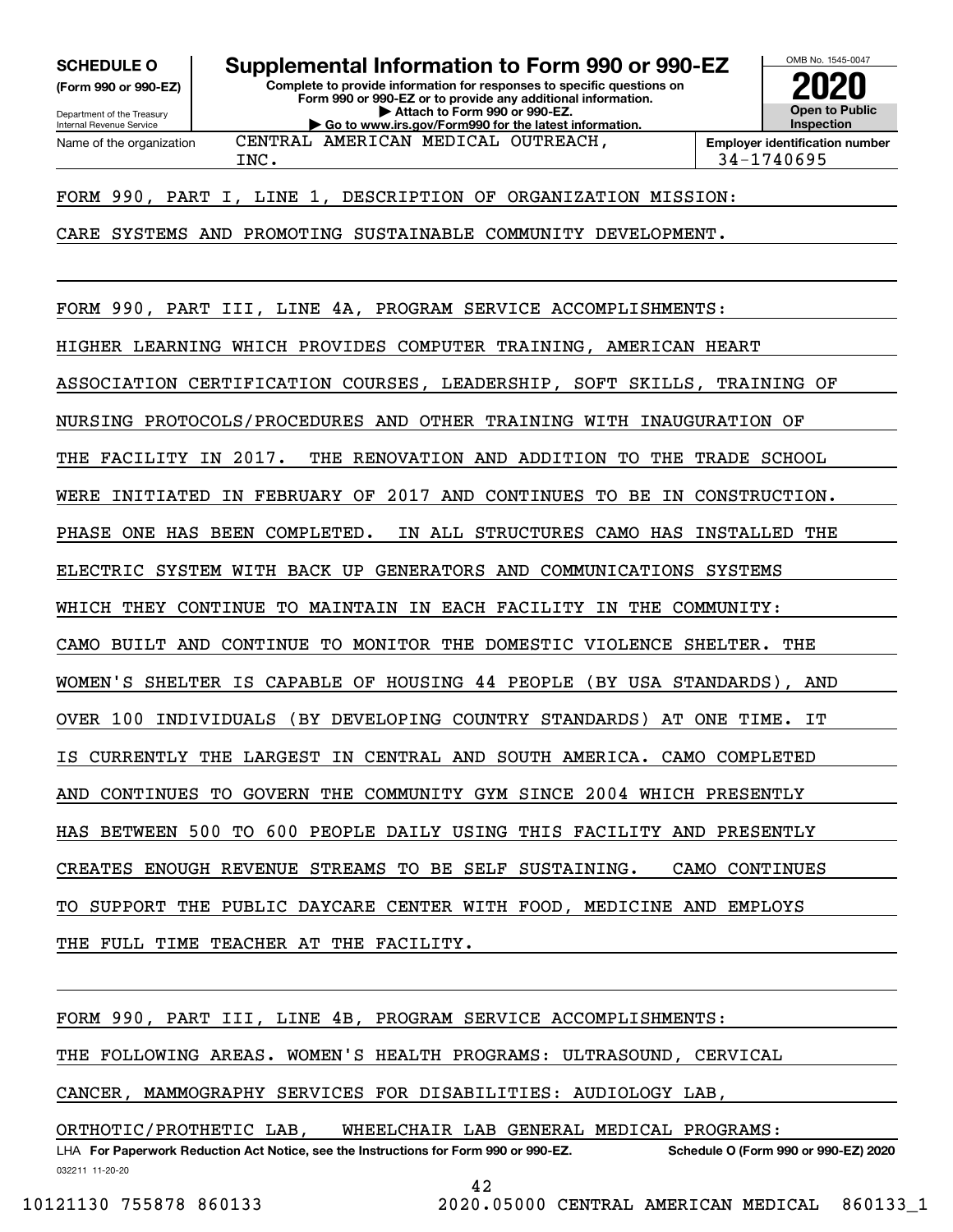| Schedule O (Form 990 or 990-EZ) 2020<br>Name of the organization CENTRAL AMERICAN MEDICAL OUTREACH,<br>INC. |                                              | Page 2<br><b>Employer identification number</b><br>$34 - 1740695$ |
|-------------------------------------------------------------------------------------------------------------|----------------------------------------------|-------------------------------------------------------------------|
| DENTISTRY, OPHTHALMOLOGY, DERMATOLOGY, X-RAY SURGICAL PROGRAMS:                                             |                                              |                                                                   |
| NEUROSURGERY, ENDOSCOPY, UROLOGY, PLASTIC SURGERY MAINTENANCE: MEDICAL                                      |                                              |                                                                   |
| EQUIPMENT REPAIR LAB.                                                                                       |                                              |                                                                   |
| 2. TRAINING AND EDUCATION WHEN CAMO ESTABLISHES A SERVICE, IMPROVES A                                       |                                              |                                                                   |
| FACILITY OR INSTALLS NEW EQUIPMENT, EDUCATION AND TRAINING ARE ALWAYS                                       |                                              |                                                                   |
| PART OF THE PROCESS. CAMO IS THE SOLE NATIONAL TRAINING CENTER FOR THE                                      |                                              |                                                                   |
| AMERICAN HEART ASSOCIATION IN HONDURAS AND IS THE COUNTRY'S LEADING                                         |                                              |                                                                   |
| PROVIDER OF HEALTH AND SAFETY COURSES. EACH YEAR, MORE THAN 1,500                                           |                                              |                                                                   |
| HONDURAN PROFESSIONALS PARTICIPATE IN CAMO-FACILITATED TRAINING AND                                         |                                              |                                                                   |
| EDUCATION PROGRAMS. 1,208 CHILDREN ARE IN OUR RURAL LITERACY PROGRAMS.                                      |                                              |                                                                   |
| TRAINING: EMERGENCY CARDIOVASCULAR CARE (CPR, ACLS, PALS AND NALS),                                         |                                              |                                                                   |
| RESPIRATORY CARE, NURSING PROTOCOLS, NUTRITION EDUCATION: LITERACY                                          |                                              |                                                                   |
| PROGRAM (RURAL SCHOOLS), CLINICAL RESEARCH (GASTRIC CANCER IN                                               |                                              |                                                                   |
| COLLABORATION WITH UAB, UNC AND VANDERBILT), DOMESTIC VIOLENCE                                              |                                              |                                                                   |
| AWARENESS.                                                                                                  |                                              |                                                                   |
| 3. COMMUNITY DEVELOPMENT CAMO BELIEVES THAT HOLISTIC HEALTH INCLUDES                                        |                                              |                                                                   |
| LIVING IN A HEALTHY ENVIRONMENT. SINCE 2004, CAMO HAS PARTNERED WITH                                        |                                              |                                                                   |
| HONDURAN CITY LEADERS TO FILL GAPS IN THE COMMUNITY AND IMPROVE QUALITY                                     |                                              |                                                                   |
| OF LIFE. WITH CAMO'S INITIATIVES AND INVOLVEMENT, THE CITY OF SANTA                                         |                                              |                                                                   |
| ROSA DE COPAN NOW OFFERS STRUCTURED ENVIRONMENTS THAT PROMOTE POSITIVE                                      |                                              |                                                                   |
| CHANGE. INSTEAD OF FALLING INTO VIOLENT STREET LIFE, YOUTH TAKE                                             |                                              |                                                                   |
| ADVANTAGE OF HEALTHY ACTIVITIES AT THE COMMUNITY GYM, ENRICH THEIR                                          |                                              |                                                                   |
| ARTISTIC CREATIVITY AT THE CULTURAL CENTER, AND LEARN VALUABLE SKILLS                                       |                                              |                                                                   |
| AT THE TRADE SCHOOL. CHILDREN RECEIVE A SAFE, NUTRITIOUS HEAD START AT                                      |                                              |                                                                   |
| THE PUBLIC DAYCARE CENTER. CAMO ALSO BUILT AND CONTINUES TO OPERATE A                                       |                                              |                                                                   |
| DOMESTIC VIOLENCE SHELTER FOR WOMEN AND CHILDREN. THIS SHELTER OFFERS                                       |                                              |                                                                   |
| INTERVENTION PROGRAMMING AND PROVIDES A SAFE HAVEN FOR FAMILIES IN NEED                                     |                                              |                                                                   |
| INCLUDING THE FOLLOWING: PUBLIC HEALTH CENTER & HOSPITAL, COMMUNITY                                         |                                              |                                                                   |
| 032212 11-20-20                                                                                             | 43                                           | Schedule O (Form 990 or 990-EZ) 2020                              |
| 10121130 755878 860133                                                                                      | 2020.05000 CENTRAL AMERICAN MEDICAL 860133 1 |                                                                   |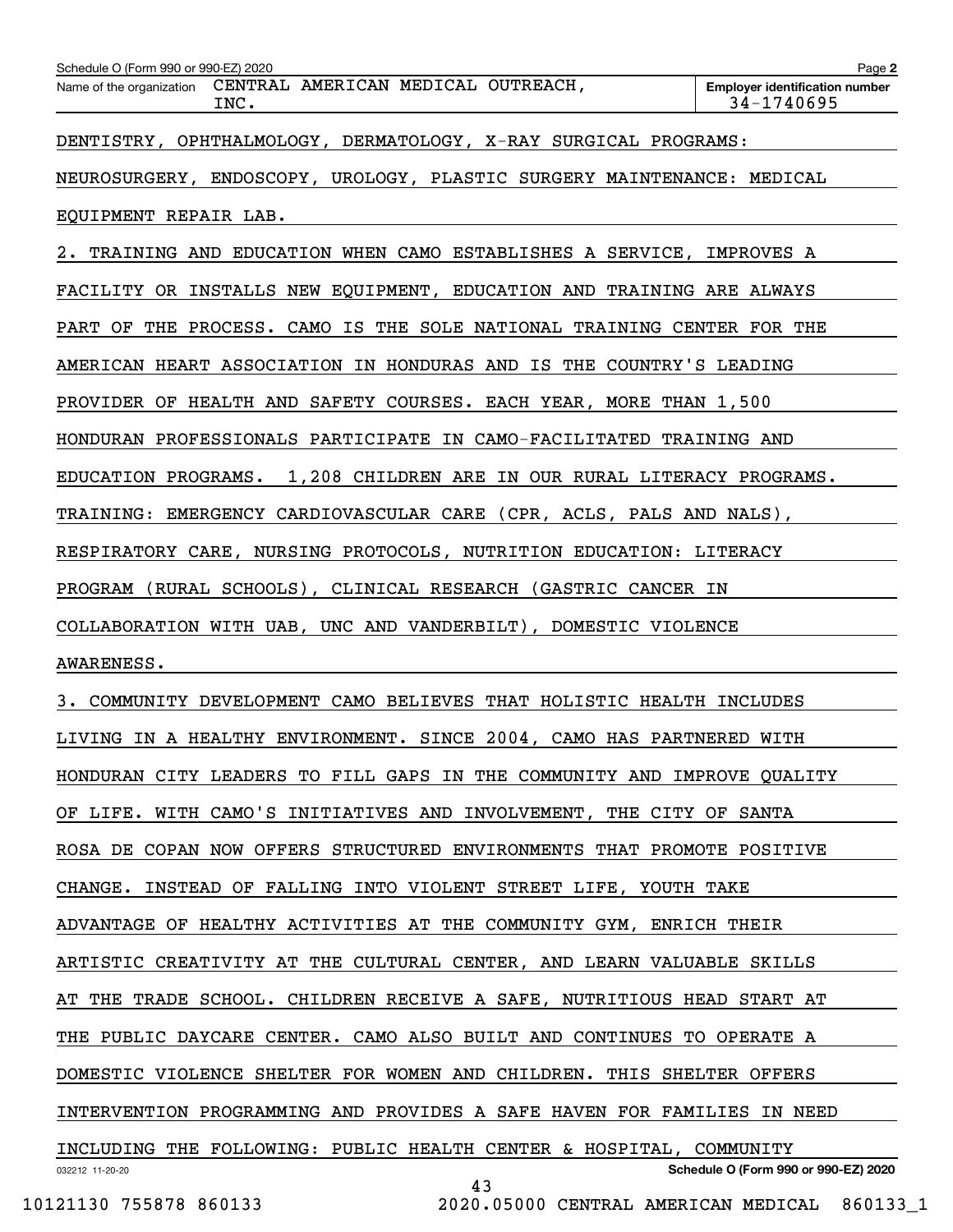| Schedule O (Form 990 or 990-EZ) 2020                                         | Page 2                                              |  |  |  |
|------------------------------------------------------------------------------|-----------------------------------------------------|--|--|--|
| CENTRAL AMERICAN MEDICAL OUTREACH,<br>Name of the organization<br>INC.       | <b>Employer identification number</b><br>34-1740695 |  |  |  |
| CENTER & GYM, TRADE SCHOOL, DAYCARE FACILITY, CULTURAL CENTER, AND           |                                                     |  |  |  |
| DOMESTIC VIOLENCE SHELTER TODAY, SANTA ROSA DE COPAN IS SAFER*               | TERMS<br>IN                                         |  |  |  |
| VIOLENCE THAN MANY LARGE U.S. CITIES. (*BASED<br>ON<br>DEATH RATE<br>OF      | DUE TO                                              |  |  |  |
| VIOLENCE AS REPORTED BY HONDURAN LAW ENFORCEMENT, 2014). FURTHER, THE        |                                                     |  |  |  |
| 2014 CAMO-BUILT PUBLIC HEALTH CENTER IN SANTA ROSA DE<br>COPAN<br>IS.<br>NOW |                                                     |  |  |  |
| RECOGNIZED AS THE MODEL DESIGN FOR ALL FUTURE PUBLIC HEALTH CENTERS IN       |                                                     |  |  |  |
| CAMO'S COMBINED MEDICAL AND EDUCATIONAL PROGRAMS PROVIDED<br>HONDURAS.       |                                                     |  |  |  |
| $2020 - 2021$ .<br>129,620<br>DIRECT SERVICES<br>DURING THE FISCAL YEAR OF   | CAMO ALSO                                           |  |  |  |
| PROVIDED<br>21<br>SURGERIES USING VOLUNTEER DOCTORS AND<br>EYE<br>NURSES.    |                                                     |  |  |  |
|                                                                              |                                                     |  |  |  |

FORM 990, PART III, LINE 4D, OTHER PROGRAM SERVICES:

CAMO'S MEDICAL TEAMS CONTRIBUTED \$26,850 OF VOLUNTEER TIME IN HONDURAS.

EXPENSES \$ 5,156. INCLUDING GRANTS OF \$ 0. REVENUE \$ 0.

FORM 990, PART VI, SECTION B, LINE 11B:

DISTRIBUTED TO THE VARIOUS BOARD MEMBERS FOR QUESTIONS AND/OR CHANGES.

FORM 990, PART VI, SECTION B, LINE 12C:

THE ORGANIZATION MONITORS AND ENFORCES COMPLIANCE WITH CONFLICT OF INTEREST

IN ACCORDANCE WITH THE ORGANIZATION'S WRITTEN POLICY. OTHER POLICIES

INCLUDE WHISTLE BLOWING POLICY, DONOR PRIVACY POLICY AND RETENTION OF

RECORD POLICY.

FORM 990, PART VI, SECTION B, LINE 15:

THE PROCESS FOR DETERMINING COMPENSATION FOR THE ORGANIZATION'S EXECUTIVE

DIRECTOR AND OTHER TOP MANAGEMENT OFFICIALS WAS COMPLETED INACCORDANCE WITH

THE ORGANIZATION'S WRITTEN POLICY. THE PROCESS FOR DETERMINING COMPENSATION

032212 11-20-20 **Schedule O (Form 990 or 990-EZ) 2020** FOR THE ORGANIZATION'S OTHER OFFICERS AND KEY EMPLOYEES WAS COMPLETED IN 44

10121130 755878 860133 2020.05000 CENTRAL AMERICAN MEDICAL 860133\_1